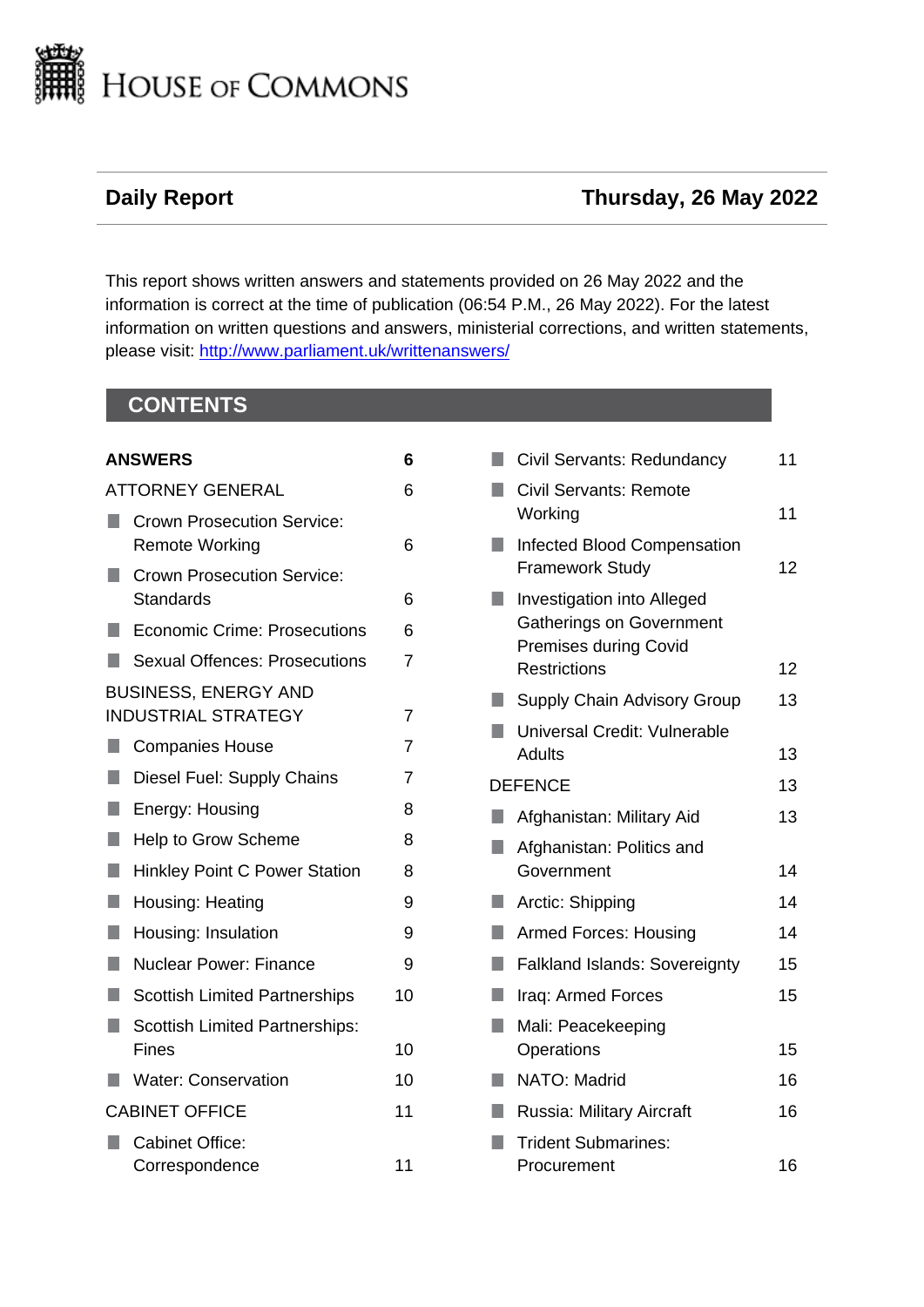# [DIGITAL, CULTURE, MEDIA AND](#page-16-0)  [SPORT](#page-16-0) 17

|    | <b>Arts: Community Development</b>                         | 17 |
|----|------------------------------------------------------------|----|
|    | Arts: North of England                                     | 17 |
|    | <b>Broadband</b>                                           | 17 |
|    | <b>Cricket: Coronavirus</b>                                | 18 |
|    | <b>Football Governance Fan-led</b><br><b>Review</b>        | 18 |
|    | Internet: Fraud                                            | 19 |
| ×. | Internet: Safety                                           | 19 |
| n  | Leisure: Public Participation                              | 20 |
| ٠  | <b>Swimming: Teachers</b>                                  | 20 |
|    | <b>World Heritage Sites</b>                                | 21 |
|    | <b>Youth Services: Standards</b>                           | 21 |
|    | <b>EDUCATION</b>                                           | 21 |
|    | <b>Children: Mental Health</b><br><b>Services</b>          | 21 |
|    | <b>Children: Social Services</b>                           | 22 |
|    | <b>Children's Social Care</b><br><b>Independent Review</b> | 23 |
|    | Department for Education:<br><b>Staff</b>                  | 23 |
|    | <b>Education: Youth Services</b>                           | 24 |
|    | <b>Hearing Impairment: Teachers</b>                        | 25 |
|    | Pupils: Absenteeism                                        | 26 |
|    | <b>Schools: Platinum Jubilee</b><br>2022                   | 27 |
|    | Secondary Education:<br>Tameside                           | 28 |
|    | <b>Special Educational Needs</b>                           | 28 |
|    | <b>Special Educational Needs:</b><br>Appeals               | 28 |
|    | <b>Special Educational Needs:</b><br><b>School Choice</b>  | 29 |
|    | <b>Teachers: Training</b>                                  | 29 |
|    |                                                            |    |

# [ENVIRONMENT, FOOD AND](#page-29-0)  [RURAL AFFAIRS](#page-29-0) 30 **[Business: Waste](#page-29-1) [30](#page-29-1)** Clean Air Zones: Greater [Manchester](#page-30-0) 31 **[Fish Farming: Animal Welfare](#page-30-1)** [31](#page-30-1) Flood and Water Management [Act 2010](#page-31-0) 32 Seaweed: British Virgin [Islands](#page-31-1) 32 **Nater: Conservation** [33](#page-32-0) [FOREIGN, COMMONWEALTH](#page-32-1)  [AND DEVELOPMENT OFFICE](#page-32-1) 33 **Afghanistan: Chevening** [Scholarships Programme](#page-32-2) 33 **British Overseas Territories:** [Environment Protection](#page-33-0) 34 **[Disease Control: Treaties](#page-33-1)** [34](#page-33-1) [Ethiopia: Press Freedom](#page-34-0) [35](#page-34-0) **Foreign, Commonwealth and** [Development Office: Private](#page-35-0)  [Education](#page-35-0) 36 ■ [Malawi: Financial Services](#page-35-1) [36](#page-35-1) ■ [Turkey: Terrorism](#page-35-2) [36](#page-35-2) ■ [Turkish-British Tatlidil Forum](#page-36-0) [37](#page-36-0) [UK Mission to the EU](#page-36-1) [37](#page-36-1) **Ukraine: Charities and Civil** [Society](#page-37-0) 38 **[Ukraine: Humanitarian Aid](#page-37-1)** [38](#page-37-1) ■ [Ukraine: Refugees](#page-37-2) [38](#page-37-2) [HEALTH AND SOCIAL CARE](#page-38-0) 39 **Alcoholic Drinks: Children and** [Young People](#page-38-1) 39 [Alcoholic Drinks: Labelling](#page-39-0) [40](#page-39-0) [Antimicrobials: Diagnosis](#page-39-1) [40](#page-39-1)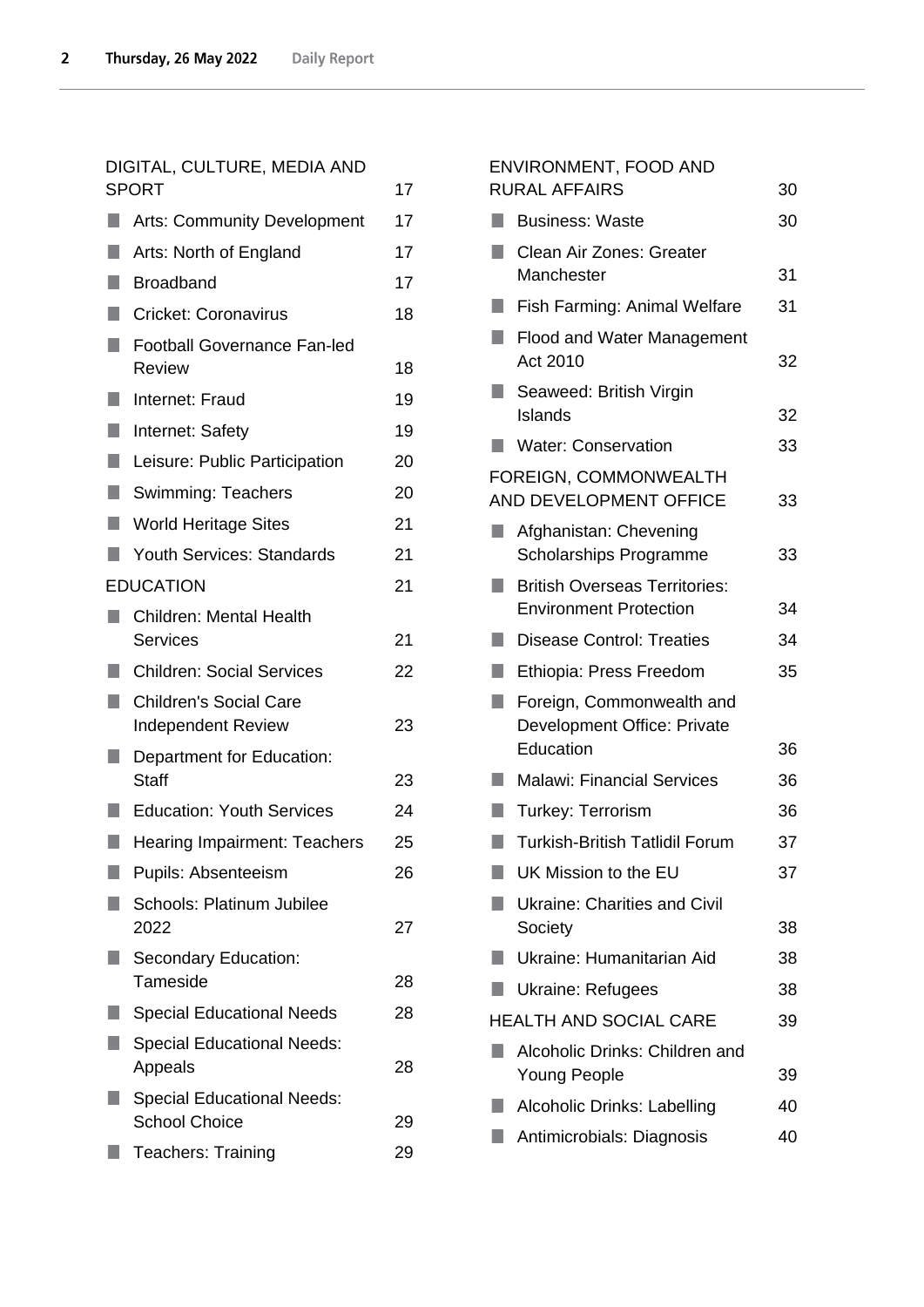|                   | Antimicrobials: Drug<br>Resistance               | 41 |
|-------------------|--------------------------------------------------|----|
|                   | <b>Coronavirus Certificates:</b>                 |    |
|                   | Children                                         | 41 |
|                   | <b>Coronavirus: Care Homes</b>                   | 42 |
|                   | <b>Coronavirus: Contact Tracing</b>              | 42 |
|                   | Coronavirus: Disease Control                     | 42 |
| <b>CONTRACTOR</b> | Coronavirus:<br>Immunosuppression                | 43 |
|                   | Coronavirus: Medical<br><b>Treatments</b>        | 44 |
|                   | Coronavirus: Vaccination                         | 44 |
| ×.                | Dementia: Diagnosis                              | 45 |
|                   | Dialysis Machines                                | 45 |
| ٠                 | Food: Labelling                                  | 46 |
| n                 | Genito-urinary Medicine                          | 46 |
|                   | Genito-urinary Medicine:<br><b>Waiting Lists</b> | 46 |
|                   | Health: Disadvantaged                            | 46 |
| n                 | <b>Healthy Start Scheme</b>                      | 47 |
| ×.                | Human Papillomavirus: Males                      | 47 |
|                   | Leukaemia: Health Services                       | 47 |
|                   | Long Covid: South East                           | 48 |
| ٠                 | Mental Health: Young People                      | 49 |
|                   | Monkeypox: Scotland                              | 49 |
|                   | <b>NHS: Medical Records</b>                      | 50 |
| ٠                 | <b>NHS: Midwives</b>                             | 50 |
|                   | Pharmacy                                         | 51 |
|                   | Podiatry: Training                               | 51 |
|                   | Walking                                          | 51 |
|                   | <b>HOME OFFICE</b>                               | 52 |
|                   | Asylum: Rwanda                                   | 52 |
|                   | Derwentside Immigration<br><b>Removal Centre</b> | 53 |

|     | <b>Hillsborough Families'</b>                            |    |
|-----|----------------------------------------------------------|----|
|     | <b>Experiences Review</b>                                | 54 |
|     | <b>Homes for Ukraine Scheme</b>                          | 54 |
| ٠   | <b>Migrant Workers: Schools</b>                          | 56 |
| п   | <b>Offenders: Deportation</b>                            | 56 |
| F.  | Passports                                                | 57 |
| H   | Passports: Applications                                  | 57 |
| п   | Police: Havering                                         | 58 |
| n   | Rape: Prosecutions                                       | 58 |
| ×.  | Seasonal Workers: Ukraine                                | 59 |
|     | Sexual Harassment: Public<br>Places                      | 59 |
|     | Visas: Colombia                                          | 60 |
|     | <b>HOUSE OF COMMONS</b>                                  |    |
|     | <b>COMMISSION</b>                                        | 60 |
|     | House of Commons Library                                 | 60 |
|     | <b>INTERNATIONAL TRADE</b>                               | 61 |
| H.  | <b>Overseas Trade: Minerals</b>                          | 61 |
| l I | <b>Trade Agreements</b>                                  | 62 |
|     | <b>Trade Agreements: USA</b>                             | 62 |
|     | <b>JUSTICE</b>                                           | 63 |
|     | Atheism: Human Rights                                    | 63 |
|     | <b>Rainsbrook Secure Training</b>                        |    |
|     | Centre                                                   | 63 |
|     | Reoffenders                                              | 64 |
|     | Roads: Accidents                                         | 64 |
|     | <b>Southern Water: Fines</b>                             | 64 |
|     | <b>LEADER OF THE HOUSE</b>                               | 65 |
|     | Palace of Westminster:<br><b>Repairs and Maintenance</b> | 65 |
|     | LEVELLING UP, HOUSING AND<br><b>COMMUNITIES</b>          | 65 |
|     | Affordable Housing:                                      |    |
|     | Construction                                             | 65 |
|     | <b>Building Safety Fund: Tooting</b>                     | 66 |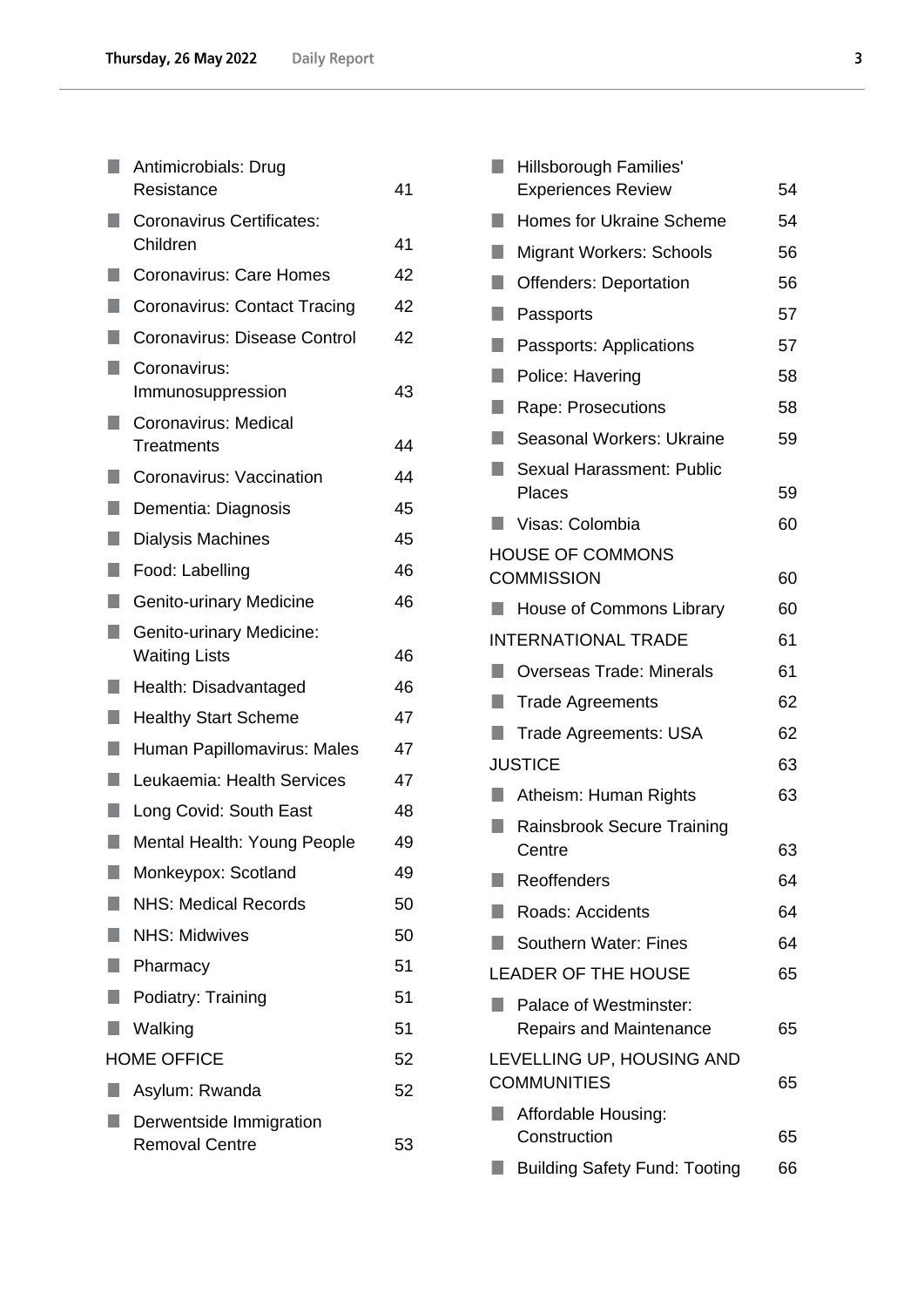|                 | <b>Faith New Deal Pilot Fund</b>    | 66 |
|-----------------|-------------------------------------|----|
|                 | Flats: Repairs and                  |    |
|                 | Maintenance                         | 66 |
| ٠               | <b>Homes for Ukraine Scheme</b>     | 67 |
|                 | Members: Correspondence             | 68 |
|                 | Resettlement: Hong Kong             | 68 |
|                 | <b>TRANSPORT</b>                    | 68 |
|                 | <b>Active Travel England</b>        | 68 |
| ٠               | <b>Battersea Park Station</b>       | 69 |
| ٠               | <b>Carshalton Beeches Station</b>   | 69 |
| H               | Clean Air Zones                     | 69 |
| F.              | Clean Air Zones: Infrastructure     | 69 |
| ٠               | <b>Cycle to Work Scheme</b>         | 70 |
| M.              | Cycling and Walking                 | 70 |
| ٠               | Cycling and Walking: Rural<br>Areas | 70 |
|                 | <b>Driving: Diabetes</b>            | 71 |
| ×.              | Freight: Fuels                      | 71 |
|                 | High Speed 2 Line:                  |    |
|                 | Construction                        | 71 |
|                 | High Speed 2 Line: East<br>Midlands | 72 |
|                 | <b>P&amp;O Ferries: Crew</b>        | 72 |
|                 | Railways: Standards                 | 72 |
|                 | <b>River Thames</b>                 | 73 |
| ٠               | <b>Roads: Bitumens</b>              | 73 |
|                 | Roads: Standards                    | 74 |
|                 | Shipping: Conditions of             |    |
|                 | Employment                          | 74 |
|                 | <b>Tourism: Kent</b>                | 75 |
| ۹               | <b>Transport: Disability</b>        | 75 |
|                 | Walking                             | 75 |
|                 | <b>Walking: Finance</b>             | 76 |
| <b>TREASURY</b> |                                     | 76 |
|                 | <b>Banks</b>                        | 76 |

| ×. | Children: Day Care                                                         | 77 |
|----|----------------------------------------------------------------------------|----|
|    | <b>Consumers: Protection</b>                                               | 78 |
|    | Cryptocurrencies                                                           | 78 |
| ٠  | <b>Financial Services</b><br><b>Compensation Scheme: Cost</b><br>of Living | 79 |
|    | <b>Monetary Policy</b>                                                     | 79 |
|    | Safe Hands Plans: Insolvency                                               | 80 |
|    | <b>WOMEN AND EQUALITIES</b>                                                | 80 |
|    | <b>Employment Tribunals</b><br>Service: Pregnancy                          | 80 |
|    | <b>WORK AND PENSIONS</b>                                                   | 81 |
|    | British Sign Language Act<br>2022                                          | 81 |
|    | Children: Maintenance                                                      | 81 |
| ŋ  | <b>Employment: Disability</b>                                              | 82 |
| ٠  | <b>Employment: Females</b>                                                 | 84 |
|    | <b>Household Support Fund</b>                                              | 85 |
| ٠  | <b>Local Housing Allowance</b>                                             | 85 |
| ×. | Local Housing Allowance:<br><b>Impact Assessments</b>                      | 86 |
|    | <b>Pension Protection Fund:</b><br>Inflation                               | 86 |
|    | Pensions                                                                   | 86 |
|    | Personal Independence<br>Payment                                           | 87 |
|    | Personal Independence<br>Payment: Standards                                | 87 |
|    | Sign Language: Interpreters                                                | 88 |
|    | <b>Social Security Benefits</b>                                            | 89 |
|    | <b>State Retirement Pensions:</b><br>Females                               | 89 |
|    | <b>State Retirement Pensions:</b><br><b>North East</b>                     | 89 |
|    | Unemployed People: Long<br>Covid                                           | 90 |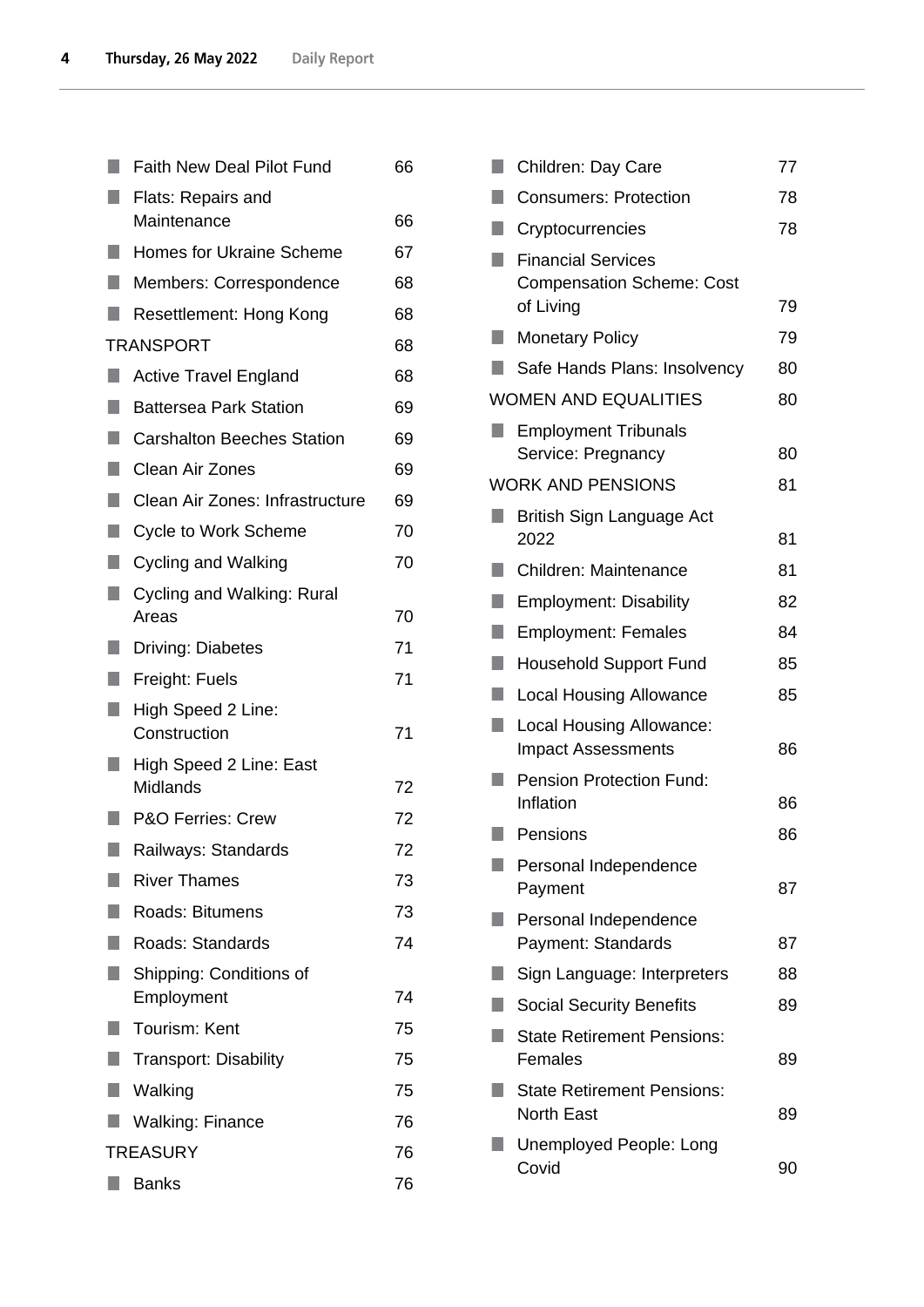|                           | <b>Universal Credit</b>                                                                      | 90  |
|---------------------------|----------------------------------------------------------------------------------------------|-----|
|                           | <b>Universal Credit: Disability</b>                                                          | 91  |
|                           | <b>Universal Credit: Employment</b><br><b>Schemes</b>                                        | 92  |
|                           | Universal Credit: Impact<br>Assessments                                                      | 92  |
| $\blacksquare$            | Universal Credit: Telephone<br>Services                                                      | 93  |
|                           | <b>Workplace Pensions: Stockton</b><br>South                                                 | 93  |
|                           | <b>MINISTERIAL CORRECTIONS</b>                                                               | 94  |
|                           | ENVIRONMENT, FOOD AND<br><b>RURAL AFFAIRS</b>                                                | 94  |
|                           | Avian Influenza: Disease<br>Control                                                          | 94  |
| ш                         | <b>Disease Control</b>                                                                       | 98  |
| <b>WRITTEN STATEMENTS</b> |                                                                                              |     |
|                           |                                                                                              | 100 |
|                           | <b>ATTORNEY GENERAL</b>                                                                      | 100 |
| a a                       | Disclosure Review &<br>Alterations to the Disclosure<br><b>Guidelines</b>                    | 100 |
|                           |                                                                                              |     |
|                           | <b>BUSINESS, ENERGY AND</b><br><b>INDUSTRIAL STRATEGY</b>                                    | 101 |
| L.                        | <b>Business Update</b>                                                                       | 101 |
|                           | <b>CABINET OFFICE</b>                                                                        | 102 |
|                           | Data on responses to<br>correspondence from MPs and<br>Peers in 2021                         | 102 |
|                           | <b>DEFENCE</b>                                                                               | 102 |
|                           | <b>Reserve Forces and Cadets</b><br><b>Association External Scrutiny</b><br>Team Report 2021 | 102 |

| DIGITAL, CULTURE, MEDIA AND<br><b>SPORT</b> |                                                                                                                     | 102 |
|---------------------------------------------|---------------------------------------------------------------------------------------------------------------------|-----|
|                                             | <b>Publication of BBC Mid-Term</b><br><b>Review Terms of Reference</b><br>and updates to the Framework<br>Agreement | 102 |
| 0                                           | Reporting a contingent liability<br>in relation to the 2021 Rugby<br>League World Cup                               | 103 |
|                                             | Sale of Chelsea FC                                                                                                  | 104 |
|                                             | <b>EDUCATION</b>                                                                                                    | 105 |
| L.                                          | <b>Child Protection</b>                                                                                             | 105 |
| $\blacksquare$                              | <b>Education Update</b>                                                                                             | 107 |
|                                             | <b>HOME OFFICE</b>                                                                                                  | 108 |
|                                             | Changes in respect of child<br>citizenship registration fees                                                        | 108 |
|                                             | <b>INTERNATIONAL TRADE</b>                                                                                          |     |
| ٠                                           | Prime Minister's Trade Envoy<br>Programme                                                                           | 109 |
|                                             | LEVELLING UP, HOUSING AND<br><b>COMMUNITIES</b>                                                                     | 110 |
|                                             | Intergovernmental Relations<br>Quarterly report                                                                     | 110 |
|                                             | <b>TRANSPORT</b>                                                                                                    | 110 |
|                                             | A Strategic Framework for<br>Aviation                                                                               | 110 |
|                                             | <b>MCA Business Plans</b>                                                                                           | 112 |
|                                             | <b>Transport Update</b>                                                                                             | 113 |
|                                             | <b>WORK AND PENSIONS</b>                                                                                            | 113 |
|                                             | <b>Fraud and Error National</b><br><b>Statistics</b>                                                                | 113 |

# **Notes:**

Questions marked thus **[R]** indicate that a relevant interest has been declared.

Questions with identification numbers of **900000 or greater** indicate that the question was originally tabled as an oral question and has since been unstarred.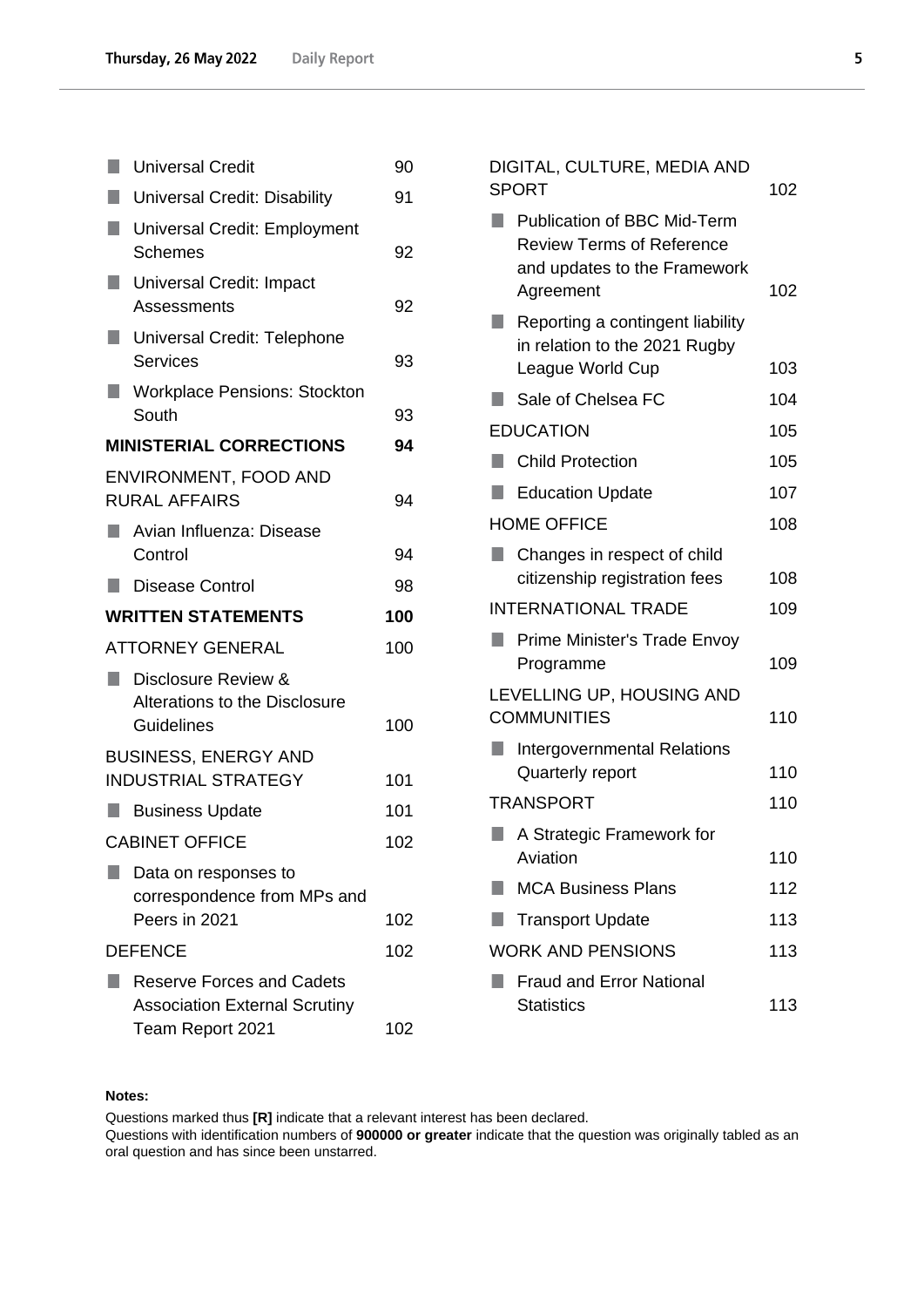# <span id="page-5-0"></span>**ANSWERS**

# <span id="page-5-1"></span>**ATTORNEY GENERAL**

# <span id="page-5-2"></span>**Crown Prosecution Service: Remote Working**

## **Grahame Morris: [\[6968\]](http://www.parliament.uk/business/publications/written-questions-answers-statements/written-question/Commons/2022-05-23/6968)**

To ask the Attorney General, if she will continue and expand the use of remote working for the Crown Prosecution Service to help tackle the caseload backlog.

# **Alex Chalk:**

During the pandemic, the criminal justice system developed digitally enabled remote hearing capability, at pace, so that court-related activity could continue to the greatest degree possible.

The CPS has a fully digital casework process, and previously invested in a robust technology infrastructure which has enabled CPS staff to work remotely and engage virtually in court proceedings during this challenging period.

Recognising that listing is a judicial function, the continued development of technology, and its use to facilitate remote attendance in appropriate circumstances, presents an opportunity for gains in efficiency and flexibility in the deployment of work and people.

# <span id="page-5-3"></span>**Crown Prosecution Service: Standards**

## **Mr Virendra Sharma: [\[900268\]](http://www.parliament.uk/business/publications/written-questions-answers-statements/written-question/Commons/2022-05-26/900268)**

To ask the Attorney General, what recent assessment she has made of the effectiveness of the CPS in ensuring access to justice for the victims of crime.

# **Alex Chalk:**

In 2021, the CPS prosecuted: 69 alleged terrorists of which 63 were convicted. Over 19,000 alleged violent crimes, with a conviction rate of over 75%. Over 10,000 hate crimes, nearly 11,000 domestic abuse crimes and in that same year the Government introduced a Victims Code to ensure that victims are placed at the heart of the criminal justice system and that their voices are heard.

# <span id="page-5-4"></span>**Economic Crime: Prosecutions**

## **Mrs Sheryll Murray: [\[900269\]](http://www.parliament.uk/business/publications/written-questions-answers-statements/written-question/Commons/2022-05-26/900269)**

To ask the Attorney General, what steps the Government is taking to improve prosecution rates for (a) fraud and (b) economic crime.

# **Alex Chalk:**

In the year ending September 2021, the CPS prosecuted 7,609 defendants where Fraud and Forgery were the principal offence. 84.9% of those defendants were convicted. In the last five years, the SFO secured reparations for criminal behaviour for organisations it investigated totalling over £1.3bn.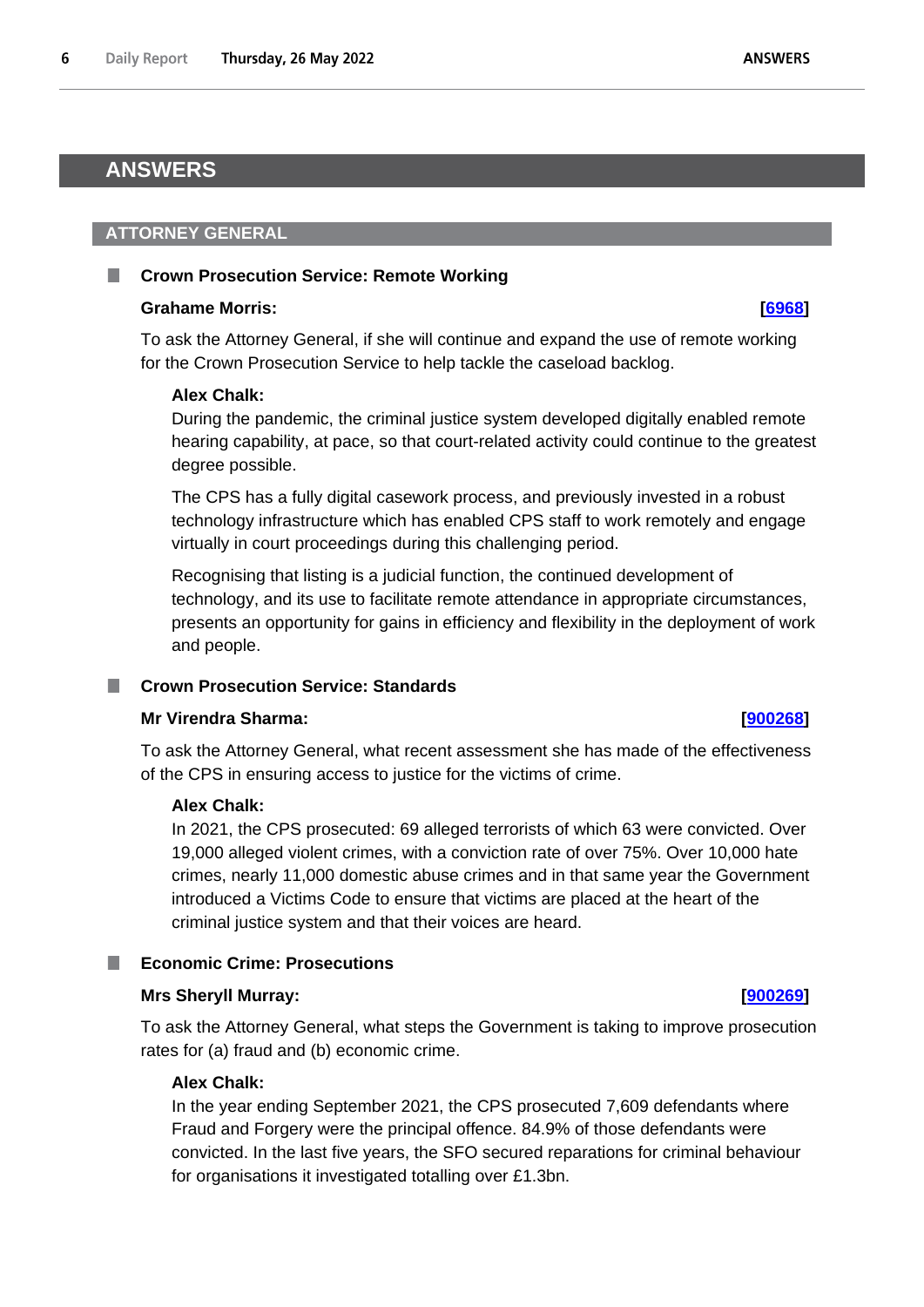The CPS deploy a network of prosecutors around the world to help extradite suspects and secure the evidence needed to bring criminals to justice in this jurisdiction.

The Government has introduced the Online Safety Bill, requiring all companies to take robust action against illegal content. Companies will need to remove material that amounts to an offence in the UK regardless of where in the world it originated.

<span id="page-6-0"></span>**Sexual Offences: Prosecutions**

## **Robert Halfon: [\[900270\]](http://www.parliament.uk/business/publications/written-questions-answers-statements/written-question/Commons/2022-05-26/900270)**

To ask the Attorney General, what steps she is taking to increase prosecution rates for (a) sexual assault and (b) rape offences.

## **Alex Chalk:**

This Government is determined to increase the number of rape and sexual assault cases going to court.

The CPS is undertaking extensive work to drive up and improve prosecutions through its Joint National RASSO Action Plan with the police, the Rape Strategy, and the Operation Soteria Path Finders, which are testing methods for best practice in six CPS Areas.

Since publication of its strategy, the CPS has continued to see increases in the number of rape charges, prosecutions and convictions.

# <span id="page-6-1"></span>**BUSINESS, ENERGY AND INDUSTRIAL STRATEGY**

#### <span id="page-6-2"></span>T. **Companies House**

# **Jonathan Reynolds: [\[6755\]](http://www.parliament.uk/business/publications/written-questions-answers-statements/written-question/Commons/2022-05-23/6755)**

To ask the Secretary of State for Business, Energy and Industrial Strategy, how many staff members in his Department are deployed on a full-time basis to monitor Companies House filings.

## **Paul Scully:**

Companies House is a delivery body of the Department for Business Energy and Industrial Strategy. There are 121.8 full-time equivalent staff engaged on monitoring Companies House filings in the Integrity, Compliance and Enforcement teams.

# <span id="page-6-3"></span>**Diesel Fuel: Supply Chains**

## **Virginia Crosbie: [\[6966\]](http://www.parliament.uk/business/publications/written-questions-answers-statements/written-question/Commons/2022-05-23/6966)**

To ask the Secretary of State for Business, Energy and Industrial Strategy, what steps he is taking to ensure that supply chains for the (a) production and (b) distribution of diesel are not disrupted.

## **Greg Hands:**

The UK remains well-supplied for diesel from a diverse range of sources. UK demand for diesel is met by a combination of domestic production and imports. In 2021 UK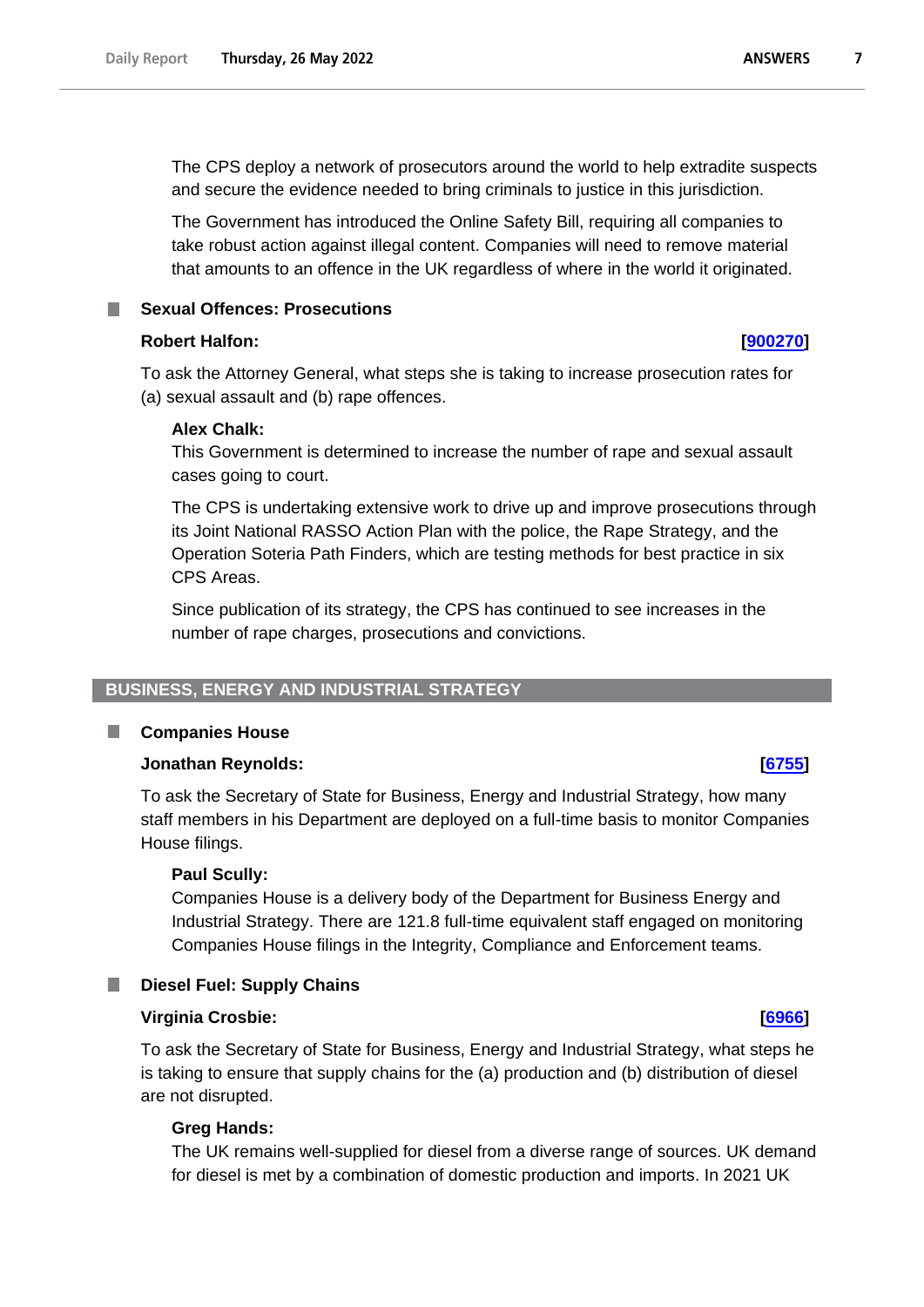production could have met over half of our demand for diesel. Imports in the same year came from a diverse range of reliable suppliers beyond Russia including the Netherlands, Belgium and Sweden.

BEIS monitors the fuel supply market to remain aware of current supply levels, and publishes weekly national average forecourt stock levels. There is no shortage of diesel in the UK.

# <span id="page-7-0"></span>**Energy: Housing**

# **Dr Alan Whitehead: [\[6665\]](http://www.parliament.uk/business/publications/written-questions-answers-statements/written-question/Commons/2022-05-23/6665)**

To ask the Secretary of State for Business, Energy and Industrial Strategy, what estimate his Department has made of the proportion of energy used by hot water in a three bedroom semi-detached home with cavity wall insultation in the UK.

# **Greg Hands:**

Around 20% of annual heating energy is used by hot water in an average threebedroom semi-detached home with cavity wall insultation. This estimate is based on model outputs for Great Britain from the National Household Model.

#### <span id="page-7-1"></span>ш **Help to Grow Scheme**

## **Seema Malhotra: [\[5404\]](http://www.parliament.uk/business/publications/written-questions-answers-statements/written-question/Commons/2022-05-19/5404)**

To ask the Secretary of State for Business, Energy and Industrial Strategy, with reference to the Answer of 29 March 2022 to Question 145878 on Help to Grow Scheme: Digital Technology, when his Department plans to publish data on the take-up and completion of the Help to Grow programmes; and where that data will be published.

## **Paul Scully:**

We intend to publish data on take up and completion of the Help to Grow Programmes later this year on the GOV.UK website, and thereafter on a regular basis.

# <span id="page-7-2"></span>**Hinkley Point C Power Station**

## **Alan Brown: [\[6805\]](http://www.parliament.uk/business/publications/written-questions-answers-statements/written-question/Commons/2022-05-23/6805)**

To ask the Secretary of State for Business, Energy and Industrial Strategy, what the revised estimated dates are for the commissioning of Hinkley Point C (a) reactor one and (b) reactor two; and whether there is any estimated additional programme risk on these dates.

## **Greg Hands:**

EDF updated the forecast cost and schedule for Hinkley Point C on 19 May 2022. The forecast shows a Unit 1 Commercial Operation Date (COD) of June 2027 (12 months later than the current baseline schedule). Unit 2 is forecast to start 12 months after Unit 1. EDF estimate the risk of COD delay to both Units 1 and 2 is 15 months.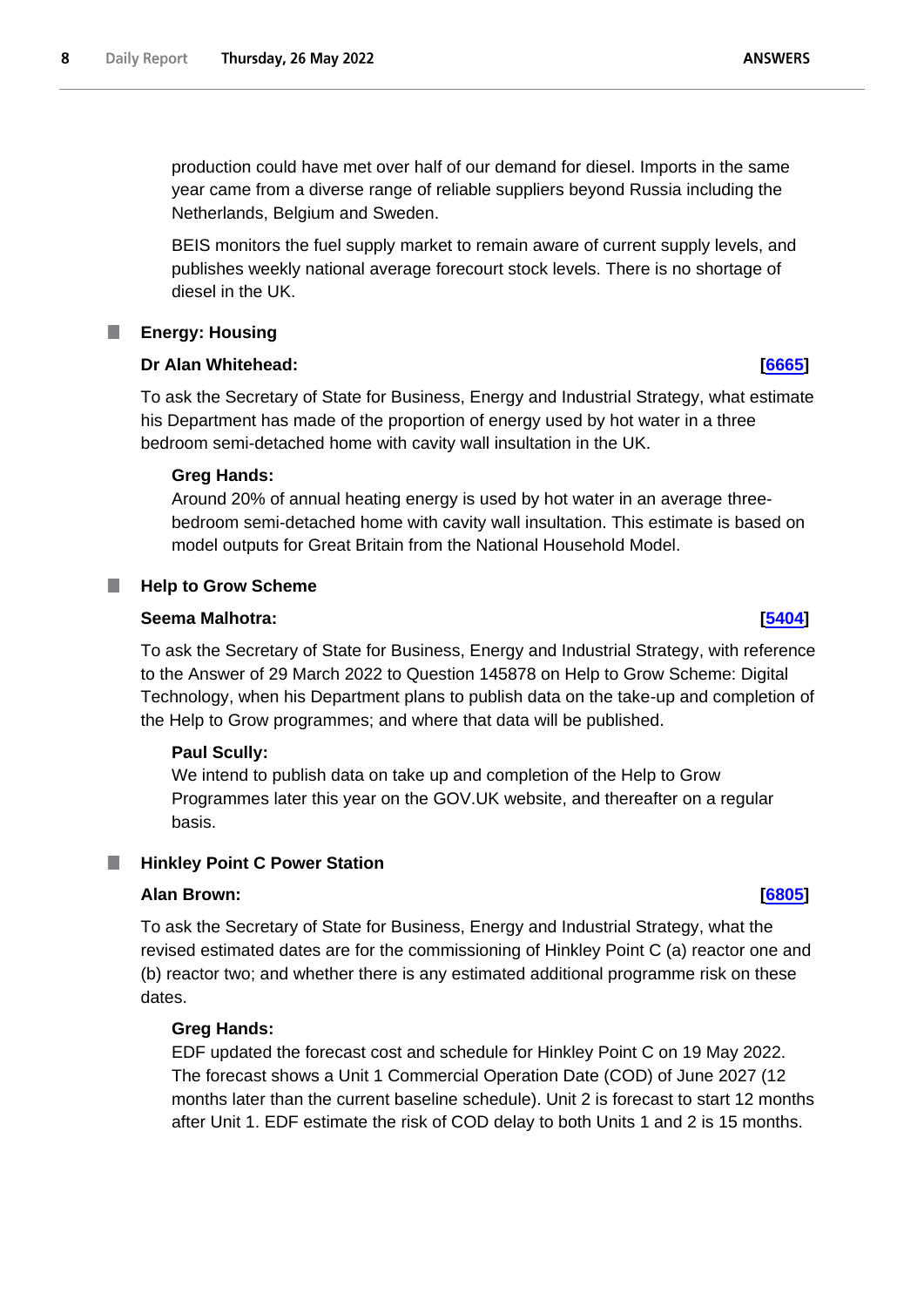#### <span id="page-8-0"></span>T. **Housing: Heating**

### **Virginia Crosbie: [\[6965\]](http://www.parliament.uk/business/publications/written-questions-answers-statements/written-question/Commons/2022-05-23/6965)**

To ask the Secretary of State for Business, Energy and Industrial Strategy, what steps he is taking to support the (a) generation and (b) adoption of cleaner methods of home heating.

### **Greg Hands:**

In the Heat and Buildings Strategy, published in October 2021, the Government sets out actions for the reduction of emissions from buildings in the near and longer term. This includes a package of measures to reduce the costs of buying and running a heat pump and how the Government plans to scale up the deployment of heat pumps to 600,000 installations per annum by 2028. The new Boiler upgrade scheme, opened for grant applications 23 May, gives £5000 discounts towards installing a heat pump. The Government is also taking action to grow the market for heat networks and continues to invest in research for hydrogen heating.

#### <span id="page-8-1"></span>**Housing: Insulation** П

# **Sarah Jones: [\[4663\]](http://www.parliament.uk/business/publications/written-questions-answers-statements/written-question/Commons/2022-05-18/4663)**

To ask the Secretary of State for Business, Energy and Industrial Strategy, whether he plans to make funding available to local councils to (a) insulate council housing stock and (b) invest in developing local supply chains able to retrofit home insulation.

#### **Greg Hands:**

The 2019 Conservative Manifesto committed to a £3.8billion Social Housing Decarbonisation Fund (SHDF) over a 10-year period to improve the energy performance of social homes. Around £240million has been awarded to social landlords through the SHDF Demonstrator and Wave 1 schemes. A further £800million was secured for SHDF in the 2021 Spending Review.

BEIS has spent nearly £6million on skills training, delivering around 7000 training opportunities for the energy-efficiency and low-carbon-heating supply chains. BEIS will continue to monitor the market and is considering options on how to work with industry to support training to increase capacity and reduce shortages.

#### <span id="page-8-2"></span>П **Nuclear Power: Finance**

#### **Charlotte Nichols: [\[4704\]](http://www.parliament.uk/business/publications/written-questions-answers-statements/written-question/Commons/2022-05-18/4704)**

To ask the Secretary of State for Business, Energy and Industrial Strategy, with reference to the Answer of 14 March 2022 to Question 133181 on Private sector: nuclear energy, what the (a) purpose, (b) application process, (c) application criteria, (d) timescale and (e) launch date is for the Nuclear Fuel Fund.

#### **Lee Rowley:**

In the 2021 Comprehensive Spending Review, the Government confirmed a £75 million Nuclear Fuel Fund, to be used alongside private sector co-investment, to preserve and develop the UK's nuclear fuel production capability. The Fund's scope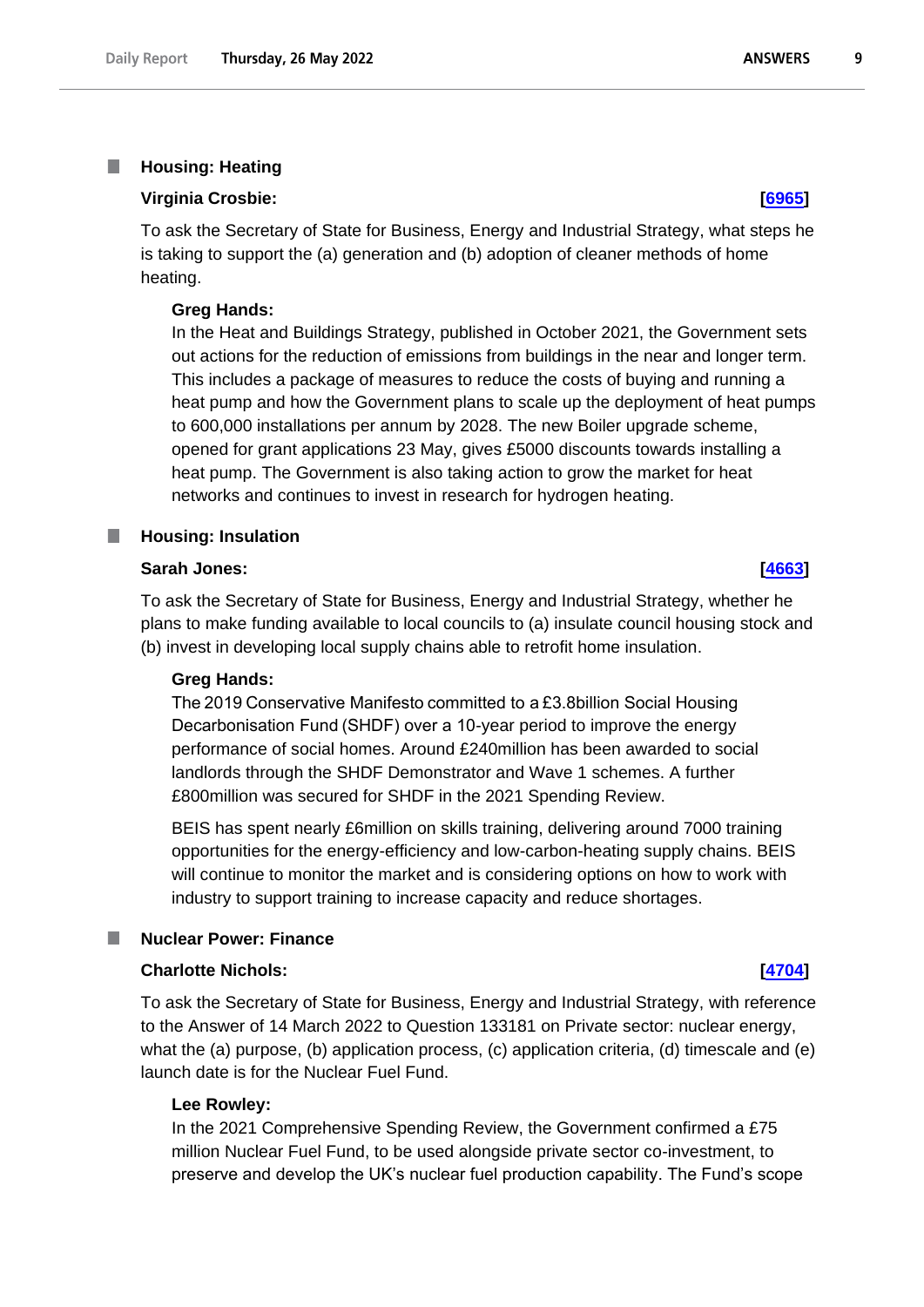and approach is in development, including the eligibility criteria, application process and evaluation criteria. A market engagement exercise will inform the Nuclear Fuel Fund design ahead of its launch later this year.

#### <span id="page-9-0"></span>**Scottish Limited Partnerships** .

# **Jonathan Reynolds: [\[6754\]](http://www.parliament.uk/business/publications/written-questions-answers-statements/written-question/Commons/2022-05-23/6754)**

To ask the Secretary of State for Business, Energy and Industrial Strategy, what proportion of Scottish limited partnerships have disclosed genuine individuals as persons of significant control.

# **Paul Scully:**

There are 35,693 Scottish Limited Partnerships currently on the Companies House register. Of these, 7,589 (21%) have at least one individual or legal person identified as a Person with Significant Control as of 24 May 2022.

# <span id="page-9-1"></span>**Nullective Scottish Limited Partnerships: Fines**

# **Jonathan Reynolds: [\[6756\]](http://www.parliament.uk/business/publications/written-questions-answers-statements/written-question/Commons/2022-05-23/6756)**

To ask the Secretary of State for Business, Energy and Industrial Strategy, how much has been issued in fines to Scottish limited partnerships for failure to comply with the requirements of the register of persons of significant control since its establishment.

## **Paul Scully:**

I refer the hon. Member to the answer I gave to him on 19 May 2022 to Question 752.

# <span id="page-9-2"></span>**Water: Conservation**

# **Dr Alan Whitehead: [\[6664\]](http://www.parliament.uk/business/publications/written-questions-answers-statements/written-question/Commons/2022-05-23/6664)**

To ask the Secretary of State for Business, Energy and Industrial Strategy, what his policy is on whether water efficiency devices should be used alongside mandatory water labelling and other mechanisms in order to reduce carbon emissions associated with water consumption.

## **Greg Hands:**

Water companies are already funding water efficiency devices to help households reduce water consumption. The Government believes that mandatory water labelling is the best way to help consumers make informed decisions regarding the purchase of water efficient taps and non-electric showers, as well as other water-using products. This will empower consumers to reduce their hot water consumption, which in turn will reduce their carbon emissions and energy bills. A labelling scheme will also encourage manufacturers to innovate and bring more water efficient products to the market.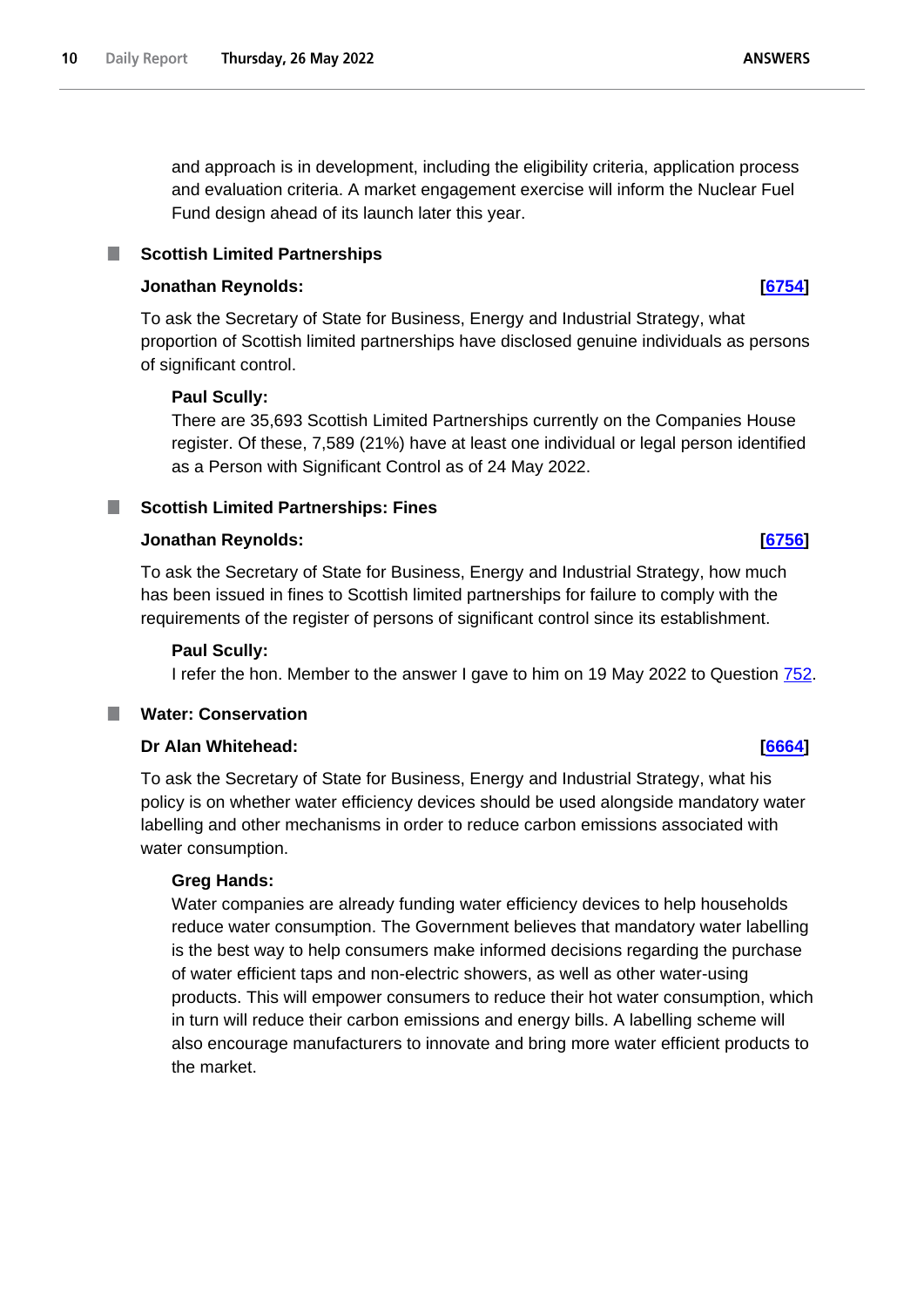# <span id="page-10-0"></span>**CABINET OFFICE**

#### <span id="page-10-1"></span>**Cabinet Office: Correspondence** ш

#### **Jessica Morden: [\[6731\]](http://www.parliament.uk/business/publications/written-questions-answers-statements/written-question/Commons/2022-05-23/6731)**

To ask the Minister for the Cabinet Office, if his Department will publish the average time it took each Department to respond to correspondence from Members of the House of (a) Commons and (b) Lords in (i) 2021 and (ii) during the period from January to May 2022.

#### **Michael Ellis:**

The Government attaches great importance to the effective and timely handling of correspondence from MPs and Peers.

The Cabinet Office does not collect data from government departments on the average time taken to respond to correspondence from Members of the House of Commons and Lords.

The Cabinet Office will be publishing data on volumes and timeliness of responses to correspondence from Members of the House of Commons and Lords for 2021 in the near future. This publication will include data for all government departments.

#### <span id="page-10-2"></span>**Civil Servants: Redundancy**

#### **Angela Rayner: [\[8013\]](http://www.parliament.uk/business/publications/written-questions-answers-statements/written-question/Commons/2022-05-24/8013)**

To ask the Minister for the Cabinet Office, what discussions he had with trade unions representing civil servants prior to the announcement by his Department of the reduction in the number of civil servants by 91,000.

### **Mrs Heather Wheeler:**

I did not discuss the matter with Civil Service trade unions prior to the announcement, however officials engaged with unions promptly after the announcement was made and this dialogue will continue. Trade unions have written to the Chancellor of the Duchy of Lancaster on this matter and will receive a response in due course.

The size of the civil service has swelled by almost 25% since 2016 – the highest numbers for over a decade. This was partly driven by the once in a generation challenge of dealing with a global pandemic, as well as extra staff required to deliver the UK's departure from the EU.

We are incredibly grateful to the civil service for the outstanding job they do in delivering for the public but when people across the country are facing pressures on living costs, the public rightly expect their government to lead by example and to run as efficiently as possible.

#### <span id="page-10-3"></span>**Civil Servants: Remote Working**

#### **Ian Lavery: [\[7997\]](http://www.parliament.uk/business/publications/written-questions-answers-statements/written-question/Commons/2022-05-24/7997)**

To ask the Minister for the Cabinet Office, how many civil servants were working from home by constituency on average during 2020.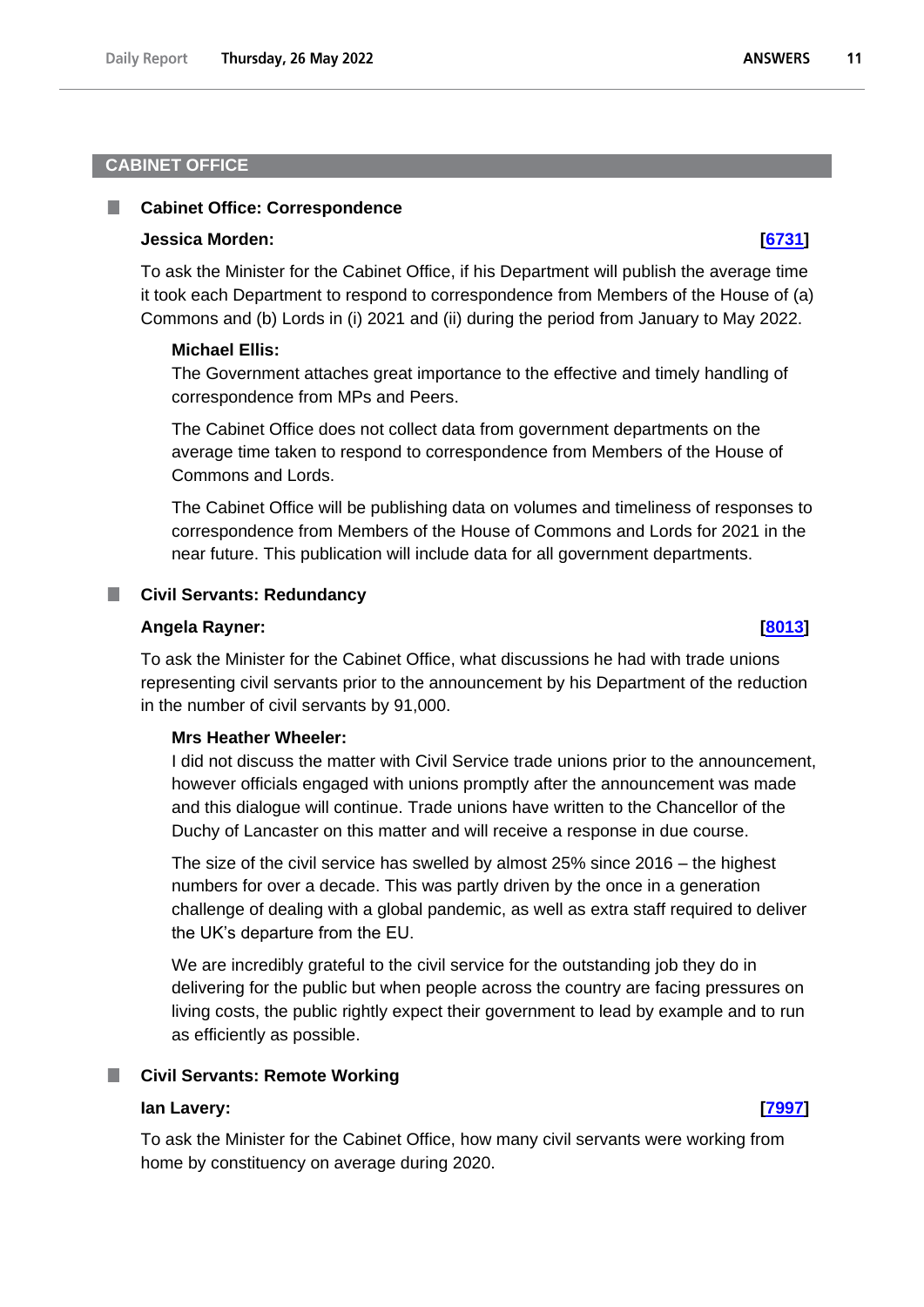## **Ian Lavery: [\[7998\]](http://www.parliament.uk/business/publications/written-questions-answers-statements/written-question/Commons/2022-05-24/7998)**

To ask the Minister for the Cabinet Office, how many civil servants have been working from home more than 50 per cent of their working hours by constituency as of 24 May 2022.

# **Mr Jacob Rees-Mogg:**

This is not information that is centrally held.

Civil servants played a vital role in supporting the Government's response to the pandemic, alongside delivering essential public services.

Following the removal of all pandemic restrictions, I have written to departments to underline the importance of workplace attendance. Civil servants, who had necessarily been working from home during the pandemic, are increasingly returning to regular working in the office

#### <span id="page-11-0"></span>**Infected Blood Compensation Framework Study** ш

## **Douglas Chapman: [\[5666\]](http://www.parliament.uk/business/publications/written-questions-answers-statements/written-question/Commons/2022-05-20/5666)**

To ask the Minister for the Cabinet Office, whether he plans to send the report by Sir Robert Francis on compensation for those affected by contaminated blood products to his counterparts in the devolved Administrations.

## **Michael Ellis:**

Yes. I intend to share a copy of Sir Robert's study with the health Ministers in the devolved administrations prior to publication of the study.

# <span id="page-11-1"></span>**Investigation into Alleged Gatherings on Government Premises during Covid Restrictions**

## **Dr Rupa Huq: [\[6845\]](http://www.parliament.uk/business/publications/written-questions-answers-statements/written-question/Commons/2022-05-23/6845)**

To ask the Minister for the Cabinet Office, what recent discussions the Prime Minister has had with the Second Permanent Secretary to the Cabinet Office.

# **Dr Rupa Huq: [\[6846\]](http://www.parliament.uk/business/publications/written-questions-answers-statements/written-question/Commons/2022-05-23/6846)**

To ask the Minister for the Cabinet Office, what meetings the Prime minister has had with the Second Permanent Secretary to the Cabinet Office on the Investigation into Alleged Gatherings on Government Premises during Covid Restrictions; and when those meetings took place.

## **Dr Rupa Huq: [\[6847\]](http://www.parliament.uk/business/publications/written-questions-answers-statements/written-question/Commons/2022-05-23/6847)**

To ask the Minister for the Cabinet Office, whether the Prime Minister's office organised a meeting with the Second Permanent Secretary to the Cabinet Office to discuss the Investigation into Alleged Gatherings on Government Premises during covid-19 restrictions.

# **Michael Ellis:**

I have been asked to reply. The Prime Minister discussed the process and procedure on timings and publication arrangements. The findings and contents of the Second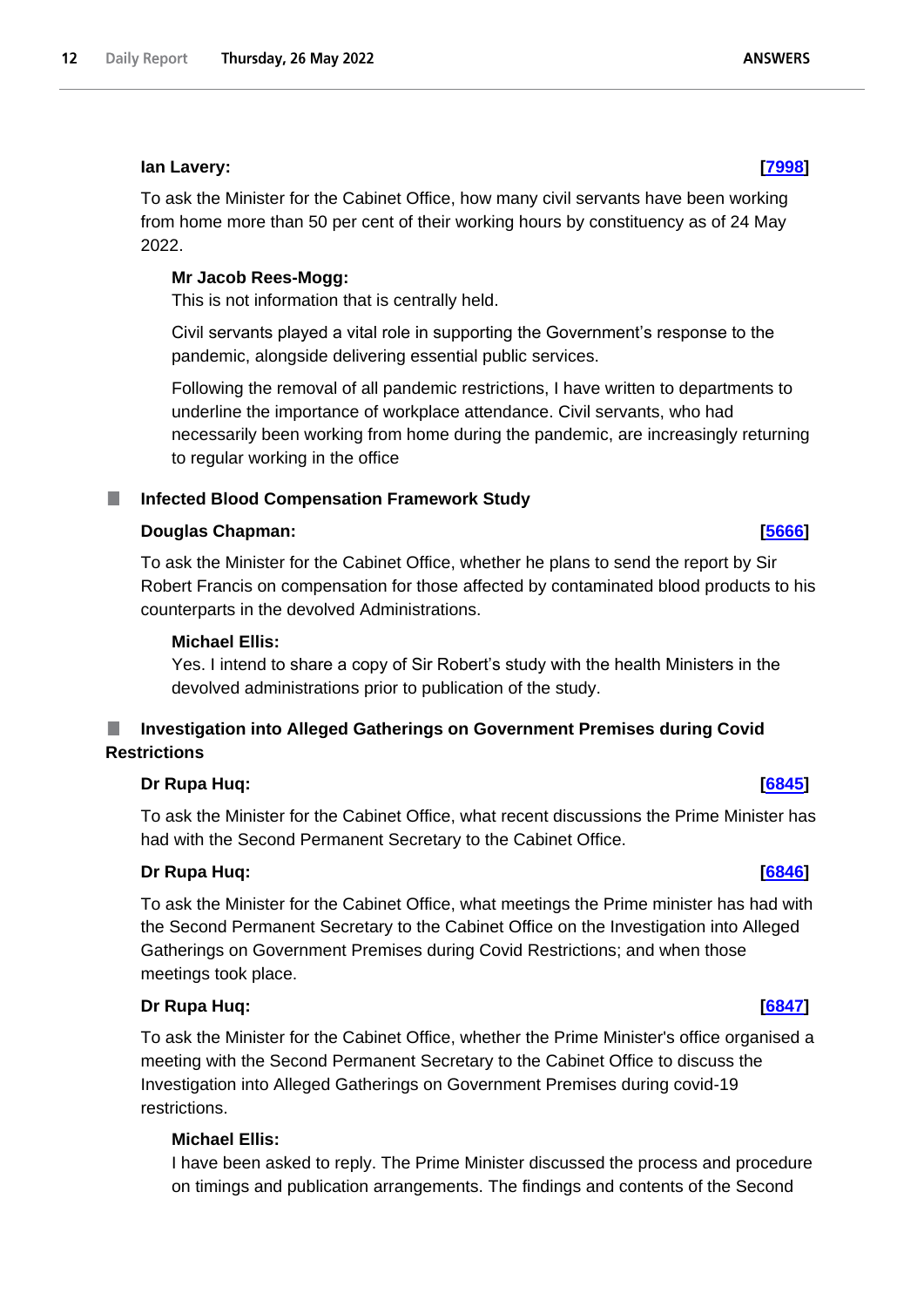Permanent Secretary's independent report was a matter for her, as the Prime Minister made clear in his oral statement yesterday.

# <span id="page-12-0"></span>**Supply Chain Advisory Group**

## **Seema Malhotra: [\[6776\]](http://www.parliament.uk/business/publications/written-questions-answers-statements/written-question/Commons/2022-05-23/6776)**

To ask the Minister for the Cabinet Office, what recent progress the Supply Chain Advisory Group and Industry Taskforce has made on its work.

## **Michael Ellis:**

The resilience of UK supply chains remains a key priority for the Government. Following Sir Dave Lewis' final recommendations at the end of last year, work has focused on ensuring that Government:

- continues to build and embed departmental capability and collaboration on supply chains policy,
- builds stronger capability to horizon scan, spot risks early, and collate and utilise data to understand supply chains issues, and works with industry to resolve them, and
- considers how best to optimise existing infrastructure capacity and improve crossmodal connectivity.

## <span id="page-12-1"></span>**Universal Credit: Vulnerable Adults**

## **Ms Karen Buck: [\[6678\]](http://www.parliament.uk/business/publications/written-questions-answers-statements/written-question/Commons/2022-05-23/6678)**

To ask the Minister for the Cabinet Office, with reference to the Answer of 27 April 2022 to Question 156354 on Universal Credit: Vulnerable Adults, for what reason he has provided a link to the membership of the Universal Credit Programme Board; and if he will publish the full circulation list.

## **Michael Ellis:**

We would not centrally hold a list of all the civil servants who would have been in receipt of the report, three years ago. We have already deposited the Universal Credit Programme Board documentation which lists the senior officials in attendance at such meetings.

#### <span id="page-12-2"></span>**DEFENCE**

#### <span id="page-12-3"></span>**Afghanistan: Military Aid** П

#### **John Healey: [\[4477\]](http://www.parliament.uk/business/publications/written-questions-answers-statements/written-question/Commons/2022-05-18/4477)**

To ask the Secretary of State for Defence, how much UK-supplied military equipment to the previous Government of Afghanistan has been recovered from that country since the new Government of that country took power.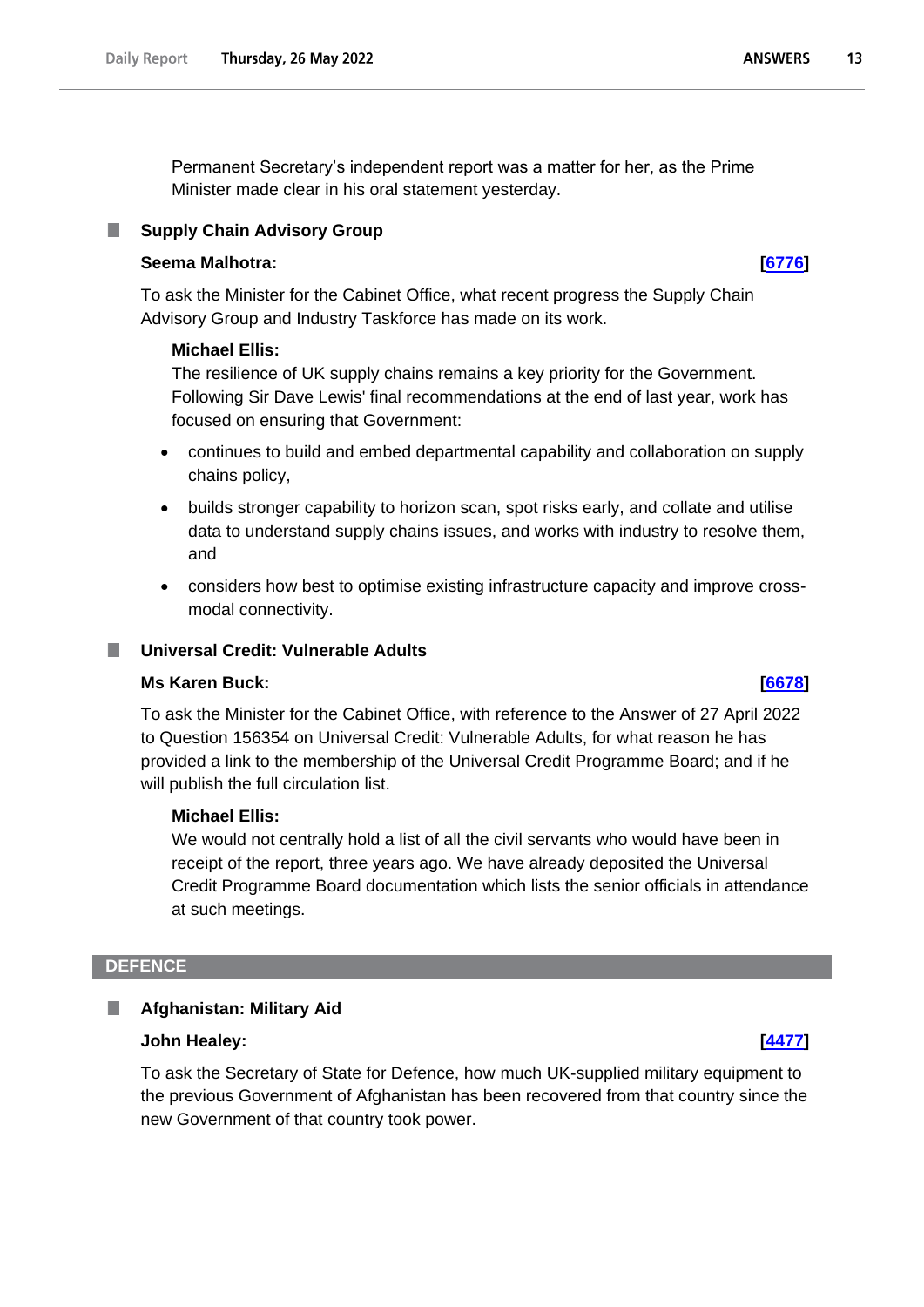## **James Heappey:**

During Operation PITTING and the withdrawal of the UK military from Afghanistan spare capacity was used on flights to return as much equipment to the UK as possible. All sensitive equipment and anything considered attractive to criminal and terrorist organisations was recovered.

However, people were prioritised over equipment at all times to evacuate UK nationals and eligible persons under the Afghan Relocation and Assistance Policy (ARAP). Consequently, a small amount of equipment was left behind or gifted to partner nations.

#### <span id="page-13-0"></span>**Afghanistan: Politics and Government** .

## **John Healey: [\[4478\]](http://www.parliament.uk/business/publications/written-questions-answers-statements/written-question/Commons/2022-05-18/4478)**

To ask the Secretary of State for Defence, what discussions he has had with counterparts in Central Asia since 1 January 2022 on the security implications of the fall of the Afghan government last summer.

## **James Heappey:**

The Secretary of State has not discussed the security implications of the fall of the Afghan government with counterparts in Central Asia. I have visited Qatar, Uzbekistan, Kazakhstan and Pakistan and have raised the matter with my counterparts. The UK continues to coordinate our response with partners in the region.

#### <span id="page-13-1"></span>n. **Arctic: Shipping**

## **John Healey: [\[4470\]](http://www.parliament.uk/business/publications/written-questions-answers-statements/written-question/Commons/2022-05-18/4470)**

To ask the Secretary of State for Defence, what estimate has he made of the number of UK Icebreaker ships available to help tackle Russian threats in the Arctic.

## **James Heappey:**

The Royal Navy has the capability to project force using a variety of assets in the High North and Arctic, dependent on the location, season and threat, including Littoral capabilities. It has one purpose-built Ice Patrol Ship (HMS Protector) and two ice strengthened survey vessels (HMS Echo and HMS Enterprise).

## <span id="page-13-2"></span>**Armed Forces: Housing**

#### **Jamie Stone: [\[6874\]](http://www.parliament.uk/business/publications/written-questions-answers-statements/written-question/Commons/2022-05-23/6874)**

To ask the Secretary of State for Defence, on how many occasions a call out relating to a fault in armed forces accommodation resulted in a wait of more than one month for the repair to be completed in each of the last three years.

## **Jeremy Quin:**

We are reviewing information sources. I will write to the hon. Gentleman in due course and place a copy of my response in the Library of the House.

**ANSWERS**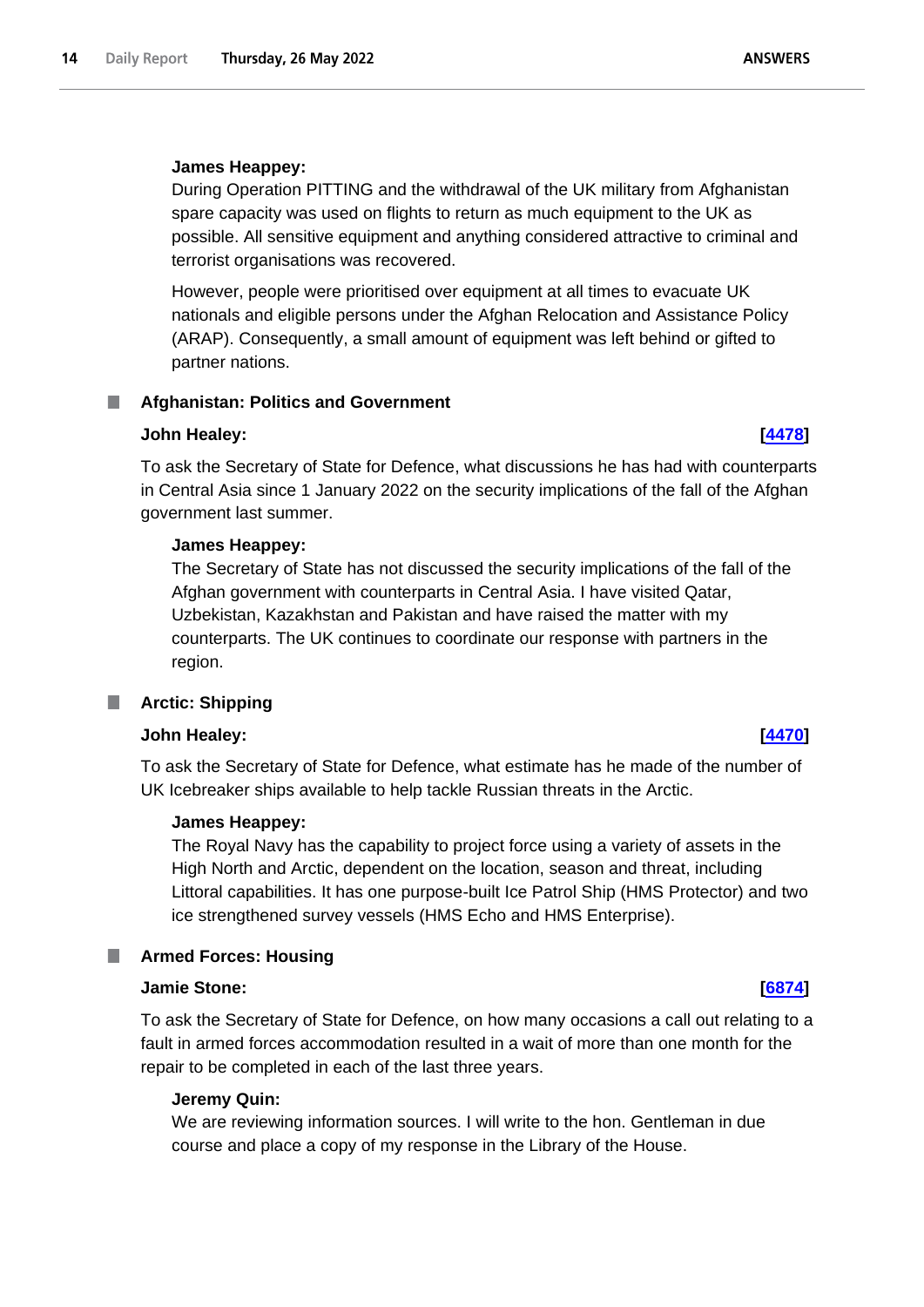## <span id="page-14-0"></span>**Falkland Islands: Sovereignty**

#### **Andrew Rosindell: [\[6714\]](http://www.parliament.uk/business/publications/written-questions-answers-statements/written-question/Commons/2022-05-23/6714)**

To ask the Secretary of State for Defence, with reference to the Answer of 10 March 2022 to Question 137988, on Falkland Islands: Sovereignty, whether his Department has undertaken a recent assessment of the adequacy of the level of UK forces in the South Atlantic in the context of recent statements from Alberto Fernández asserting Argentinian sovereignty over the Falkland Islands.

#### **James Heappey:**

I refer the hon. Member to the answer I gave previously to Question 137988. The Ministry of Defence undertakes regular assessments of possible threats to the Falkland Islands to ensure that an appropriate defensive capability is maintained. Our forces in the South Atlantic are at the appropriate level to ensure the defence of the Islands. As part of these assessments, we closely monitor statements from the Government of Argentina, amongst other factors.

#### **Attachments:**

1. [Falkland Islands: Sovereignty \[UIN 137988.docx\]](https://qna.files.parliament.uk/qna-attachments/1465005/original/UIN%20137988.docx)

#### <span id="page-14-1"></span>**Iraq: Armed Forces**

# **John Healey: [\[4474\]](http://www.parliament.uk/business/publications/written-questions-answers-statements/written-question/Commons/2022-05-18/4474)**

To ask the Secretary of State for Defence, how many UK armed forces personnel are currently deployed as part of the NATO Mission in Iraq.

#### **James Heappey:**

At present, the UK has 22 Armed Forces personnel and two civilians deployed to the NATO Mission in Iraq.

# <span id="page-14-2"></span>**Mali: Peacekeeping Operations**

#### **John Healey: [\[5337\]](http://www.parliament.uk/business/publications/written-questions-answers-statements/written-question/Commons/2022-05-19/5337)**

To ask the Secretary of State for Defence, what discussions he has had with his French counterpart on the impact on the UK's MINUSMA deployment in Mali following the French withdrawal from that country in summer 2022.

#### **James Heappey:**

The UK has regular dialogue with the French on Mali as the French Counter Terrorism Operation BARKHANE draws to a close, and as we continue to support their withdrawal through the provision of a CH47 Support Helicopter detachment. The UK's continued support to the United Nations MINUSMA mission is still under constant review.

#### **John Healey: [\[5339\]](http://www.parliament.uk/business/publications/written-questions-answers-statements/written-question/Commons/2022-05-19/5339)**

To ask the Secretary of State for Defence, what assessment he made of the impact on the UK's MINUSMA deployment in Mali following the decision of the Malian Government to withdraw from the G5 Sahel Force.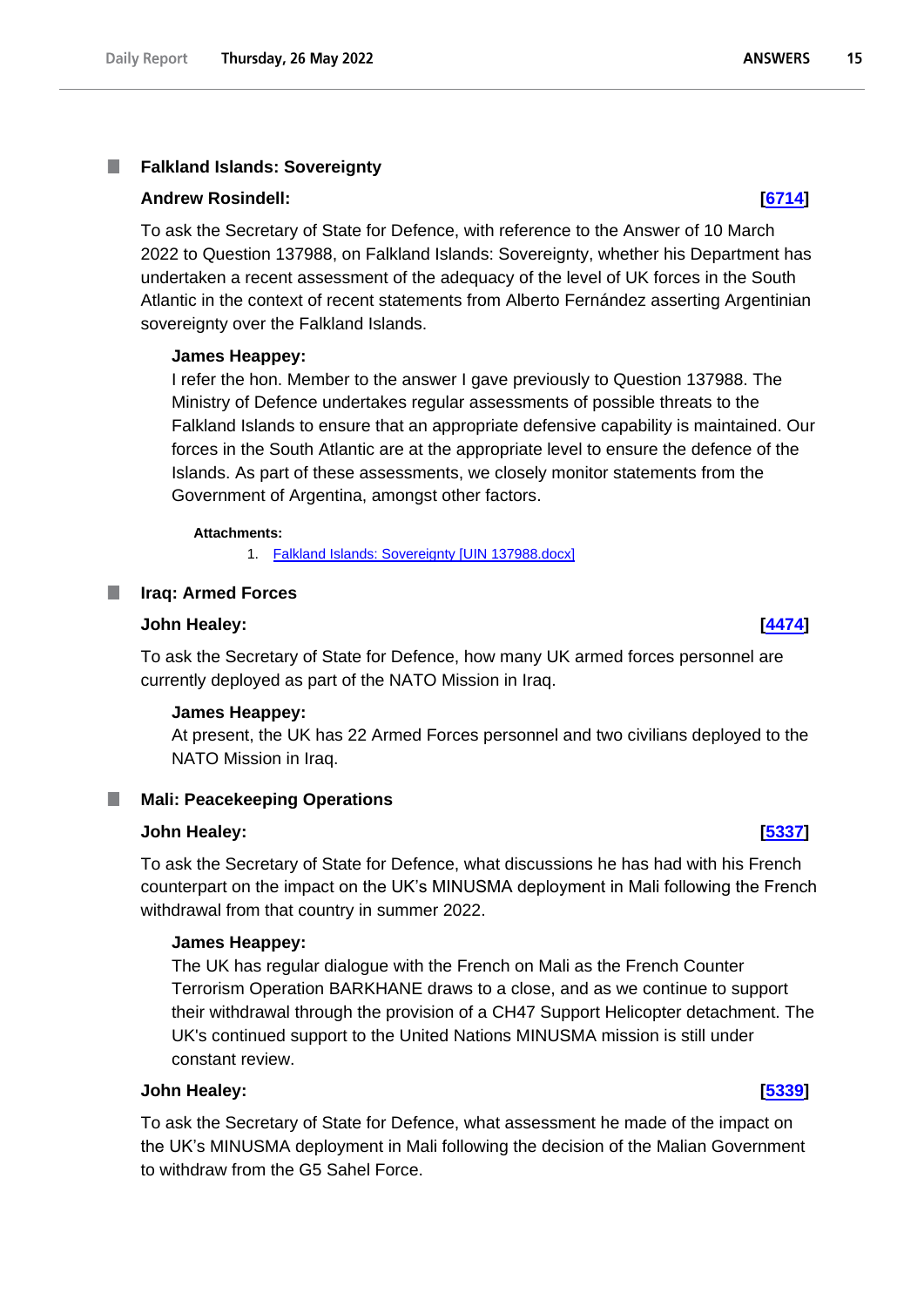# **James Heappey:**

We dynamically review the political and security situation in Mali, and we are aware of the recent decision of the Malian Government to withdraw from the G5 Sahel Force. The UK's continued support to the United Nations MINUSMA mission is still under review. Some enablers for the UK's continuation sit with the departing French force. We are in discussions with the UN and key allies to determine how these can be replaced.

# <span id="page-15-0"></span>**NATO: Madrid**

# **John Healey: [\[5342\]](http://www.parliament.uk/business/publications/written-questions-answers-statements/written-question/Commons/2022-05-19/5342)**

To ask the Secretary of State for Defence, how many MOD personnel will be attending the NATO Summit in Madrid.

# **James Heappey:**

The Defence Secretary is due to join the Prime Minister and Foreign Secretary at the 28-30 June NATO Leaders' Summit in Madrid. Discussions are ongoing on the exact makeup of the delegation.

# <span id="page-15-1"></span>**Russia: Military Aircraft**

## **John Healey: [\[5334\]](http://www.parliament.uk/business/publications/written-questions-answers-statements/written-question/Commons/2022-05-19/5334)**

To ask the Secretary of State for Defence, how many Russian military aircraft have NATO air policing missions intercepted (a) since 25 February 2022 and (b) in the last 12 months.

## **James Heappey:**

The right hon. Member's question has been passed to NATO and is now subject to their internal process regarding the release of such information into the public domain. I will write to him shortly.

# <span id="page-15-2"></span>**Trident Submarines: Procurement**

## **John Healey: [\[5343\]](http://www.parliament.uk/business/publications/written-questions-answers-statements/written-question/Commons/2022-05-19/5343)**

To ask the Secretary of State for Defence, how much and what proportion of the £10 billion contingency provided by the Treasury for the Dreadnought programme has been spent as of 19 May 2022.

## **Jeremy Quin:**

The contingency draw-down figure for Financial Year 2021-22 will be included in the Ministry of Defence (MOD) Annual Report and Accounts after the conclusion of the annual audit.

Up to March 2021, the MOD has drawn-down £865 million, just under nine per cent, of the HMT-held Dreadnought contingency.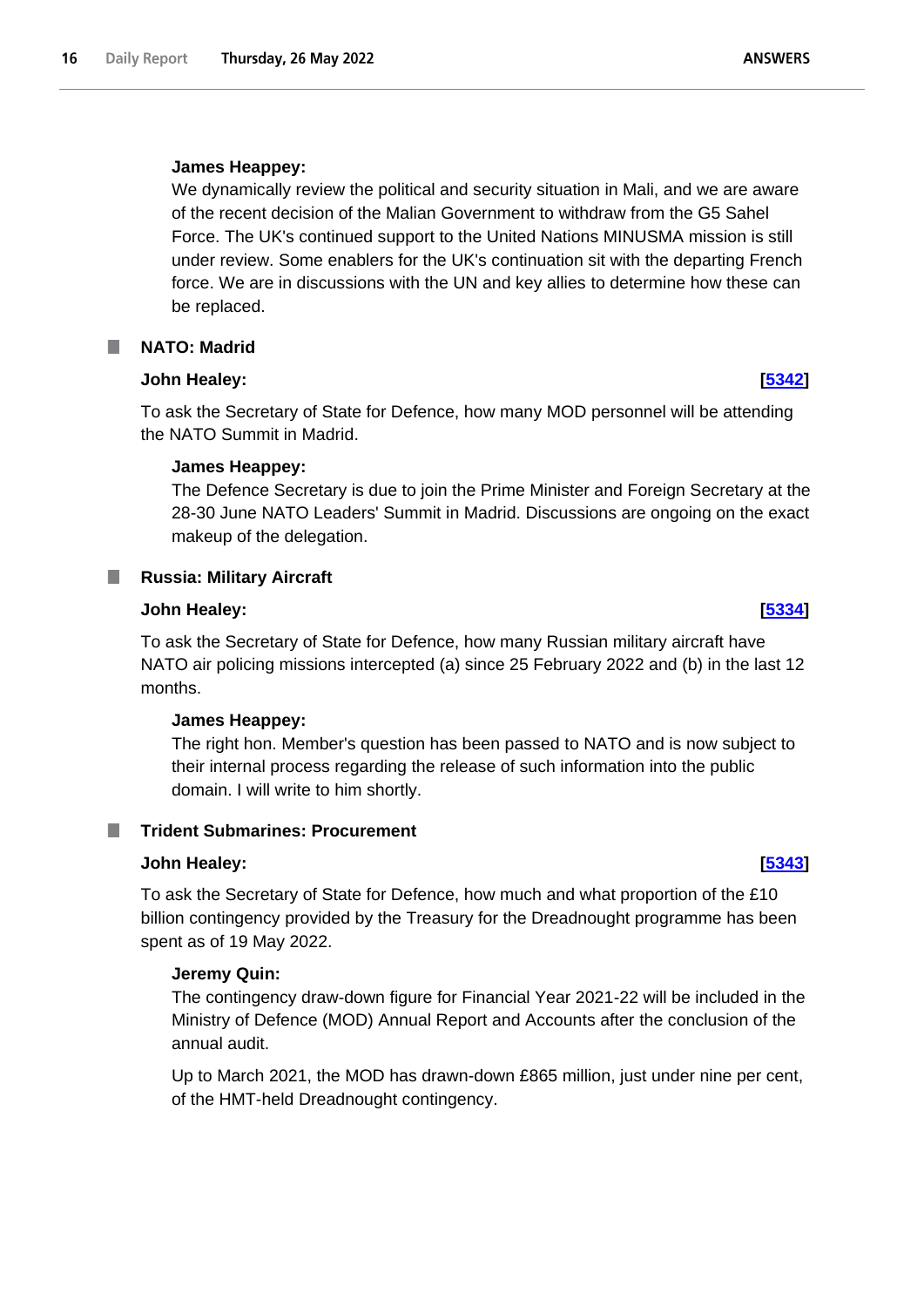#### <span id="page-16-0"></span>**DIGITAL, CULTURE, MEDIA AND SPORT**

#### <span id="page-16-1"></span>ш **Arts: Community Development**

#### **Wera Hobhouse: [\[900249\]](http://www.parliament.uk/business/publications/written-questions-answers-statements/written-question/Commons/2022-05-26/900249)**

To ask the Secretary of State for Digital, Culture, Media and Sport, what steps the Government is taking to support community arts projects.

#### **Nigel Huddleston:**

DCMS provides funding to community arts projects in England through our arm'slength body, Arts Council England.

They are committed to supporting community arts projects, and have identified "Cultural Communities" as a key focus of its 10 year strategy "Let's Create".

One recently funded project is in Bath constituency; Bath Carnival CIC were recently awarded £79,000 from National Lottery Project Grants to support their 2022 community carnival inspired by the theme 'Natural Habitats'.

#### <span id="page-16-2"></span>**Arts: North of England**

#### **Mr Barry Sheerman: [\[900251\]](http://www.parliament.uk/business/publications/written-questions-answers-statements/written-question/Commons/2022-05-26/900251)**

To ask the Secretary of State for Digital, Culture, Media and Sport, what steps she is taking to promote and strengthen creative industries in the north of England.

#### **Julia Lopez:**

We strongly believe that our booming creative industries can drive growth in towns and cities across our country, including in the north of England.

We have a number of initiatives underway to strengthen those industries, including £17.5m to expand the Creative Scale Up programme, supporting access to finance for high growth creative firms outside London. This builds on the successful pilot that has supported over 200 businesses in the West Midlands, Greater Manchester and West of England. I was in Manchester this month to meet some of the alumni from that.

Seven places in the North have received funding from the Cultural Development Fund to support creative initiatives, including Wakefield, Grimsby, Barnsley, Berwickon-Tweed, Middlesbrough, Rochdale and Stockport.

### <span id="page-16-3"></span>**Broadband**

#### **Jamie Stone: [\[5480\]](http://www.parliament.uk/business/publications/written-questions-answers-statements/written-question/Commons/2022-05-19/5480)**

To ask the Secretary of State for Digital, Culture, Media and Sport, which projects have received funds from Project Gigabit.

#### **Julia Lopez:**

To date, Project Gigabit funding has been contracted for the following projects:

• Superfast Extension Programme: Scottish Government R100, Northern Ireland Project Stratum, and Connecting Cheshire Superfast Broadband Phase 3.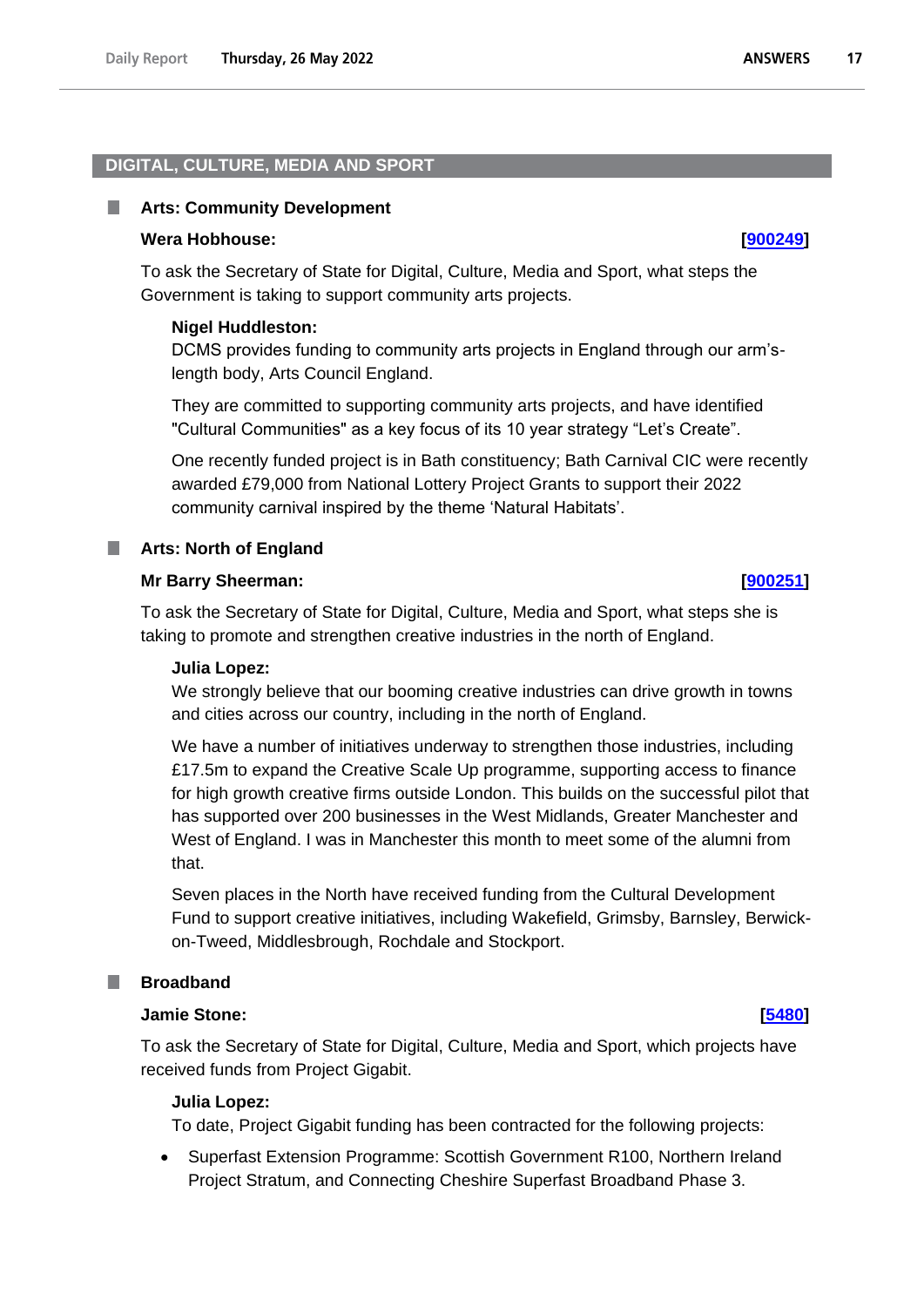• Gigahubs Programme: Department for Education, National Health Service (Scotland), Highlands Council, Welsh Government, Oxfordshire County Council, Dorset Council, Shropshire Clinical Commissioning Group, Full Fibre Northern Ireland.

In addition, almost 1,500 projects have received funding through the Project Gigabit voucher scheme.

## **Jamie Stone: [\[5481\]](http://www.parliament.uk/business/publications/written-questions-answers-statements/written-question/Commons/2022-05-19/5481)**

To ask the Secretary of State for Digital, Culture, Media and Sport, what proportion of the £5 billion Project Gigabit funds have been spent as of 19 May 2022.

# **Julia Lopez:**

UK coverage of gigabit broadband has boomed from 6 per cent to more than 68 per cent in the last three years. The Department has upgraded 600,000 hard-to-reach premises to gigabit and we remain on track to hit our target of 85 per cent gigabit coverage by 2025.

To date, we have spent over £61 million to provide reliable, lightning-fast connections to hard-to-reach premises across the UK via Project Gigabit. A further £35 million is already contracted to be spent and over £500 million of funding is now out to procurement.

## <span id="page-17-0"></span>**Cricket: Coronavirus**

## **Catherine West: [\[6857\]](http://www.parliament.uk/business/publications/written-questions-answers-statements/written-question/Commons/2022-05-23/6857)**

To ask the Secretary of State for Digital, Culture, Media and Sport, how much of the £300 million summer sports recovery package, announced in 2021, has been delivered to cricket organisations; and which organisations have received that funding.

# **Nigel Huddleston:**

The Sport Survival Package launched in November 2020 to ensure sport organisations survive the period of coronavirus restrictions which prevented spectators from attending spectator sport events. Whilst coronavirus restrictions were in place, we engaged with the whole sport sector, including the England and Wales Cricket Board as cricket's national governing body, to understand the evolving challenges and support recovery. No cricket organisations applied for funding through the package and therefore did not receive Survival Package support. Every eligible organisation who could demonstrate an urgent financial need in alignment with the fund criteria received support from the package.

# <span id="page-17-1"></span>**Football Governance Fan-led Review**

## **Dr Alan Whitehead: [\[6667\]](http://www.parliament.uk/business/publications/written-questions-answers-statements/written-question/Commons/2022-05-23/6667)**

To ask the Secretary of State for Digital, Culture, Media and Sport, whether her Department plans to implement the Fan Led Review of Football Governance in full.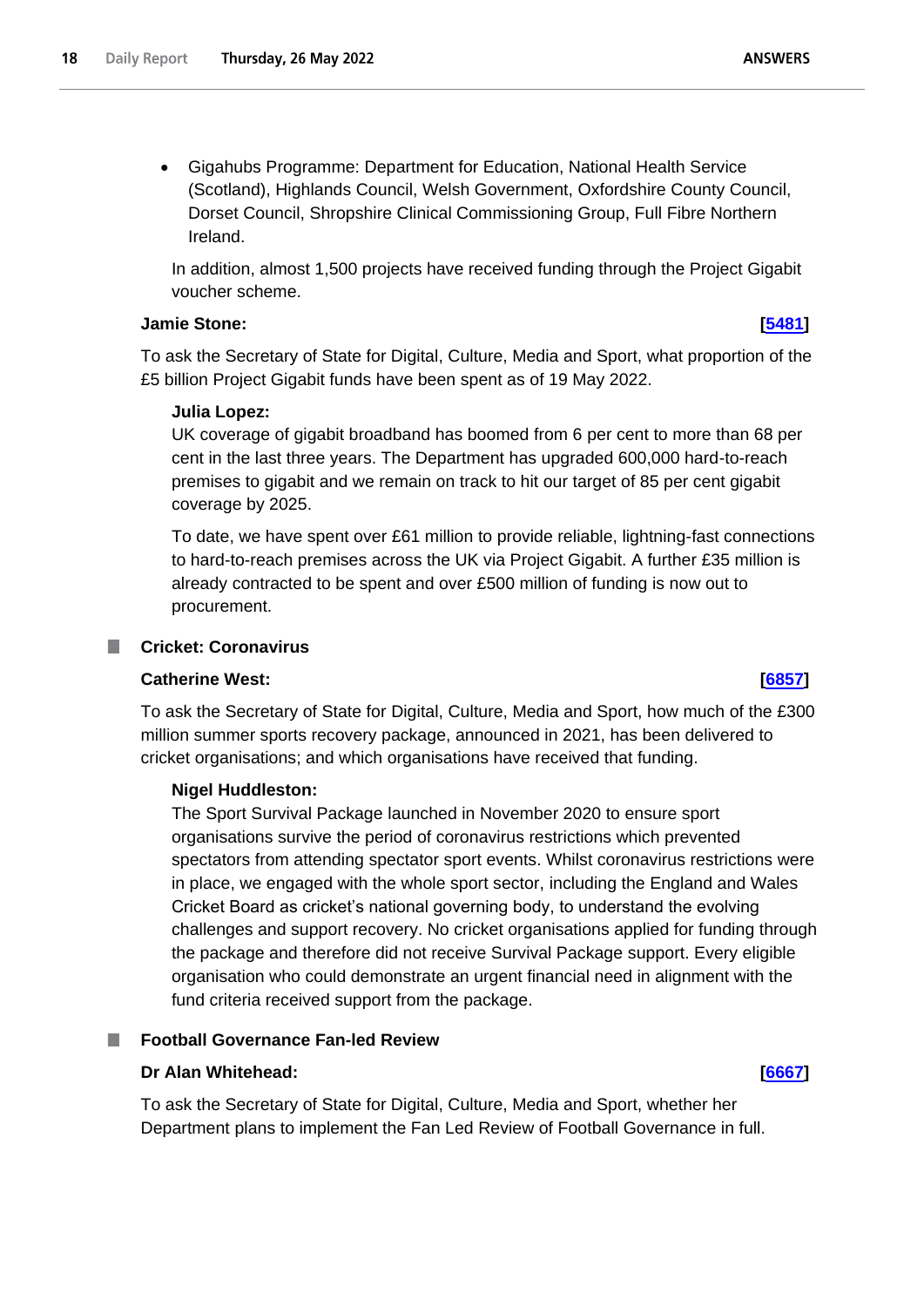#### **Nigel Huddleston:**

The Government has published its response to the recommendations made by the Independent Fan Led Review of Football Governance. The Government accepts or supports all of the ten strategic recommendations which set out the government's planned reform of football.

The Queen's Speech confirmed our commitment to an independent regulator for English football and we will bring forward proposals in this Parliamentary session. A White Paper will be published in the summer that will set out the details on the implementation of our football governance reforms. We are working at pace to deliver these measures that will bring sustainable reform that ensures current and future fans continue to enjoy our national game.

## <span id="page-18-0"></span>**Internet: Fraud**

#### **Dan Carden: [\[900250\]](http://www.parliament.uk/business/publications/written-questions-answers-statements/written-question/Commons/2022-05-19/900250)**

To ask the Secretary of State for Digital, Culture, Media and Sport, what recent assessment the Government has made of the potential effect of provisions in the Online Safety Bill on efforts to tackle online fraud.

#### **Chris Philp:**

The Online Safety Bill will deliver vital protections for users from online fraud, including romance scams and scams ads.

Through the Bill, all companies in scope of the framework will need to take action to tackle fraud where it takes place through user-generated content or via search results. This will increase people's protection from the devastating impact of scams posted on social media.

Additionally, the largest social media platforms and search engines will have to prevent fraudulent adverts appearing on their services. This will make it harder for fraudsters to advertise scams online, and protect people from this crime.

#### <span id="page-18-1"></span>ш **Internet: Safety**

#### **Fleur Anderson: [\[6934\]](http://www.parliament.uk/business/publications/written-questions-answers-statements/written-question/Commons/2022-05-23/6934)**

To ask the Secretary of State for Digital, Culture, Media and Sport, for what reason Section 103, Chapter 8 of the Draft Online Safety Bill, relating to Media Literacy did not appear in the Online Safety Bill introduced on 11 May 2022; and if she will make a statement.

#### **Chris Philp:**

Ofcom has an existing statutory duty to promote media literacy under section 11 of the Communications Act (2003). Clause 103 of the draft Online Safety Bill clarified Ofcom's responsibilities under this duty but did not grant Ofcom any new powers or duties. On 6 December 2021, 'Ofcom's Approach to Online Media Literacy' was published. This strategy document published by Ofcom outlined its plans to expand its media literacy programme in a manner which substantially met the responsibilities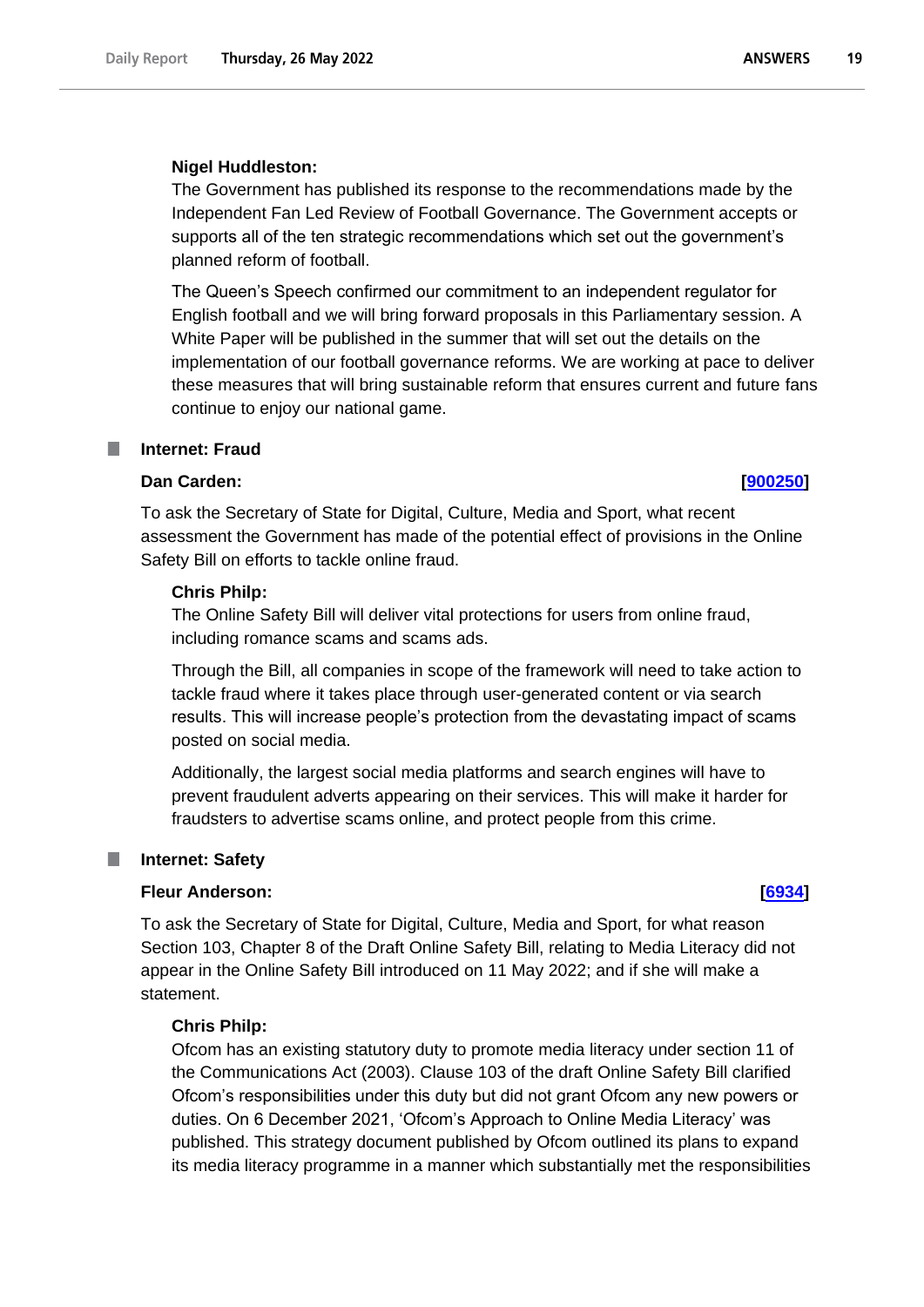set out in the draft Bill. As such, it is no longer necessary to include these clarifications in primary legislation.

The Online Safety Bill increases Ofcom's powers relating to media literacy. Ofcom's transparency reporting and information gathering powers cover media literacy and give Ofcom enhanced oversight on industry spend and activity. DCMS's Secretary of State has powers to direct Ofcom's media literacy activity in special circumstances, for example where there is a significant threat to public health as a result of health misinformation. The Bill also directs in-scope companies to consider measures to promote users' media literacy as part of the risk assessment process.

Media literacy remains a vital part of the government's agenda to support online safety. In April 2022 the government published its second Media Literacy Action Plan which sets out an ambitious expansion of its media literacy programme, supported by over £2m of funding.

# <span id="page-19-0"></span>**Leisure: Public Participation**

## **Sir Christopher Chope: [\[6694\]](http://www.parliament.uk/business/publications/written-questions-answers-statements/written-question/Commons/2022-05-23/6694)**

To ask the Secretary of State for Digital, Culture, Media and Sport, how many £10 shopping vouchers have been issued to people responding to the Participation Survey being conducted by Kantar Public on behalf of her Department; and what redress is available to those whose voucher claims may not have been honoured.

## **Julia Lopez:**

Kantar Public issued 33,841 vouchers (22,202 e-vouchers and 5,639 by post) as an incentive for completion of the 2021/22 Participation Survey. The other 1,791 respondents to the survey refused the offer of a voucher.

All respondents are entitled to a £10 shopping voucher, in line with best practice for this type of survey. Kantar Public has a help desk available to assist respondents with any queries, including incentive queries. The help desk details (phone number and email address), as well as how to contact DCMS, are included in the invitation letter received by the respondent.

# <span id="page-19-1"></span>**Swimming: Teachers**

## **Daniel Zeichner: [\[5411\]](http://www.parliament.uk/business/publications/written-questions-answers-statements/written-question/Commons/2022-05-19/5411)**

To ask the Secretary of State for Digital, Culture, Media and Sport, whether her Department has made an assessment of the availability of swimming teachers; and what steps she is taking to help increase national swimming teacher provision.

## **Nigel Huddleston:**

The Government recognises the importance of ensuring public access to swimming pools and swimming lessons. Swimming is a great way for people of all ages to stay fit and healthy as well as being a crucial life skill in terms of water safety. Swimming and water safety are important parts of the primary PE curriculum. The Government has published national guidance encouraging primary schools to use their share of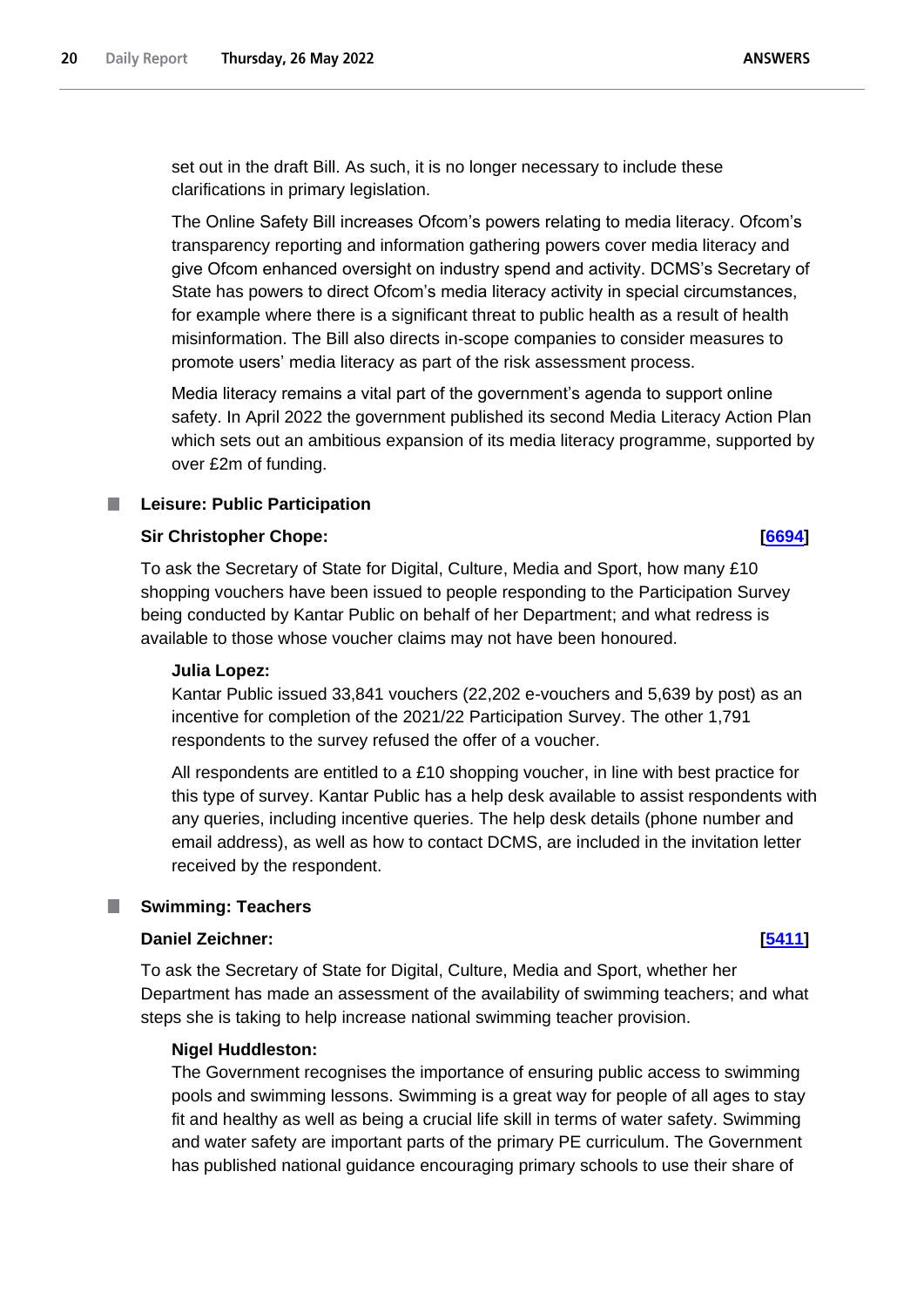the £320 million PE and Sport Premium to fund additional swimming lessons and train teachers.

The Government has provided a range of support for swimming pools during the pandemic. The £100 million National Leisure Recovery Fund supported the reopening of local authority swimming pools throughout the country. Sport England continues to invest in access to swimming, awarding £9,112,544 in grassroots swimming and diving since 2019, including £6,230,502 directly to Swim England. This supports Swim England's work to develop the swimming workforce, including the Institute of Swimming which delivers training for swimming teachers.

## <span id="page-20-0"></span>**World Heritage Sites**

#### **Rachael Maskell: [\[900247\]](http://www.parliament.uk/business/publications/written-questions-answers-statements/written-question/Commons/2022-05-26/900247)**

To ask the Secretary of State for Digital, Culture, Media and Sport, what steps she is taking to support bids for the Tentative List for UNESCO World Heritage Sites.

#### **Nigel Huddleston:**

My officials, supported by advisers from Historic England and the Joint Nature Conservation Committee, have been running open information sessions and workshops for applicants to provide advice and support, ahead of the 15th July deadline.

There has been interest from a fascinating range of prospective sites from across the UK and Overseas Territories and I look forward to their applications.

We encourage heritage related projects to apply to grant schemes available through the Government's Arm's Length Bodies and partners where eligible, such as Historic England or through the National Lottery Heritage Fund and National Heritage Memorial Fund.

# <span id="page-20-1"></span>**Youth Services: Standards**

## **Lloyd Russell-Moyle: [\[6875\]](http://www.parliament.uk/business/publications/written-questions-answers-statements/written-question/Commons/2022-05-23/6875)**

To ask the Secretary of State for Digital, Culture, Media and Sport, if her Department will publish minimum standards for youth provision and services.

#### **Nigel Huddleston:**

I refer the hon. Member to the answer I gave on 23/05/22 to Question 4615.

#### <span id="page-20-2"></span>**EDUCATION**

#### <span id="page-20-3"></span>**Children: Mental Health Services**

#### **Rachael Maskell: [\[6810\]](http://www.parliament.uk/business/publications/written-questions-answers-statements/written-question/Commons/2022-05-23/6810)**

To ask the Secretary of State for Education, what discussions he has had with the Secretary of State for Health and Social Care on the (a) implementation of family help and (b) steps being taken to help ensure that children get timely health interventions to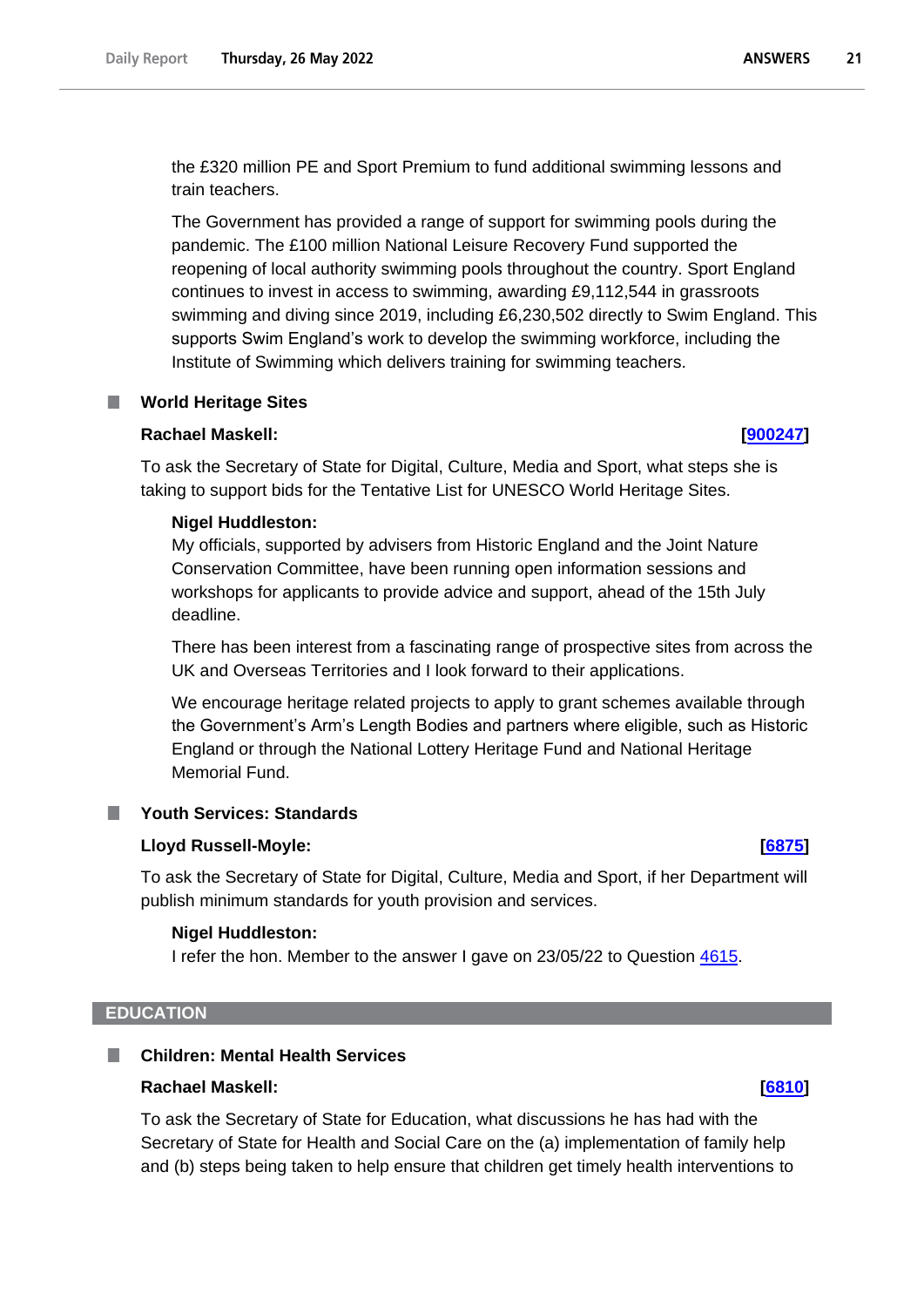tackle mental health issues; and if he will make it a priority of his Department to grow the mental health workforce to respond to that need.

# **Will Quince:**

The department is working closely with the Department of Health and Social Care (DHSC) and NHS partners to improve support for families and to support children and young people's mental health and wellbeing.

In April, DHSC and the department jointly announced 75 local authorities eligible for a share of around £300 million to create new Family Hubs in their areas, which will offer specialised help for families.

To support schools and colleges to introduce effective approaches to mental health and wellbeing, the department has committed to offer all state schools and colleges a grant to train a senior mental health lead by 2025, with a further £7 million announced for schools and colleges to train a senior mental health lead, bringing the total amount of funding for the 2022/23 financial year to £10 million.

The department is also jointly rolling out mental health support teams (MHST) in schools and colleges with DHSC and NHS England / Improvement, with £79 million announced in March 2021 to accelerate the rollout.

# <span id="page-21-0"></span>**Children: Social Services**

## **Rachael Maskell: [\[6808\]](http://www.parliament.uk/business/publications/written-questions-answers-statements/written-question/Commons/2022-05-23/6808)**

To ask the Secretary of State for Education, if he will take steps to establish a national pay framework for the children's social care workforce; and if he will use the NHS Agenda for Change framework as an example of potential job evaluated scheme for that workforce.

## **Will Quince:**

The Independent Review of Children's Social Care recommended the introduction of national pay scales for the social worker workforce. The department will closely consider this recommendation, as well as the other recommendations from the Review's final report, and will respond with an implementation strategy by the end of the year.

# **Rachael Maskell: [\[6809\]](http://www.parliament.uk/business/publications/written-questions-answers-statements/written-question/Commons/2022-05-23/6809)**

To ask the Secretary of State for Education, with reference to the Final Report of the Independent Review of Children's Social Care, published on 23 May 2022, whether his Department plans to undertake work on the intersection between (a) poverty and deprivation and (b) children's social care; and what steps his Department is taking to tackle the factors that cause children to require engagement with children's social care.

### **Will Quince:**

The government will closely consider the recommendations from the Independent Review of Children's Social Care's final report, alongside those from the National Panel Review into the tragic deaths of Arthur Labinjo-Hughes and Star Hobson and the Competition and Markets Authority's study into children's social care placements.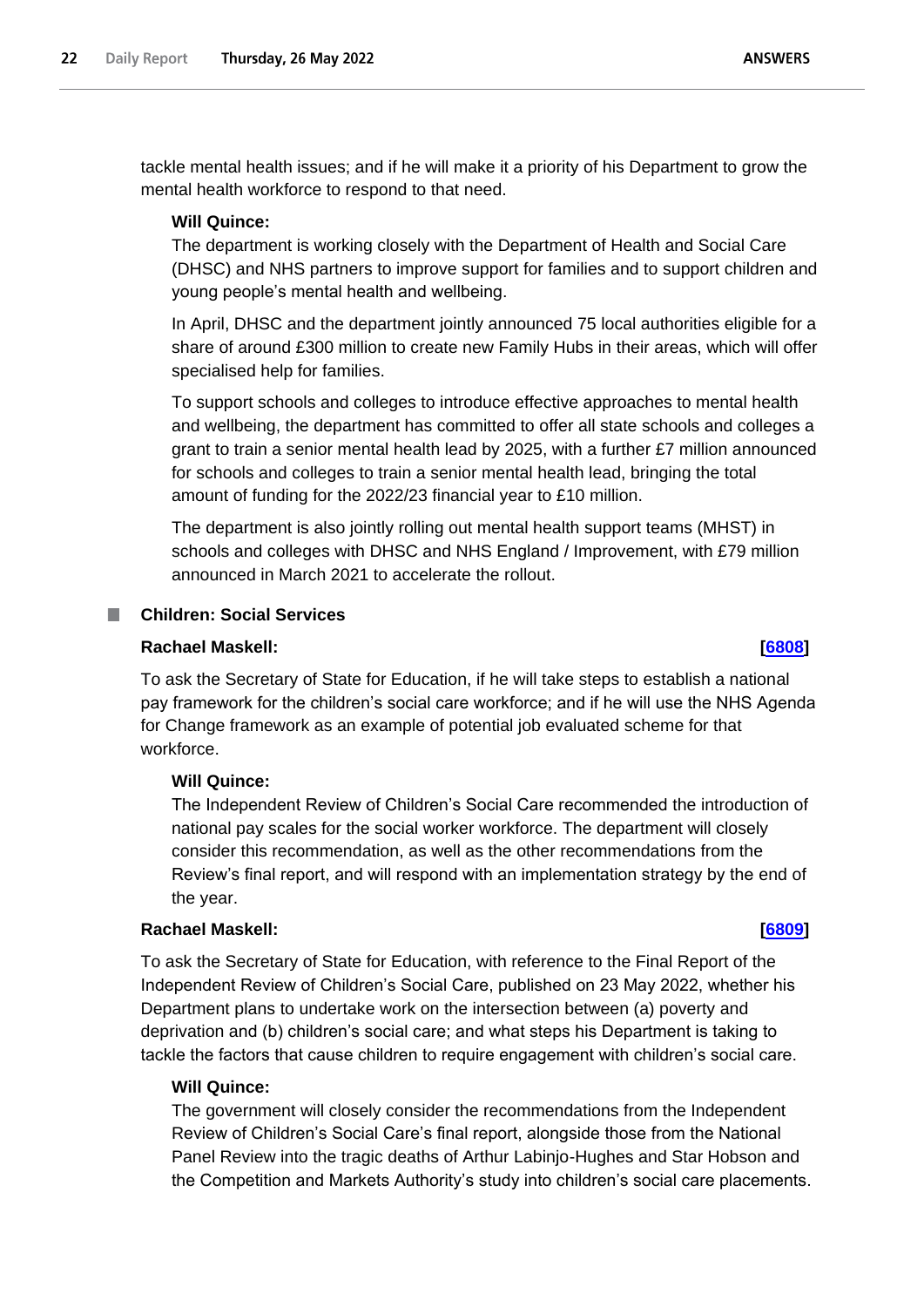The department will consider all available evidence. This will include our 'Drivers of activity in children's social care' research report, available at: [https://www.gov.uk/government/publications/drivers-of-activity-in-childrens-social](https://www.gov.uk/government/publications/drivers-of-activity-in-childrens-social-care)[care,](https://www.gov.uk/government/publications/drivers-of-activity-in-childrens-social-care) which examines factors associated with children's engagement with children's social care, including family income.

# <span id="page-22-0"></span>**Children's Social Care Independent Review**

# **Rachael Maskell: [\[6806\]](http://www.parliament.uk/business/publications/written-questions-answers-statements/written-question/Commons/2022-05-23/6806)**

To ask the Secretary of State for Education, what assessment he has made of the implications for his Department's policies of the Final Report of the Independent Review of Children's Social Care.

# **Rachael Maskell: [\[6807\]](http://www.parliament.uk/business/publications/written-questions-answers-statements/written-question/Commons/2022-05-23/6807)**

To ask the Secretary of State for Education, if he will ensure that the implementation of the Independent Review of Children's Social Care is fully funded.

## **Rachael Maskell: [\[6813\]](http://www.parliament.uk/business/publications/written-questions-answers-statements/written-question/Commons/2022-05-23/6813)**

To ask the Secretary of State for Education, if he will take steps to ensure that the Government's formal response to the Independent Review of Children's Social Care sets out a clear programme of change, including (a) a timetable for delivery, (b) ambitions and (c) obligations.

## **Will Quince:**

The government commissioned the Independent Review of Children's Social Care to take a fundamental look at what is needed to support the children and families supported by children's social care.

The department will closely consider the recommendations from the Review's final report and will set out an implementation strategy by the end of the year, which also takes into account the National Panel Review into the tragic deaths of Arthur Labinjo-Hughes and Star Hobson, and the Competition and Markets Authority's study into children's social care placements.

As part of this strategy, the department will consider the Review's recommendations and any cost implications.

## <span id="page-22-1"></span>**Department for Education: Staff**

## **Lloyd Russell-Moyle: [\[6876\]](http://www.parliament.uk/business/publications/written-questions-answers-statements/written-question/Commons/2022-05-23/6876)**

To ask the Secretary of State for Education, what the ratio is of desks to staff in his Department.

## **Michelle Donelan:**

I refer the hon. Member for Brighton, Kemptown to the answer I gave on 17 May 2022 to Question [434.](https://questions-statements.parliament.uk/written-questions?SearchTerm=434&DateFrom=10%2F05%2F2022&DateTo=28%2F04%2F2023&AnsweredFrom=&AnsweredTo=&House=Bicameral&Answered=Any&Expanded=False)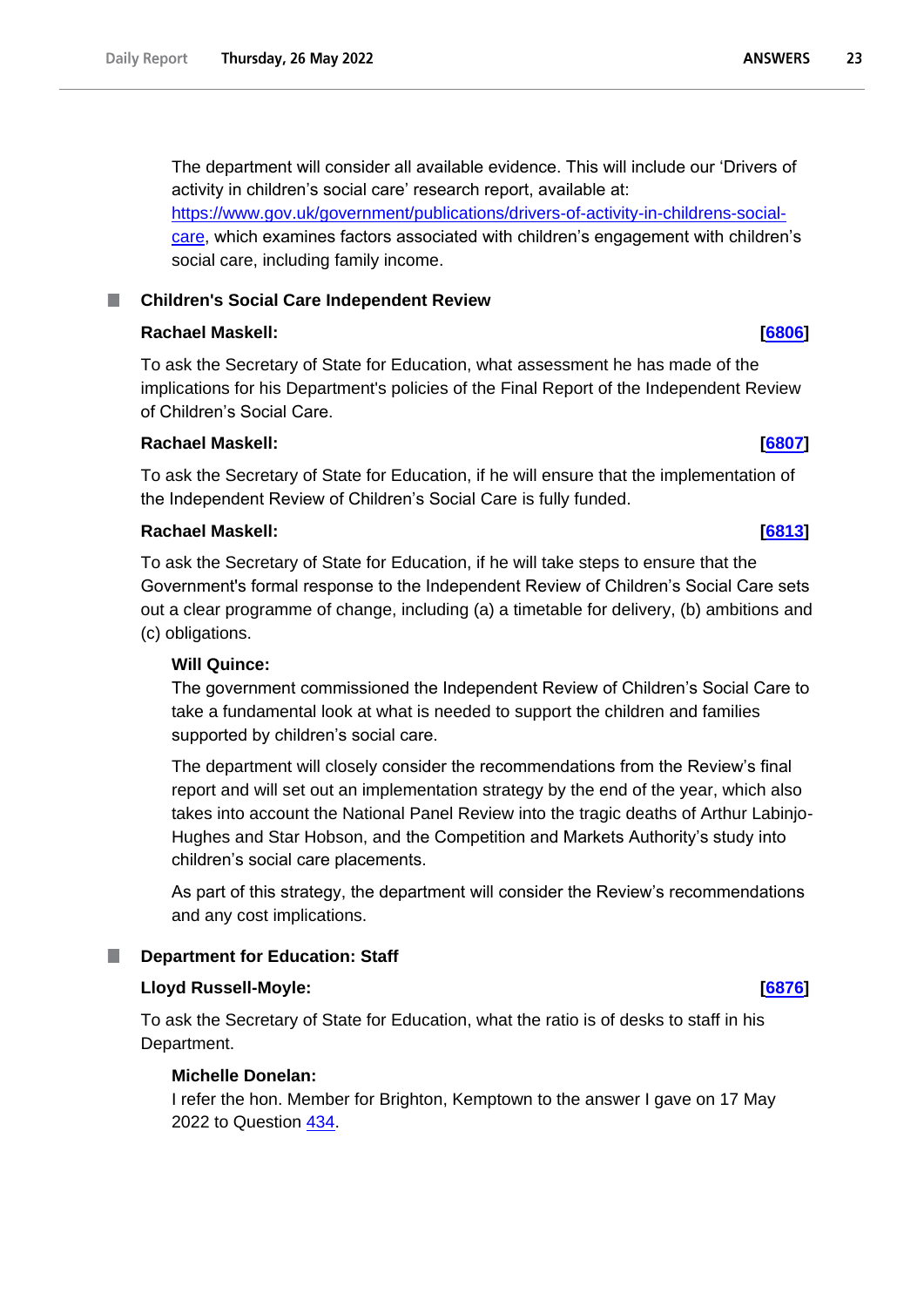The department's staff are spending plenty of time in the office working together, building professional connections and promoting innovation, but we are also giving flexibility where that helps people work more effectively.

That's why on 27 April 2022, the department asked its staff to start by looking at spending 80% of their working time in the office – including visits to schools, colleges or other sites – alongside the flexibility for managers to adjust that to between 60% and 80%, if that works better for them and the work the department does. These arrangements can include even more flexibility to support caring responsibilities or health concerns. This approach also recognises that there are a wide range of reasons, beyond flexible working, why not all our staff need desks at any given time, this includes annual leave and reasonable adjustments that allow people to work remotely where necessary

This is an approach that fits with the amount of desk space that the department has, gives the department full and vibrant offices, but also retains flexibility to work in different ways when needed. This is positive for our business and staff, and positive for the children and learners we serve every day.

#### <span id="page-23-0"></span>**I Education: Youth Services**

## **Rachael Maskell: [\[4613\]](http://www.parliament.uk/business/publications/written-questions-answers-statements/written-question/Commons/2022-05-18/4613)**

To ask the Secretary of State for Education, if he will hold discussions with the Secretary of State for Digital, Culture, Media and Sport about integrating a youth service with the education system.

## **Rachael Maskell: [\[4614\]](http://www.parliament.uk/business/publications/written-questions-answers-statements/written-question/Commons/2022-05-18/4614)**

To ask the Secretary of State for Education, if he will make an assessment of the potential merits of using school buildings for delivering youth services where youth clubs do not exist.

## **Mr Robin Walker:**

The department recognises the significant benefits that youth services can have for children and young people. The department knows that many providers do an excellent job in providing enriching activities for children in a safe and supportive environment, and we are committed to working with providers to explore how we can continue to support them to do so. The department is already making a significant investment through the £200 million per year holiday activities and food programme, funding local authorities across England to supporting disadvantaged pupils and their families with enriching activities and healthy food.

As part of the Levelling Up white paper, the Department for Digital, Culture, Media and Sport (DCMS), recently announced the National Youth Guarantee, ensuring that every young person in the country (11- to 18-year-olds, and up to 25 years old for those with special educational needs and disabilities) will have access to a) regular clubs and activities, b) adventures away from home and c) volunteering opportunities by the end of 2025.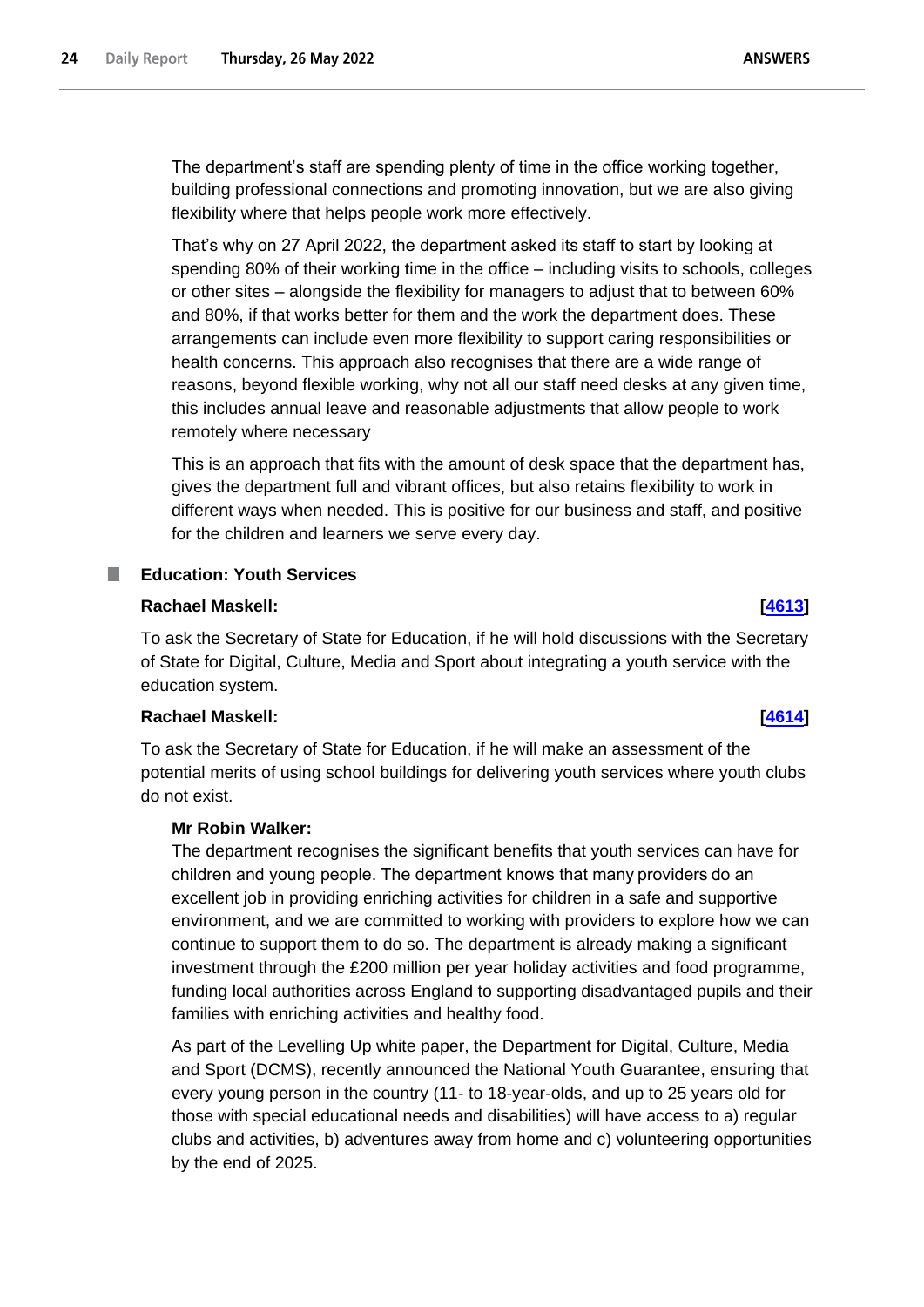The department is working with the DCMS and the National Citizen Service on how to make links between schools, youth services and other providers to deliver the National Youth Guarantee. This will include looking at how to promote volunteering and expanding access to the Duke of Edinburgh's Award and cadet schemes. Through this work, the department will look at how to make the best use of premises and how links to youth services can help provide access to targeted support for every child that needs it.

# <span id="page-24-0"></span>**Hearing Impairment: Teachers**

# **Emma Hardy: [\[4671\]](http://www.parliament.uk/business/publications/written-questions-answers-statements/written-question/Commons/2022-05-18/4671)**

To ask the Secretary of State for Education, what assessment he has made of the adequacy of the number of peripatetic Teachers of the Deaf in England.

# **Emma Hardy: [\[4672\]](http://www.parliament.uk/business/publications/written-questions-answers-statements/written-question/Commons/2022-05-18/4672)**

To ask the Secretary of State for Education, what steps he plans to take to increase the number of qualified teachers of the deaf.

# **Mr Robin Walker:**

The department is determined that all children and young people, including those who are deaf or have a hearing impairment, receive the support they need to succeed in their education. Information on the number of qualified teachers of the deaf are not collected centrally.

In addition to holding Qualified Teacher Status (QTS), it is a legal requirement for teachers of classes of pupils who have sensory impairments to hold the relevant mandatory qualification. Providers must be approved by my right hon. Friend, the Secretary of State for Education, to offer these qualifications. Teachers working in an advisory role to support such pupils should also hold the appropriate qualification.

The department intends to develop a new approval process to determine providers of Mandatory Qualification in Sensory Impairment from the start of the 2023/24 academic year. Our aim is to ensure a steady supply of teachers of children with visual, hearing, and multi-sensory impairment, in both specialist and mainstream settings.

All teachers in local authority-maintained schools or non-maintained special schools in England are required to hold Qualified Teacher Status (QTS), which is awarded upon successful completion of an ITT course.

Our reformed Initial Teacher Training Core Content Framework (ITT CCF) and the new Early Career Framework (ECF), both developed with sector experts, equip teachers with a clear understanding of the needs of all children, including those with SEND.

ITT courses must be designed so that trainee teachers can demonstrate that they meet the Teachers' Standards at the appropriate level which includes the requirement that all teachers must have a clear understanding of the needs of all pupils, including those who are deaf or have a hearing impairment.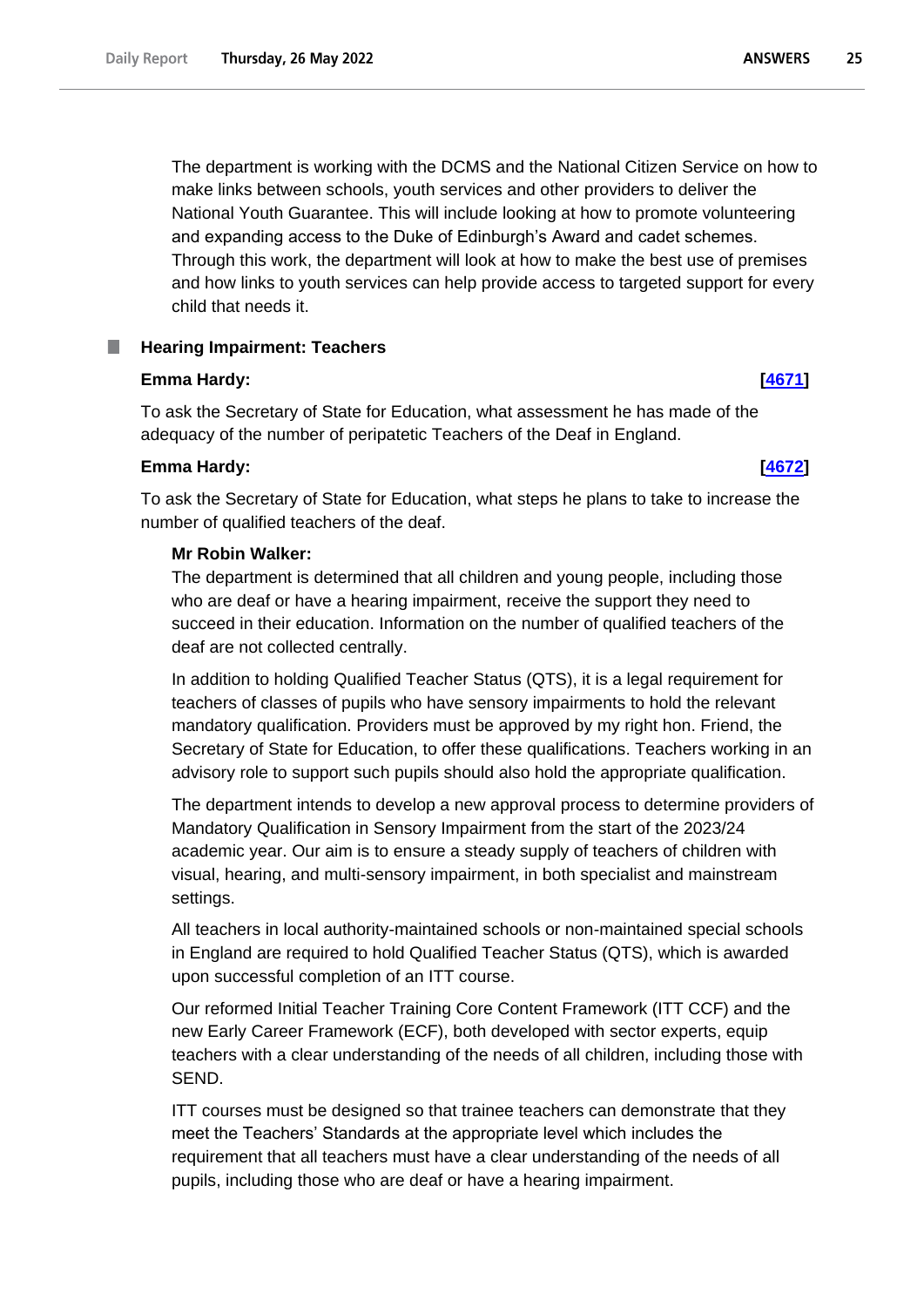Wider decisions relating to teachers' professional development rest with schools, headteachers, and teachers themselves, as they are in the best position to judge their own requirements, which may include further training and development.

# **Pupils: Absenteeism**

# **Julian Knight: [\[5418\]](http://www.parliament.uk/business/publications/written-questions-answers-statements/written-question/Commons/2022-05-19/5418)**

<span id="page-25-0"></span>.

To ask the Secretary of State for Education, what recent assessment he has made of (a) the extent to which pupil disengagement with school after lockdowns has contributed to higher than usual pupil absence levels and (b) the role that extra-curricular activities within a school can play in driving up pupil attendance.

# **Julian Knight: [\[5419\]](http://www.parliament.uk/business/publications/written-questions-answers-statements/written-question/Commons/2022-05-19/5419)**

To ask the Secretary of State for Education, what assessment his Department has made of the impact that providing young people with the opportunities to apply their learning in relevant context has on (a) pupil engagement, (b) levels of persistent absence and (c) pupil attainment; and if his Department will take steps to support more secondary schools to provide such opportunities to apply learning across their curriculum.

# **Mr Robin Walker:**

Regular school attendance is vital for children's education, wellbeing and long-term development. Given the disruption already caused by the COVID-19 pandemic, the department's focus is on maximising the number of children who regularly attend school.

The department publishes detailed pupil absence data as part of the school census and includes the most recent periods of national lockdown. The latest publication can be found here: [https://www.gov.uk/government/statistics/pupil-absence-in-schools-in](https://www.gov.uk/government/statistics/pupil-absence-in-schools-in-england-autumn-2020-and-spring-2021)[england-autumn-2020-and-spring-2021.](https://www.gov.uk/government/statistics/pupil-absence-in-schools-in-england-autumn-2020-and-spring-2021)

The department also recently published new guidance for schools, trusts and local authorities setting out how we expect them to work together to ensure as many young people are regularly attending school as possible.

The department recognises that enrichment activities play an important role in an engaging school experience and supporting more children to attend. Research shows that engaging in enrichment activities can benefit children's mental health, social skills, confidence, and general wellbeing. That is why the department is committed to ensuring young people have access to high-quality extra-curricular activities and are supporting a range of initiatives to expand access to these through schools, including Duke of Edinburgh and Cadets.

The government is investing over £200 million a year in the Holiday Activities and Food programme for the next three years. This programme provides healthy meals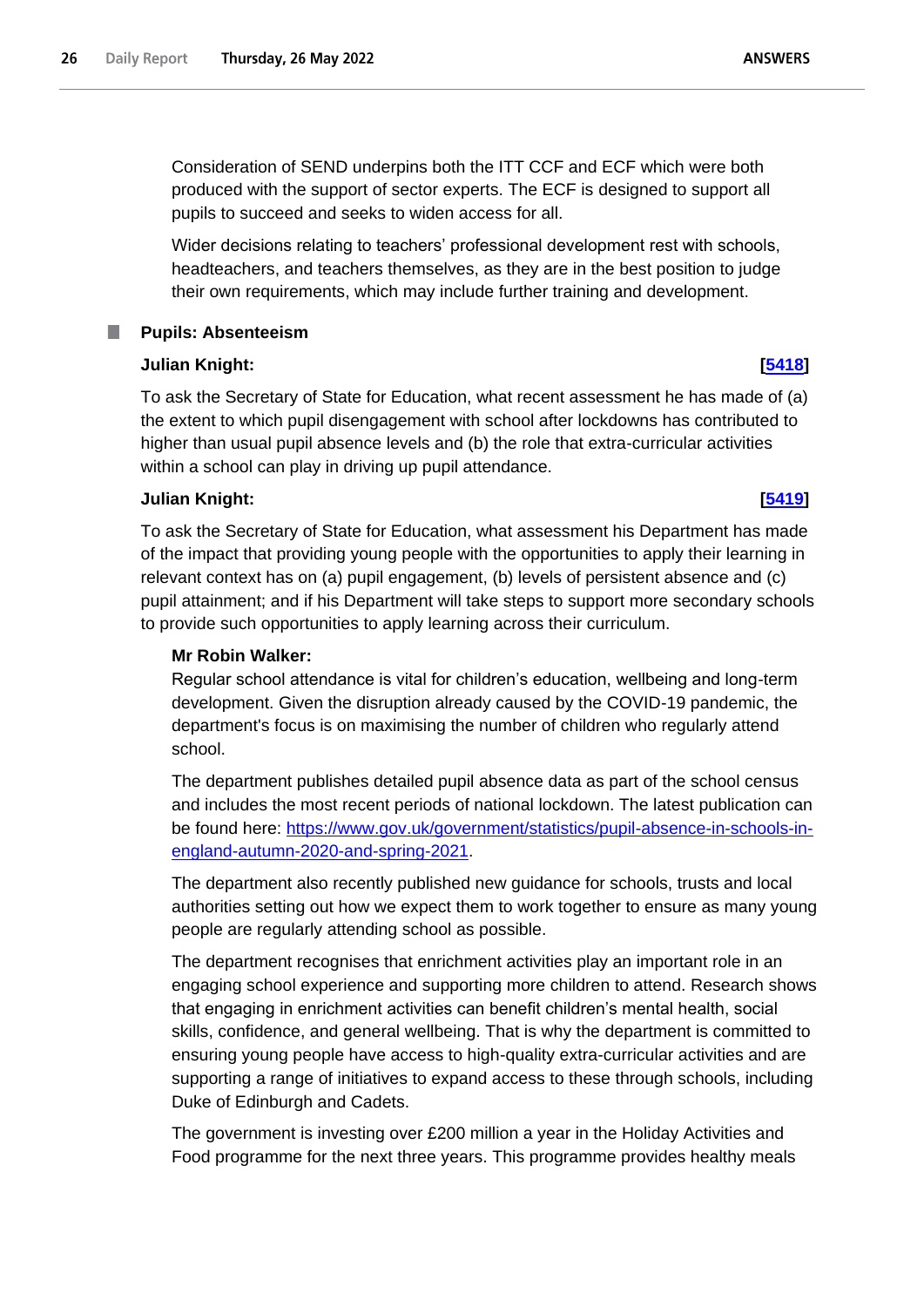and enriching activities to children from low-income families, benefiting their health, wellbeing, and learning, and supporting their recovery from the COVID-19 pandemic.

To build on this foundation, the department is also supporting schools to navigate the resources available to develop a high-quality extracurricular offer, by providing guidance on how to make these activities a success and working with the Department for Culture, Media and Sport to help schools ensure their pupils are getting the most out of the National Youth Guarantee.

The department's recent Schools White Paper also outlined our ambitions for the curriculum as a whole. The department is clear that all children should be entitled to take part in sport, music and cultural opportunities. These are an essential part of a broad and ambitious curriculum, and they support children's attendance and engagement in education.

It is crucial that every school has a well-designed and well-sequenced curriculum which includes the teaching of skills, to ensure children build knowledge in a broad range of subjects before going on to specialise after the age of 16 and develop skills needed for further education and training.

The programmes of study for each national curriculum subject set out the 'matters, skills, and processes' to be taught at each key stage. The programmes of study are subject-specific. This ensures that pupils can secure key knowledge in specific subjects, before transferring and applying their understanding to new contexts and real-world problems. Without this secured understanding, pupils are likely to find it difficult to apply their knowledge to new situations and are at risk of developing misconceptions in the process.

#### <span id="page-26-0"></span>**Schools: Platinum Jubilee 2022** ш

#### **Helen Hayes: [\[6839\]](http://www.parliament.uk/business/publications/written-questions-answers-statements/written-question/Commons/2022-05-23/6839)**

To ask the Secretary of State for Education, with reference to his Department's press release entitled Platinum Jubilee book to arrive in primary schools from mid-May, published on 1 May 2022, what steps he is taking to ensure that the book is provided in an (a) easy read and (b) braille format.

## **Mr Robin Walker:**

The commemorative book 'Queen Elizabeth: A Platinum Jubilee Celebration' has been written for a reading age of upper key stage 2 but is designed to be as accessible as possible for all primary school age-children, whether reading this themselves or having it read to them by a teacher, parent or carer. The book is written in a story-book style, supported by many informative and engaging illustrations throughout.

A braille edition of the book is not available, though audio versions are available via a QR code on the book or from the publisher's website at: [https://jubilee.dk.com.](https://jubilee.dk.com/)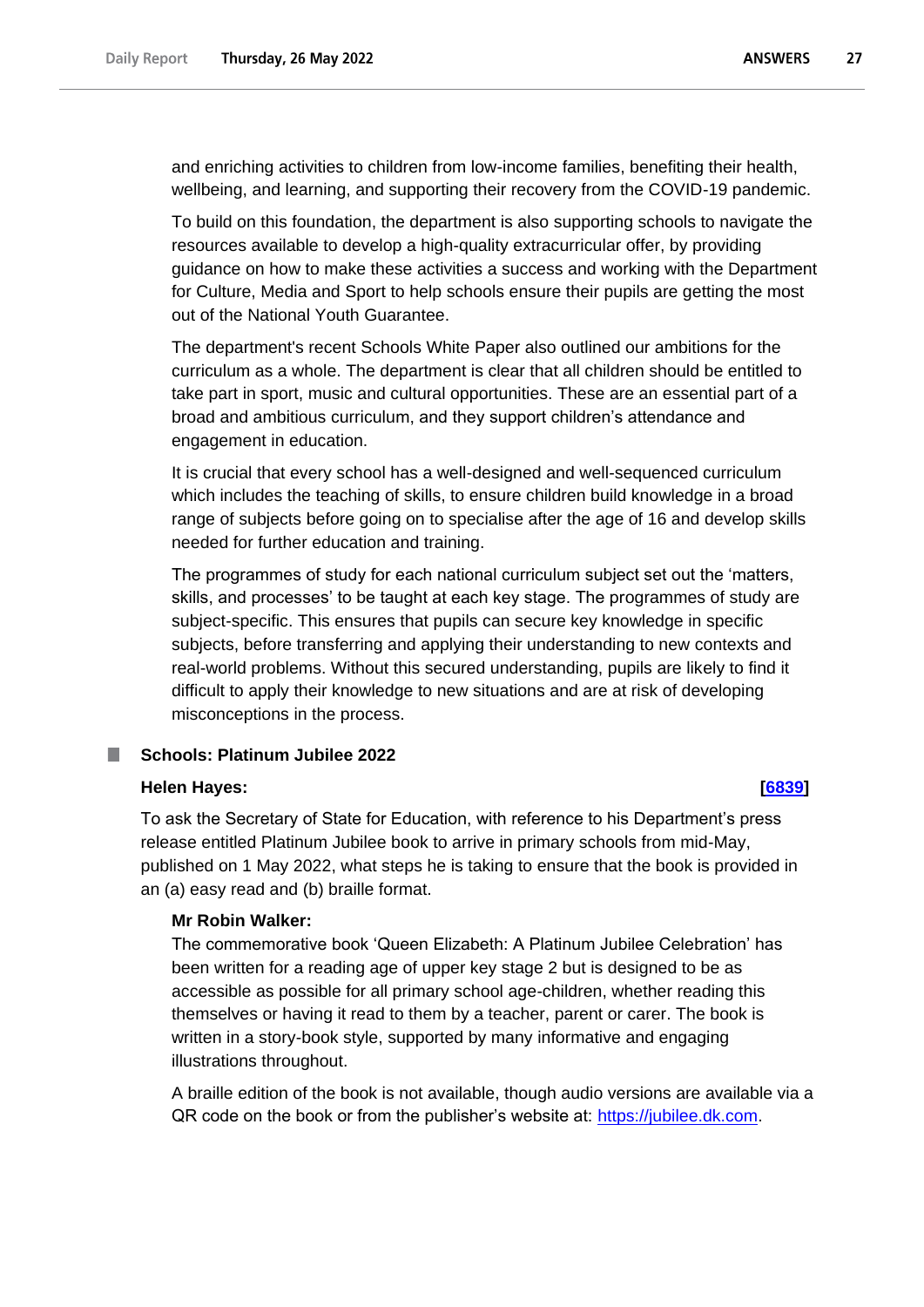#### <span id="page-27-0"></span>**Secondary Education: Tameside** T.

### **Andrew Gwynne: [\[3515\]](http://www.parliament.uk/business/publications/written-questions-answers-statements/written-question/Commons/2022-05-17/3515)**

To ask the Secretary of State for Education, if he will meet the hon. Member for Denton and Reddish to discuss (a) secondary education attainment levels in Tameside, (b) parental choice of secondary schools in Denton and (c) the possible disposal of the Two Trees site in Denton.

# **Mr Robin Walker:**

In the Schools White Paper, the department has set out a list of the 24 areas where more intensive investment will take place. Tameside is one of these priority areas.

Officials will be meeting with local stakeholders to discuss the local needs for the young people of Tameside.

# <span id="page-27-1"></span>**Special Educational Needs**

## **Emma Hardy: [\[4675\]](http://www.parliament.uk/business/publications/written-questions-answers-statements/written-question/Commons/2022-05-18/4675)**

To ask the Secretary of State for Education, whether the proposed new local SEND partnerships will be required to include representation from services for children with low incidence needs, such as sensory impairment.

## **Will Quince:**

The department is consulting on new local partnerships that will bring together representatives across early years, schools, further education, alternative and specialist provision, in addition to health and care partners and other partners, including youth justice.

The government will publish a national special educational needs and disabilities and alternative provision delivery plan setting out the government's response to the consultation and how change will be implemented in detail.

## <span id="page-27-2"></span>**Special Educational Needs: Appeals**

#### **Helen Hayes: [\[6842\]](http://www.parliament.uk/business/publications/written-questions-answers-statements/written-question/Commons/2022-05-23/6842)**

To ask the Secretary of State for Education, with reference to the SEND review, what assessment he has made of the potential impact of proposals for mandatory mediation on parent's access to the SEND tribunal process.

## **Will Quince:**

As the Special Educational Needs and Disabilities (SEND) and Alternative Provision (AP) Green Paper set out, the new national system will be designed to minimise uncertainty and disagreements throughout the system and improve parental confidence. The department recognises, however, that disputes around decisionmaking may still occur.

This government's proposals seek to resolve issues earlier and improve relationships locally by strengthening mediation, including consulting on making it mandatory. Appeals to the tribunal should only need to be made in cases where parents feel that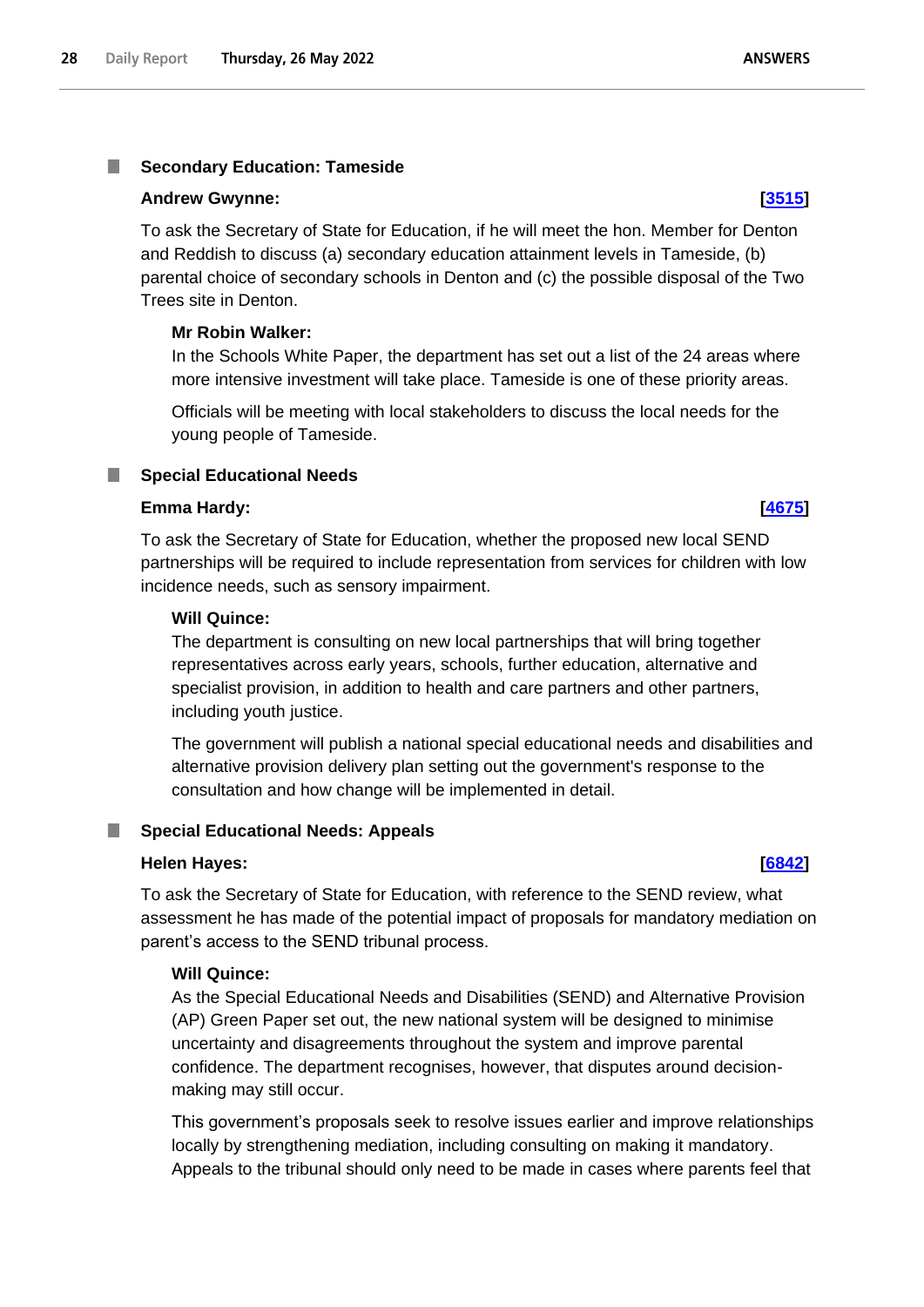their child's needs or proposed provision arrangements are not in line with the new national special educational needs and disabilities standards, and mediation has not resolved the dispute. Mediation helps to maintain and improve relationships between providers, local authorities and families which is important for long-term collaborative working and supports better outcomes for children and young people.

This will reduce the need for cases to escalate to tribunal. The department will make sure there is appropriate support available to parents to help them understand the mediation process and how best to engage with it. However, parents will still be able to go to tribunal if necessary.

The SEND and AP Green Paper is now out for public consultation on its proposals until 22 July.

#### <span id="page-28-0"></span>**Special Educational Needs: School Choice**

## **Helen Hayes: [\[6840\]](http://www.parliament.uk/business/publications/written-questions-answers-statements/written-question/Commons/2022-05-23/6840)**

To ask the Secretary of State for Education, with reference to the SEND review, what steps he is taking to ensure that the tailored list of school placements does not limit choice for families.

#### **Will Quince:**

One of the key aims of the Special Educational Needs and Disabilities and Alternative Provision Green Paper is to provide parents and carers with a clearer understanding of the support that should be available to meet their child's needs and support them to make an informed choice about which school they would like their child to attend.

Where specialist provision is required, the department is consulting on proposals for a simplified process where parents and carers will be supported to express an informed preference for a suitable placement from a tailored list of schools that are appropriate to meet their child's needs. The expectation is that all schools on the tailored list will be able to meet the child's special educational needs as identified in their education, health and care needs assessments.

This aims to give parents and carers clarity on what is available locally which may still include mainstream, special, independent or out of borough provision where appropriate in order to meet the child's needs. The department's intention is that this will lead to greater transparency about what is available for children and young people, including offering to parents and carers options they may not have otherwise considered.

## <span id="page-28-1"></span>**Teachers: Training**

#### **Helen Hayes: [\[6841\]](http://www.parliament.uk/business/publications/written-questions-answers-statements/written-question/Commons/2022-05-23/6841)**

To ask the Secretary of State for Education, with reference to the SEND review, what steps he is taking to ensure that all teachers have training to support children with SEND.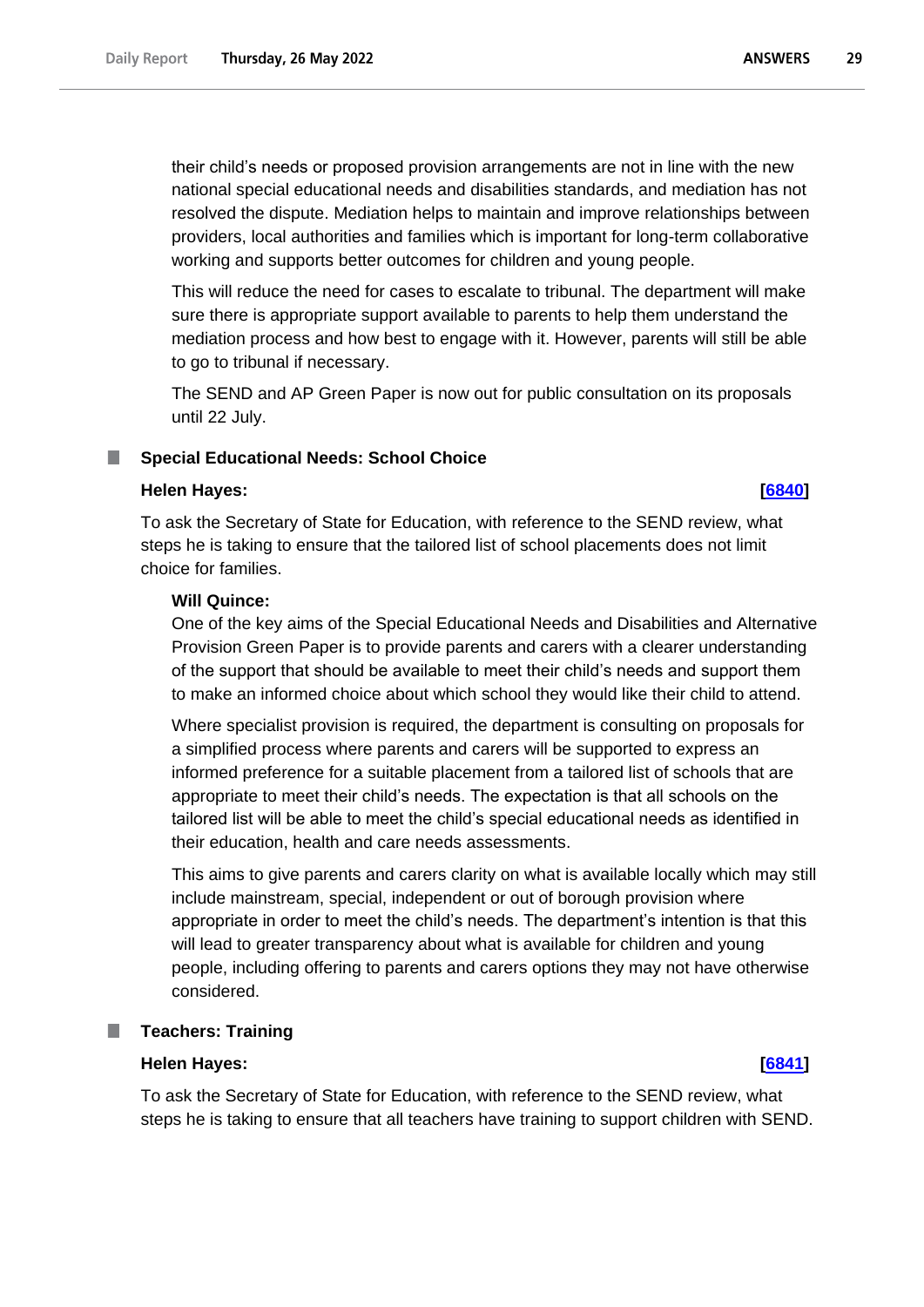### **Will Quince:**

The Special Educational Needs and Disabilities (SEND) and Alternative Provision (AP) Green Paper recognises that excellent mainstream provision and teaching serves as the foundation for a strong SEND system.

The department's revised Initial Teacher Training and Core Content Framework, which all new entrants to the profession benefit from, has been designed to support all children and young people to succeed. All trainees who achieve Qualified Teacher Status must demonstrate that they can adapt teaching to respond to the strengths and needs of all pupils, including those with SEND.

The Early Career Framework, introduced in September 2021, entitles early career teachers to a further two years of development. This framework was designed in consultation with SEND specialists and includes training on identifying pupils who need teaching content further broken down.

In February 2022, the department announced more than £45 million of funding for continued targeted support for families and parents of children with SEND and SEND services. This includes funding that will directly support schools and colleges to work with pupils with SEND, for example through training on specific needs like autism, as well as best practice for developing whole school SEND support and initiatives.

# <span id="page-29-0"></span>**ENVIRONMENT, FOOD AND RURAL AFFAIRS**

## <span id="page-29-1"></span>**Business: Waste**

#### **Dr Rupa Huq: [\[4637\]](http://www.parliament.uk/business/publications/written-questions-answers-statements/written-question/Commons/2022-05-18/4637)**

To ask the Secretary of State for Environment, Food and Rural Affairs, what additional cross-Departmental steps he is taking to incentivise businesses to reduce waste.

## **Jo Churchill:**

This Government has a bold and wide-ranging programme to help businesses cut the waste they produce, to recycle more and to ensure the environmental consequences of waste are minimised.

We recently published our plans for Extended Producer Responsibility on packaging, which will be introduced from 2024. We have consulted on a Deposit Return Scheme for drinks containers with the response due shortly. We have introduced a plastic packaging tax of £200/tonne on plastic packaging that doesn't contain at least 30% recycled content and are consulting on a target under the Environment Act to cut residual waste by 50% by 2042. This follows on from restrictions on single use plastics, including carrier bags, where we have also proposed going further still. We also work to help reduce food waste, supporting the Courtauld Commitment which works for a more sustainable supply chain tackling food waste, reducing greenhouse gas emissions and water use and aims to halve food waste by 2030.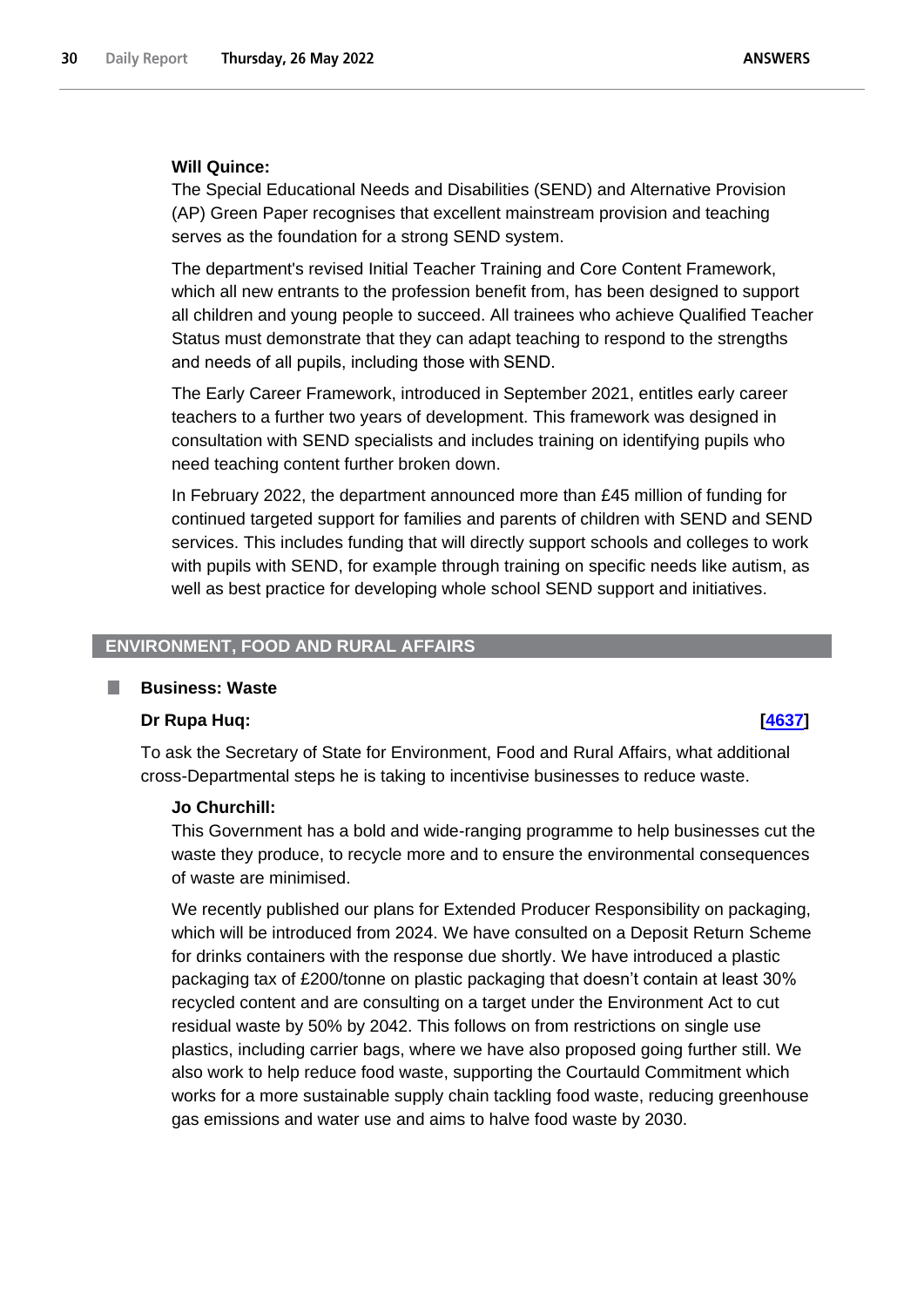#### <span id="page-30-0"></span>**Clean Air Zones: Greater Manchester** T.

### **Andrew Gwynne: [\[6724\]](http://www.parliament.uk/business/publications/written-questions-answers-statements/written-question/Commons/2022-05-23/6724)**

To ask the Secretary of State for Environment, Food and Rural Affairs, with reference to the Prime Minister's oral contribution of 2 March 2022, Official Report, column 1037, what assessment he has made of the potential merits of the request from the Greater Manchester Mayor and Combined Authority for a non-charging clean air zone for Greater Manchester.

## **Andrew Gwynne: [\[6725\]](http://www.parliament.uk/business/publications/written-questions-answers-statements/written-question/Commons/2022-05-23/6725)**

To ask the Secretary of State for Environment, Food and Rural Affairs, what discussions his Department has had with (a) the Mayor of Greater Manchester, (b) the Greater Manchester Combined Authority and (c) Transport for Greater Manchester on their request for a non-charging Clean Air Zone.

## **Andrew Gwynne: [\[6726\]](http://www.parliament.uk/business/publications/written-questions-answers-statements/written-question/Commons/2022-05-23/6726)**

To ask the Secretary of State for Environment, Food and Rural Affairs, whether (a) he and (b) officials in his Department have had discussions with (i) the Prime Minister and (ii) Number 10 officials on the Prime Minister's oral contribution of 2 March 2022, Official Report, column 1037, regarding the Greater Manchester Clean Air Zone.

# **Jo Churchill:**

The Greater Manchester Clean Air Zone plan is currently under review by their authorities as announced on 4 February. Prior to this, Ministers held discussions with the Mayor in agreeing to the review. Since then, there have been no further discussions between the Secretary of State and the Mayor on the proposals, but our officials continue to engage with Greater Manchester's.

We have not yet received any detailed proposals and evidence from Greater Manchester authorities regarding their proposal, or setting out how it fulfils their legal obligations and can be implemented and delivered.

#### <span id="page-30-1"></span>**Fish Farming: Animal Welfare** .

## **Kerry McCarthy: [\[6723\]](http://www.parliament.uk/business/publications/written-questions-answers-statements/written-question/Commons/2022-05-23/6723)**

To ask the Secretary of State for Environment, Food and Rural Affairs, when the Animal Welfare Committee is expected to update its previous Fish Welfare at Slaughter opinion; and what assessment he has made of potential differences in regulation regarding the slaughter of fish and other aquatic animals compared to that of terrestrial farm animals.

## **Jo Churchill:**

As part of the Government's Action Plan for Animal Welfare, we are currently considering a number of improvements that could be made to the welfare of farmed fish at the time of killing and have asked the Animal Welfare Committee to update its 2014 Opinion on the welfare of farmed fish at the time of killing this year. Their advice is expected this autumn.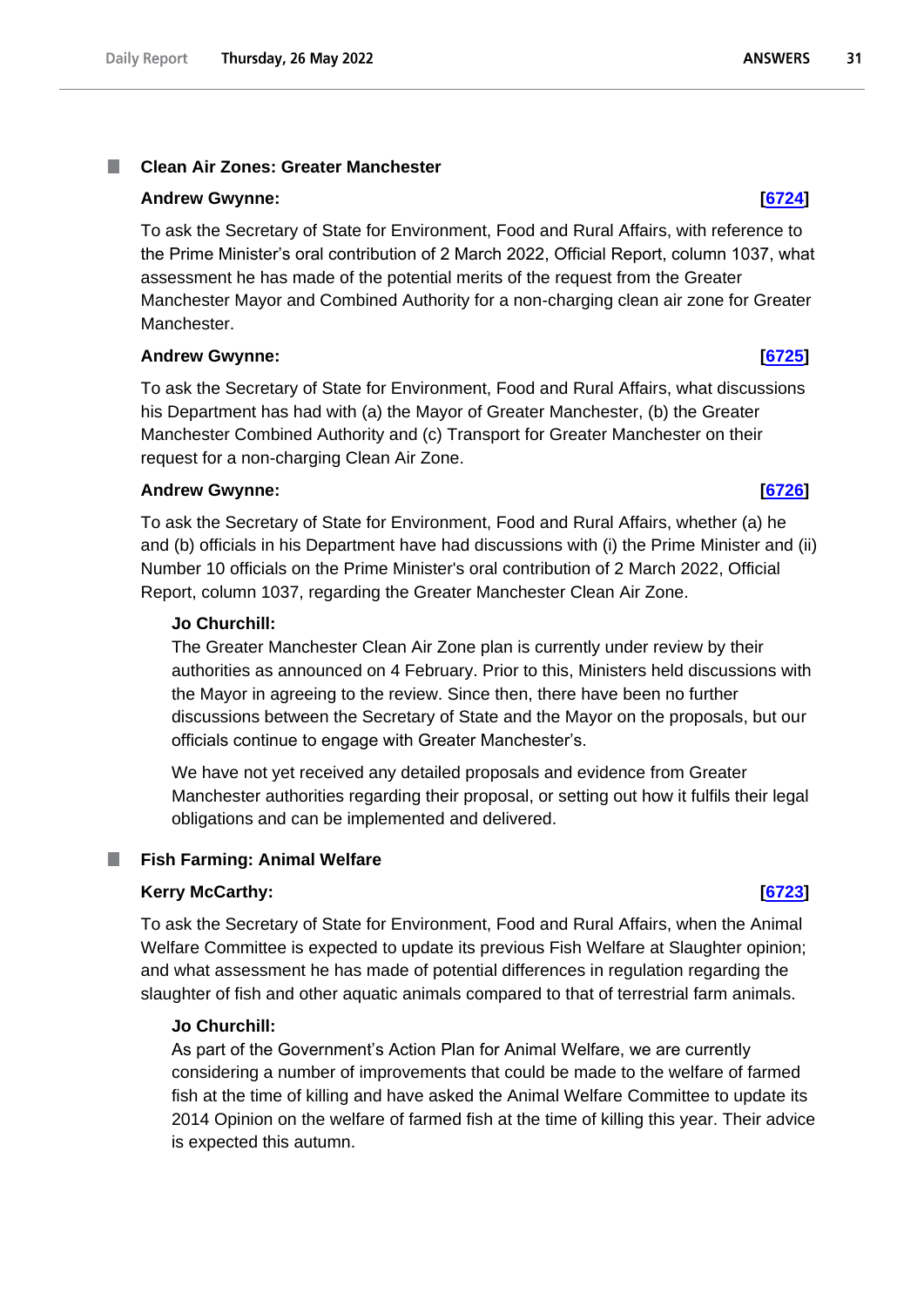No assessment has been made of the differences in regulation regarding the slaughter of fish and other aquatic animals and terrestrial farmed animals.

Regulation 1099/2009 on the protection of animals at the time of killing requires that farmed fish are spared avoidable pain, distress or suffering during their killing and related operations but does not include any further requirements. The Welfare of Animals at the Time of Killing (England) Regulations 2015 makes it an offence for any person engaged in the restraint, stunning or killing of an invertebrate to cause avoidable pain, distress or suffering.

The Animal Welfare (Sentience) Act 2022 received Royal Assent on 28 April and provides legal recognition that animals with a backbone (vertebrates), decapod crustaceans and cephalopod molluscs are sentient beings. This means the Animal Sentience Committee will be able to consider how individual central government policy decision making takes account of the welfare of these creatures and can publish reports on this.

#### <span id="page-31-0"></span>**Flood and Water Management Act 2010** ш

# **Emma Hardy: [\[4669\]](http://www.parliament.uk/business/publications/written-questions-answers-statements/written-question/Commons/2022-05-18/4669)**

To ask the Secretary of State for Environment, Food and Rural Affairs, whether there has been a meeting of the Flood & Water Management Act (FWMA) 2010 Review Steering Group since 14 December 2021.

# **Rebecca Pow:**

During the 14 December 2021 meeting the Review Steering Group was re-named the Advisory Group. The group met on 11 May 2022.

# <span id="page-31-1"></span>**Seaweed: British Virgin Islands**

# **Dr Matthew Offord: [\[3574\]](http://www.parliament.uk/business/publications/written-questions-answers-statements/written-question/Commons/2022-05-17/3574)**

To ask the Secretary of State for Environment, Food and Rural Affairs, what discussions he has had with UK's Overseas Territories on the effects of sargassum seaweed on the ecological system in the British Virgin Islands.

## **Rebecca Pow:**

The Joint Nature Conservation Committee (JNCC) is the statutory adviser to the Government on UK and international nature conservation. The JNCC has been discussing this issue with the Overseas Territories for some time and has delivered training expertise to enable the mapping of sargassum and support work on predicting impacts of sargassum washing up along the shoreline in the British Virgin Islands.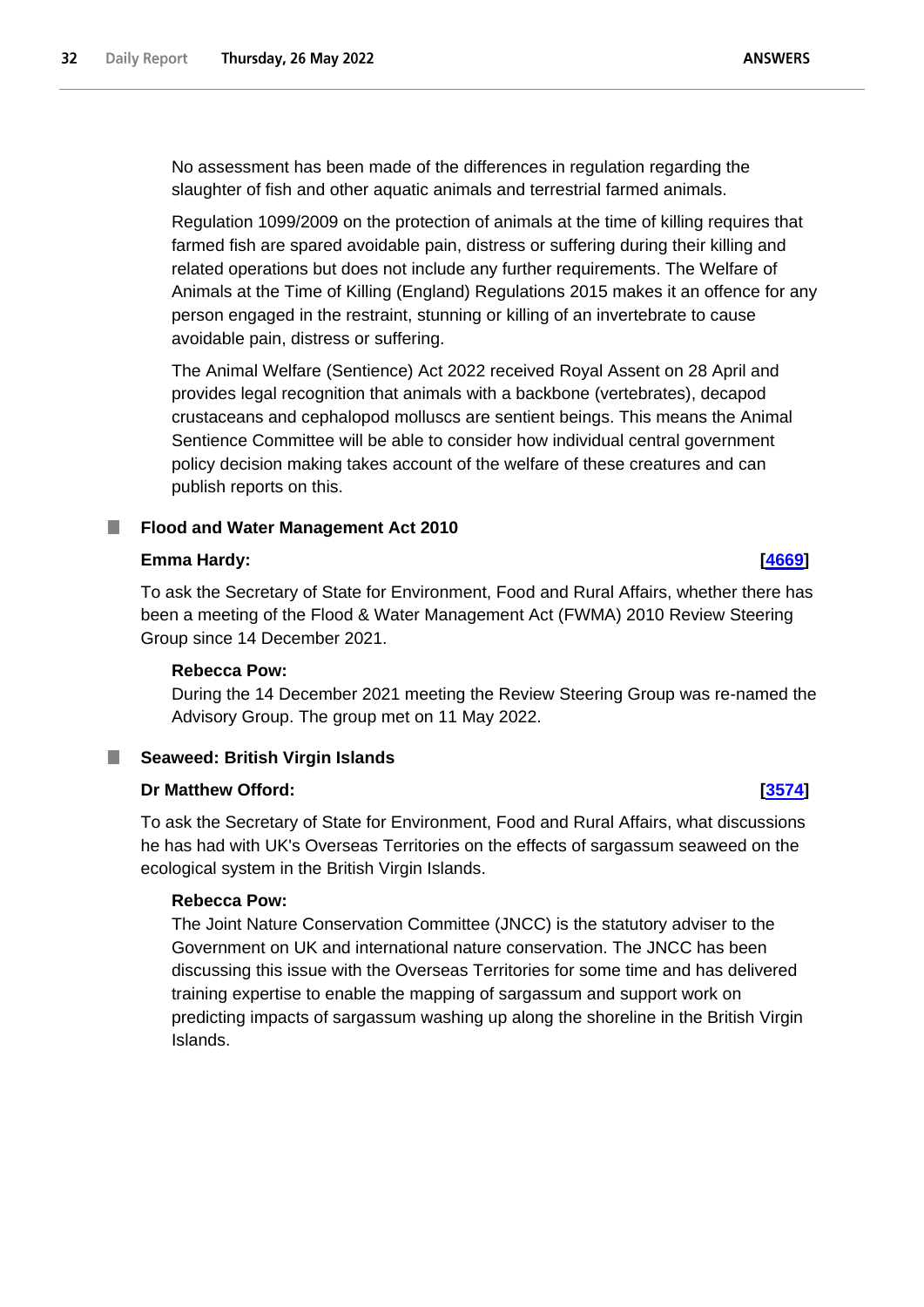#### <span id="page-32-0"></span>**Water: Conservation** T.

#### **Dr Alan Whitehead: [\[6663\]](http://www.parliament.uk/business/publications/written-questions-answers-statements/written-question/Commons/2022-05-23/6663)**

To ask the Secretary of State for Environment, Food and Rural Affairs, what assessment he has made of the potential effectiveness of mandatory water labelling on taps and nonelectric showers on persuading consumers to be mindful of their water consumption.

#### **Rebecca Pow:**

Defra, Waterwise and the water companies commissioned The Energy Saving Trust to conduct a review on water labelling comparing the impacts on taps and showers only [Water Labelling: Taps and Showers Only Comparison –](https://www.waterwise.org.uk/knowledge-base/water-labelling-taps-and-showers-only-comparison-est-2020/) EST (2020) – [Waterwise.](https://www.waterwise.org.uk/knowledge-base/water-labelling-taps-and-showers-only-comparison-est-2020/) This builds on a previous *Independent review of the costs and benefits of water labelling options in the UK* Microsoft Word - [190626\\_WESTrategy001-](https://waterwise.org.uk/wp-content/uploads/2019/10/WESTrategy001-EXT_SummaryReport_2.3-1.pdf#:~:text=In%202018%2C%20the%20Energy%20Saving%20Trust%20produced%20an,label%20linked%20to%20building%20regulations%20and%20minimum%20standards.) [EXT\\_SummaryReport\\_2.3 \(waterwise.org.uk\).](https://waterwise.org.uk/wp-content/uploads/2019/10/WESTrategy001-EXT_SummaryReport_2.3-1.pdf#:~:text=In%202018%2C%20the%20Energy%20Saving%20Trust%20produced%20an,label%20linked%20to%20building%20regulations%20and%20minimum%20standards.)

#### **Dr Alan Whitehead: [\[6666\]](http://www.parliament.uk/business/publications/written-questions-answers-statements/written-question/Commons/2022-05-23/6666)**

To ask the Secretary of State for Environment, Food and Rural Affairs, what discussions he has had with the Secretary of State for Business, Energy and Industrial Strategy on increasing the use of water efficiency devices in UK households to reduce carbon emissions.

#### **Jo Churchill:**

In our 2021 Written Ministerial Statement on reducing demand for water, we committed to delivering a mandatory water efficiency label. We are working with BEIS to develop a label which could include energy saving information.

# <span id="page-32-1"></span>**FOREIGN, COMMONWEALTH AND DEVELOPMENT OFFICE**

## <span id="page-32-2"></span>**Afghanistan: Chevening Scholarships Programme**

### **Anne McLaughlin: [\[6803\]](http://www.parliament.uk/business/publications/written-questions-answers-statements/written-question/Commons/2022-05-23/6803)**

To ask the Secretary of State for Foreign, Commonwealth and Development Affairs, with reference to the Answer of 7 March 2022 to Question 132296 on Afghanistan: Chevening Scholarships Programme, how her Department plans to contact Chevening Alumni currently at risk in Afghanistan.

## **Anne McLaughlin: [\[6804\]](http://www.parliament.uk/business/publications/written-questions-answers-statements/written-question/Commons/2022-05-23/6804)**

To ask the Secretary of State for Foreign, Commonwealth and Development Affairs, pursuant to the Answer of 7 March 2022 to Question 132296, on Afghanistan: Chevening Scholarships Programme, which stated that it is not known how many Chevening Alumni are currently in Afghanistan, what steps her Department plans to take to contact eligible Chevening Alumni to support them through next steps in applying to the Afghan Citizens Resettlement Scheme.

## **James Cleverly:**

As stated previously, the Foreign, Commonwealth and Development Office will be in touch with eligible Chevening Alumni to support them through the next steps on the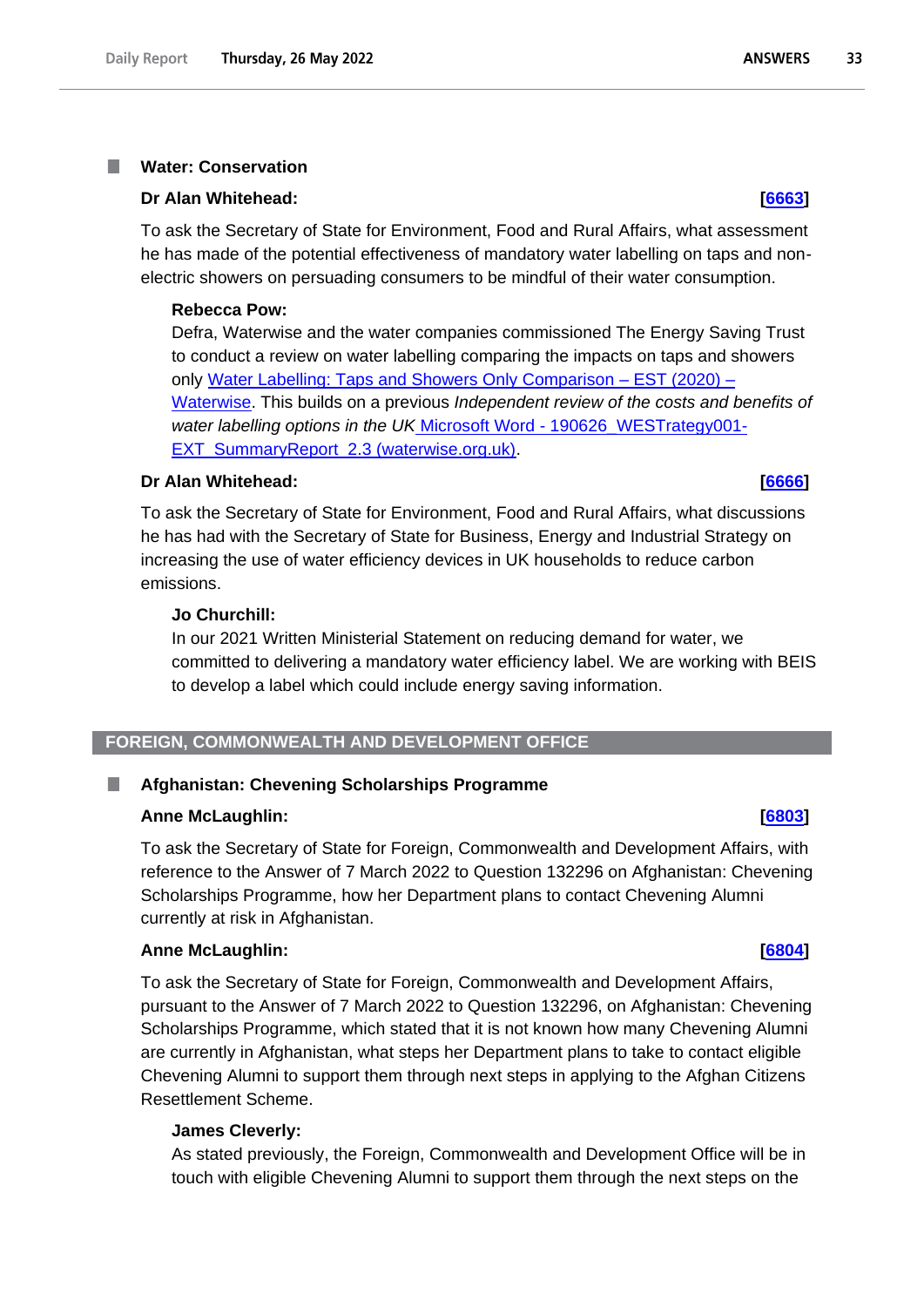Afghan Citizens Resettlement Scheme. We are not able to share further details at this stage.

## <span id="page-33-0"></span>**British Overseas Territories: Environment Protection**

### **Andrew Rosindell: [\[6708\]](http://www.parliament.uk/business/publications/written-questions-answers-statements/written-question/Commons/2022-05-23/6708)**

To ask the Secretary of State for Foreign, Commonwealth and Development Affairs, what steps officials in her Department are taking to work with representatives of the British Overseas Territory on establishing environmental strategies to protect biodiversity.

## **Amanda Milling:**

The UK Government continues to support the Overseas Territories on establishing environmental strategies to protect their unique biodiversity, including through various funds, such as the Darwin Plus, which provides funding for environmental projects, and the Conflict, Stability and Security Fund, which has supported pollution prevention, essential seabed mapping and navigational tools. Additionally, the Foreign, Commonwealth and Development Office has committed to fund the Blue Belt Programme for the next three years, which will continue to enhance marine protection of over four million square kilometres of ocean around the Overseas Territories and the sustainable management of marine economies.

## <span id="page-33-1"></span>**Disease Control: Treaties**

# **Charlotte Nichols: [\[5502\]](http://www.parliament.uk/business/publications/written-questions-answers-statements/written-question/Commons/2022-05-19/5502)**

To ask the Secretary of State for Foreign, Commonwealth and Development Affairs, whether she has plans to sign a global pandemic treaty.

## **Amanda Milling:**

The UK Government supports a new international legally-binding instrument as part of a comprehensive approach to pandemic prevention, preparedness and response. The Prime Minister joined other world leaders calling for a pandemic treaty in March 2021. The current target date for agreeing the text of the new instrument is May 2024 at the World Health Assembly (WHA). This is made up of representatives of World Health Organization Member States, including the UK. Over the next two years the UK will work towards building a consensus on how the global community can better prevent, prepare for, and respond to future pandemics and will actively shape, develop and negotiate the text.

## **Jonathan Edwards: [\[6741\]](http://www.parliament.uk/business/publications/written-questions-answers-statements/written-question/Commons/2022-05-23/6741)**

To ask the Secretary of State for Foreign, Commonwealth and Development Affairs, if she will make an assessment of the implications for her policies of the World Health Organisation's proposal for a new international agreement on pandemic preparedness and response; and if she will make a statement.

## **Amanda Milling:**

The UK Government supports WHO's proposal to negotiate a new global instrument on pandemic preparedness and response. The Government is actively shaping its design to ensure it improves how the world prevents, prepares for, and responds to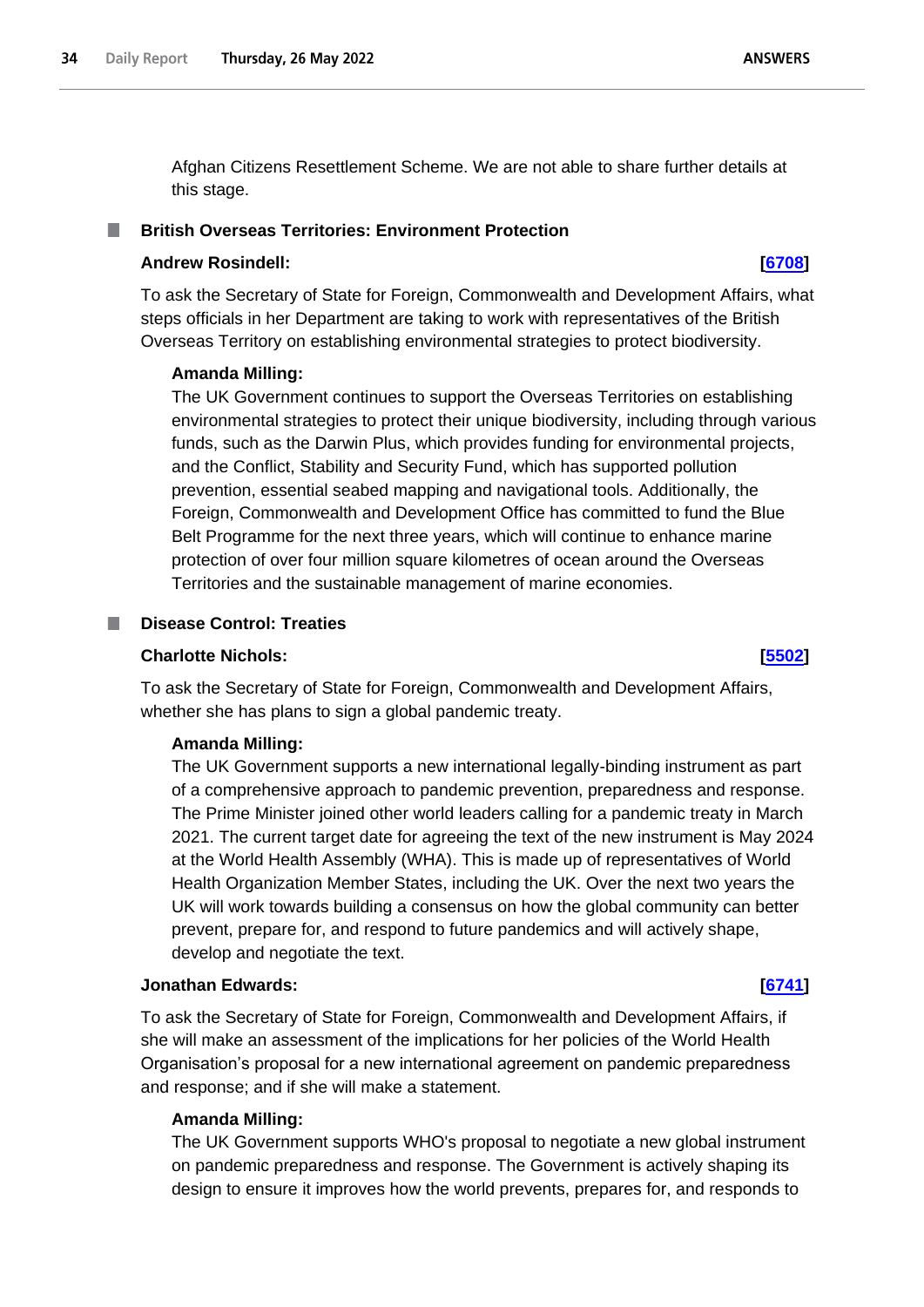future disease outbreaks of pandemic potential. This will protect lives, the economy and future generations from the threat of pandemics. The key will be to ensure the final text is clearly in the UK national interest.

The UK's assessment of the impact of the potential new agreement, including on our wider policy objectives, is ongoing. The Government will update Parliament when appropriate.

# **Liz Saville Roberts: [\[6855\]](http://www.parliament.uk/business/publications/written-questions-answers-statements/written-question/Commons/2022-05-23/6855)**

To ask the Secretary of State for Foreign, Commonwealth and Development Affairs, what steps she will take to help ensure that (a) relevant stakeholders and (b) members of the public are able to feed into the UK's position on the World Health Organisation's new international agreement on pandemic preparedness and response.

# **Amanda Milling:**

FCDO and the Department for Health and Social Care (DHSC) are engaging with a range of stakeholders during the development of the proposed new pandemic instrument. Consultations with civil society organisations have already taken place and we are committed to further consultations in the future. An effective instrument for pandemic prevention and preparedness will require a whole-of-society approach and non-state actors are vital to ensure countries are protected from health threats. We welcome public interest, and will continue to respond to the queries and ideas raised by the public.

#### <span id="page-34-0"></span>ш **Ethiopia: Press Freedom**

## **Ms Lyn Brown: [\[5631\]](http://www.parliament.uk/business/publications/written-questions-answers-statements/written-question/Commons/2022-05-20/5631)**

To ask the Secretary of State for Foreign, Commonwealth and Development Affairs, what discussions she has had with the government of Ethiopia on press freedom in Ethiopia in the context of the (a) arrest of Muhaydin Abdullahi on 10 May 2022 and (b) cancellation of the press accreditation of Tom Gardner of the Economist magazine on 13 May 2022.

## **Vicky Ford:**

Restrictions to media freedom in Ethiopia are concerning, including the arrest of journalist Muhaydin Adbullahi on 10 May and the expulsion of the Economist correspondent Tom Gardner on 13 May. The UK has consistently called for an end to infringements on media freedom - journalists must have the right to report freely. The British Embassy in Addis Ababa has raised the case of Tom Gardner, a British national, with the Ethiopian Ministry of Foreign Affairs and I [Minister Ford] will raise this issue directly with the Ethiopian Government.

The British Embassy in Addis Ababa supports programmes in Ethiopia to strengthen the media environment including PRIMED, which works through BBC Media Action to build the capacity of independent media to produce public interest media, and the Chevening Media Freedom Fellowship programme. The Embassy Addis Ababa also chaired the Media Freedom Coalition of diplomatic partners last year and will to continue to engage as part of the Executive Group this year.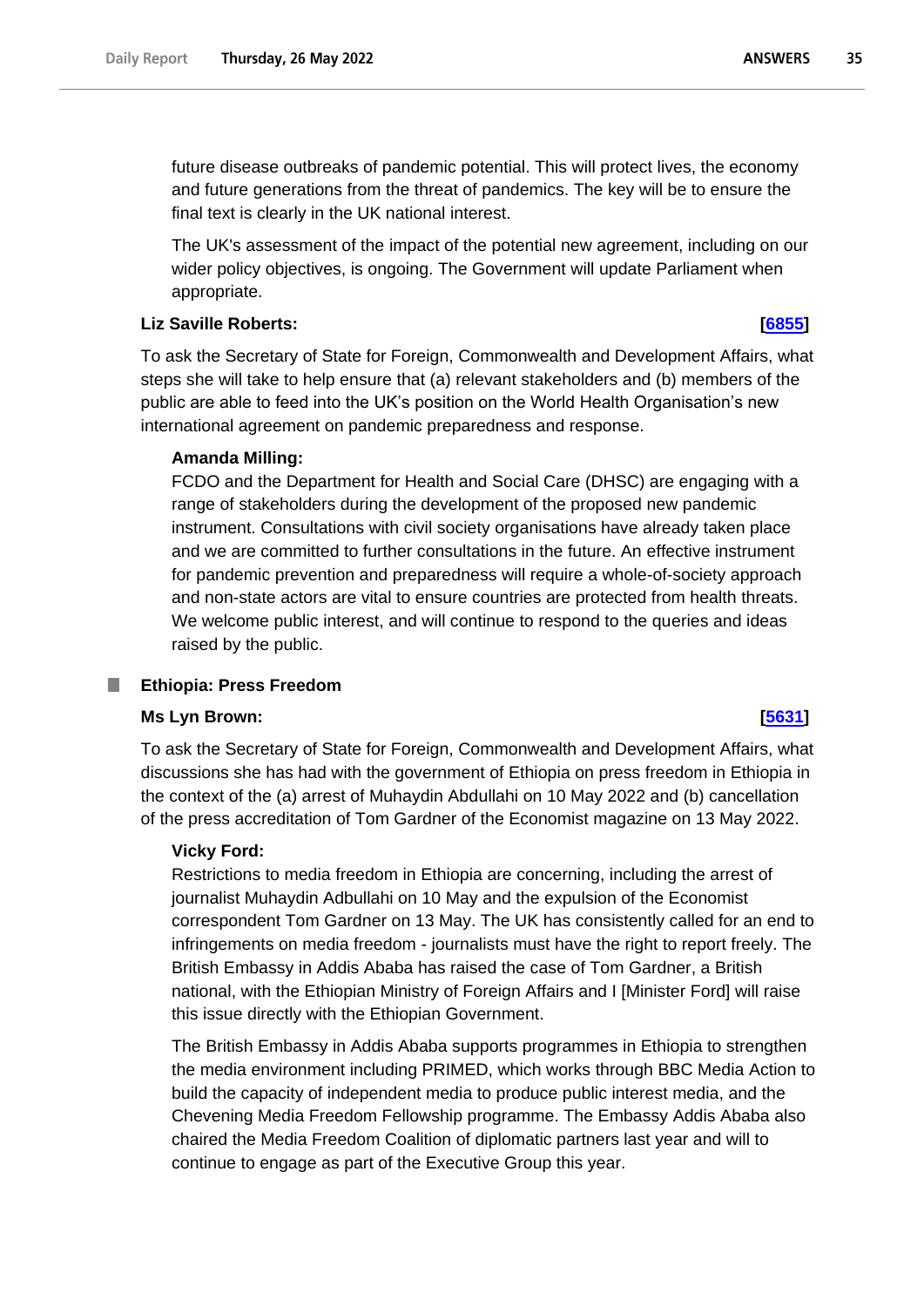# <span id="page-35-0"></span>**Emily Thornberry: [\[5628\]](http://www.parliament.uk/business/publications/written-questions-answers-statements/written-question/Commons/2022-05-20/5628)**

To ask the Secretary of State for Foreign, Commonwealth and Development Affairs, pursuant to the Answer of 19 May 2022 to Question 123, for what reason a breakdown of spending on school places at the named institutions has not been provided as it was by her Department in the previous Answers of (a) 6 July 2021 to Question 23129 and (b) 3 December 2018 to Question 196152.

# **Vicky Ford:**

We are not at liberty to release a more detailed breakdown of financial data for external institutions.

# <span id="page-35-1"></span>**Malawi: Financial Services**

# **Chris Law: [\[6800\]](http://www.parliament.uk/business/publications/written-questions-answers-statements/written-question/Commons/2022-05-23/6800)**

To ask the Secretary of State for Foreign, Commonwealth and Development Affairs, whether any of British International Investment's \$100 million commitment to Afreximbank through a risk sharing guarantee programme made in 2018 has been used to support Afreximbank loans to the Reserve Bank of Malawi, the government of Malawi or any other Malawi state-owned bodies.

# **Amanda Milling:**

In 2018, British International Investment (BII) made a commitment of \$100 million to Afreximbank in the form of a risk sharing guarantee programme to promote trade across Africa. The facility aims to provide working capital to medium and large businesses in sub-Saharan Africa countries by enabling banks to increase their risk appetite.

BII's support of Afreximbank has not involved any loans or credit facilities to the Reserve Bank of Malawi or Government of Malawi or Malawi state-owned bodies.

Trade finance - typically provided by banks and other financial institutions - is crucial to the success of a developing economy. Through services such as letters of credit for importers and guarantees for exporters, trade finance facilitates transactions, allowing businesses in developing countries to buy and sell goods more easily. BII's partnerships with confirming banks such as Afreximbank mean more trade finance products can be offered to businesses in Africa and South Asia.

# <span id="page-35-2"></span>**Turkey: Terrorism**

# **Bell Ribeiro-Addy: [\[6912\]](http://www.parliament.uk/business/publications/written-questions-answers-statements/written-question/Commons/2022-05-23/6912)**

To ask the Secretary of State for Foreign, Commonwealth and Development Affairs, whether she has had recent discussions with her Turkish counterpart on Operation Claw Lock.

# **James Cleverly:**

We are following closely the situation in northern Iraq, including monitoring of Turkey's Operation Claw Lock. FCDO Ministers and senior officials regularly reiterate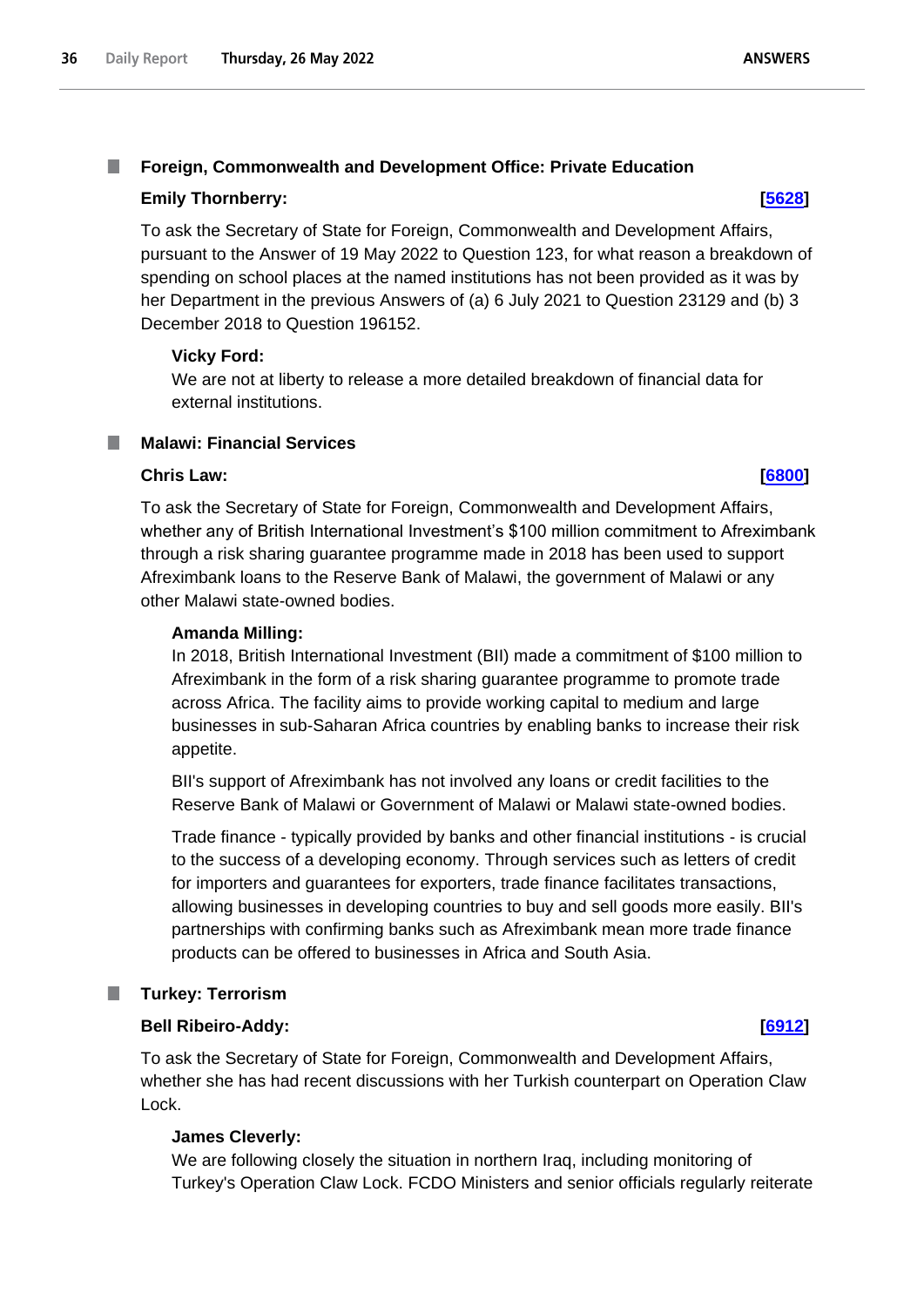to all parties the need for dialogue and cooperation between Turkey and Iraq, including the Kurdistan Region of Iraq, to combat terrorism, ensure regional security, and protect civilians. Our diplomatic missions are in regular contact with Turkish and Iraqi authorities.

# **Kenny MacAskill: [\[6926\]](http://www.parliament.uk/business/publications/written-questions-answers-statements/written-question/Commons/2022-05-23/6926)**

To ask the Secretary of State for Foreign, Commonwealth and Development Affairs, how much funding her Department has contributed to the Turkish-British Tatlidil annual meeting since it was created in 2011, by year.

# **Kenny MacAskill: [\[6927\]](http://www.parliament.uk/business/publications/written-questions-answers-statements/written-question/Commons/2022-05-23/6927)**

To ask the Secretary of State for Foreign, Commonwealth and Development Affairs, how many staff in her Department have worked on the Tatlidil annual meeting in each year since 2011.

# **Kenny MacAskill: [\[6931\]](http://www.parliament.uk/business/publications/written-questions-answers-statements/written-question/Commons/2022-05-23/6931)**

To ask the Secretary of State for Foreign, Commonwealth and Development Affairs, whether the annual British Turkish Tatlidil meeting still takes place.

# **James Cleverly:**

The Foreign, Commonwealth and Development Office (FCDO) did not grant any funding for the Tatlidil Forum in FY 2019/2020. The FCDO awarded £2,250 in FY 2020/2021, and £11,700 in FY 2021/2022, towards delivery of the 2022 Forum. In the time available we are unable to provide funding information going back to 2011.

### m. **UK Mission to the EU**

# **Layla Moran: [\[6891\]](http://www.parliament.uk/business/publications/written-questions-answers-statements/written-question/Commons/2022-05-23/6891)**

To ask the Secretary of State for Foreign, Commonwealth and Development Affairs, what the entertainment budget has been of (a) the UK representative to the European Union and subsequently (b) the UK Mission to the EU in each year since 2015.

# **James Cleverly:**

The relevant budget allocations, which funded the mission's engagement and influencing to promote UK interests, are as follows:

- 2015/2016 £68,728.44
- 2016/2017 £69,510.55
- 2017/2018 £49,609.55
- 2018/2019 £150,300.41
- 2019/2020 £142,132.41
- 2020/2021 £54,905.00
- 2021/2022 £106,219.00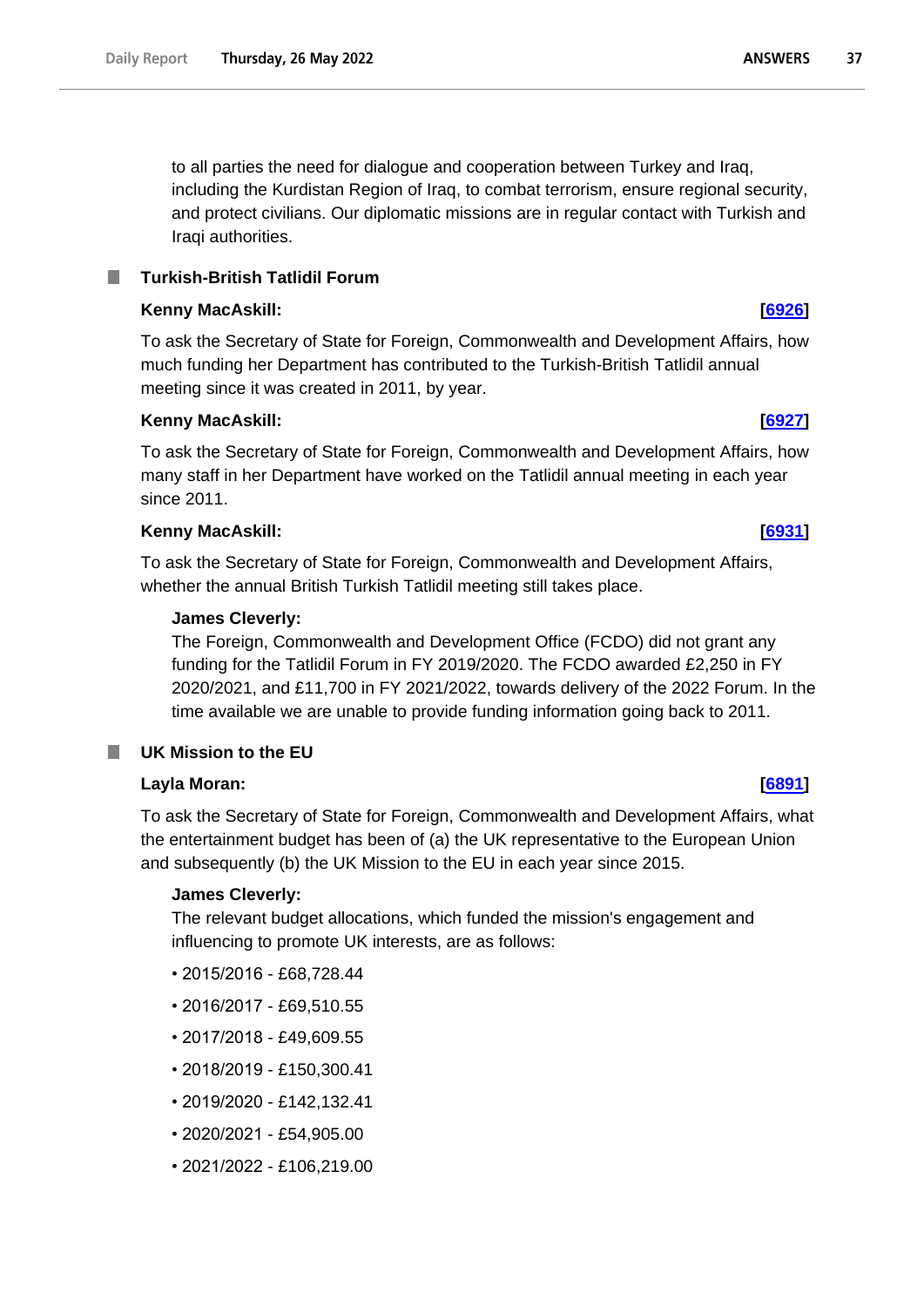### T. **Ukraine: Charities and Civil Society**

### **Jim Shannon: [\[6768\]](http://www.parliament.uk/business/publications/written-questions-answers-statements/written-question/Commons/2022-05-23/6768)**

To ask the Secretary of State for Foreign, Commonwealth and Development Affairs, what recent discussions she has had with representatives of charities and third sector organisations supporting Ukraine during the Russian invasion.

### **James Cleverly:**

The UK is committed to working with partners, including humanitarian agencies, to ensure a well-coordinated and well-funded response to the humanitarian crisis in Ukraine and the region. The Foreign Secretary visited Poland on 5 April and met UN and international NGOs. Senior officials have also had regular exchanges with NGOs on the Ukraine crisis, focusing on the humanitarian response, sanctions and visa schemes, including a recent meeting with around 30 representatives from civil society organisations. In Ukraine and the wider region FCDO-deployed humanitarian experts are also engaging with NGO partners. The FCDO is committed to continuing exchanges with these organisations to discuss the evolving crisis and the challenges they face.

### **Ukraine: Humanitarian Aid**

### **Alyn Smith: [\[6904\]](http://www.parliament.uk/business/publications/written-questions-answers-statements/written-question/Commons/2022-05-23/6904)**

To ask the Secretary of State for Foreign, Commonwealth and Development Affairs, how much of the £220 million allocated by the Government for humanitarian assistance and support in Ukraine has been disbursed to date.

## **James Cleverly:**

To date we have disbursed approximately £85 million of the £220 million, in line with agreements reached with partners. Disbursements include £20 million to the UN Office for the Coordination of Humanitarian Affairs (OCHA), £25 million to the UN Refugee Agency UNHCR, £10 million to International Federation of Red Cross and Red Crescent Societies (IFRC) and £10 million of our £25 million in matched funding to the Disasters Emergency Committee Appeal, which is being delivered by UK NGOs. It is standard practice for payments to partners to be spread over time to ensure a sustained response.

### **Ukraine: Refugees**

## **Jim Shannon: [\[6769\]](http://www.parliament.uk/business/publications/written-questions-answers-statements/written-question/Commons/2022-05-23/6769)**

To ask the Secretary of State for Foreign, Commonwealth and Development Affairs, what support the Government is providing to the Polish Government in its humanitarian response to Ukrainian refugees arriving.

# **James Cleverly:**

The UK is providing £20 million to support Poland's humanitarian response to the conflict in Ukraine. This funding will provide humanitarian support including temporary shelter, education, healthcare and food in Poland, as well as support to joint UK-Poland food and shelter projects in Ukraine. Additionally, the UK is providing funding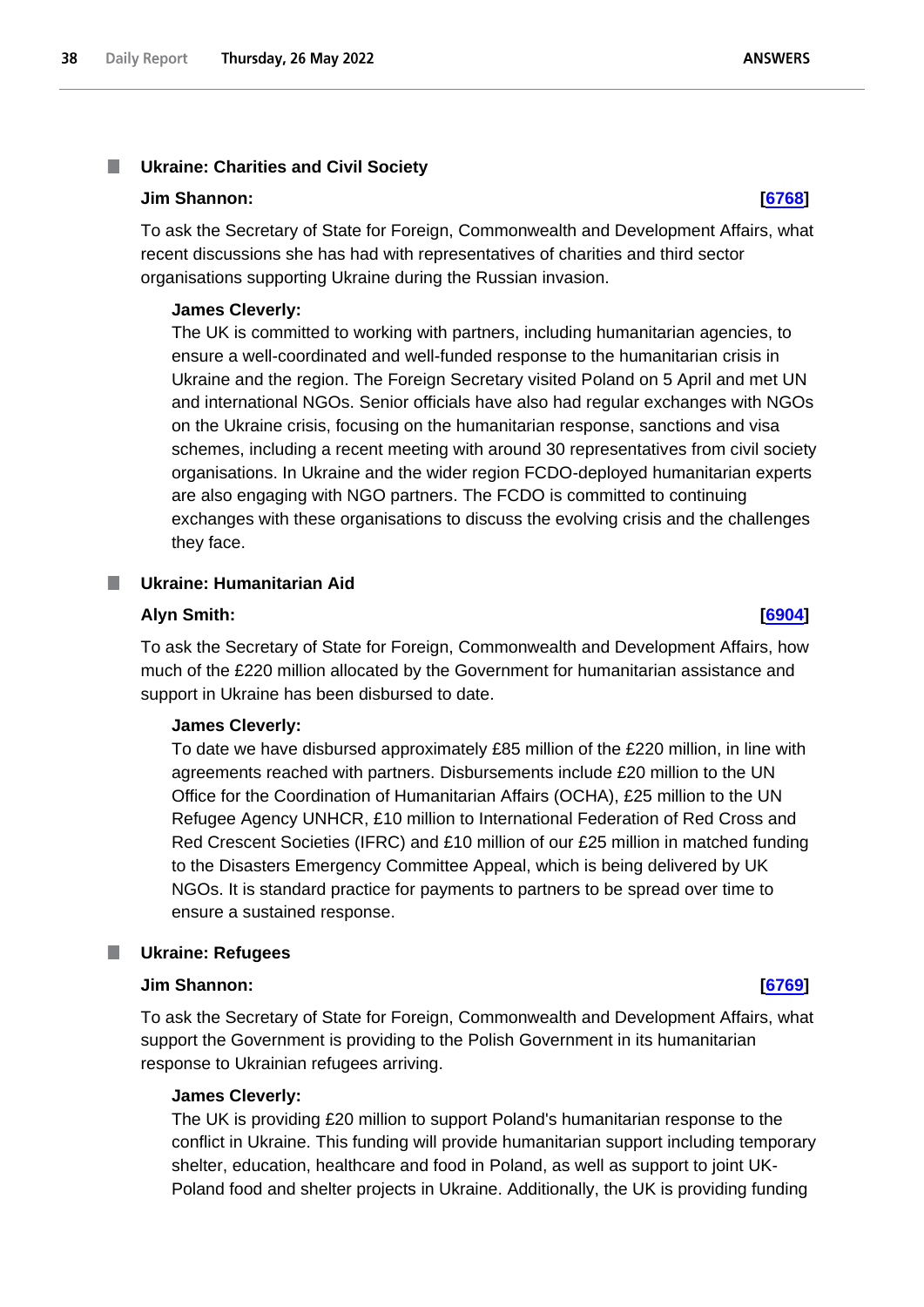**ANSWERS** 39

to UNHCR, the Red Cross and the Disasters Emergency Committee for activity in Poland. The UK has also deployed humanitarian experts to Poland to provide advice that helps ensure support reaches the refugees, including the most vulnerable.

# **HEALTH AND SOCIAL CARE**

### **Alcoholic Drinks: Children and Young People**

### **Rachael Maskell: [\[4617\]](http://www.parliament.uk/business/publications/written-questions-answers-statements/written-question/Commons/2022-05-18/4617)**

To ask the Secretary of State for Health and Social Care, how his Department collects data on alcohol use by children and young people; and if he will publish that data.

## **Maggie Throup:**

The Smoking Drinking and Drug Use among Young People in England survey, commissioned by NHS Digital, is a biennial survey which collects information on drinking behaviours and attitudes among secondary school pupils. Due to the pandemic, fieldwork for the next survey recommenced in the 2021 autumn term and the findings will be published in summer 2022. The findings from the 2018 survey are available at the following link:

[https://digital.nhs.uk/data-and-information/publications/statistical/smoking-drinking](https://eur03.safelinks.protection.outlook.com/?url=https%3A%2F%2Fdigital.nhs.uk%2Fdata-and-information%2Fpublications%2Fstatistical%2Fsmoking-drinking-and-drug-use-among-young-people-in-england%2F2018&data=05%7C01%7COliver.Susoy%40dhsc.gov.uk%7Cd833e5cd3c0540c5314c08da39bbe89b%7C61278c3091a84c318c1fef4de8973a1c%7C1%7C0%7C637885776459042791%7CUnknown%7CTWFpbGZsb3d8eyJWIjoiMC4wLjAwMDAiLCJQIjoiV2luMzIiLCJBTiI6Ik1haWwiLCJXVCI6Mn0%3D%7C3000%7C%7C%7C&sdata=wX7YYdOG0Oz70HogCIbQFOHSOG7%2BmJJZ21M68vwtpvc%3D&reserved=0)[and-drug-use-among-young-people-in-england/2018](https://eur03.safelinks.protection.outlook.com/?url=https%3A%2F%2Fdigital.nhs.uk%2Fdata-and-information%2Fpublications%2Fstatistical%2Fsmoking-drinking-and-drug-use-among-young-people-in-england%2F2018&data=05%7C01%7COliver.Susoy%40dhsc.gov.uk%7Cd833e5cd3c0540c5314c08da39bbe89b%7C61278c3091a84c318c1fef4de8973a1c%7C1%7C0%7C637885776459042791%7CUnknown%7CTWFpbGZsb3d8eyJWIjoiMC4wLjAwMDAiLCJQIjoiV2luMzIiLCJBTiI6Ik1haWwiLCJXVCI6Mn0%3D%7C3000%7C%7C%7C&sdata=wX7YYdOG0Oz70HogCIbQFOHSOG7%2BmJJZ21M68vwtpvc%3D&reserved=0)

NHS Digital's Health Survey for England is an annual survey collecting information on the experience of alcohol among children aged eight to 15 years old and on drinking behaviours among individuals aged 16 years old and over. Fieldwork has since restarted in January 2022. The findings from the 2019 survey are available at the following link:

[https://digital.nhs.uk/data-and-information/publications/statistical/health-survey-for](https://eur03.safelinks.protection.outlook.com/?url=https%3A%2F%2Fdigital.nhs.uk%2Fdata-and-information%2Fpublications%2Fstatistical%2Fhealth-survey-for-england%2F2019&data=05%7C01%7COliver.Susoy%40dhsc.gov.uk%7Cd833e5cd3c0540c5314c08da39bbe89b%7C61278c3091a84c318c1fef4de8973a1c%7C1%7C0%7C637885776459042791%7CUnknown%7CTWFpbGZsb3d8eyJWIjoiMC4wLjAwMDAiLCJQIjoiV2luMzIiLCJBTiI6Ik1haWwiLCJXVCI6Mn0%3D%7C3000%7C%7C%7C&sdata=BzoBkZwNTufdQfvTHnqcJMQJtxAO8KEjnWRdTfXkgHQ%3D&reserved=0)[england/2019](https://eur03.safelinks.protection.outlook.com/?url=https%3A%2F%2Fdigital.nhs.uk%2Fdata-and-information%2Fpublications%2Fstatistical%2Fhealth-survey-for-england%2F2019&data=05%7C01%7COliver.Susoy%40dhsc.gov.uk%7Cd833e5cd3c0540c5314c08da39bbe89b%7C61278c3091a84c318c1fef4de8973a1c%7C1%7C0%7C637885776459042791%7CUnknown%7CTWFpbGZsb3d8eyJWIjoiMC4wLjAwMDAiLCJQIjoiV2luMzIiLCJBTiI6Ik1haWwiLCJXVCI6Mn0%3D%7C3000%7C%7C%7C&sdata=BzoBkZwNTufdQfvTHnqcJMQJtxAO8KEjnWRdTfXkgHQ%3D&reserved=0)

## **Rachael Maskell: [\[4620\]](http://www.parliament.uk/business/publications/written-questions-answers-statements/written-question/Commons/2022-05-18/4620)**

To ask the Secretary of State for Health and Social Care, what assessment he has made of how alcohol is being used by children and young people in the context of mental health challenges; and what assessment he has made of the potential causal relationship between alcohol use and mental health challenges.

## **Maggie Throup:**

The Chief Medical Officer's 2019 guidance on the consumption of alcohol by children and young people stated a causal link between adolescent alcohol consumption and mental health issues. Studies have found links between exposure to trauma and an increased risk of binge drinking and problematic alcohol use. Co-existing mental health and alcohol problems are common in young people presenting to both young people's psychiatric services and substance misuse services.

'Young people commissioning support: principles and indicators' published in 2018 stated that for those with multiple and complex needs, including concerns about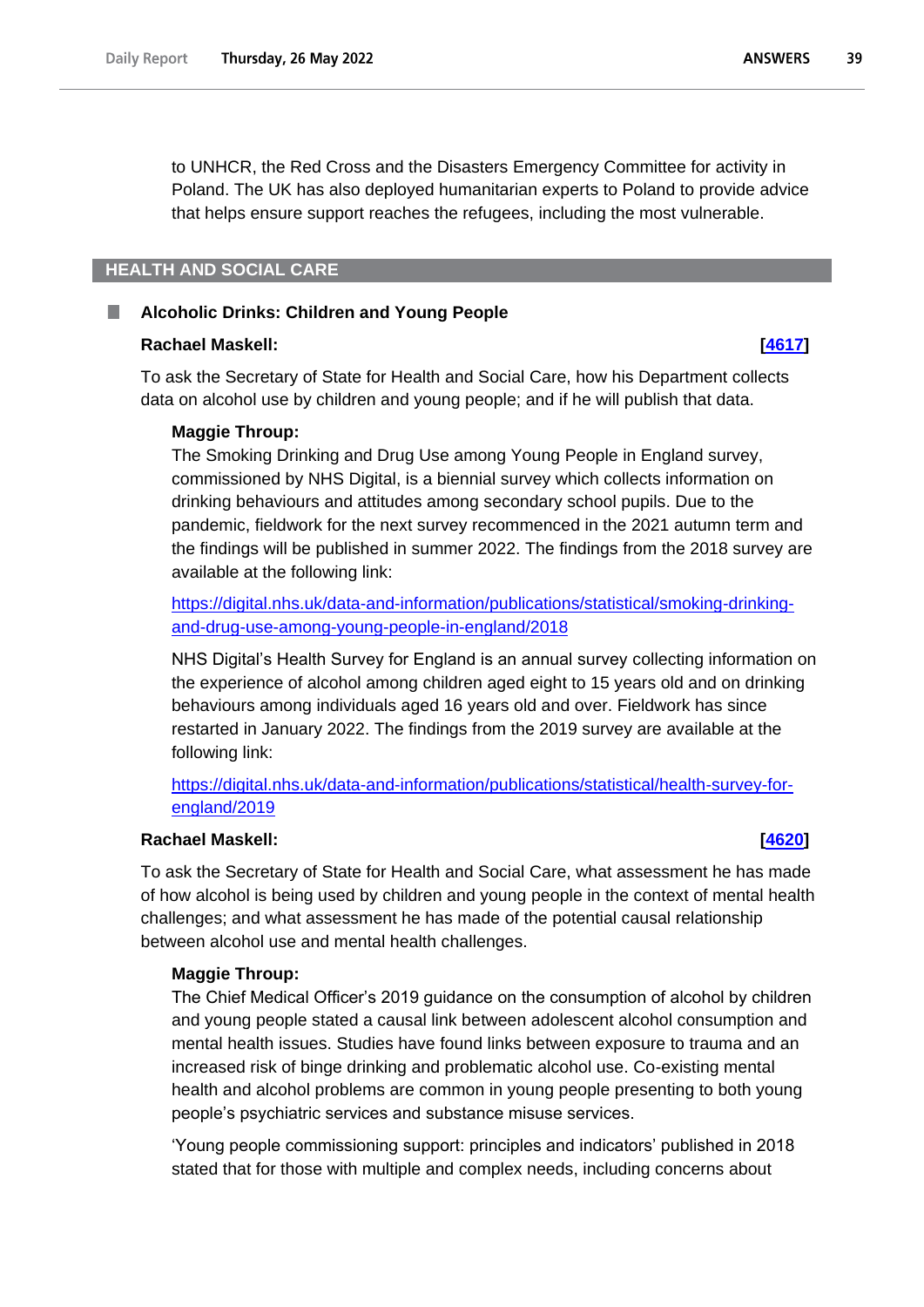mental health, a comprehensive assessment should be offered and undertaken jointly with specialist substance misuse teams and children and young people's mental

health services or other relevant agencies. This should inform a care and intervention plan which not only addresses substance misuse but all factors impacting the young person's wellbeing.

In addition, the forthcoming guidelines for the clinical management of harmful drinking and alcohol dependence will include a chapter on young people.

### . **Alcoholic Drinks: Labelling**

# **Darren Jones: [\[6883\]](http://www.parliament.uk/business/publications/written-questions-answers-statements/written-question/Commons/2022-05-23/6883)**

To ask the Secretary of State for Health and Social Care, what assessment his Department has made of the potential merits of introducing legislative proposals to require the labelling of alcoholic drinks to include sugar content for the benefit of consumers with diabetes.

# **Maggie Throup:**

The consultation to seek views on whether to introduce mandatory calorie labelling on prepacked alcohol and alcohol sold in on-trade businesses such as pubs and restaurants will be launched in due course. Respondents to the consultation will be able to provide suggestions for additional labelling requirements for consideration, such as sugar content.

# **Antimicrobials: Diagnosis**

# **Kevin Hollinrake: [\[4630\]](http://www.parliament.uk/business/publications/written-questions-answers-statements/written-question/Commons/2022-05-18/4630)**

To ask the Secretary of State for Health and Social Care, what assessment his Department has made of the potential merits of increasing adoption of rapid point of care diagnostics to support antimicrobial stewardship objectives within (a) primary and (b) community care settings across the NHS.

# **Kevin Hollinrake: [\[4631\]](http://www.parliament.uk/business/publications/written-questions-answers-statements/written-question/Commons/2022-05-18/4631)**

To ask the Secretary of State for Health and Social Care, what assessment his Department has made on the effectiveness of rapid point of care diagnostics across the NHS in helping the UK to be a world-leader in the delivery of antimicrobial stewardship programmes.

# **Kevin Hollinrake: [\[4632\]](http://www.parliament.uk/business/publications/written-questions-answers-statements/written-question/Commons/2022-05-18/4632)**

To ask the Secretary of State for Health and Social Care, with reference to the 2016 Review on Antimicrobial Resistance: Lord O'Neill's independent review of antimicrobial resistance in collaboration with the Wellcome Trust, which recommended that all antibiotic prescribing should be informed by rapid diagnostics, what steps he is taking to ensure that primary care settings are equipped with point of care multiplex testing technology.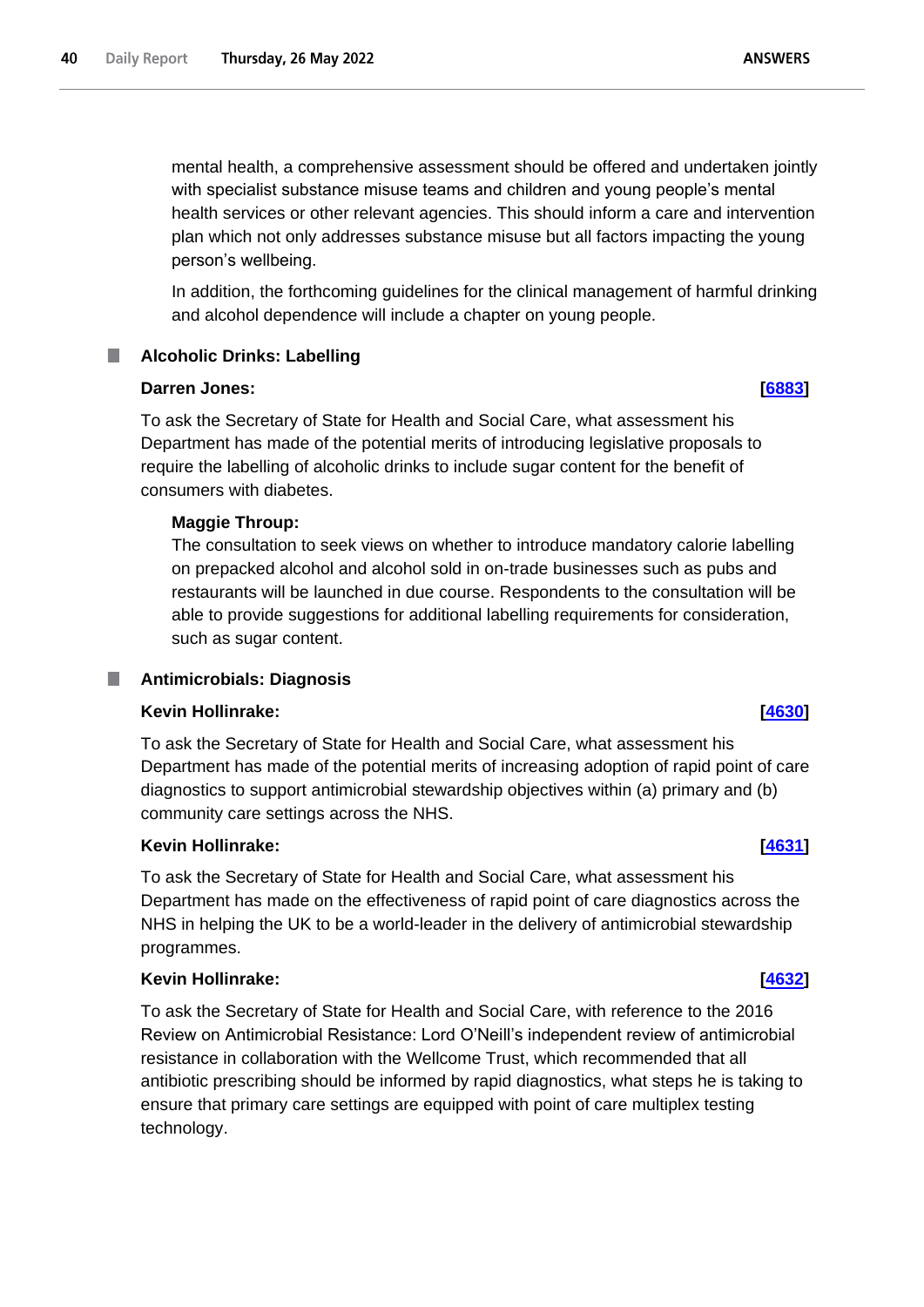### **Maggie Throup:**

As part of the United Kingdom's national action plan for antimicrobial (AMR) resistance, NHS England and NHS Improvement's AMR programme is examining the adoption of innovations in diagnostics, improving clinical best practice and applying point-of-care testing for urinary tract infections, respiratory tract infections, surgical site infections and acute deterioration, including sepsis.

This aims to identify any gaps in diagnostic pathways and practices with a focus on improving patient outcomes and antimicrobial stewardship in National Health Service and community care settings. Optimising the potential use of point-of-care multiplex testing in primary care is also being considered. NHS England and NHS Improvement supports the appointment of diagnostics and antimicrobial stewardship leads in each regional team in England. Additionally, national guidelines and national toolkits such as TARGET in primary care and 'Start SMART then focus' in secondary care, support antimicrobial stewardship, including the appropriate use of diagnostic tests and tools.

## **Antimicrobials: Drug Resistance**

### **Kevin Hollinrake: [\[4633\]](http://www.parliament.uk/business/publications/written-questions-answers-statements/written-question/Commons/2022-05-18/4633)**

To ask the Secretary of State for Health and Social Care, with reference to the report published by his Department entitled Tackling antimicrobial resistance 2019–2024: the UK's 5-year national action plan, published on 24 January 2019, whether his Department is taking steps to (a) tackle the growing threat of antimicrobial resistance and (b) embed support for antimicrobial stewardship in his Department's work.

### **Maggie Throup:**

The United Kingdom's antimicrobial national action plan aims to reduce the need for and unintentional exposure to antimicrobials by lowering the burden of infection; optimise the use of antimicrobials; and invest in innovation, supply and access of new diagnostics, therapies and vaccines.

Diagnostics and antimicrobial stewardship leads have been appointed in NHS England regional teams and national toolkits, decision aids and guidelines to support the appropriate use of antimicrobials have been developed and published. Commissioning for Quality and Innovation schemes for management of urinary tract infection and reducing antimicrobial use in secondary care have also been implemented.

## **Coronavirus Certificates: Children**

# **Sarah Olney: [\[6862\]](http://www.parliament.uk/business/publications/written-questions-answers-statements/written-question/Commons/2022-05-23/6862)**

To ask the Secretary of State for Health and Social Care, for what reason children aged five to 11 are not able to obtain a Digital Covid Pass; and whether his Department has plans to extend eligibility to that cohort.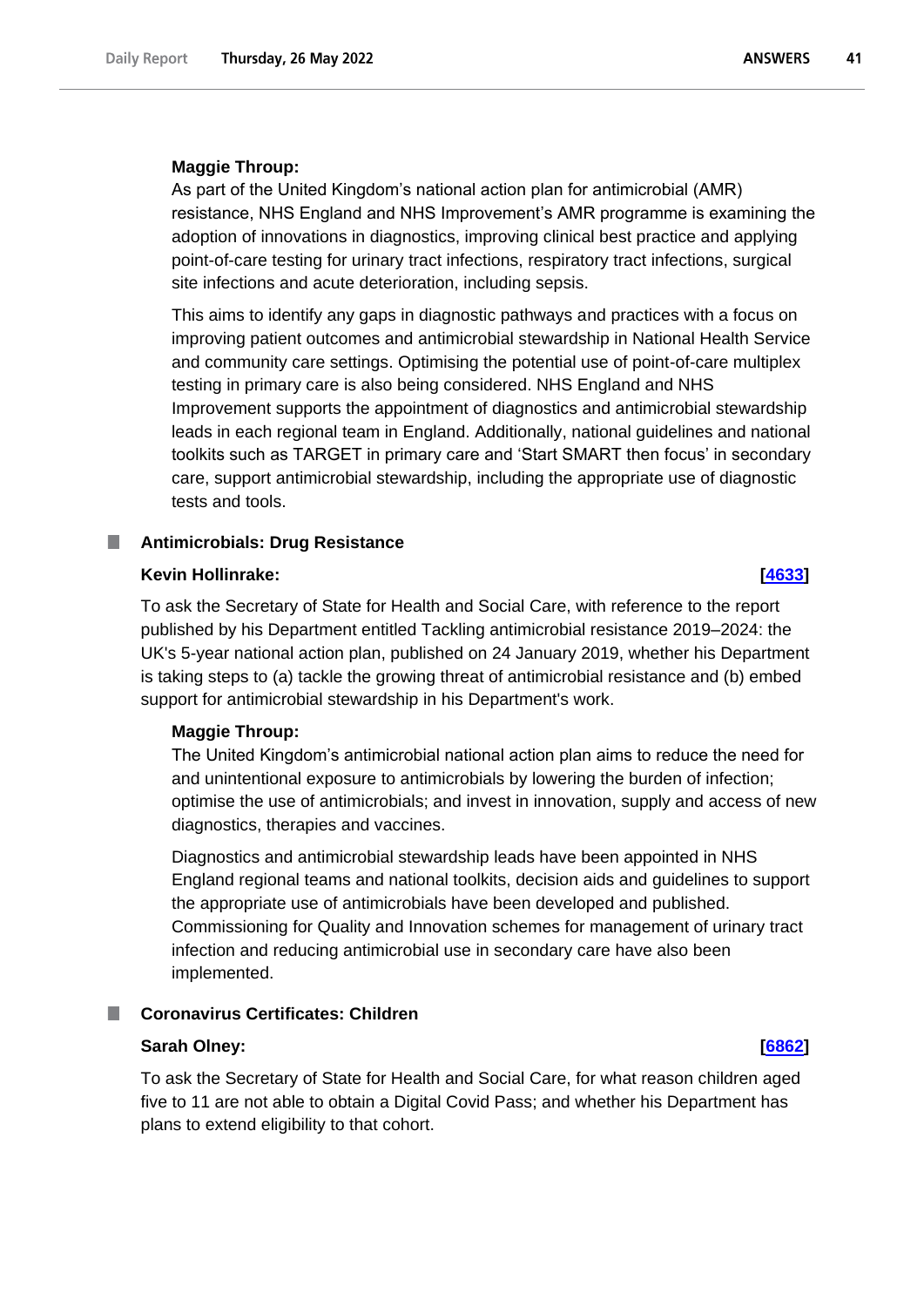**ANSWERS** 

# **Maggie Throup:**

Since 28 April 2022, the NHS COVID Pass travel letter has been available for five to 11 year olds who have received a full primary course of vaccination. A parent or guardian can request the letter via NHS.UK or 119. The feasibility of a digital travel pass for this cohort is currently under review.

# **Coronavirus: Care Homes**

# **Zarah Sultana: [\[977\]](http://www.parliament.uk/business/publications/written-questions-answers-statements/written-question/Commons/2022-05-11/977)**

To ask the Secretary of State for Health and Social Care, what recent assessment he has made of his policy to end free access to lateral flow tests for visiting people in care homes on (a) the distributional impact of the costs of such tests for those visiting loved ones and (b) the rates of covid-19 (i) infection, (ii) illness and (iii) death among care home residents; and whether the Government will consider revising this policy.

# **Gillian Keegan:**

*[Holding answer 17 May 2022]:* We keep the testing policies under review. Current data shows that rates of infection, illness and death among care home residents continue to decline. However, symptomatic testing continues to be available for those in social care settings. While the guidance no longer requires most visitors to test before entering care settings in England, for those who wish to do so a range of tests are available from providers such as high street pharmacies at various price points. For those residents who require support with personal care, these visitors should test in line with the Government's guidance for care staff using free lateral flow device tests provided by the care setting.

# **Coronavirus: Contact Tracing**

# **Mr Steve Baker: [R] [\[5393\]](http://www.parliament.uk/business/publications/written-questions-answers-statements/written-question/Commons/2022-05-19/5393)**

To ask the Secretary of State for Health and Social Care, what the purpose is of the UK Health Security Agency's contact tracing contract with SERCO, entitled Provision of Contact Centre Services for The Single Service Centre SERCO Contract, beginning 16 February 2022 for £211,876,932.

# **Maggie Throup:**

The purpose of the contract is to provide positive case tracing, contact tracing, isolation follow-up, international translation services, surge capacity for test enquiries and bookings and Tier 1 119 services. The supplier may be requested to undertake additional services if required.

# **Coronavirus: Disease Control**

# **Daisy Cooper: [\[6916\]](http://www.parliament.uk/business/publications/written-questions-answers-statements/written-question/Commons/2022-05-23/6916)**

To ask the Secretary of State for Health and Social Care, if he will publish the equality impact assessment relating to the guidance published on 21 February 2022, entitled COVID-19 Response: Living with COVID-19.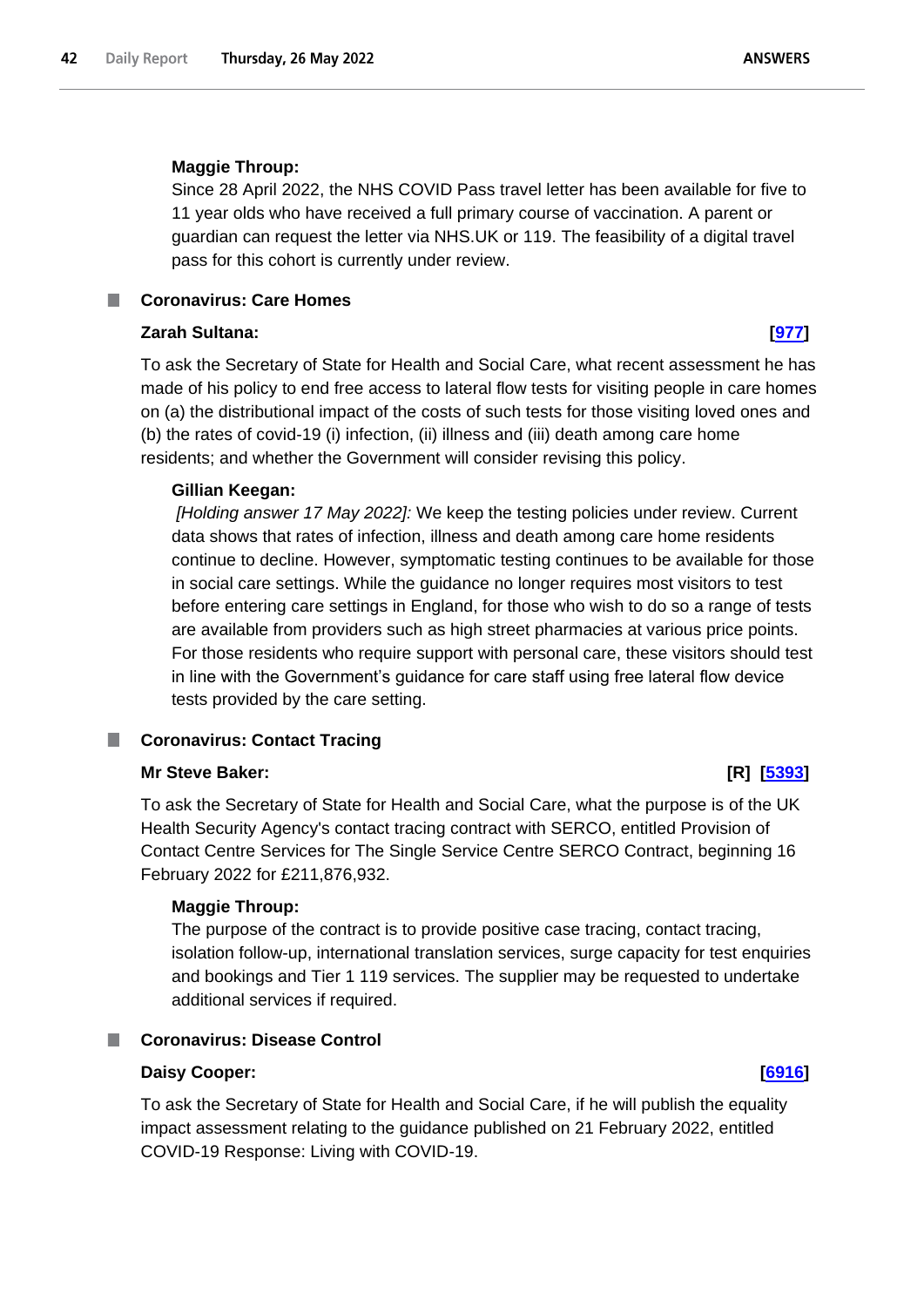### **ANSWERS** 43

## **Maggie Throup:**

The Cabinet Office has advised that the Government is unable to provide the information requested as it relates to the formulation of Government policy. Release of this material would undermine the principle of collective agreement and the ability of Ministers to debate policy in a confidential manner.

**Coronavirus: Immunosuppression** 

# **Chris Green: [\[4603\]](http://www.parliament.uk/business/publications/written-questions-answers-statements/written-question/Commons/2022-05-18/4603)**

To ask the Secretary of State for Health and Social Care, what recent estimate he has made of how many immunocompromised individuals of (a) working age and (b) all ages are continuing to shield against covid-19; and whether he has made a recent assessment of the impact of shielding on (i) economic activity and (ii) social interactions.

# **Maggie Throup:**

No specific estimate has been made. However, the Office for National Statistics (ONS) recently published 'Coronavirus and clinically extremely vulnerable (CEV) people in England: 4 April to 23 April 2022. Analysis of people previously considered to be clinically extremely vulnerable (CEV) in England during the coronavirus (COVID-19) pandemic, including their behaviours and mental and physical wellbeing'.

This surveyed people previously considered to be CEV which includes but is not limited to those who are immunocompromised. This found that the proportion who were continuing to shield during April 2022 was 13%; 29% were in paid employment; 7% reported lost income due to shielding or isolating; and 20% reported continuing to work at home. While 5% said they were not receiving visitors, 37% said they were avoiding social gatherings as an additional measure.

# **Chris Green: [\[4605\]](http://www.parliament.uk/business/publications/written-questions-answers-statements/written-question/Commons/2022-05-18/4605)**

To ask the Secretary of State for Health and Social Care, how many immunocompromised patients of (a) working age and (b) all ages did not receive their ordered antiviral courses within five days of first experiencing symptoms from covid-19, as recommended by the Medicines and Healthcare products Regulatory Agency.

### **Maggie Throup:**

To date, 21,405 individuals in England have been prescribed an antiviral-based COVID-19 treatment under the clinical access policy for non-hospitalised patients at highest risk from infection due to a compromised immune response. Of these, 1,079 people of all ages and 800 aged 17 to 69 years old received an antiviral treatment more than five days from the date of recorded symptom onset. Under the policy, patients can be treated with the antiviral remdesivir within seven days of symptom onset.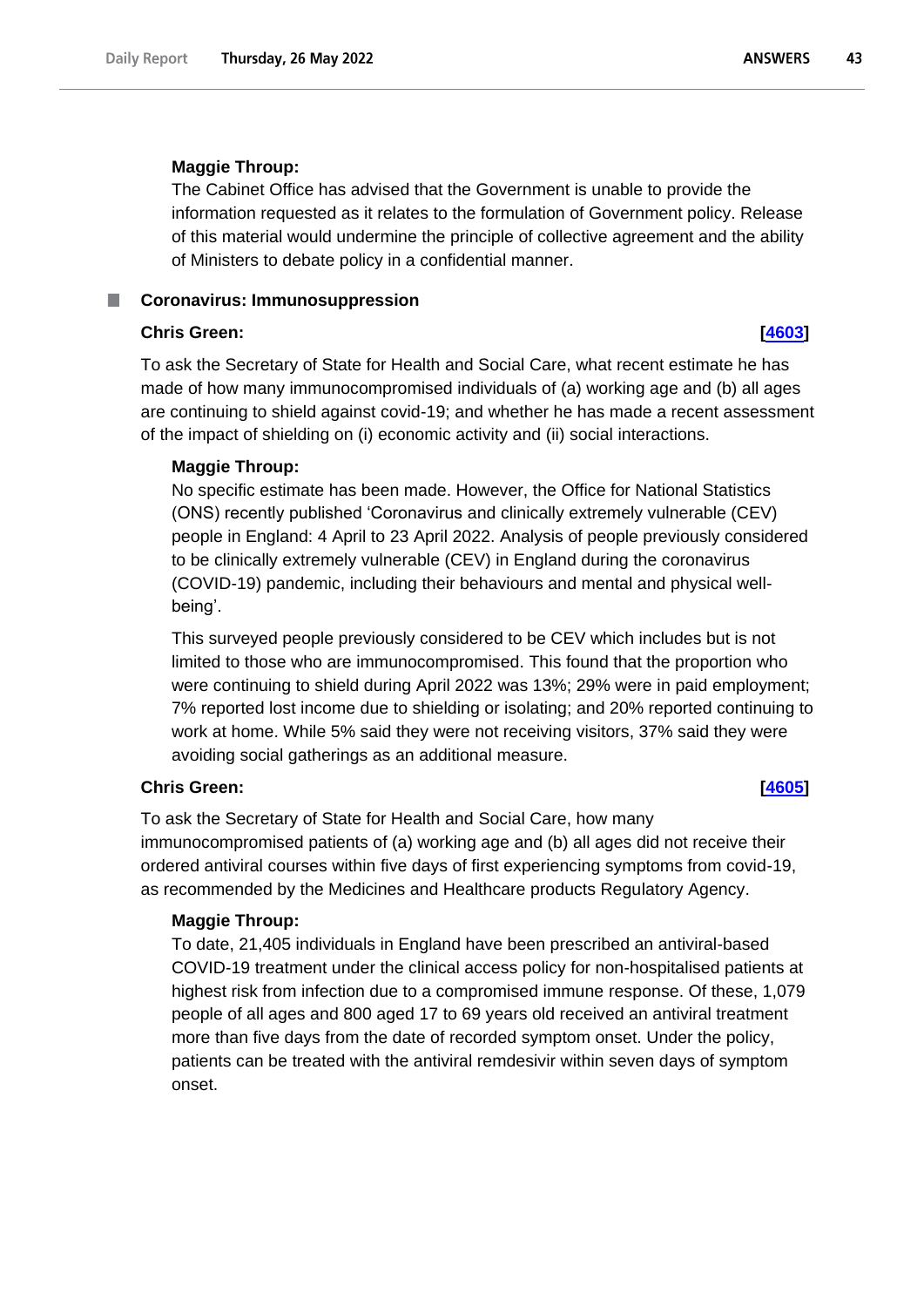### **Coronavirus: Medical Treatments** I.

### **Chris Green: [\[4604\]](http://www.parliament.uk/business/publications/written-questions-answers-statements/written-question/Commons/2022-05-18/4604)**

To ask the Secretary of State for Health and Social Care, how many covid-19 antiviral courses have been administered to patients in a hospital setting since those courses became available.

## **Maggie Throup:**

Between 5 July 2020 and 15 May 2022, 635 courses of Paxlovid and 55,523 courses of remdesivir were administered to hospitalised patients and those with hospital-onset COVID-19 in England.

### **Anne Marie Morris: [\[6774\]](http://www.parliament.uk/business/publications/written-questions-answers-statements/written-question/Commons/2022-05-23/6774)**

To ask the Secretary of State for Health and Social Care, what assessment he has made of the impact of decision not to offer antiviral medication to patients with severe learning disabilities or brain damage and currently excluded from the list of those at highest risk from covid-19.

# **Maria Caulfield:**

The current clinical access policy for COVID-19 antiviral treatments provides direct access to patients at high risk due to a weakened immune system. Patients with learning difficulties or brain damage were not identified as eligible on these grounds and it is currently unclear what the benefits would be for this group of patients.

The PANORAMIC study is currently recruiting patients for antiviral therapy in the community with a wider eligibility criteria. This study will inform future policy determining which patients would be most suitable for antiviral therapy in the community, including possible expansion of the existing eligible groups.

# **Coronavirus: Vaccination**

# **Anne Marie Morris: [\[6775\]](http://www.parliament.uk/business/publications/written-questions-answers-statements/written-question/Commons/2022-05-23/6775)**

To ask the Secretary of State for Health and Social Care, with reference to the findings by the JCVI that people on the Learning Disabilities Register are at increased risk of mortality from covid-19, if he will request a reassessment of this group's eligibility for a fourth vaccine dose.

### **Maggie Throup:**

On 21 February 2022, the Government accepted advice from the Joint Committee on Vaccination and Immunisation (JCVI) to offer an additional spring booster dose of COVID-19 vaccine to those most vulnerable in the population as a precautionary measure. At that time, the JCVI did not recommend a further dose for those with learning disabilities, unless they were included in an existing eligible cohort.

On 19 May 2022, the JCVI) published interim advice on an autumn COVID-19 booster programme. The JCVI's current advice suggests that a COVID-19 vaccine should be offered to residents in a care home for older adults and staff; frontline health and social care workers; all those 65 years old and over; and adults aged 16 to 64 years old in a clinical risk group. The JCVI will continue to review the vaccination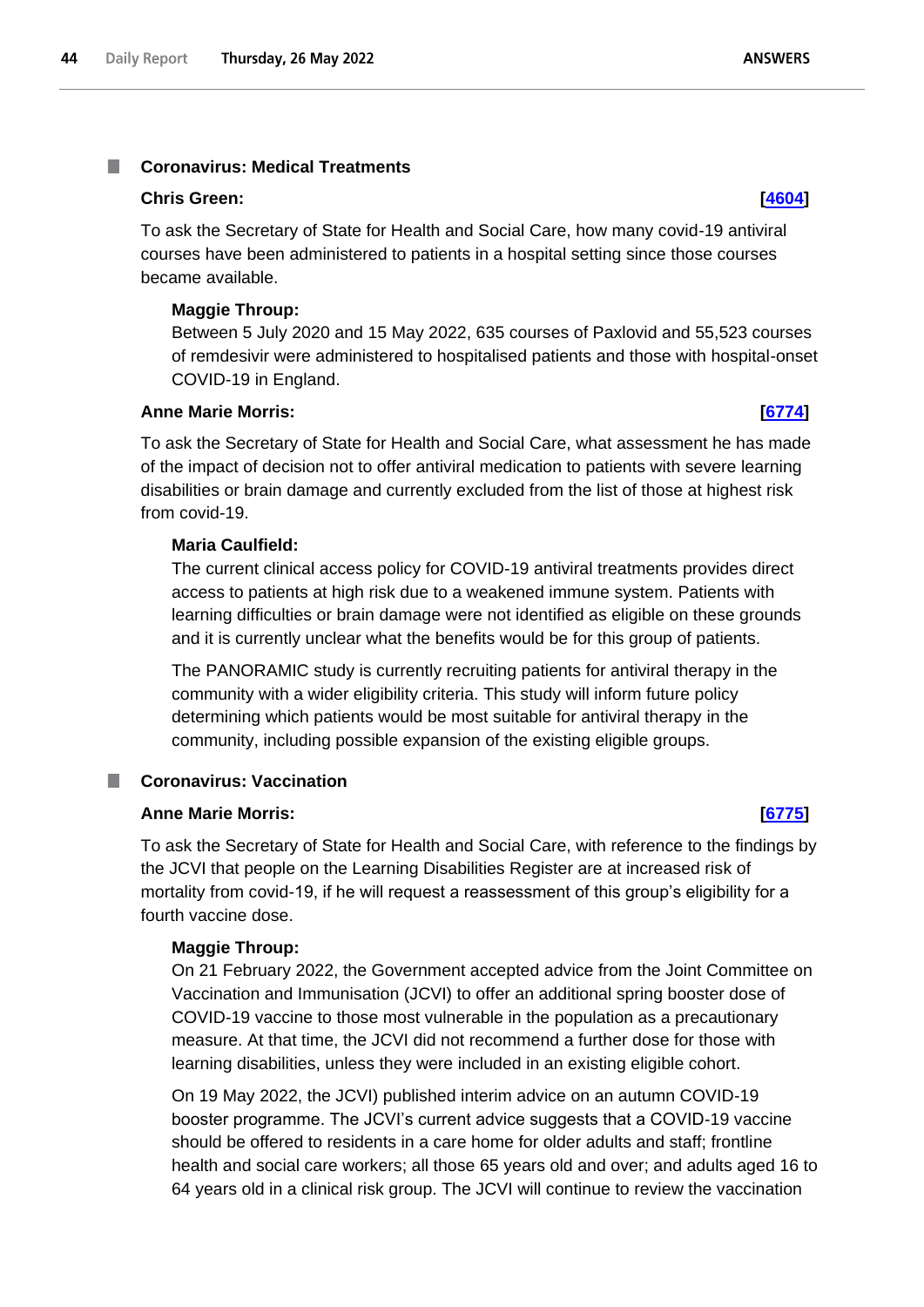programme and the epidemiological situation, particularly in relation to the timing and value of doses for less vulnerable older adults and those in clinical risk groups, including people with learning disabilities before autumn 2022. The Government will consider the JCVI's final recommendations later this year.

# **Dementia: Diagnosis**

# **Virginia Crosbie: [\[6963\]](http://www.parliament.uk/business/publications/written-questions-answers-statements/written-question/Commons/2022-05-23/6963)**

To ask the Secretary of State for Health and Social Care, what steps he is taking to improve levels of dementia diagnoses in rural areas.

### **Gillian Keegan:**

NHS England and NHS Improvement have commissioned the Office for Health Improvement and Disparities' Dementia Intelligence Network to investigate the underlying variation in dementia diagnosis rates in specific areas in England. This will include a focus on social and economic deprivation; rurality; demographic characteristics including age, ethnicity and educational attainment; and general health and life expectancy.

In 2021, factsheets were published to encourage local conversations to understand patterns and potential reasons for any trends in dementia diagnosis rates and identifying specific areas for support. In 2021/22, we also provided £17 million to clinical commissioning groups to address the needs of those waiting for diagnosis and those who have a diagnosis but are unable to access support services due to the pandemic. We will set out plans for dementia in England for the next 10 years later this year, which will include a focus on dementia diagnosis.

# **Dialysis Machines**

## **Kenny MacAskill: [\[2656\]](http://www.parliament.uk/business/publications/written-questions-answers-statements/written-question/Commons/2022-05-16/2656)**

To ask the Secretary of State for Health and Social Care, what steps his Department is taking to improve awareness among patients receiving haemodialysis treatment at home of their right to receive a reimbursement for the energy costs induced by their treatment.

### **Maria Caulfield:**

*[Holding answer 19 May 2022]:* The Department expects providers of home haemodialysis services to inform patients of the National Health Service-funded financial support available to help with increased direct energy costs. For adult home haemodialysis, patients' additional utility costs are met through the payment of the national tariff to the provider, which reimburses the patient.

NHS England is communicating with all commissioned providers of home dialysis and renal clinical networks to reiterate the existing reimbursement arrangements and ensure that providers alert eligible patients. NHS England will also work with Kidney Care UK and other national charities to promote awareness of reimbursement arrangements.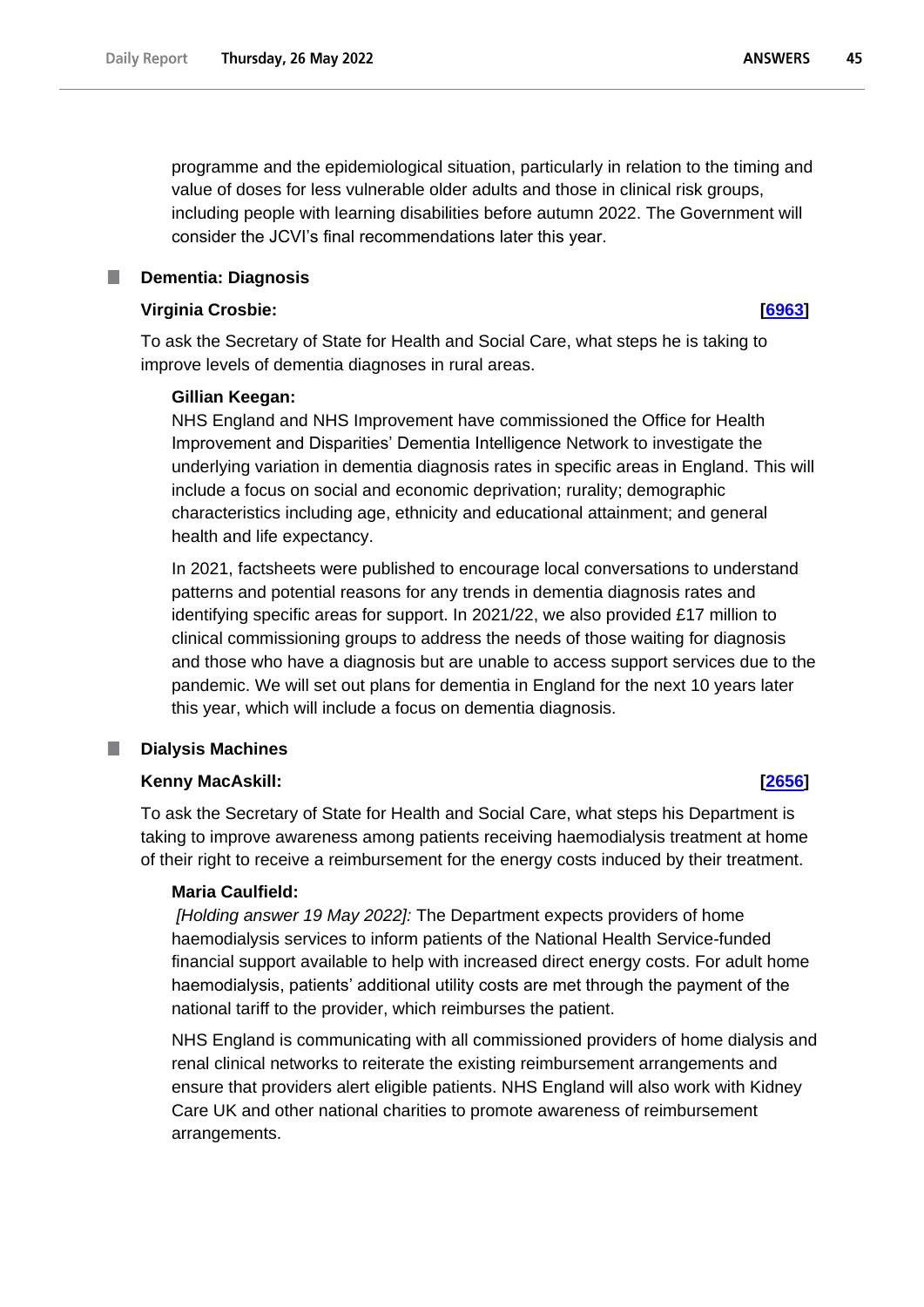### T. **Food: Labelling**

### **Anthony Browne: [\[6939\]](http://www.parliament.uk/business/publications/written-questions-answers-statements/written-question/Commons/2022-05-23/6939)**

To ask the Secretary of State for Health and Social Care, whether his Department plans to extend the obligation to provide calorie labelling on menus to catering venues with fewer than 250 employees.

### **Maggie Throup:**

Regulations on out-of-home calorie labelling for out of home food sold in large businesses of 250 or more employees, including restaurants, cafes and takeaways, came into force on 6 April 2022. We committed to review the policy within five years and will consider whether to extend the requirement to smaller businesses. We encourage smaller businesses to voluntarily comply with the calorie labelling requirements.

## **E** Genito-urinary Medicine

### **Bell Ribeiro-Addy: [\[6911\]](http://www.parliament.uk/business/publications/written-questions-answers-statements/written-question/Commons/2022-05-23/6911)**

To ask the Secretary of State for Health and Social Care, how many and what proportion of sexual health clinics in England (a) continued and (b) ceased offering face-to-face testing during the covid-19 outbreak; and of those that ceased offering face-to-face testing, how many and what proportion have restored that service as of 23 May 2022.

### **Maggie Throup:**

The information is not held in the format requested. However, of the 3,482,700 consultations at sexual health services in England in 2020, 62% were delivered faceto-face, 30% online and 8% via the telephone.

**Genito-urinary Medicine: Waiting Lists**

## **Catherine West: [\[6856\]](http://www.parliament.uk/business/publications/written-questions-answers-statements/written-question/Commons/2022-05-23/6856)**

To ask the Secretary of State for Health and Social Care, what steps he is taking to reduce waiting times for sexual health clinics in London.

### **Maggie Throup:**

Local authorities in London are responsible for monitoring and taking action, if required, to reduce waiting times for sexual health services. The Government has mandated local authorities to commission comprehensive open access sexual health and reproductive health services through the Public Health Grant to meet the needs of the local population.

### ш **Health: Disadvantaged**

### **Dan Carden: [\[6889\]](http://www.parliament.uk/business/publications/written-questions-answers-statements/written-question/Commons/2022-05-23/6889)**

To ask the Secretary of State for Health and Social Care, if he will commit to taking cross-Government action on the social determinants of health in the Health Disparities White Paper.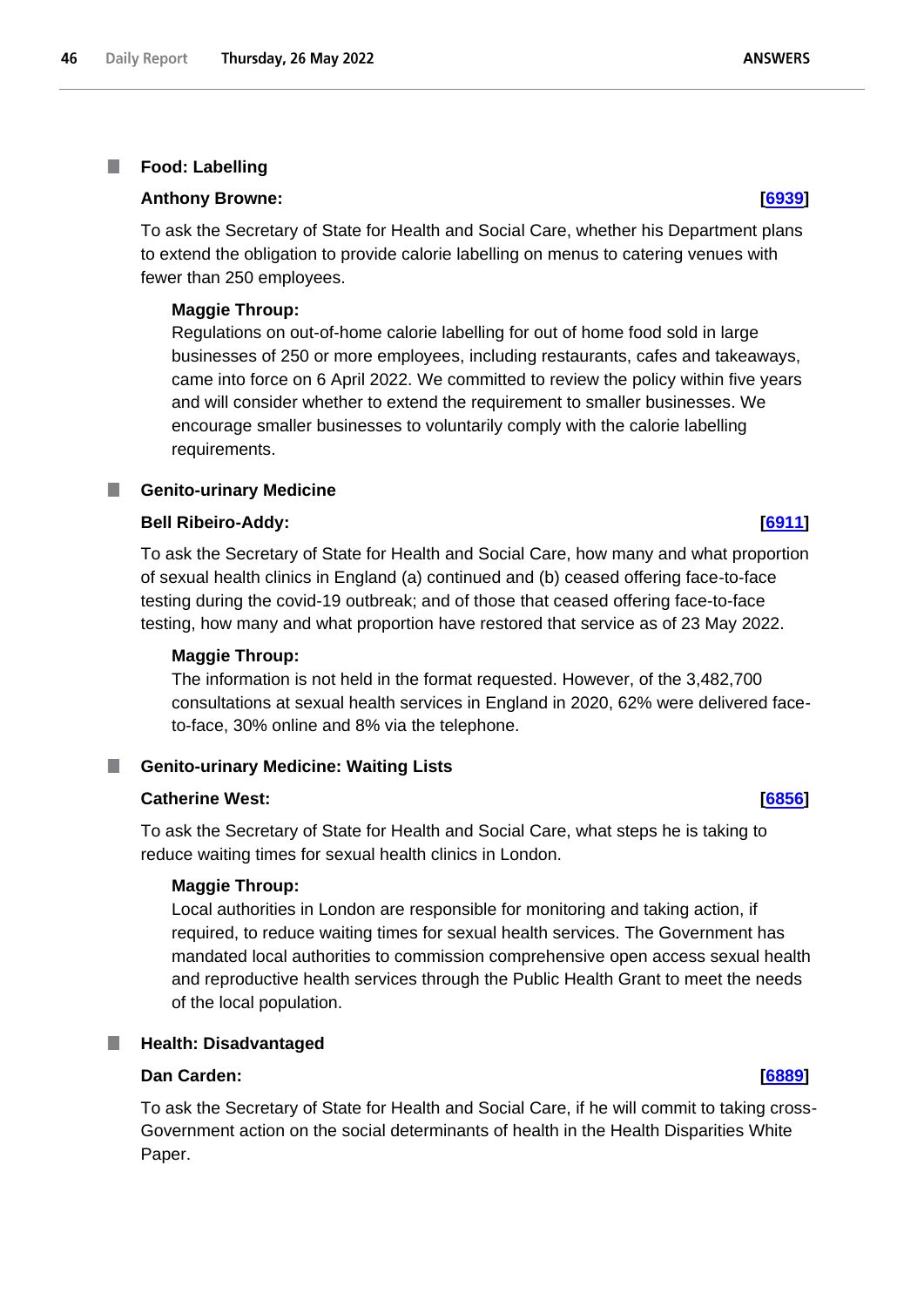# **Maggie Throup:**

I refer the hon. Member to the answer I gave to the hon. Member for Arfon (Hywel Williams) on 23 May 2022 to Question [PQ4490.](https://questions-statements.parliament.uk/written-questions/detail/2022-05-18/4490)

### **Healthy Start Scheme** ш

### **Mrs Sharon Hodgson: [\[5368\]](http://www.parliament.uk/business/publications/written-questions-answers-statements/written-question/Commons/2022-05-19/5368)**

To ask the Secretary of State for Health and Social Care, how many households previously in receipt of Healthy Start vouchers had not migrated to cards by the end of March 2022 and are therefore no longer in receipt of their entitlement despite still being eligible for the Healthy Start scheme.

# **Maggie Throup:**

As of 31 March 2022, when the Healthy Start voucher scheme ended, the number of households who had previously received paper vouchers and had not successfully applied for the prepaid card scheme was estimated to be approximately 67,000. People who have previously received paper vouchers have since continued to apply for the prepaid card scheme.

## **Mrs Sharon Hodgson: [\[5369\]](http://www.parliament.uk/business/publications/written-questions-answers-statements/written-question/Commons/2022-05-19/5369)**

To ask the Secretary of State for Health and Social Care, what estimate he has made of the total sum owed to Healthy Start recipients in backdated payments as a result of complications in their migration from vouchers to cards.

# **Maggie Throup:**

The information requested is not held centrally.

# **Human Papillomavirus: Males**

## **Justin Madders: [\[1196\]](http://www.parliament.uk/business/publications/written-questions-answers-statements/written-question/Commons/2022-05-12/1196)**

To ask the Secretary of State for Health and Social Care, with reference to the Answer of 27 April 2022 to Question 155796 on Human Papillomavirus: Males, what the HPV rates are for men aged 16 to 45 years old according to information obtained by the UK Health Security Agency's surveillance of the prevalence of human papillomavirus infections.

### **Maggie Throup:**

Surveillance in this cohort, which does not include heterosexual males, is ongoing, therefore the information requested is not yet held centrally. The UK Health Security Agency anticipates that this data will be available in 2023.

ш

# **Leukaemia: Health Services**

# **Catherine West: [\[3688\]](http://www.parliament.uk/business/publications/written-questions-answers-statements/written-question/Commons/2022-05-17/3688)**

To ask the Secretary of State for Health and Social Care, if he will take steps to ensure that strategic documents related to cancer are suitable for chronic lymphocytic leukaemia patients on active monitoring, whose needs are different from those undergoing treatment.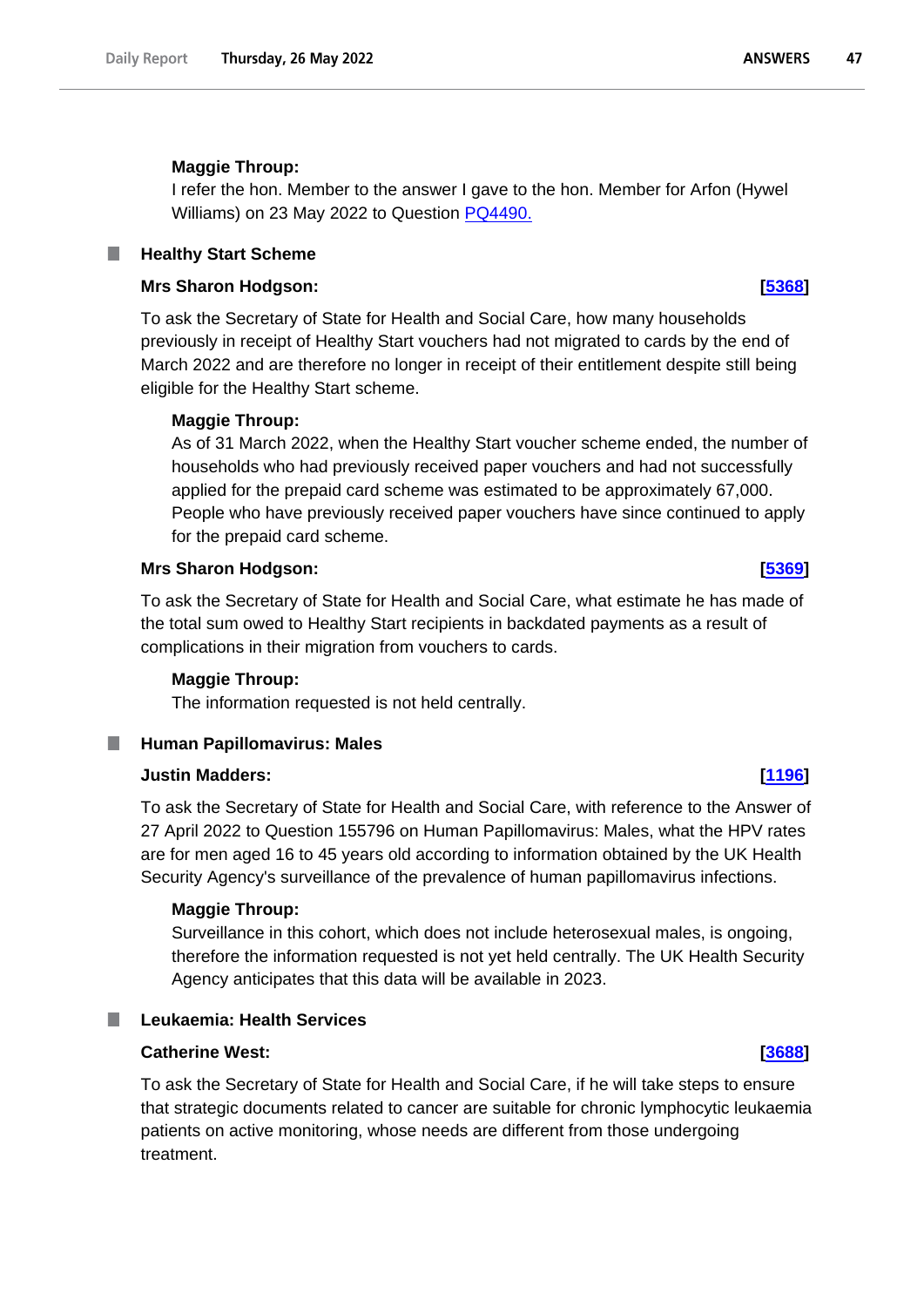## **Catherine West: [\[3689\]](http://www.parliament.uk/business/publications/written-questions-answers-statements/written-question/Commons/2022-05-17/3689)**

To ask the Secretary of State for Health and Social Care, if he will take steps to help ensure that leukaemia patients have equal access to a clinical nurse specialist from the point of diagnosis to enable chronic lymphocytic leukaemia patients on active monitoring to receive tailored support.

### **Catherine West: [\[3690\]](http://www.parliament.uk/business/publications/written-questions-answers-statements/written-question/Commons/2022-05-17/3690)**

To ask the Secretary of State for Health and Social Care, whether his Department plans to take steps to help improve the mental wellbeing of people with chronic lymphocytic leukaemia who are being actively monitored and are not receiving treatment.

## **Maria Caulfield:**

Officials are analysing the responses received to the call for evidence to develop the 10 Year Cancer Plan. The Plan will set out how we will improve cancer services and further details will be available in due course.

The NHS Long Term Plan stated that by 2021, where appropriate every person diagnosed with cancer will have access to personalised care, including needs assessment, a care plan and health and wellbeing information and support. NHS England and NHS Improvement are ensuring every patient has access to a clinical nurse specialist (CNS). In 2021/22, Health Education England invested an additional £52 million to develop the cancer and diagnostics workforce, including providing training opportunities to 754 existing and aspiring CNS. The 2019 Cancer Patient Experience Survey found that 89% of approximately 10,000 respondents with haematological cancers reported that they received a named CNS to support them through their treatment.

Data from Cancer Alliances in March 2021 showed that approximately 83% of all cancer multi-disciplinary teams had implemented personalised care and support planning based on holistic needs assessments. In addition, Cancer Alliances have been asked to review mental health provision as part of the 2022/23 planning guidance. NHS England and NHS Improvement are also supporting adults experiencing cancer through Improving Access to Psychological Therapies mental health services.

### **Long Covid: South East** ш

### **Rosie Duffield: [\[6879\]](http://www.parliament.uk/business/publications/written-questions-answers-statements/written-question/Commons/2022-05-23/6879)**

To ask the Secretary of State for Health and Social Care, what additional support and resources are being made available to NHS Trusts in the South East for patients diagnosed with long covid.

# **Rosie Duffield: [\[6880\]](http://www.parliament.uk/business/publications/written-questions-answers-statements/written-question/Commons/2022-05-23/6880)**

To ask the Secretary of State for Health and Social Care, what the average waiting time is for a patient to be diagnosed with long covid within NHS Trusts in the South East.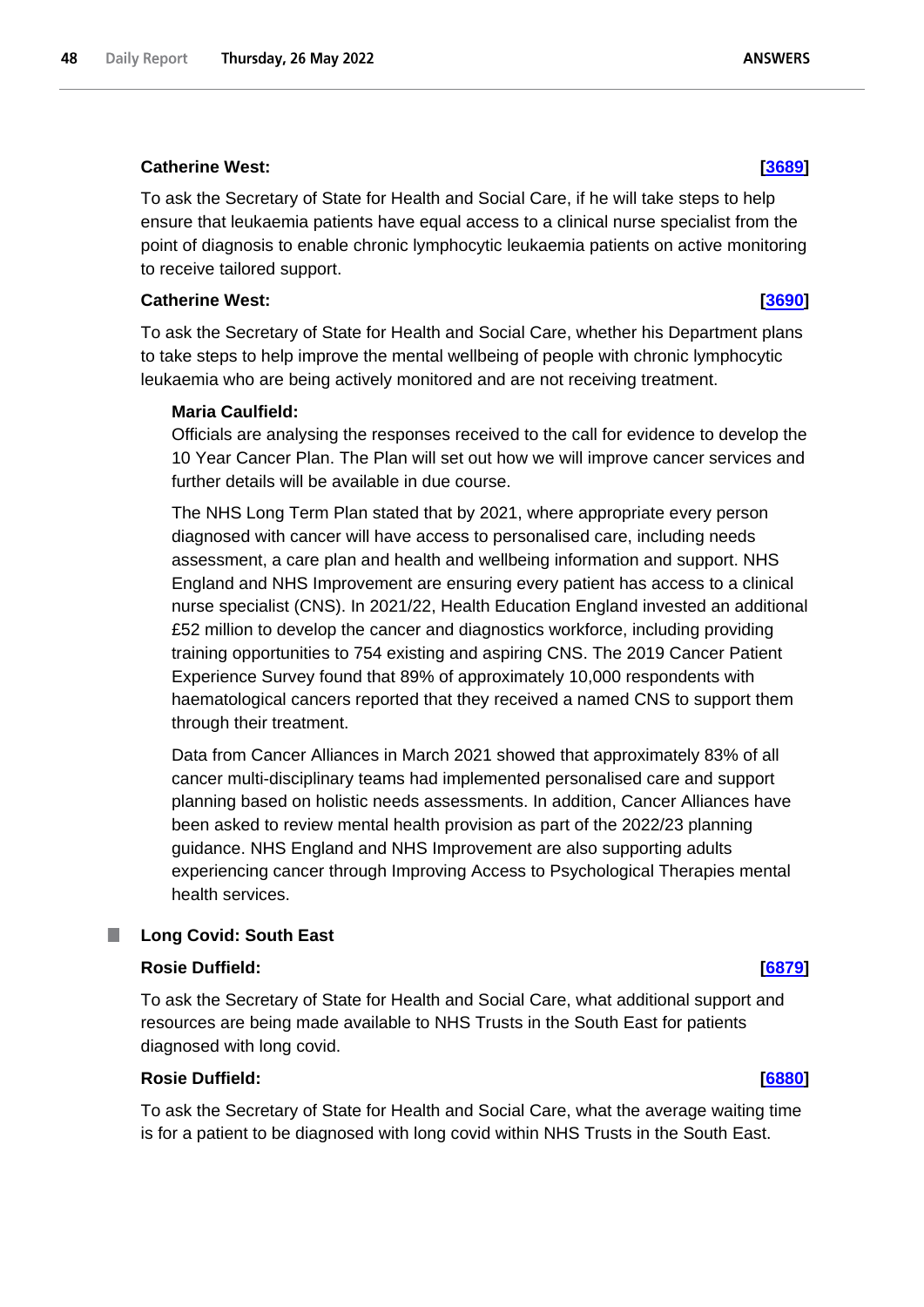Since November 2020, NHS England has invested £224 million for the treatment of people experiencing the long term effects of COVID-19. The South East has received approximately £25 million and 13 adult Post-COVID-19 clinics and two specialist paediatric hubs for children and young people have been established. NHS England's South East regional team, also provides dedicated regional clinical leadership and resources to improve the quality and sustainability of these services.

Information on average waiting times is not held in the format requested. While information on activity and demographics of patients who have been referred to a post-COVID-19 assessment service in England has been collected since September 2021, the average waiting time for treatment following an initial specialist assessment is not held centrally.

### **Mental Health: Young People** ш

### **Yasmin Qureshi: [\[6740\]](http://www.parliament.uk/business/publications/written-questions-answers-statements/written-question/Commons/2022-05-23/6740)**

To ask the Secretary of State for Health and Social Care, what plans the Government has to fund research into the impact of social media on young people's mental health.

### **Maria Caulfield:**

The National Institute for Health and Care Research (NIHR) supports a portfolio of mental health research through various funding streams.  In 2020/21, the NIHR's expenditure on mental health research was £109.5 million. The NIHR has funded a systematic review to explore the relationship between social media and other online content, body image and disordered eating in children and young people. While it is not usual practice to ring-fence funds for particular topics or conditions, the NIHR's funding is available through open competition and we encourage researchers to submit applications in this area.

### **Monkeypox: Scotland**

### **John Lamont: [\[6870\]](http://www.parliament.uk/business/publications/written-questions-answers-statements/written-question/Commons/2022-05-23/6870)**

To ask the Secretary of State for Health and Social Care, what assistance his Department is providing to Public Health Scotland on the outbreak of monkeypox.

### **Maggie Throup:**

Experts from the UK Health Security Agency (UKHSA) are working with Public Health Scotland to provide support in managing the case recently identified. The UKHSA is working with public health agencies in Scotland, Wales, and Northern Ireland to provide the latest scientific, clinical and public health advice on the management of cases and coordinate the response across the United Kingdom.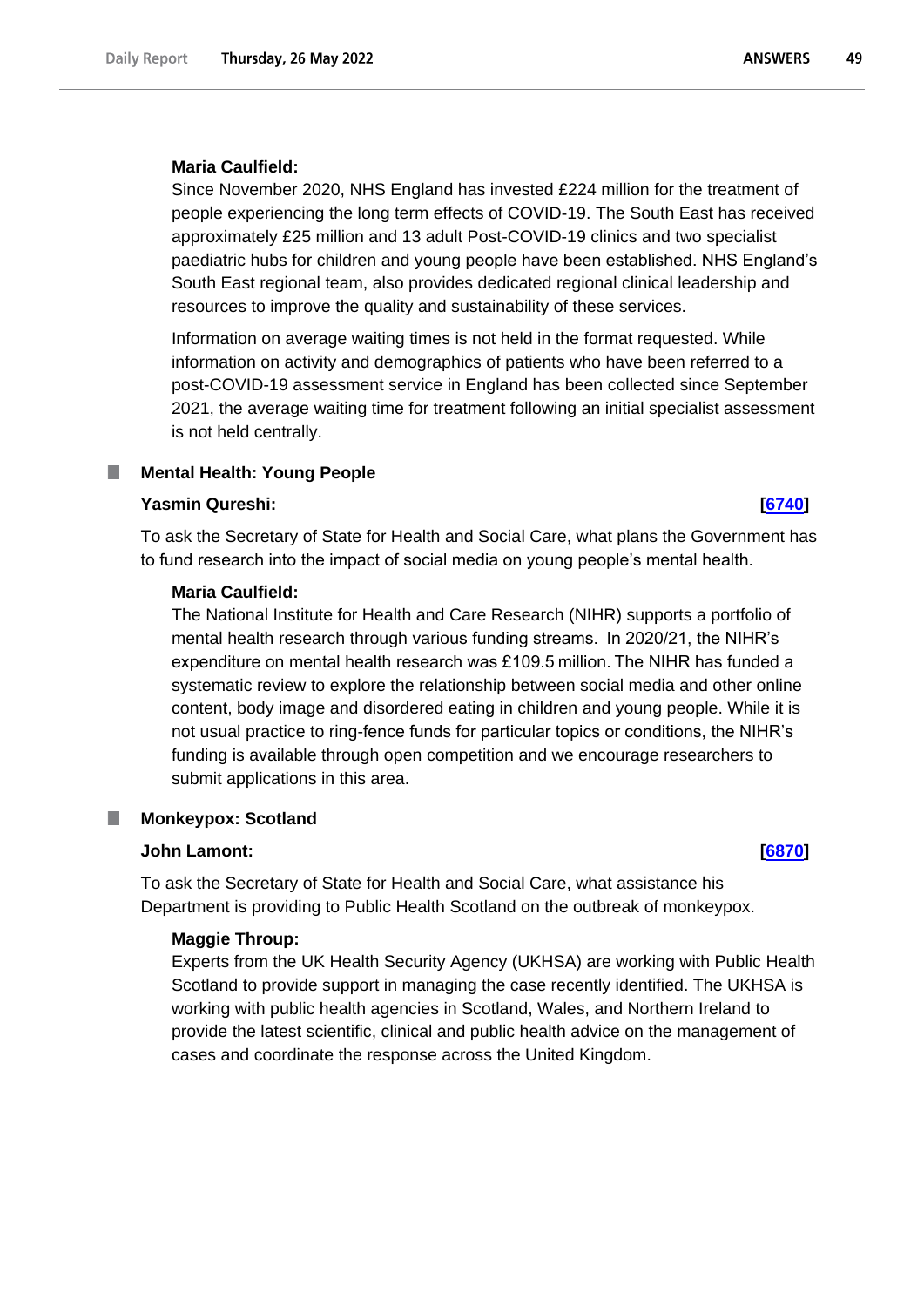## **NHS: Medical Records**

### **Daniel Zeichner: [\[2512\]](http://www.parliament.uk/business/publications/written-questions-answers-statements/written-question/Commons/2022-05-16/2512)**

To ask the Secretary of State for Health and Social Care, what progress he has made to (a) harness the potential of NHS health data for research purposes and (b) improve the interoperability of existing data sets.

### **Gillian Keegan:**

On 2 March 2022, the Department for Health and Social Care and the Department for Business, Energy and Industrial Strategy announced a joint investment of £200 million in data infrastructure for research and development. Over the next three years, this will create a National Health Service-wide health data research and innovation infrastructure which enhances care and sustains the health and care system. This includes making data available to approved researchers in a streamlined and secure way which protects privacy through an interoperable system of Trusted Research Environments. NHS Digital is working with suppliers to ensure that systems across health and care are interoperable.

Through the NHS Standard Contract, NHS Digital is ensuring a common 'language' to identify citizens, care settings and the treatments provided. All data collected nationally and made available to research receives rigorous design to ensure it aligns to the standards in the Contract. The information standard for each dataset is incorporated into the requirements definition mandated on health and care providers.

### **NHS: Midwives**

## **Fleur Anderson: [\[6935\]](http://www.parliament.uk/business/publications/written-questions-answers-statements/written-question/Commons/2022-05-23/6935)**

To ask the Secretary of State for Health and Social Care, what steps he is taking to improve the recruitment and retention of midwives in the NHS.

### **Edward Argar:**

We have invested £127 million to increase staffing in maternity and neonatal services. Of this, £34 million will be allocated to strengthen leadership and implement Independent Senior Advocates and £51 million allocated to the maternity and neonatal workforce over two years to reduce vacancies. This is in addition to £95 million to support the recruitment of 1,200 more midwives and 100 more consultant obstetricians. Approximately £8 million has been provided to enable supernumerary capacity across 157 units, with a focus on support to newly qualified, student and late career midwives.

The NHS People Plan includes a programme for organisations to retain staff through prioritising staff health and wellbeing, building an inclusive and compassionate culture in the National Health Service and strengthening support for flexible working. The People Plan is supported by the NHS Retention Programme, which seeks to understand why staff leave, resulting in targeted interventions to support staff to stay whilst keeping them well.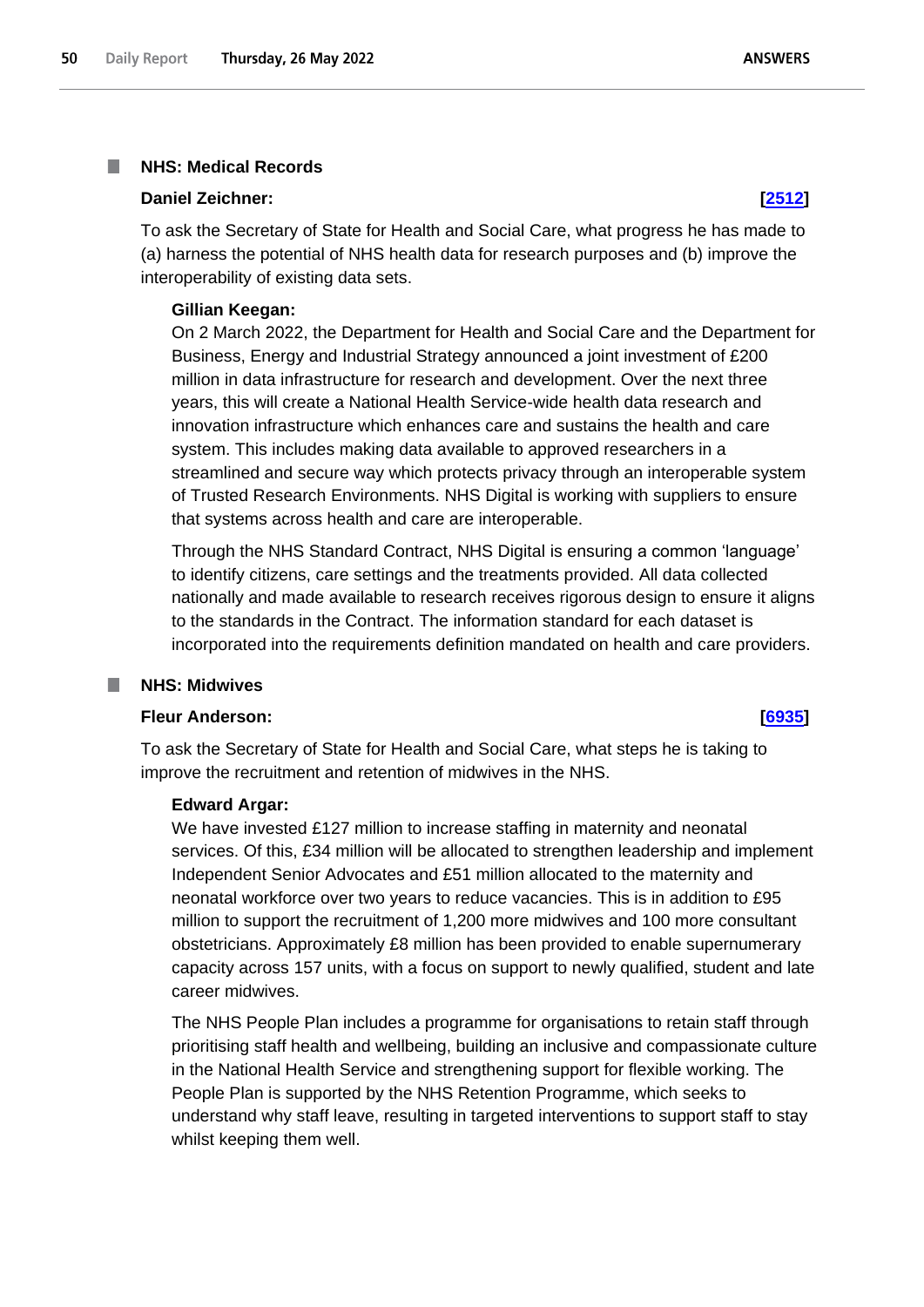### I. **Pharmacy**

### **Taiwo Owatemi: [\[6933\]](http://www.parliament.uk/business/publications/written-questions-answers-statements/written-question/Commons/2022-05-23/6933)**

To ask the Secretary of State for Health and Social Care, what recent assessment he has made of the implications for his policies of the findings of the Pharmaceutical Services Negotiating Committee, published in April 2022, on pressures on the operation of community pharmacies.

# **Maria Caulfield:**

No assessment has been made. The Community Pharmacy Contractual Framework 2019-24 sets out the ambition for community pharmacy to be further integrated into the National Health Service, making better use of the clinical skills of pharmacists, provide more clinical services and provide treatment for minor illnesses. Negotiations with the Pharmaceutical Service Negotiating Committee on what community pharmacy will deliver in 2022/23 are ongoing and includes discussion on pressures on community pharmacies.

# **Podiatry: Training**

# **Charlotte Nichols: [\[6936\]](http://www.parliament.uk/business/publications/written-questions-answers-statements/written-question/Commons/2022-05-20/6936)**

To ask the Secretary of State for Health and Social Care, if he will make it his policy to introduce a bursary for podiatry students of £9,000 a year.

## **Maria Caulfield:**

We have no plans to do so. Since September 2020, all eligible allied health profession students can apply for a non-repayable training grant of a minimum of £5,000 per academic year, with further financial support of £2,000 per academic year available for childcare, accommodation and travel costs. Podiatry students are also eligible for the Specialist Subject Payment of £1,000 per academic year.

### **Walking** L.

# **Jim Shannon: [\[6770\]](http://www.parliament.uk/business/publications/written-questions-answers-statements/written-question/Commons/2022-05-23/6770)**

To ask the Secretary of State for Health and Social Care, whether he plans to introduce a campaign to help encourage people to walk 10,000 steps per day.

# **Maggie Throup:**

The Government will set out future ambitions to promote physical activity and sport in the Sport Strategy, which will be published by the Department for Digital, Culture, Media and Sport in summer 2022. This may include opportunities such as promoting walking 10,000 steps per day and other initiatives. The Strategy will enable improvements in equity of access to and participation in physical activity and sport to improve health and reduce disparities. This will include workplace and active travel initiatives.

The Department of Health and Social Care's Better Health social marketing campaign will continue to provide digital resources, including those linked to walking/running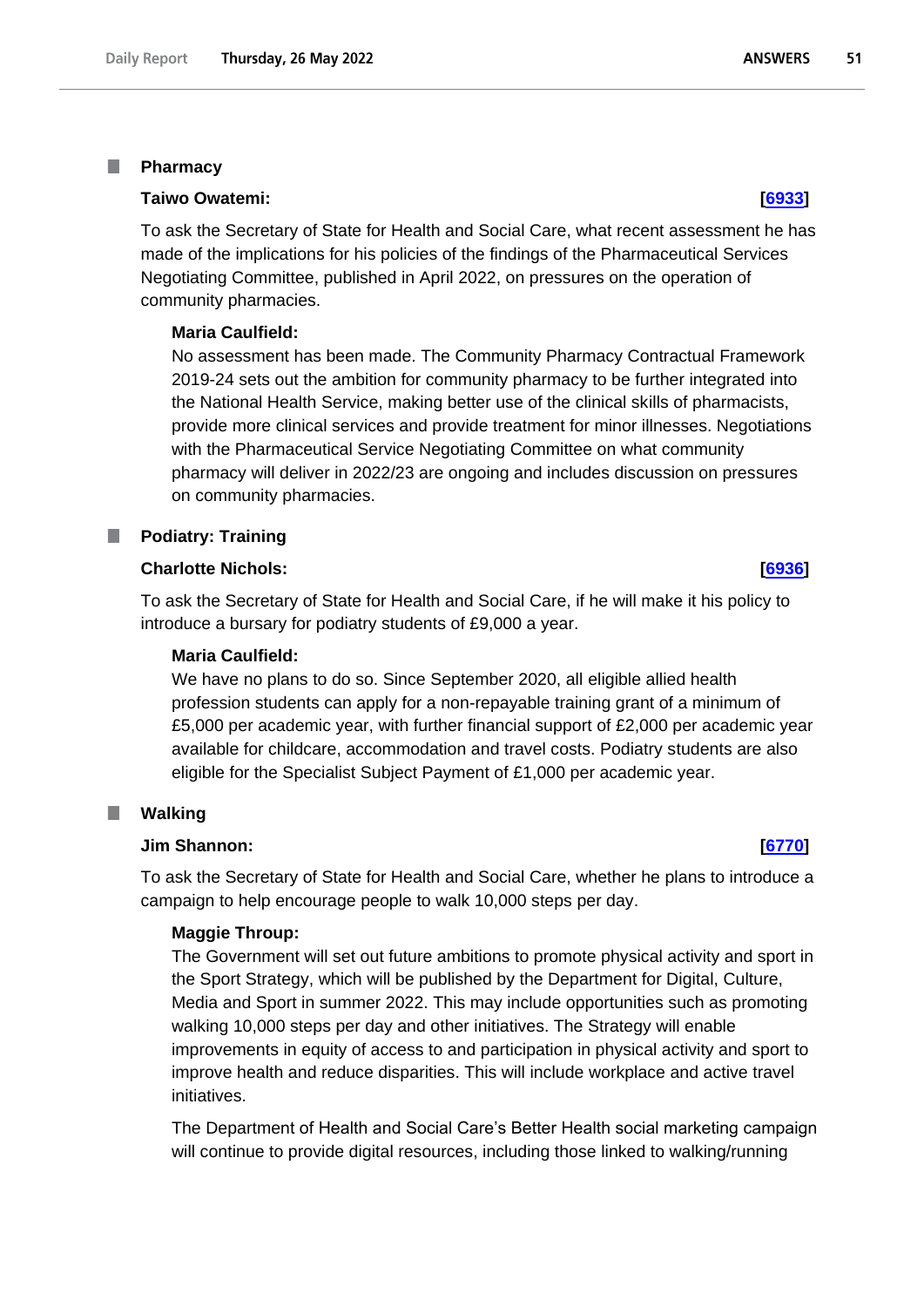particular distances such as 'Couch to 5K' and 'Active 10' and signpost adults to local opportunities.

# **HOME OFFICE**

### **Asylum: Rwanda** ٠

# **Janet Daby: [\[4691\]](http://www.parliament.uk/business/publications/written-questions-answers-statements/written-question/Commons/2022-05-18/4691)**

To ask the Secretary of State for the Home Department, whether her Department has conducted an environmental impact assessment of her proposed Rwanda immigration plan.

# **Janet Daby: [\[4692\]](http://www.parliament.uk/business/publications/written-questions-answers-statements/written-question/Commons/2022-05-18/4692)**

To ask the Secretary of State for the Home Department, what assessment her Department has made of the financial effect on the public purse of her proposed Rwanda immigration plan.

# **Tom Pursglove:**

The UK remains committed to honouring its obligations on climate change, including those contained in the Glasgow Climate Pact. This is unaffected by bilateral agreements signed by the UK, such as the one recently agreed with the Government of Rwanda. We continue to work closely with the Government of Rwanda on climate issues, including ahead of the Commonwealth Heads of Government meeting in June.

The UK is funding the processing costs for each individual who is relocated to Rwanda. Every person's needs are different, but we anticipate the amount would be comparable to processing costs incurred in the UK.

As this is a long-term partnership over five years, payments will depend on the outcomes delivered including the number of people relocated. Funding is only provided while a person remains in Rwanda.

# **Angela Crawley: [\[5437\]](http://www.parliament.uk/business/publications/written-questions-answers-statements/written-question/Commons/2022-05-19/5437)**

To ask the Secretary of State for the Home Department, what recent assessment she has made of public opinion towards the Rwanda Asylum Agreement.

# **Tom Pursglove:**

Last year the Government launched an extensive and wide-reaching public consultation with stakeholders, relevant sectors and members of the public, including those with lived experiences, to inform the New Plan for Immigration. The findings from the consultation were carefully considered and the Government response was published on 22 July 2021.

A [YouGov poll](https://gbr01.safelinks.protection.outlook.com/?url=https%3A%2F%2Fyougov.co.uk%2Ftopics%2Fpolitics%2Farticles-reports%2F2021%2F06%2F09%2Fbritons-tend-think-governments-new-plan-immigratio&data=05%7C01%7CLucy.Tuson%40homeoffice.gov.uk%7C5a81d931a4df41d0b83108da3a5e480e%7Cf24d93ecb2914192a08af182245945c2%7C0%7C0%7C637886473847064302%7CUnknown%7CTWFpbGZsb3d8eyJWIjoiMC4wLjAwMDAiLCJQIjoiV2luMzIiLCJBTiI6Ik1haWwiLCJXVCI6Mn0%3D%7C3000%7C%7C%7C&sdata=ToaNrjrLsOc5DUrAUAEO6VeMOklNLp%2F3IMhz%2F3VDuHw%3D&reserved=0) carried out last year found the majority of people (64%) thought the Government's 'New Plan for Immigration' policies are fair and many agree that how someone enters the country should be taken into account in their asylum application.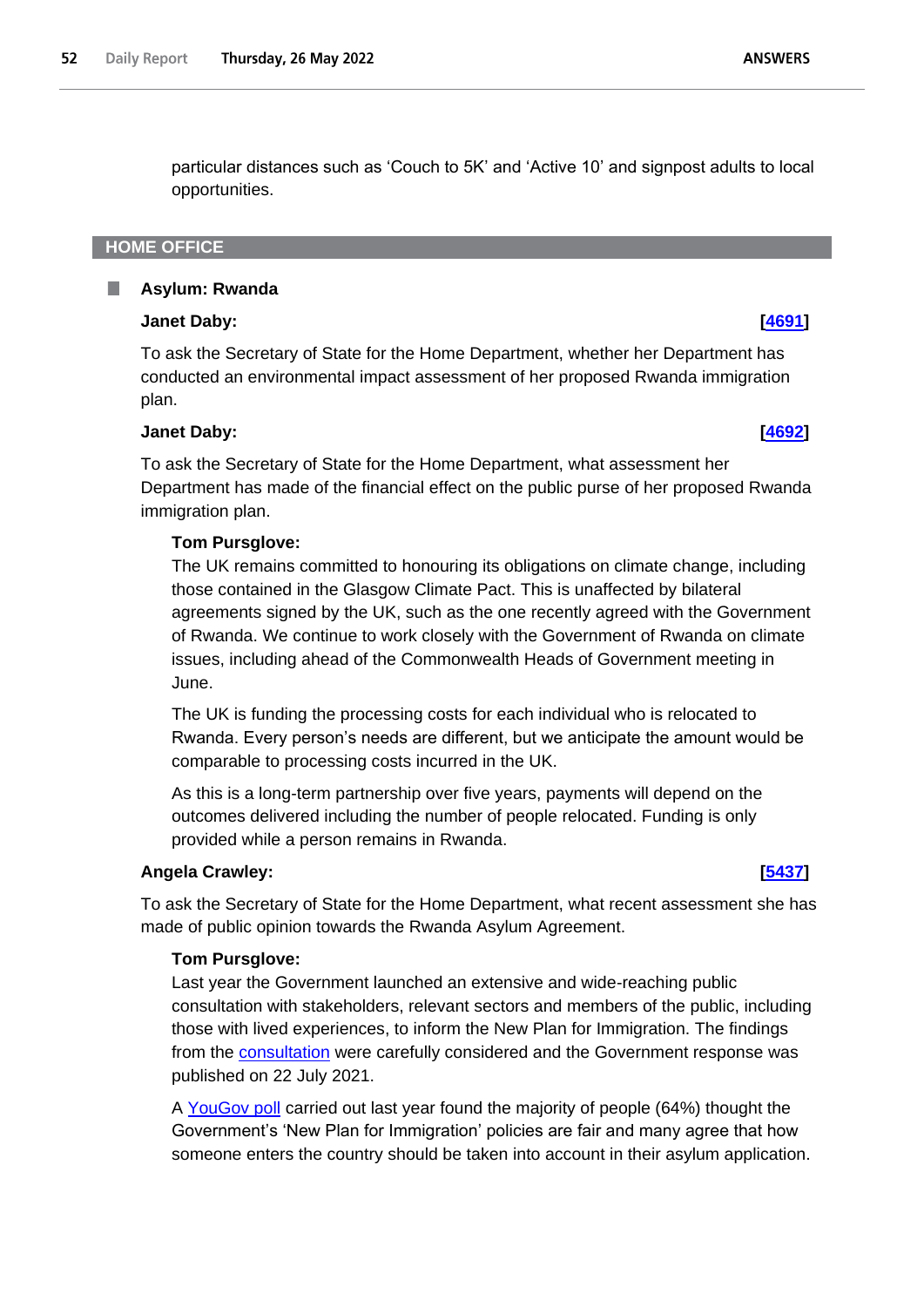Our Nationality and Borders Act has received Royal Assent last month and at the heart of this approach is fairness. The Act allows us to put in provisions to deter illegal entry to the UK, remove those with no right to be in the UK, and make the system more effective so that we can better protect and support those in genuine need of asylum.

YouGov conducted an independent poll on 14 April, the day that the Migration and Economic Development Partnership with Rwanda was announced. The question posed was as follows:

*The Government has proposed a deal where some people who have entered Britain and applied for asylum will be flown to Rwanda, in Africa, for their asylum applications to be processed. Do you support or oppose this proposal?*

This snap poll indicated that 35% of the public supported the partnership, 42% opposed it, and a further 23% were unsure.

Source: YouGov poll of 2943 GB adults on 14 April 2022.

# **Michael Fabricant: [\[7893\]](http://www.parliament.uk/business/publications/written-questions-answers-statements/written-question/Commons/2022-05-24/7893)**

To ask the Secretary of State for the Home Department, with reference to her Rwanda policy for asylum seekers, whether the Government provides funding to Care4Calais; what assessment she has made of the potential implications for her policies of the recent comments made by Care4Calais on her Rwanda policy for asylum seekers; and if she will make a statement.

# **Tom Pursglove:**

There is no record of Care4Calais as a grant recipient for the Home Office.

There is a global migration crisis, and we must look to new world leading solutions to tackle this issue. We are fully committed to the Migration and Economic Development Partnership with Rwanda. It fully complies with international and national law and we will defend it robustly.

### **Derwentside Immigration Removal Centre** n.

# **Mary Kelly Foy: [\[6908\]](http://www.parliament.uk/business/publications/written-questions-answers-statements/written-question/Commons/2022-05-23/6908)**

To ask the Secretary of State for the Home Department, how many women detained in Derwentside Immigration Removal Centre have been deported as of 23 May 2022.

# **Tom Pursglove:**

The Home Office publishes statistics on immigration detention in the ['Immigration](https://gbr01.safelinks.protection.outlook.com/?url=https%3A%2F%2Fwww.gov.uk%2Fgovernment%2Fcollections%2Fimmigration-statistics-quarterly-release&data=05%7C01%7CAlison.Murrell%40homeoffice.gov.uk%7Ceff6e51a35964e567fd808da3d82d30d%7Cf24d93ecb2914192a08af182245945c2%7C0%7C0%7C637889929332817829%7CUnknown%7CTWFpbGZsb3d8eyJWIjoiMC4wLjAwMDAiLCJQIjoiV2luMzIiLCJBTiI6Ik1haWwiLCJXVCI6Mn0%3D%7C3000%7C%7C%7C&sdata=Rowi6t5mQMvMfc5fpFo3DAtaZseTElCBfueDKYK70hI%3D&reserved=0) [Statistics Quarterly Release \(opens in a new tab\)'](https://gbr01.safelinks.protection.outlook.com/?url=https%3A%2F%2Fwww.gov.uk%2Fgovernment%2Fcollections%2Fimmigration-statistics-quarterly-release&data=05%7C01%7CAlison.Murrell%40homeoffice.gov.uk%7Ceff6e51a35964e567fd808da3d82d30d%7Cf24d93ecb2914192a08af182245945c2%7C0%7C0%7C637889929332817829%7CUnknown%7CTWFpbGZsb3d8eyJWIjoiMC4wLjAwMDAiLCJQIjoiV2luMzIiLCJBTiI6Ik1haWwiLCJXVCI6Mn0%3D%7C3000%7C%7C%7C&sdata=Rowi6t5mQMvMfc5fpFo3DAtaZseTElCBfueDKYK70hI%3D&reserved=0). This includes data on people:

- Entering detention by initial place of detention in table Det 02a of the ' Detention [summary tables \(opens in a new tab\)](https://gbr01.safelinks.protection.outlook.com/?url=https%3A%2F%2Fassets.publishing.service.gov.uk%2Fgovernment%2Fuploads%2Fsystem%2Fuploads%2Fattachment_data%2Ffile%2F1054673%2Fdetention-summary-dec-2021-tables.ods&data=05%7C01%7CAlison.Murrell%40homeoffice.gov.uk%7Ceff6e51a35964e567fd808da3d82d30d%7Cf24d93ecb2914192a08af182245945c2%7C0%7C0%7C637889929332817829%7CUnknown%7CTWFpbGZsb3d8eyJWIjoiMC4wLjAwMDAiLCJQIjoiV2luMzIiLCJBTiI6Ik1haWwiLCJXVCI6Mn0%3D%7C3000%7C%7C%7C&sdata=Y%2BA4GEQaVMIsbCtYgIn74d2eIHgXKOicFJaMD2uAJoY%3D&reserved=0) '.
- Leaving detention by last place of detention published in table Det 04c of the ' [Detention summary tables \(opens in a new tab\)](https://gbr01.safelinks.protection.outlook.com/?url=https%3A%2F%2Fassets.publishing.service.gov.uk%2Fgovernment%2Fuploads%2Fsystem%2Fuploads%2Fattachment_data%2Ffile%2F1054673%2Fdetention-summary-dec-2021-tables.ods&data=05%7C01%7CAlison.Murrell%40homeoffice.gov.uk%7Ceff6e51a35964e567fd808da3d82d30d%7Cf24d93ecb2914192a08af182245945c2%7C0%7C0%7C637889929332817829%7CUnknown%7CTWFpbGZsb3d8eyJWIjoiMC4wLjAwMDAiLCJQIjoiV2luMzIiLCJBTiI6Ik1haWwiLCJXVCI6Mn0%3D%7C3000%7C%7C%7C&sdata=Y%2BA4GEQaVMIsbCtYgIn74d2eIHgXKOicFJaMD2uAJoY%3D&reserved=0) ' and by reason for leaving detention in table Det\_D03 of the [detention detailed datasets\(opens in a new tab\).](https://gbr01.safelinks.protection.outlook.com/?url=https%3A%2F%2Fwww.gov.uk%2Fgovernment%2Fstatistical-data-sets%2Freturns-and-detention-datasets%23immigration-detention&data=05%7C01%7CAlison.Murrell%40homeoffice.gov.uk%7Ceff6e51a35964e567fd808da3d82d30d%7Cf24d93ecb2914192a08af182245945c2%7C0%7C0%7C637889929332817829%7CUnknown%7CTWFpbGZsb3d8eyJWIjoiMC4wLjAwMDAiLCJQIjoiV2luMzIiLCJBTiI6Ik1haWwiLCJXVCI6Mn0%3D%7C3000%7C%7C%7C&sdata=40IQFZhc1132W71ZU33xnVu%2FWQ%2B23hUUsfYm7%2BFeGpE%3D&reserved=0)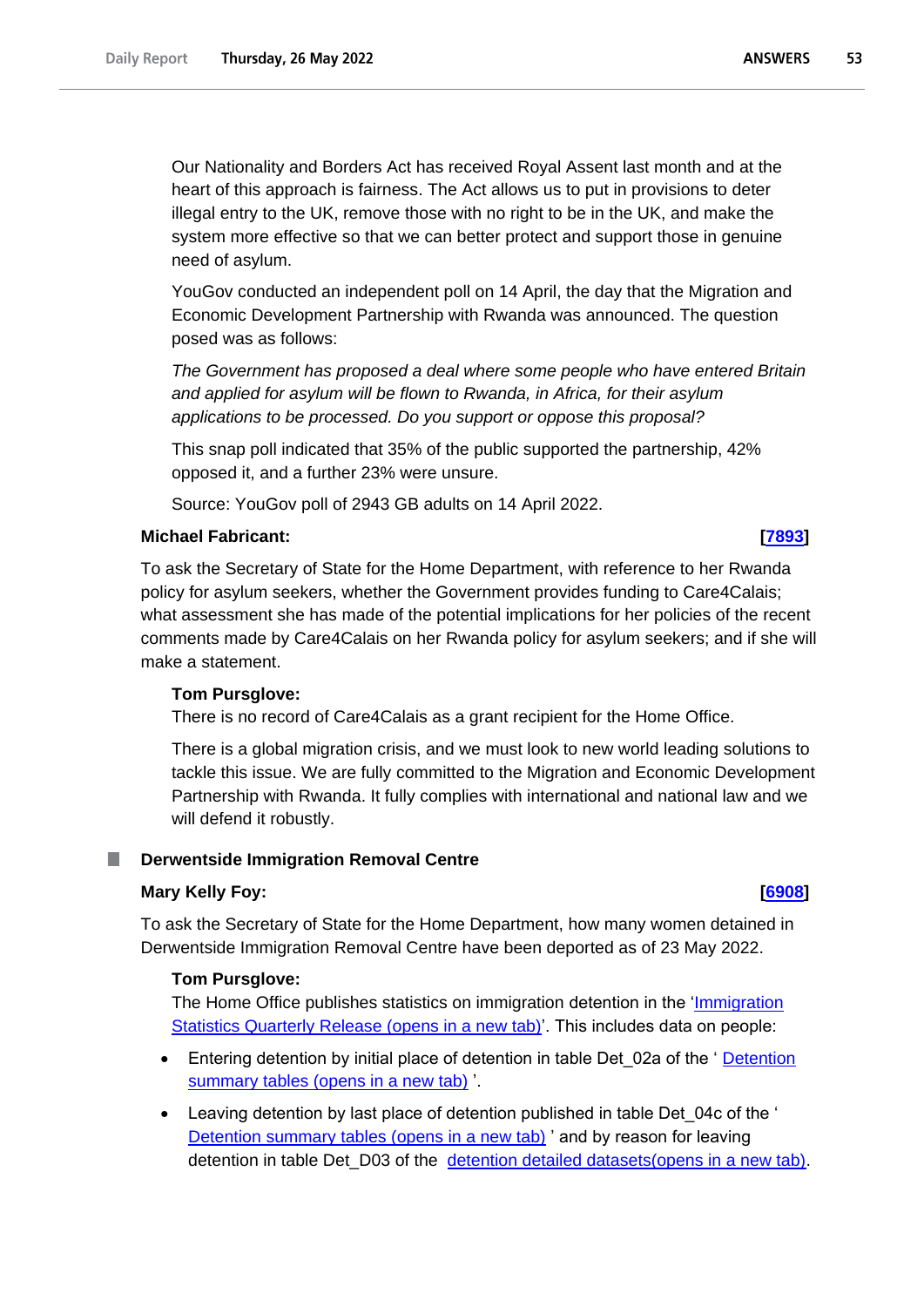Data on those entering detention, by place of detention, relate to the place of initial detention. An individual who moves from one part of the detention estate to another will not be counted as entering any subsequent place of detention. Last place of detention does not show where an individual spent their time in detention. In some cases, an individual may have spent a period of time detained elsewhere before being moved to their last place of detention.

# **Hillsborough Families' Experiences Review**

# **Steve Reed: [\[6779\]](http://www.parliament.uk/business/publications/written-questions-answers-statements/written-question/Commons/2022-05-23/6779)**

To ask the Secretary of State for the Home Department, whether her Department has provided a full response to Bishop's review of Hillsborough families' experiences.

# **Kit Malthouse:**

The Home Office is coordinating the Government's overarching response to the Bishop's report and has been working closely with its partners in the relevant government departments and organisations to carefully consider all of the points of learning in it.

It is important that the Hillsborough families are given the opportunity to share their views on the Government's proposed response and we hope to be in a position to conduct that engagement and publish a full response soon.

# **Homes for Ukraine Scheme**

# **Greg Clark: [\[3532\]](http://www.parliament.uk/business/publications/written-questions-answers-statements/written-question/Commons/2022-05-17/3532)**

To ask the Secretary of State for the Home Department, how many applications to sponsor Ukrainian refugees have been made under the Homes for Ukraine scheme to date in each parliamentary constituency.

# **Kevin Foster:**

*[Holding answer 25 May 2022]:* Information on the number of visas granted under the Ukrainian Family Scheme and the Homes for Ukraine Scheme, divided by each local authority can be found in published data on the GOV.UK webpage: https://www.gov.uk/government/publications/homes-for-ukraine-sponsorship-schemenumbers-of-visa-applications )

# **Greg Clark: [\[3533\]](http://www.parliament.uk/business/publications/written-questions-answers-statements/written-question/Commons/2022-05-17/3533)**

To ask the Secretary of State for the Home Department, how many visas have been issued under the Homes for Ukraine scheme to date in each parliamentary constituency.

# **Kevin Foster:**

*[Holding answer 25 May 2022]:* Information on the number of visas granted under the Ukrainian Family Scheme and the Homes for Ukraine Scheme, divided by each local authority can be found in published data on the GOV.UK webpage: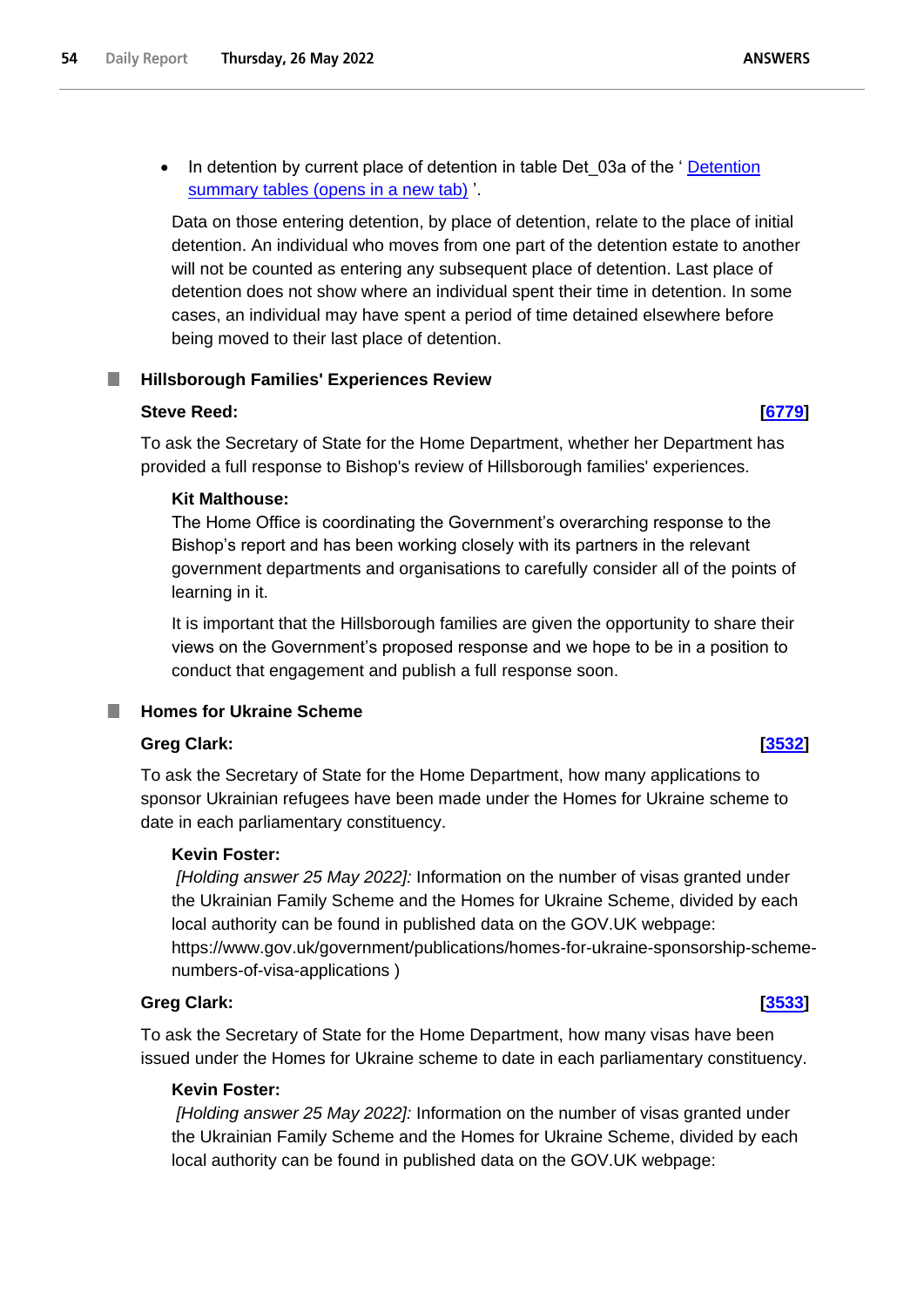https://www.gov.uk/government/publications/homes-for-ukraine-sponsorship-schemenumbers-of-visa-applications )

# **Catherine West: [\[3696\]](http://www.parliament.uk/business/publications/written-questions-answers-statements/written-question/Commons/2022-05-17/3696)**

To ask the Secretary of State for the Home Department, how many and what proportion of Ukrainians who have received their Homes for Ukraine Scheme visas since the launch of the scheme have arrived in the UK.

# **Kevin Foster:**

Information on the number of visas granted under the Ukrainian Family Scheme and the Homes for Ukraine Scheme, divided by each local authority can be found in published data on the GOV.UK webpage:

https://www.gov.uk/government/publications/homes-for-ukraine-sponsorship-schemenumbers-of-visa-applications)

The Government does not collect constituency-level data on the Ukraine Family Scheme.

In terms of priority, applications are normally processed in date order from when documents were uploaded, or after an appointment at a Visa Application Centre (VAC).

However, as part of the Home Office's commitment to make it easier for applicants to apply to our schemes, Ukrainians with valid passports no longer need to go to a Visa Application Centre to give their biometrics before they come to the UK. This revision to the process can mean applicants who submitted their applications at the same time, but via different biometric routes, may not receive their visas at the same time.

# **Catherine West: [\[3700\]](http://www.parliament.uk/business/publications/written-questions-answers-statements/written-question/Commons/2022-05-17/3700)**

To ask the Secretary of State for the Home Department, whether her Department uses prioritisation criteria to determine urgency within the Homes for Ukraine scheme.

# **Kevin Foster:**

Information on the number of visas granted under the Ukrainian Family Scheme and the Homes for Ukraine Scheme, divided by each local authority can be found in published data on the GOV.UK webpage:

https://www.gov.uk/government/publications/homes-for-ukraine-sponsorship-schemenumbers-of-visa-applications)

The Government does not collect constituency-level data on the Ukraine Family Scheme.

In terms of priority, applications are normally processed in date order from when documents were uploaded, or after an appointment at a Visa Application Centre (VAC).

However, as part of the Home Office's commitment to make it easier for applicants to apply to our schemes, Ukrainians with valid passports no longer need to go to a Visa Application Centre to give their biometrics before they come to the UK. This revision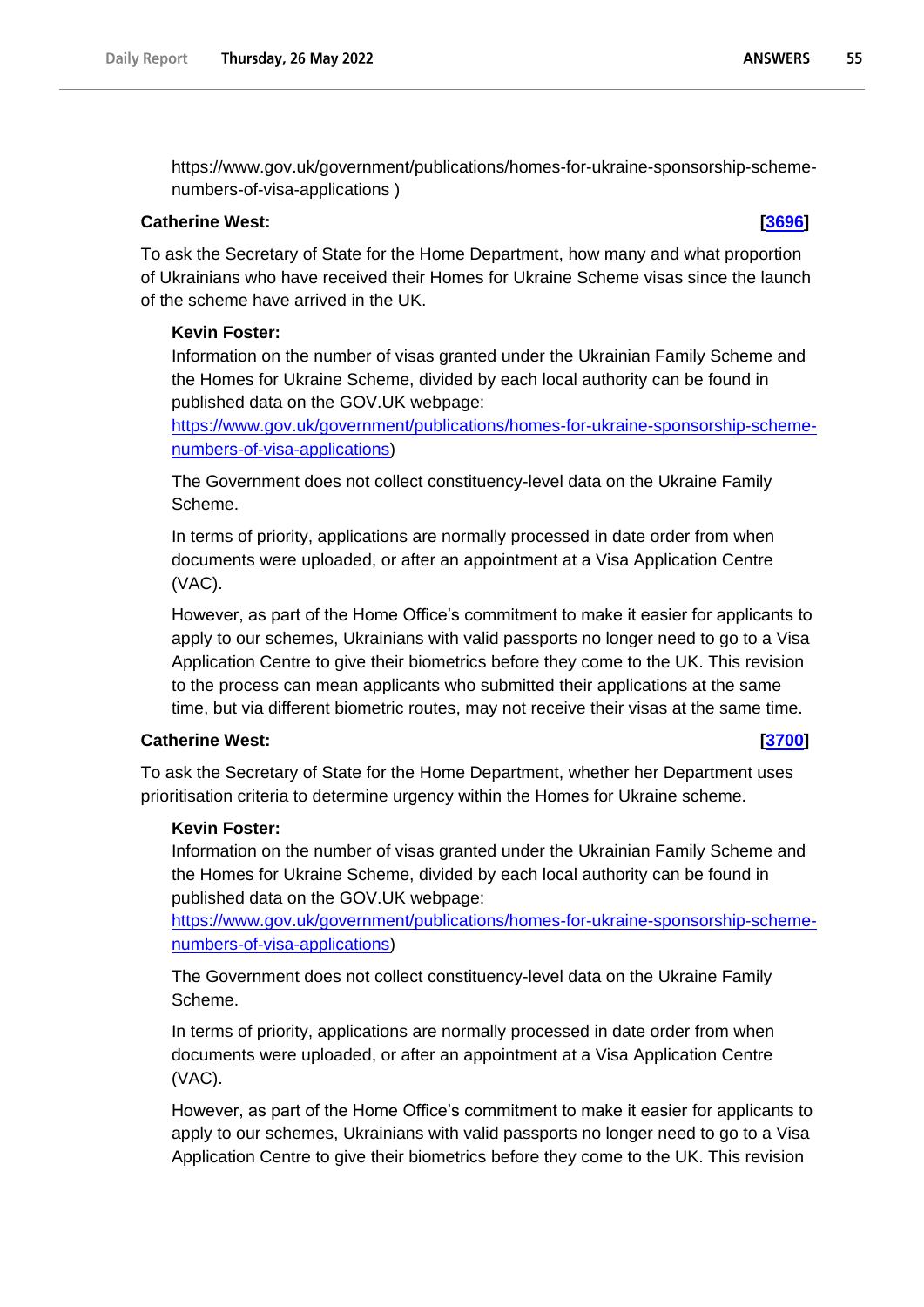to the process can mean applicants who submitted their applications at the same time, but via different biometric routes, may not receive their visas at the same time.

# **Migrant Workers: Schools**

# **Catherine West: [\[3692\]](http://www.parliament.uk/business/publications/written-questions-answers-statements/written-question/Commons/2022-05-17/3692)**

To ask the Secretary of State for the Home Department, if she will remove visa costs for EU citizens who are planning to work as language assistants in UK schools.

# **Kevin Foster:**

*[Holding answer 25 May 2022]:* We do not have any plans to waive visa application fees for language assistants who are looking to use the Points Based System to work in UK schools.

Fees provide a vital contribution towards the provision of the resources necessary to operate and sustain our borders and immigration system. This reduces reliance on taxpayer funding, while ensuring the costs of the system are met. It would be unfair to the taxpayer and other users of the immigration system if we were to exempt EU citizens seeking work as language assistants given our migration system is now a global one, not one determined by whether you hold an EEA or non-EEA passport

# **Offenders: Deportation**

# **Mr Peter Bone: [\[6734\]](http://www.parliament.uk/business/publications/written-questions-answers-statements/written-question/Commons/2022-05-23/6734)**

To ask the Secretary of State for the Home Department, with reference to the oral statement of the Parliamentary Under-Secretary of State for the Home Department on 18 May 2022, on Foreign National Offender Removal Flights, Official Report, column 687, in respect of each of the 112 individuals originally included on the flight manifest, whether each of those individuals were on the flight when it departed; what criminal convictions each of those individuals had; and for what reasons certain individuals did not depart on that flight.

# **Tom Pursglove:**

This Government's priority is keeping the people of this country safe, and we make no apology for seeking to remove dangerous foreign criminals. Foreign national offenders (FNOs) who abuse our hospitality by committing crimes should be in no doubt of our determination to deport them.

We do not comment on individual cases. However, convicted criminals guilty of heinous crimes, including manslaughter, rape, robbery, child sex offences, drug offences and violent crime, and persistent offenders, were not deported on 18 May 2022. These are extremely serious offences which have a real and lasting impact on victims and communities.

All those returned are provided with the opportunity to raise claims prior to their removal. But where representations are made at the last minute, despite the offender having ample opportunity to raise these at an earlier stage, and the claim cannot be resolved in time for the flight's departure, it can act as a barrier to removal.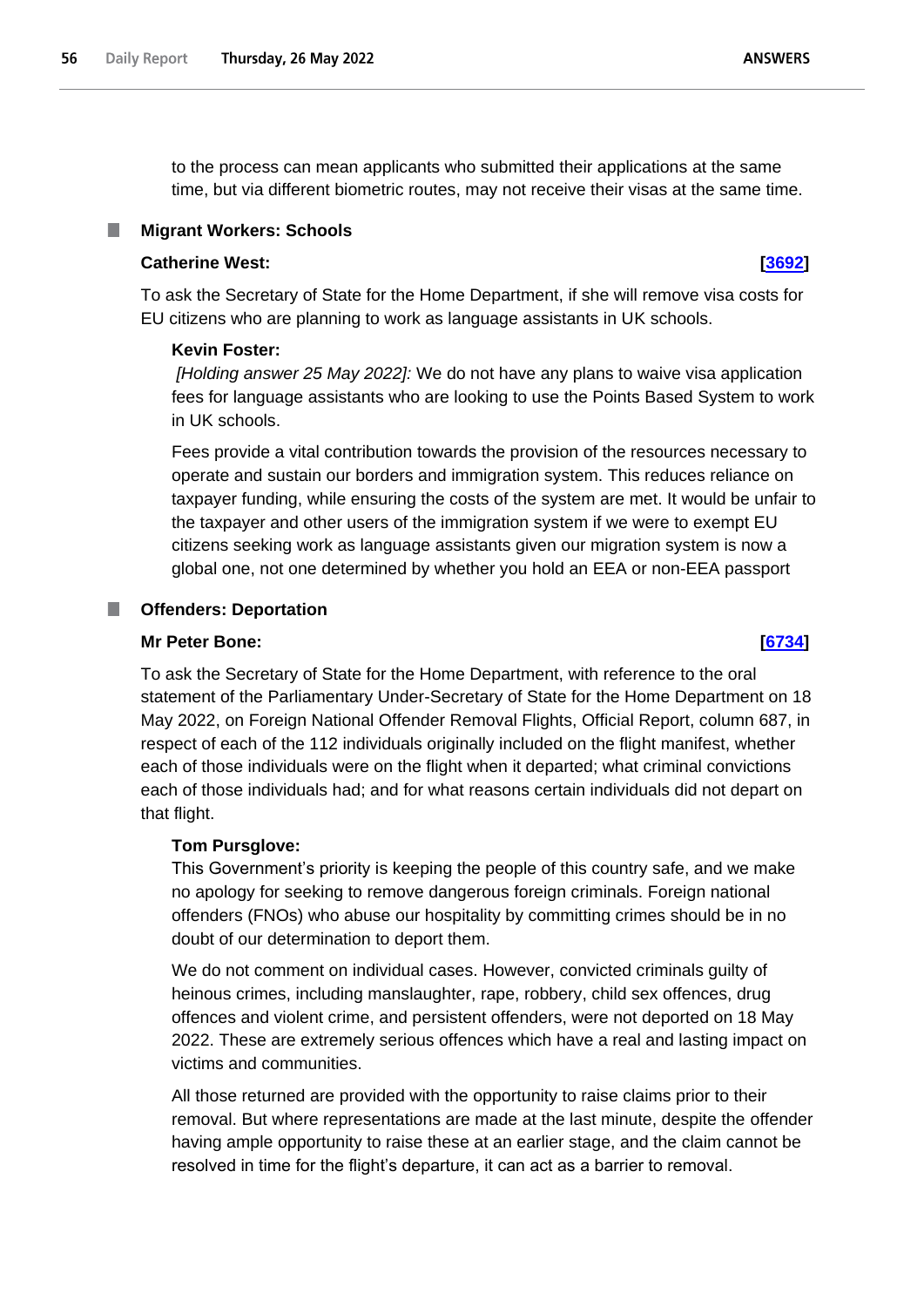We are doing everything possible to reduce legal challenges and to increase the numbers of FNOs being removed. Our New Plan for Immigration, underpinned by the Nationality and Borders Act, is the first major reform of the system in decades and will end the merry-go-round of last-minute legal challenges that stop us removing those with no right to be in the country.

The Government is committed to removing FNOs with no legal basis to be here and since January 2019 we have returned over 10,000 people from the UK.

## **Passports**

# **Fay Jones: [\[2651\]](http://www.parliament.uk/business/publications/written-questions-answers-statements/written-question/Commons/2022-05-16/2651)**

To ask the Secretary of State for the Home Department, what steps she is taking to improve accessibility of the Passport Office for people seeking to renew passports.

### **Kevin Foster:**

*[Holding answer 24 May 2022]:* Ahead of unrestricted international travel returning, HM Passport Office prepared extensively to serve an unprecedented number of customers, with 9.5 million British passport applications forecasted throughout 2022.

These preparations, which include the recruitment of 500 additional staff since April 2021 and with plans in place to recruit a further 700 by this summer, have ensured that passport applications can be processed in higher numbers than ever before. This was demonstrated in March and April 2022 when HM Passport Office achieved a record monthly high by completing the processing of approximately two million applications.

Ministers continue to meet regularly with officials to monitor performance, and to explore further options that will help to ensure that people receive their passports in good time.

### **Passports: Applications**

## **Chris Bryant: [\[4512\]](http://www.parliament.uk/business/publications/written-questions-answers-statements/written-question/Commons/2022-05-18/4512)**

To ask the Secretary of State for the Home Department, what recent steps she has taken to improve the time taken to process passport applications.

### **Kevin Foster:**

*[Holding answer 24 May 2022]:* Ahead of unrestricted international travel returning, HM Passport Office prepared extensively to serve an unprecedented number of customers, with 9.5 million British passport applications forecasted throughout 2022.

These preparations have ensured that passport applications can be processed in higher numbers than ever before. This was demonstrated in March and April 2022 when HM Passport Office achieved a record monthly high by completing the processing of approximately two million applications.

Ministers continue to meet regularly with officials to monitor performance, and to explore further options that will help to ensure that people receive their passports in good time.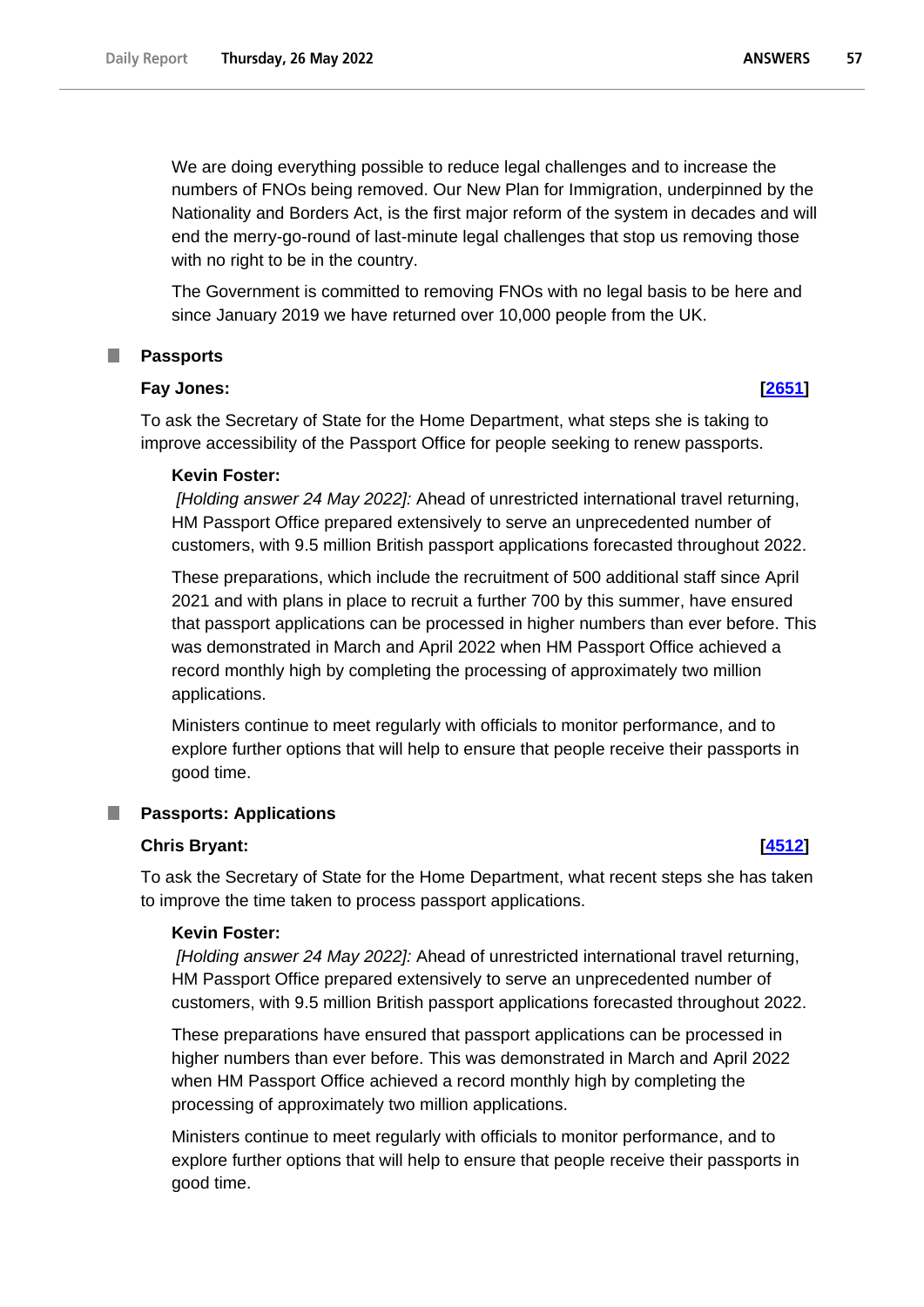## **Amy Callaghan: [\[4697\]](http://www.parliament.uk/business/publications/written-questions-answers-statements/written-question/Commons/2022-05-18/4697)**

To ask the Secretary of State for the Home Department, what recent progress her Department has made on clearing the backlog of passport applications; and whether she plans to make additional staff available to HM Passport Office to speed up processing times.

## **Kevin Foster:**

*[Holding answer 23 May 2022]:* Ahead of unrestricted international travel returning, HM Passport Office prepared extensively to serve an unprecedented number of customers, with 9.5 million British passport applications forecasted throughout 2022.

These preparations, which include the recruitment of 500 additional staff since April 2021 and with plans in place to recruit a further 700 by this summer, have ensured that passport applications can be processed in higher numbers than ever before. This was demonstrated in March and April 2022 when HM Passport Office achieved a record monthly high by completing the processing of approximately two million applications.

Ministers continue to meet regularly with officials to monitor performance, and to explore further options that will help to ensure that people receive their passports in good time.

### **Police: Havering** L.

### **Andrew Rosindell: [\[3503\]](http://www.parliament.uk/business/publications/written-questions-answers-statements/written-question/Commons/2022-05-17/3503)**

To ask the Secretary of State for the Home Department, whether Havering-funded police officers under Section 92 are ever asked to perform policing activities in other parts of London, or whether they are exclusively stationed in Havering.

### **Kit Malthouse:**

*[Holding answer 25 May 2022]:* The Home Office does not make routine operational decisions about the deployment of police officers.

It is for Chief Constables and directly elected PCCs, and Mayors with PCC functions to make operational decisions including how to allocate resource based on their local knowledge and experience.

### **Rape: Prosecutions**

## **Ellie Reeves: [\[4662\]](http://www.parliament.uk/business/publications/written-questions-answers-statements/written-question/Commons/2022-05-18/4662)**

To ask the Secretary of State for the Home Department, when the findings of Operation Soteria will be published.

## **Rachel Maclean:**

Operation Soteria is a joint police-Crown Prosecution Service programme designed to drive improvements in the handling of rape cases. The policing elements are being funded by the Home Office to build a new national operating model for the investigation of rape.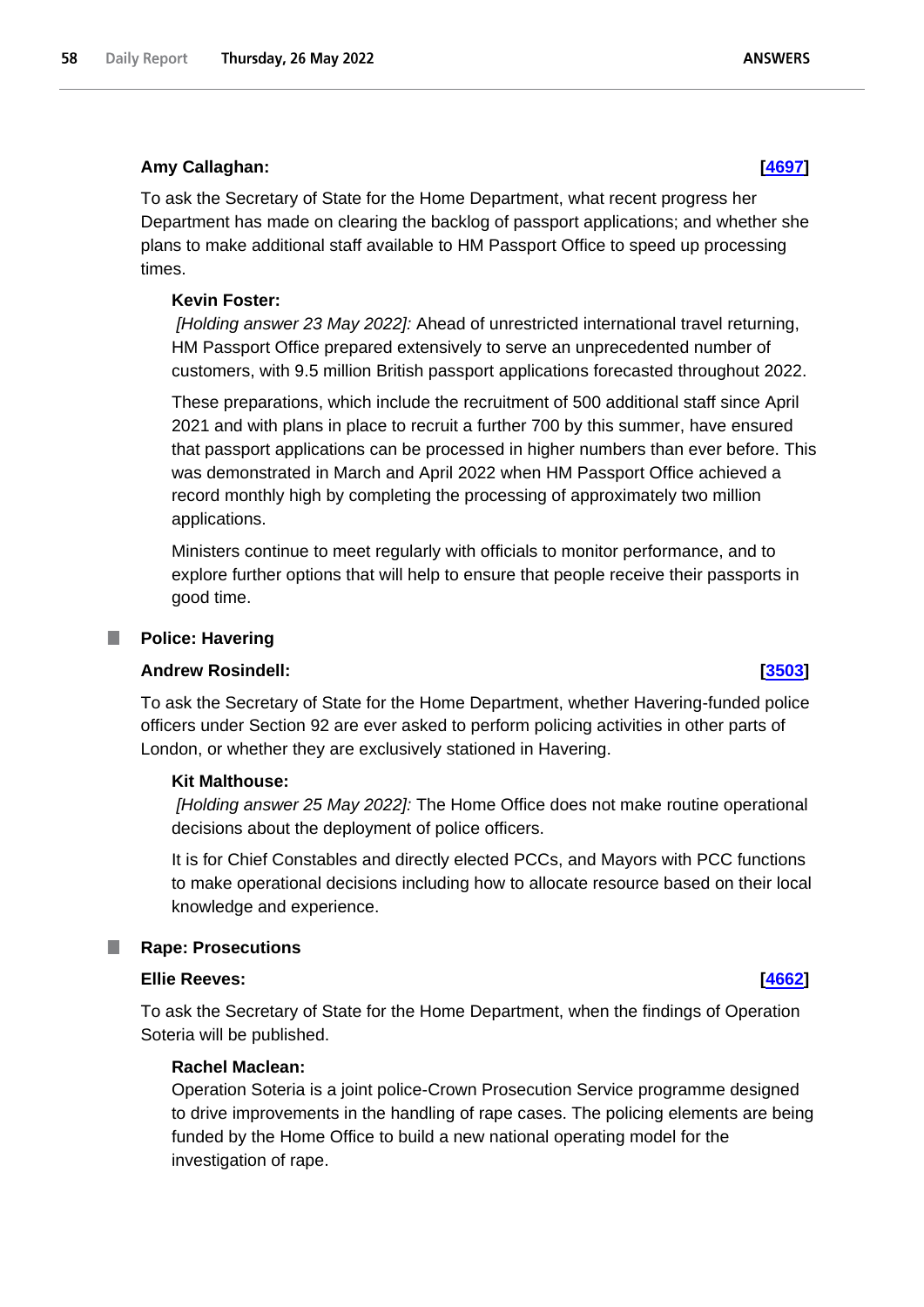The findings from the research in pathfinder police forces are shared with police and prosecutors nationally as soon as they are available, including through a National Rape and Sexual Offences Learning Network. The most recent national learning event took place on the 29 March and was attended by over approximately 180 individuals from across 39 police forces.

Findings from the research will be published in the Autumn, when the first phase of the programme is complete. In the interim, an update on progress will be provided in the next Rape Review Progress Update which will published shortly and be available on GOV.uk.

# **Seasonal Workers: Ukraine**

## **Stephen Farry: [\[3778\]](http://www.parliament.uk/business/publications/written-questions-answers-statements/written-question/Commons/2022-05-17/3778)**

To ask the Secretary of State for the Home Department, what steps her Department is taking to ensure that Ukrainian seasonal workers are (a) aware of and (b) able to apply to the Visa Extension Scheme.

## **Kevin Foster:**

*[Holding answer 25 May 2022]:* The Government works closely with the four scheme operators who have disseminated this information to the organisations and migrants who they work with.

Information concerning visa extensions for Ukrainian nationals is available on the government website and can be found at: [https://www.gov.uk/guidance/ukrainian](https://www.gov.uk/guidance/ukrainian-nationals-in-the-uk-visa-support)[nationals-in-the-uk-visa-support](https://www.gov.uk/guidance/ukrainian-nationals-in-the-uk-visa-support)

# **Sexual Harassment: Public Places**

# **Munira Wilson: [\[4701\]](http://www.parliament.uk/business/publications/written-questions-answers-statements/written-question/Commons/2022-05-18/4701)**

To ask the Secretary of State for the Home Department, with reference to the Tackling Violence Against Women and Girls Strategy paper published on 21 July 2021, what progress her Department has made on assessing the merits of introducing a new specific offence for public sexual harassment.

# **Rachel Maclean:**

This Government is committed to taking action to address this issue, and as a result of the work we have been doing, in March we announced that we will launch a public consultation by the summer recess on whether there should be a new offence of public sexual harassment.

We are also taking several non-legislative actions. In September 2021 we launched the pilot of the new StreetSafe tool, which allows people to show on a map places where they have felt unsafe, enabling the police to take action to improve safety. More than 15,000 reports have been submitted to date.

Last December, the College of Policing published new guidance for police showing what they can do when they receive a report of public sexual harassment, including the criminal offences available and other protective tools which can be used.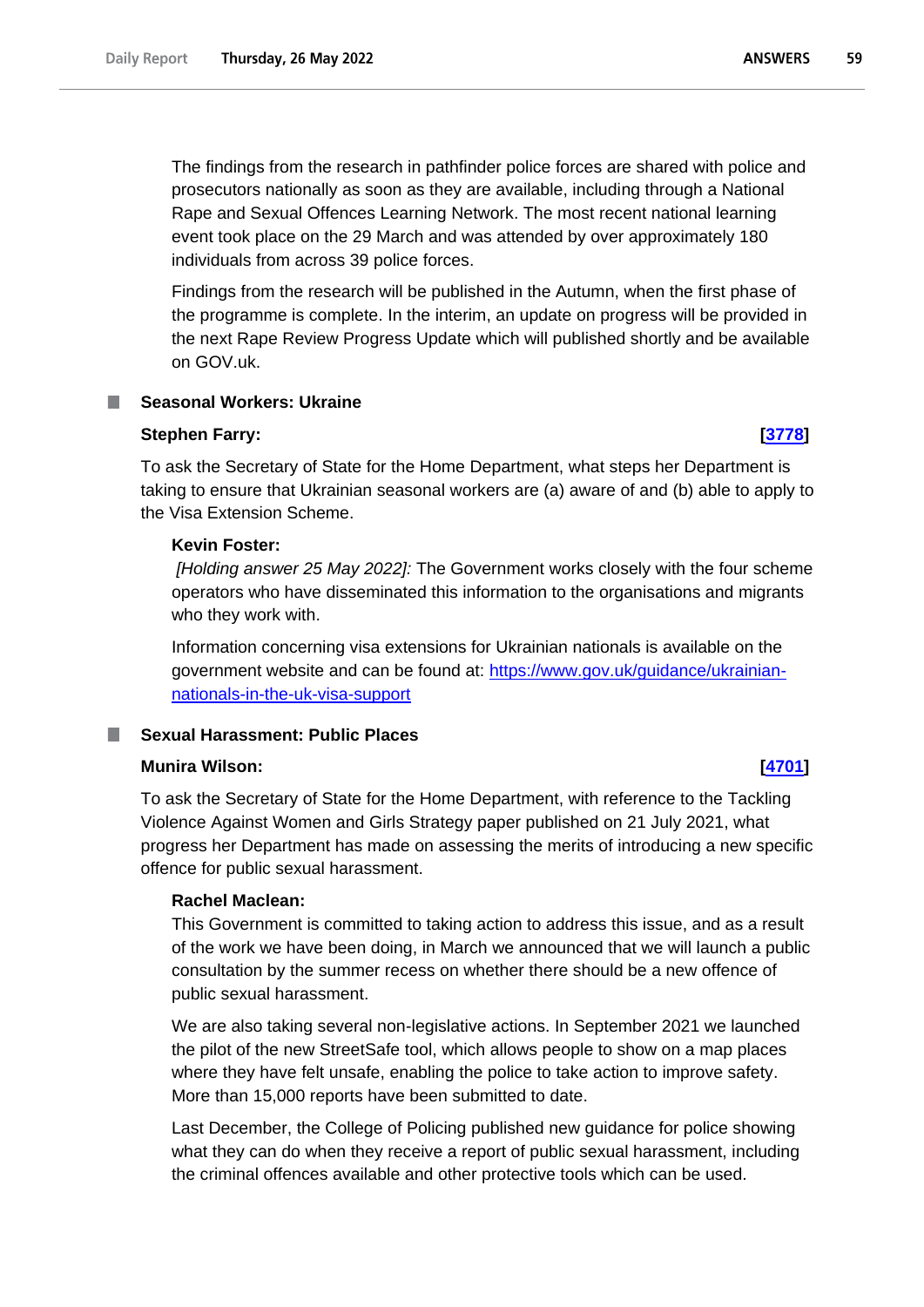Furthermore, the Home Office launched the 'Enough' communications campaign in March, which challenges public attitudes and tolerance towards crimes such as public sexual harassment and aims to ensure victims know how and where to report it.

# **Visas: Colombia**

# **Christian Matheson: [\[3629\]](http://www.parliament.uk/business/publications/written-questions-answers-statements/written-question/Commons/2022-05-17/3629)**

To ask the Secretary of State for the Home Department, whether she has plans to introduce visa-free travel to the UK for Colombian passport holders.

# **Kevin Foster:**

*[Holding answer 25 May 2022]:* The UK keeps its visa system under regular review. Decisions on changes reflect a range of factors. These will vary globally, but often include security, compliance, returns and prosperity.

# **HOUSE OF COMMONS COMMISSION**

### **House of Commons Library** T.

# **Alexander Stafford: [\[4720\]](http://www.parliament.uk/business/publications/written-questions-answers-statements/written-question/Commons/2022-05-18/4720)**

To ask the hon. Member for Broxbourne, representing the House of Commons Commission, what assessment the Commission has made of the potential merits of taking steps to decolonise the Library of the House of Commons.

# **Alexander Stafford: [\[4721\]](http://www.parliament.uk/business/publications/written-questions-answers-statements/written-question/Commons/2022-05-18/4721)**

To ask the hon. Member for Broxbourne, representing the House of Commons Commission, whether the Commission plans to take steps in response to discussions on the potential merits of decolonising the House of Commons Library.

# **Sir Charles Walker:**

The Commission has not made any assessment of the work the House of Commons Library has been undertaking to review and increase the diversity of its collection.

The Library reports that this work has been underway since August 2020 and involves activities intended to ensure the collection contains a wide range of perspectives which are representative of Britain past and present. These include updating acquisition and deselection policies to include equality, diversity and inclusion considerations; changing practice to widen the range of publishers and institutions from which material is selected; acquiring material to increase coverage of issues relating to racism; modernising the language and concepts used in the Library's classification scheme; and providing training for Library and committee staff on increasing the diversity of the sources used in research.

The process has involved exchanging experience with universities engaged in decolonising their curricula and collections. However, this is not an approach which the House of Commons Library has adopted: the Library is actively increasing the diversity of its collection rather than decolonising it.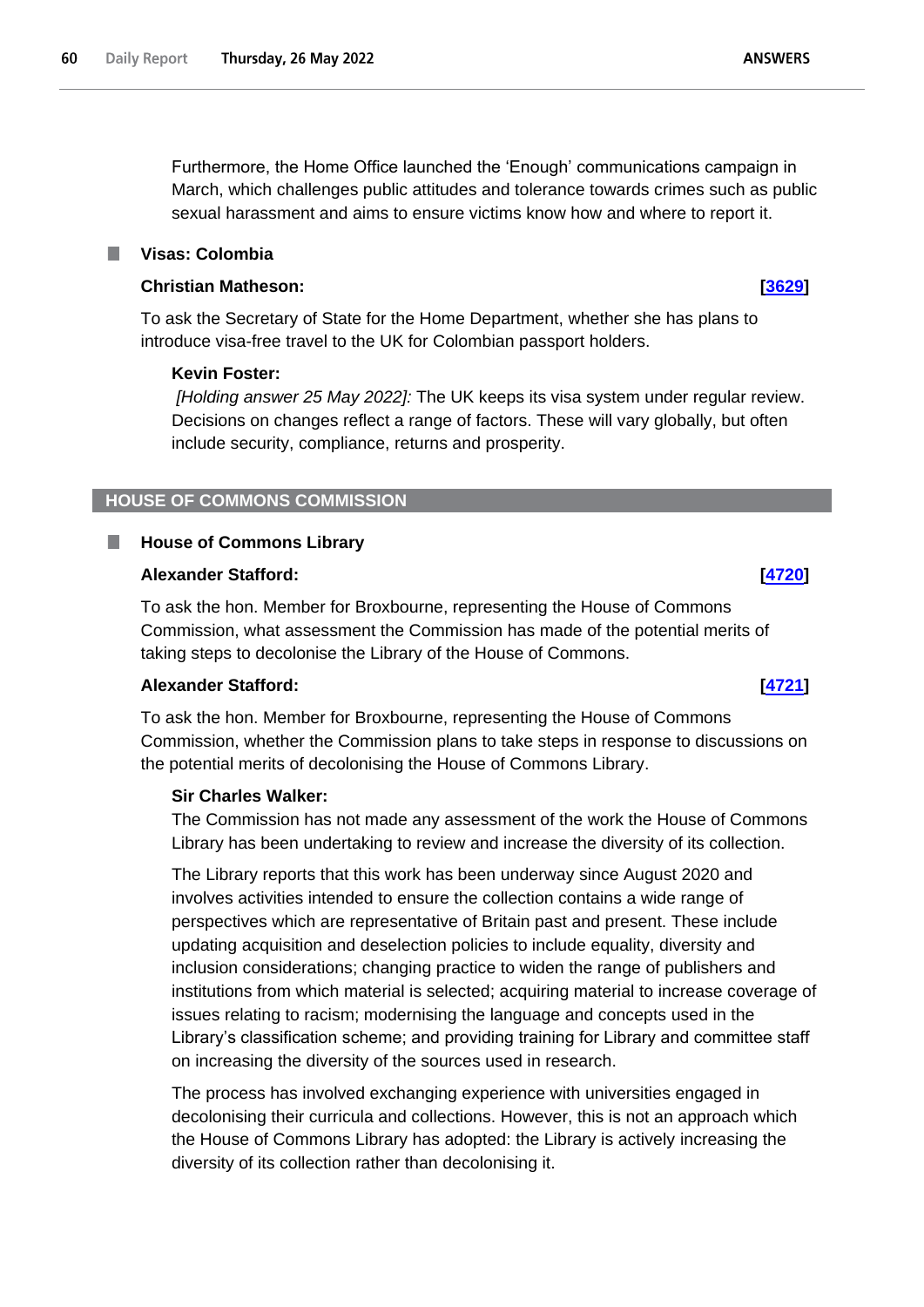The focus of the Library's collection policy remains to build and maintain a specialist collection on Parliament and devolved legislatures, the history of UK and Ireland, and politics and government to support the work of Members, Library research teams and the House Service. It has developed a clear statement on its commitment to impartiality and the provision of a wide range of perspectives as part of this.

The Commission has no plans to take steps in response to the Library's work in this area.

# **Alexander Stafford: [\[5518\]](http://www.parliament.uk/business/publications/written-questions-answers-statements/written-question/Commons/2022-05-19/5518)**

To ask the hon. Member for Broxbourne, representing the House of Commons Commission, what assessment the Commission has made of the potential disadvantages of taking steps to decolonise the Library of the House of Commons.

# **Alexander Stafford: [\[5519\]](http://www.parliament.uk/business/publications/written-questions-answers-statements/written-question/Commons/2022-05-19/5519)**

# To ask the hon. Member for Broxbourne, representing the House of Commons Commission, what assessment the Commission has made of the potential impact of the decolonisation of the House of Commons Library on the representation of Parliament's history.

# **Sir Charles Walker:**

The Commission has not carried out an assessment of potential disadvantages of taking steps to decolonise the Library of the House of Commons. It notes that the Library has been undertaking work to review and increase the diversity of its collection since August 2020 and that while it has engaged in knowledge exchange with institutions in the academic sector that are seeking to decolonise their curricula and library collections, it has not adopted this as an approach to its own work.

The Commission has not carried out an assessment of the potential impact of decolonisation of the Library on the representation of Parliament's history. However, it understands that the Library's work on the diversity of its collection is guided by the framework set out in its Collection Development Policy which identifies the criteria used for acquisition, retention and deselection of material. The purpose of the work is to ensure the collection contains a wide range of perspectives which are representative of Britain past and present. It has not changed the core focus of the collection on Parliament and devolved legislatures, the history of UK and Ireland, politics and government or its commitment to curate this as an enduring collection of national importance. It also has a clear commitment to impartiality in its work.

# **INTERNATIONAL TRADE**

# **Overseas Trade: Minerals**

# **Cherilyn Mackrory: [\[6909\]](http://www.parliament.uk/business/publications/written-questions-answers-statements/written-question/Commons/2022-05-23/6909)**

To ask the Secretary of State for International Trade, which nations her Department has held discussions with on critical minerals.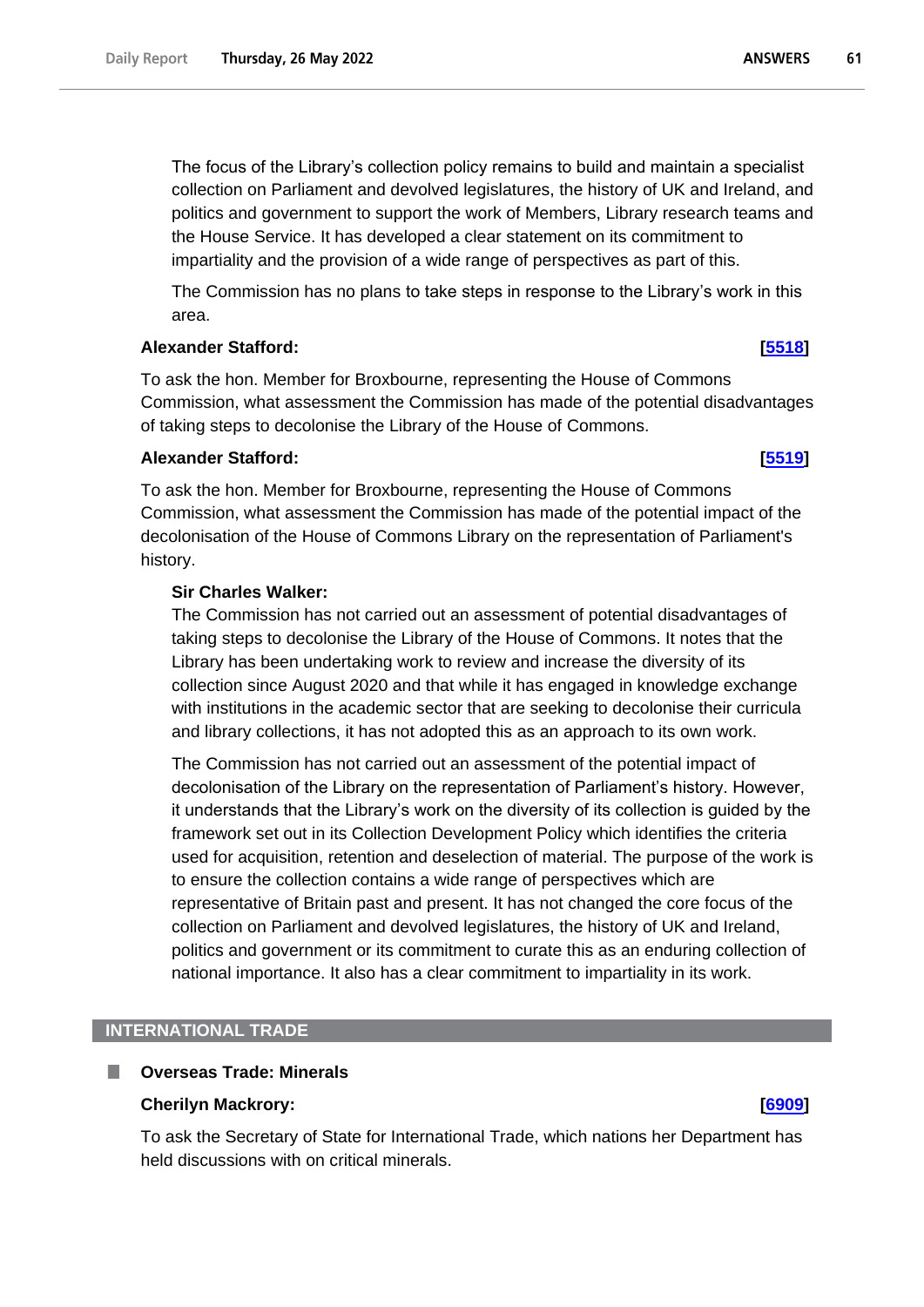# **Penny Mordaunt:**

A secure supply of critical minerals is vital to achieving our net zero ambitions. We work with our international partners to strengthen all critical supply chains as we seek to improve our national security and economic resilience. We have committed to publishing a Critical Minerals Strategy in 2022, which will set out how we can work internationally to secure the sustainability of Britain's supply. In advance of that strategy, we are engaging with our international partners, and in multilateral fora, to build resilient and sustainable critical mineral supply chains.

# **Trade Agreements**

# **Gareth Thomas: [\[5315\]](http://www.parliament.uk/business/publications/written-questions-answers-statements/written-question/Commons/2022-05-19/5315)**

To ask the Secretary of State for International Trade, what assessment her Department has made of the potential impact of trade agreements signed since January 2019 on (a) the economy, (b) each employment sector and (c) each of the UK regions in the next five years; and if she will make a statement.

# **Gareth Thomas: [\[5316\]](http://www.parliament.uk/business/publications/written-questions-answers-statements/written-question/Commons/2022-05-19/5316)**

To ask the Secretary of State for International Trade, what assessment her Department has made of the potential impact of trade agreements (a) signed since January 2019 and (b) targeted for agreement in the next five years on (i) the economy, (ii) each employment sector and (iii) each of the UK regions in the next five years; and if she will make a statement.

# **Mr Ranil Jayawardena:**

Our published economic assessments set out the potential long-run impacts of new free trade agreements (FTAs) on the United Kingdom's GDP, sectors, and employment, as well as the potential implications for all corners of the country.

Since January 2019, the department has published scoping assessments for potential new agreements with the US, Comprehensive and Progressive Agreement for Trans-Pacific Partnership (CPTPP) and India and impact assessments at signature for FTAs with Japan, Australia and New Zealand.

# **Trade Agreements: USA**

# **Ruth Cadbury: [\[5412\]](http://www.parliament.uk/business/publications/written-questions-answers-statements/written-question/Commons/2022-05-19/5412)**

To ask the Secretary of State for International Trade, with which individual states of the United States her Department is negotiating memoranda of understanding as of 19 May 2022.

# **Penny Mordaunt:**

*[Holding answer 24 May 2022]:* The UK Government engages regularly with states across the US, to identify the best approach to strengthening our economic relationships.

MoUs are one of a range of mechanisms to achieve this. We are therefore hoping to sign a number of MOUs by the end of the year. Our first will be with Indiana.

### **ANSWERS**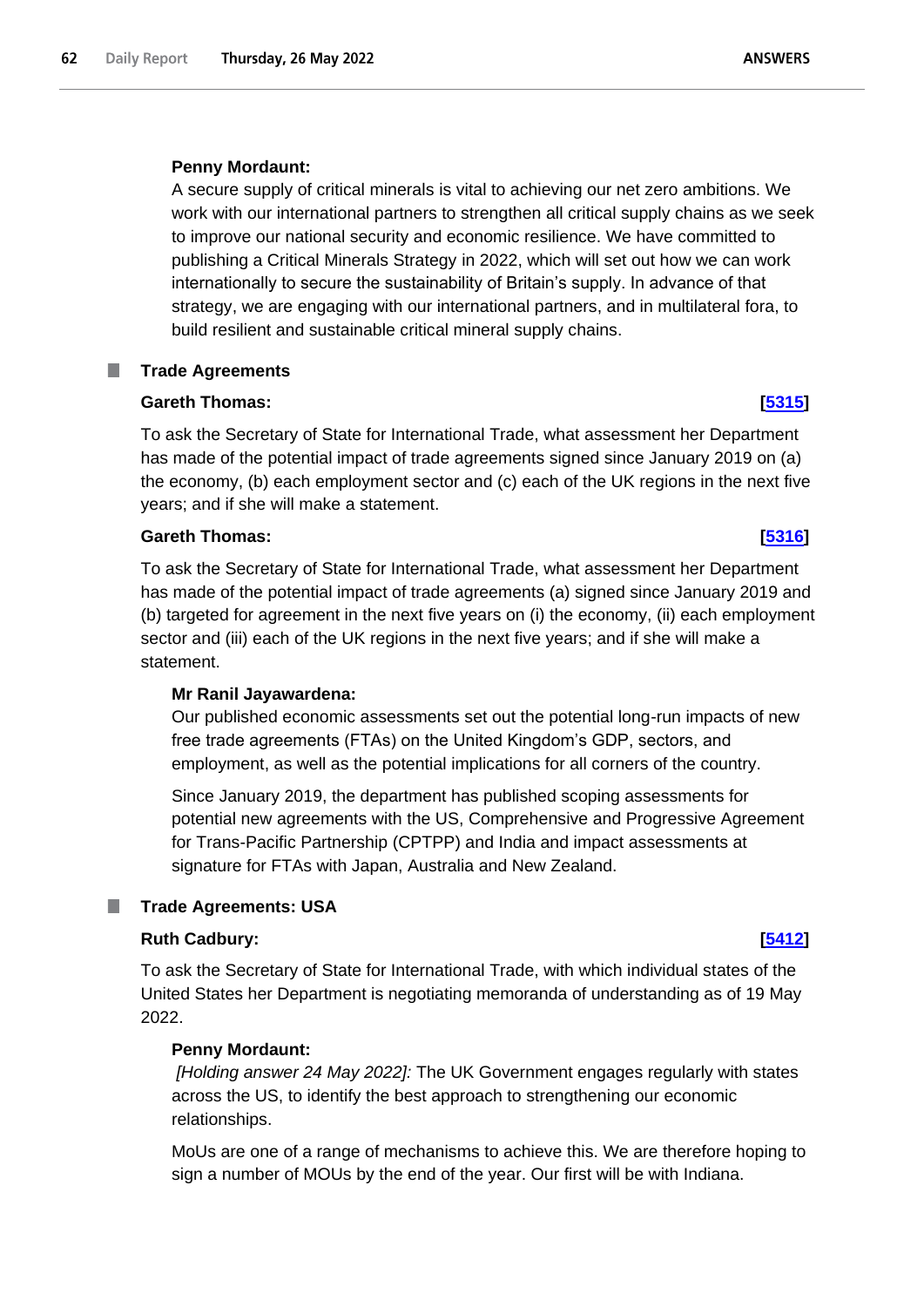We will be making announcements in due course according to the pipeline of MOUs underway.

## **JUSTICE**

### H **Atheism: Human Rights**

### **Dr Rupa Huq: [\[4638\]](http://www.parliament.uk/business/publications/written-questions-answers-statements/written-question/Commons/2022-05-18/4638)**

To ask the Secretary of State for Justice, what assessment he has made of the potential impact of the proposed reforms to sections (a) 3 and (b) 6 of the Human Rights Act 1998 on the human rights of people who are non-religious.

### **James Cartlidge:**

With our proposed changes to section 3 of the Human Rights Act 1998 (HRA), we aim to make sure the balance between our domestic institutions is right, by ensuring that UK courts can no longer interpret legislation contrary to Parliament's intent.

Our proposed changes to section 6 of the HRA will ensure that those delivering vital public services can do so without the constant threat of having to defend against trivial human rights claims.

Humanist marriage is very much on my department's radar. In 2014, the Government published a consultation paper and response assessing the potential merits of provision for non-religious belief marriages. This concluded that the matter was complex, and that by allowing Humanists to solemnise marriages in unrestricted locations, the Government would create a provision for Humanists that would not be available to all groups.

To ensure we are considering the implications of changing the law on marriage fairly for all groups, we invited the Law Commission to undertake a review which is currently underway and is expected to report in July of this year. By looking at the law comprehensively, the Law Commission will seek to put forward proposals that would ensure that, insofar as possible, groups and couples are all subject to the same rules and the same level of regulation.

Following the Law Commission report, we will take the time to consider any proposed changes to marriage laws thoroughly, including how non-religious belief organisations (such as Humanists) and/or independent celebrants could conduct legally binding weddings. Any change to legislation would then take place when parliamentary time allows.

## **Rainsbrook Secure Training Centre**

### **Steve Reed: [\[6780\]](http://www.parliament.uk/business/publications/written-questions-answers-statements/written-question/Commons/2022-05-23/6780)**

To ask the Secretary of State for Justice, whether his Department will reopen Rainsbrook Secure Training Centre.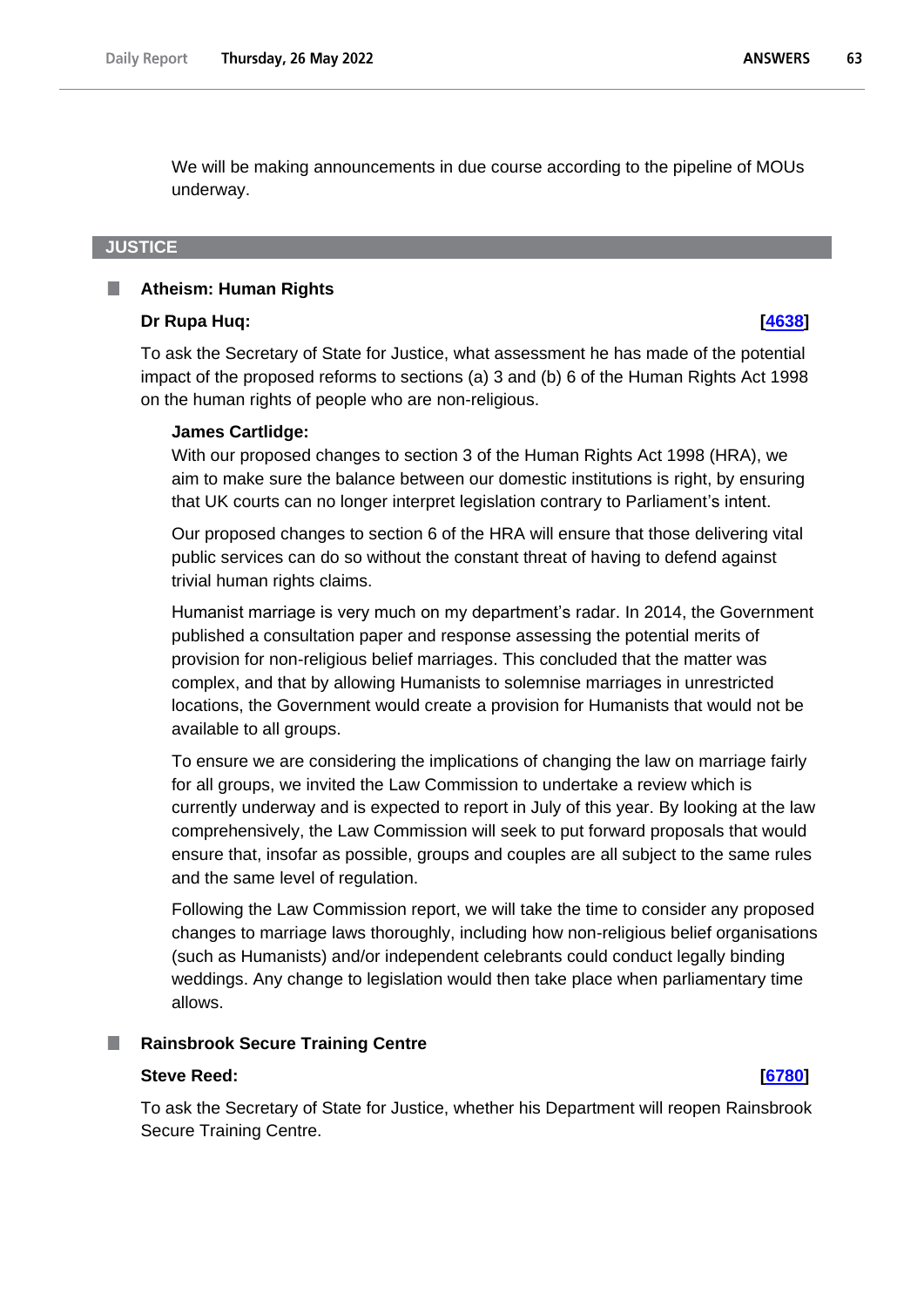# **Victoria Atkins:**

The department is still considering the future of the site of Rainsbrook Secure Training Centre.

### **Reoffenders** F.

# **Ellie Reeves: [\[5484\]](http://www.parliament.uk/business/publications/written-questions-answers-statements/written-question/Commons/2022-05-19/5484)**

To ask the Secretary of State for Justice, what the re-offending rates were in those (a) that have re-offended after 2 years of release, (b) that have re-offended after 5 years of release, and (c) who have re-offended after 9 years of release the most recent period after January 2010.

# **Kit Malthouse:**

The answer can only be provided at disproportionate cost as it would require data matching across separate systems.

### **Roads: Accidents** T.

# **Mr Barry Sheerman: [\[5346\]](http://www.parliament.uk/business/publications/written-questions-answers-statements/written-question/Commons/2022-05-19/5346)**

To ask the Secretary of State for Justice, if he will take steps to ensure that road crash victims and their families receive adequate compensation and support following a successful defence of automatism.

# **James Cartlidge:**

Automatism is a lawful defence in both civil and criminal cases and, where no agreement on liability and compensation for those injured in a road crash can be reached between a claimant and defendant, the courts will decide each case on its merits. Therefore, the Government currently has no plans to make changes in this area.

# **Southern Water: Fines**

# **Stephen Morgan: [\[6890\]](http://www.parliament.uk/business/publications/written-questions-answers-statements/written-question/Commons/2022-05-23/6890)**

To ask the Secretary of State for Justice, how much Southern Water has paid of the £90 million fine issued in July 2021; and how his Department is using the funds received.

# **James Cartlidge:**

HMCTS does not comment on the payment status of individual cases. Under s5.8 of the Criminal Procedures Rules 2015 we are only permitted to provide the outcome of the case. Receipts from fines are, by statute, due to HM Treasury. However, under the current spending review the Ministry of Justice (MoJ) is permitted to retain all such receipts subject to an income cap to fund the running of the department. Receipts received in excess of the cap are paid to HM Treasury.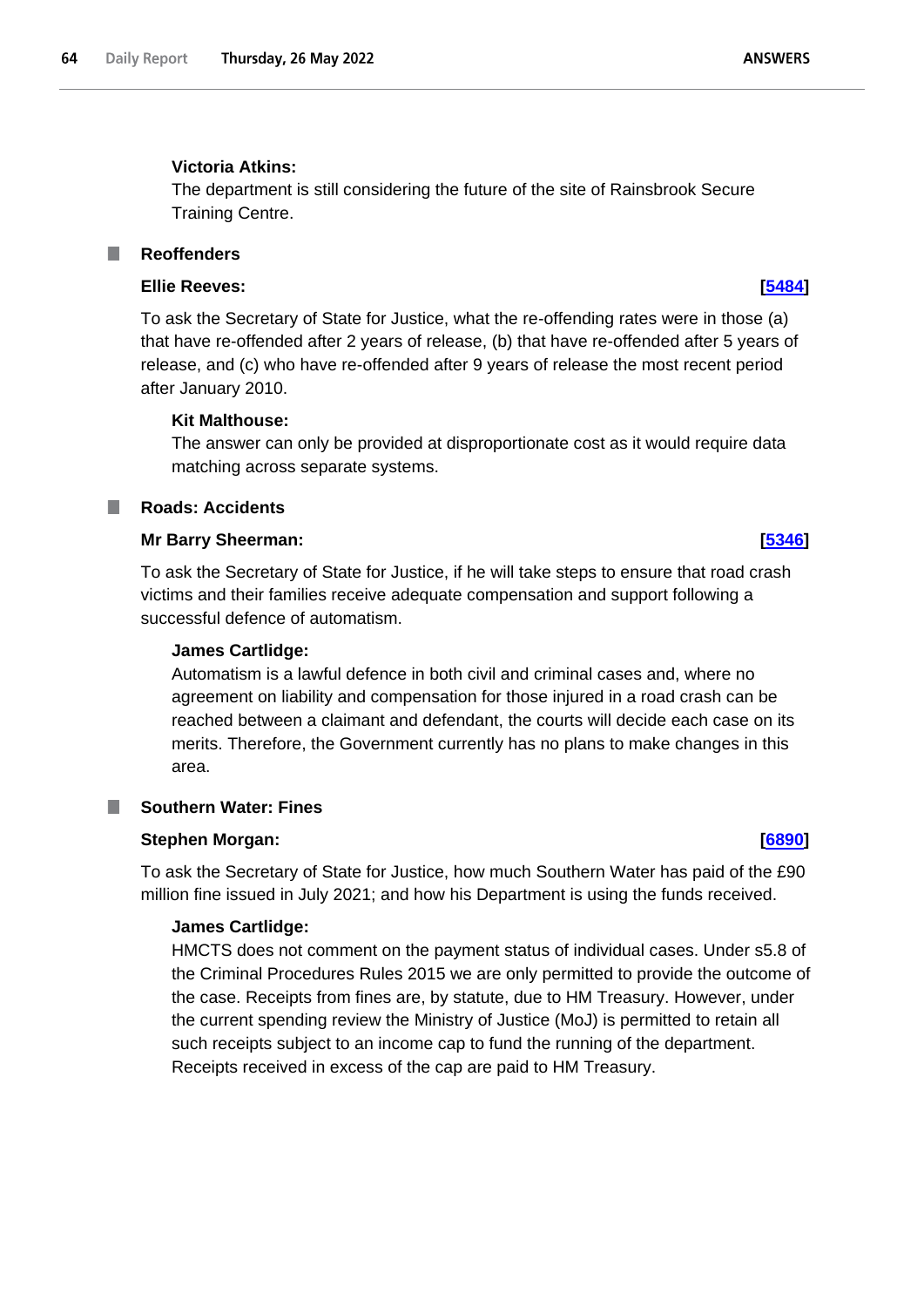# **LEADER OF THE HOUSE**

### **Palace of Westminster: Repairs and Maintenance**

### **Andrea Leadsom: [\[6753\]](http://www.parliament.uk/business/publications/written-questions-answers-statements/written-question/Commons/2022-05-23/6753)**

To ask the Leader of the House, what steps he is taking to help ensure that the House will be able to review the proposed changes to Parliament's restoration and renewal programme.

### **Mark Spencer:**

Work is continuing, at the direction of the House Commissions, on preparing for changes to the Restoration and Renewal (R&R) Programme. An independent assurance panel has provided advice which will inform the Commissions' deliberations and recommendations. The two Houses will then be asked to consider a revised mandate for the works and changes to the sponsorship function. The debates are currently planned to take place before the summer recess.

R&R is a Parliamentary programme and the responsibility of Parliament. As any change will ultimately be a matter for the two Houses, I am committed to ensuring that Members are able to make informed decisions and review the proposed changes before making a decision.

# **LEVELLING UP, HOUSING AND COMMUNITIES**

### **Affordable Housing: Construction**

### **Lisa Nandy: [\[6748\]](http://www.parliament.uk/business/publications/written-questions-answers-statements/written-question/Commons/2022-05-23/6748)**

To ask the Secretary of State for Levelling Up, Housing and Communities, pursuant to the Answer of 19 May 2022 to Question 2468 on Social Rented Housing: Construction, what the economic conditions are that will need to be met for the Affordable Homes Programme to meet its target of 180,000 new homes; and whether the Government is on track to meet those economic conditions in the next two years.

# **Stuart Andrew:**

The Government is committed to working with our delivery partners, Homes England and the Greater London Authority, to deliver as many affordable homes as possible through our Affordable Homes Programme (AHP). We work with those partners to keep economic and other factors that could affect home building capacity under close review.

In August 2021 we announced that we would commit £8.6 billion of the £11.5 billion Affordable Homes Programme for 2021-2026 to strategic partners who had bid into the programme to deliver 119,000 affordable homes. Bids are still in progress for the remainder of the Affordable Homes Programme funding.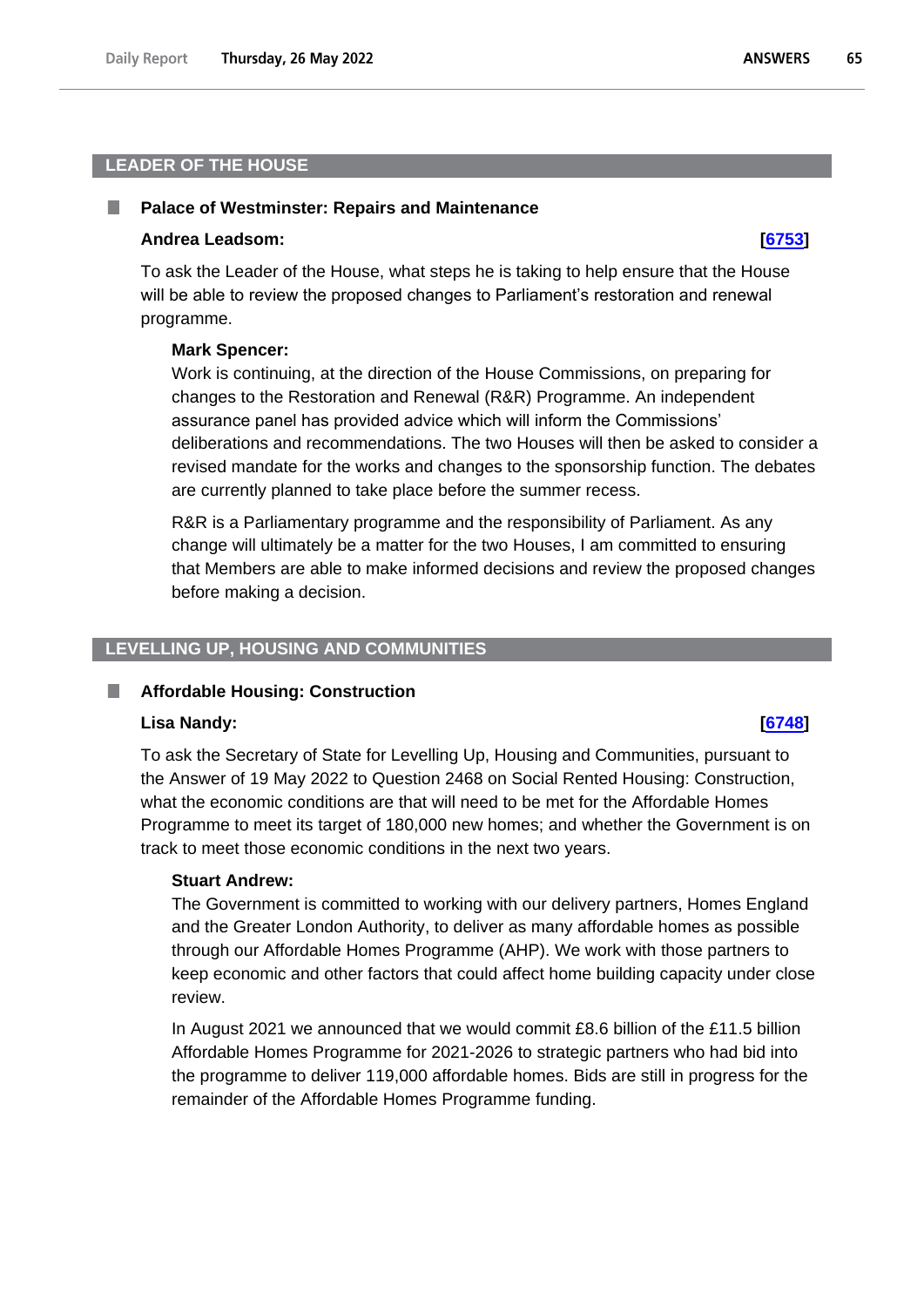### T. **Building Safety Fund: Tooting**

## **Dr Rosena Allin-Khan: [\[4659\]](http://www.parliament.uk/business/publications/written-questions-answers-statements/written-question/Commons/2022-05-18/4659)**

To ask the Secretary of State for Levelling Up, Housing and Communities, if he will make an assessment of the reasons for which Fitzgerald House is yet to receive funding from the Building Safety Fund, despite the original registration having been submitted in July 2020.

# **Stuart Andrew:**

Fitzgerald House has applied to the Building Safety Fund and has been awarded pre tender support funding to support the applicant to undertake the design, specification and tendering required to start the remediation of the unsafe cladding on the building. Fitzgerald House has applied to the Building Safety Fund and has been awarded pre tender support funding to support the applicant to undertake the design, specification and tendering required to start the remediation of the unsafe cladding on the building. The Department expects to award further funding for the project once the applicant submits a full application which meets fund requirements.

### **Faith New Deal Pilot Fund** a a

## **Anthony Mangnall: [\[5491\]](http://www.parliament.uk/business/publications/written-questions-answers-statements/written-question/Commons/2022-05-19/5491)**

To ask the Secretary of State for Levelling Up, Housing and Communities, when his Department plans to allocate funding from the Faith New Deal Pilot Fund.

### **Kemi Badenoch:**

The £1 million Faith New Deal Pilot Fund focuses on strengthening engagement between national government, local government and faith groups. The fund was formally launched on 9 September 2021 and bids closed on 14 October 2021.

We received a large number of applications for the fund and officials are in the final stages of the assessment and moderation process. The results and subsequent funding allocations will be announced in due course. I encourage applicants to monitor the Government's web pages for further updates:

[https://www.gov.uk/government/organisations/department-for-levelling-up-housing](https://www.gov.uk/government/organisations/department-for-levelling-up-housing-and-communities)[and-communities.](https://www.gov.uk/government/organisations/department-for-levelling-up-housing-and-communities)

### ш **Flats: Repairs and Maintenance**

### **Dr Julian Lewis: [R] [\[6662\]](http://www.parliament.uk/business/publications/written-questions-answers-statements/written-question/Commons/2022-05-23/6662)**

To ask the Secretary of State for Levelling Up, Housing and Communities, with reference to the Answer of 6 December 2021 to Question 85168 on Flats: Construction, what safeguards have been put in place to ensure that leaseholders do not have to pay for remedial works to apartment blocks caused by (a) faulty design and workmanship by contractors and (b) inadequate supervision by freeholders; whether he plans to introduce additional safeguards for leaseholders; if he will make an assessment of the implications for his policies on liability for remedial works of the use of ad hoc limited companies by contractors and freeholders to (i) carry out works and (ii) nominally take over ownership of such blocks after the completion of remedial work; and if he will make it his policy to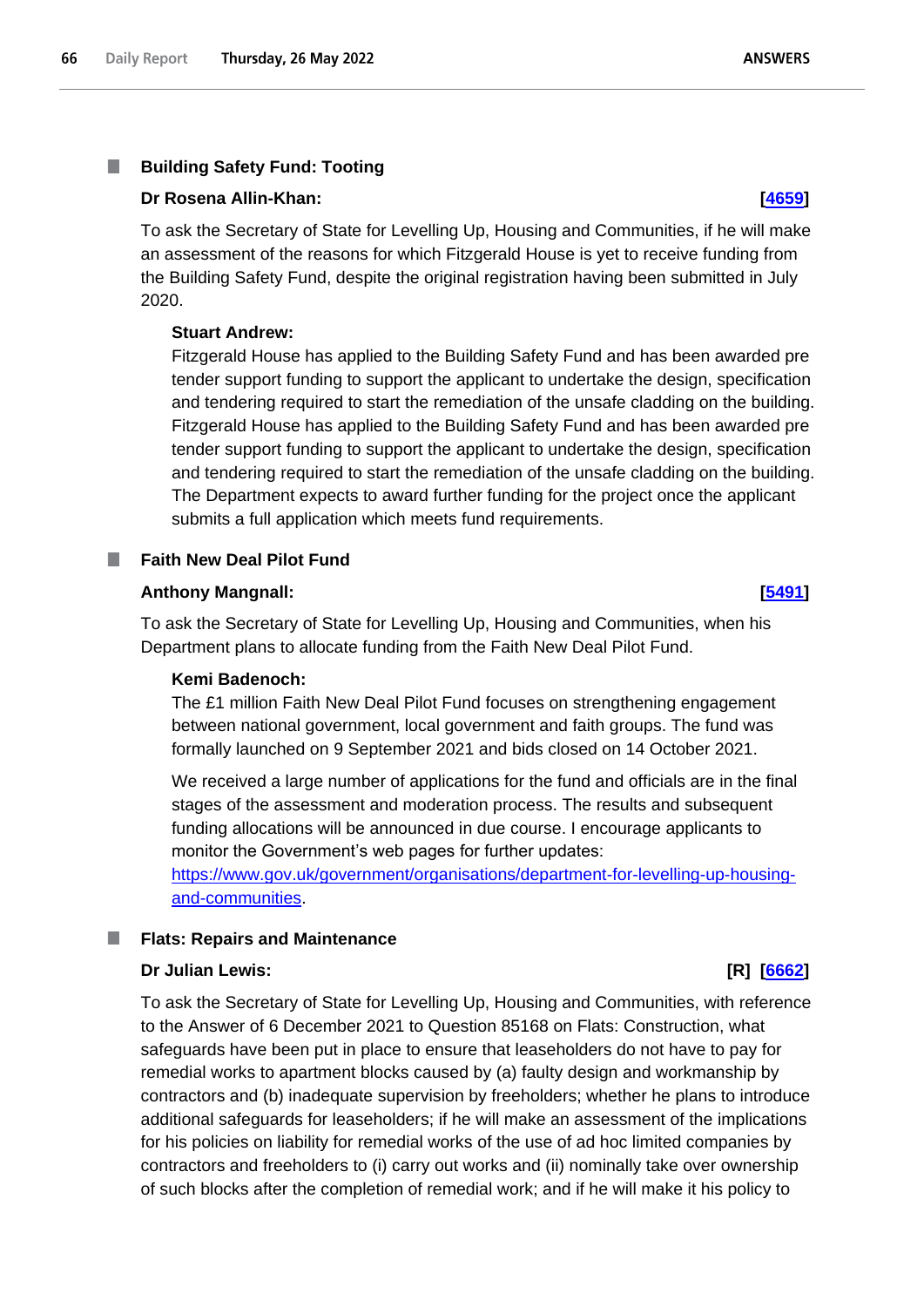require planning authorities that permit the construction of additional storeys to existing apartment blocks to conduct annual surveys on the (A) frequency of defective outcomes and (B) implications for existing leaseholders for their (1) costs, (2) property values and (3) quality of life.

### **Stuart Andrew:**

The landmark Building Safety Act 2022 delivers robust and far-reaching protections for leaseholders in buildings above 11 metres in height or with at least five storeys from the costs associated with historical building safety defects. A leaseholder qualifies for the protections if, on 14 February 2022, the property was their principal home, or if they owned up to three UK properties in total.

The Act protects qualifying leaseholders from all costs related to the remediation of unsafe cladding and the costs for remediation of non-cladding defects and interim measures like waking watches are subject to a firm cap. Once the leaseholder caps have been reached, landlords will be unable to demand further non-cladding costs from leaseholders. Qualifying leaseholders will be protected from costs associated with both shoddy workmanship and faulty design: the protections safeguard against costs associated with any defect that has arisen in the past 30 years because of anything done or not done, or anything used or not used in connection with works to the building that also causes a building safety risk. This includes defects associated with the provision of professional services, for example those of an architect.

The Act ensures that corporate structures cannot be used to evade liability for building safety defects. Freeholders with links to the building's original developer, such as where the freeholder is a subsidiary of the developer, will need to meet remediation costs for their buildings in full. As the Act looks at the situation on 14 February 2022, any future buyer of the freehold will assume the same liabilities of the previous freeholder; as such, freeholders will not be able to simply sell off their buildings to evade liability. The Act also grants a power to the High Court allowing them to extend specific liabilities for one company to associated companies, removing the protection afforded to developers and contractors by special purpose vehicles.

All development, whether allowed through a permitted development right or an application for planning permission, must meet building regulations including fire and other building safety requirements. The Government has no plans at present to review the permitted development rights for building upwards.

# **Homes for Ukraine Scheme**

# **Kate Green: [R] [\[6757\]](http://www.parliament.uk/business/publications/written-questions-answers-statements/written-question/Commons/2022-05-23/6757)**

To ask the Secretary of State for Levelling Up, Housing and Communities, when additional guidance on rematching when hosting arrangements break down under the Homes for Ukraine scheme will be issued to local authorities.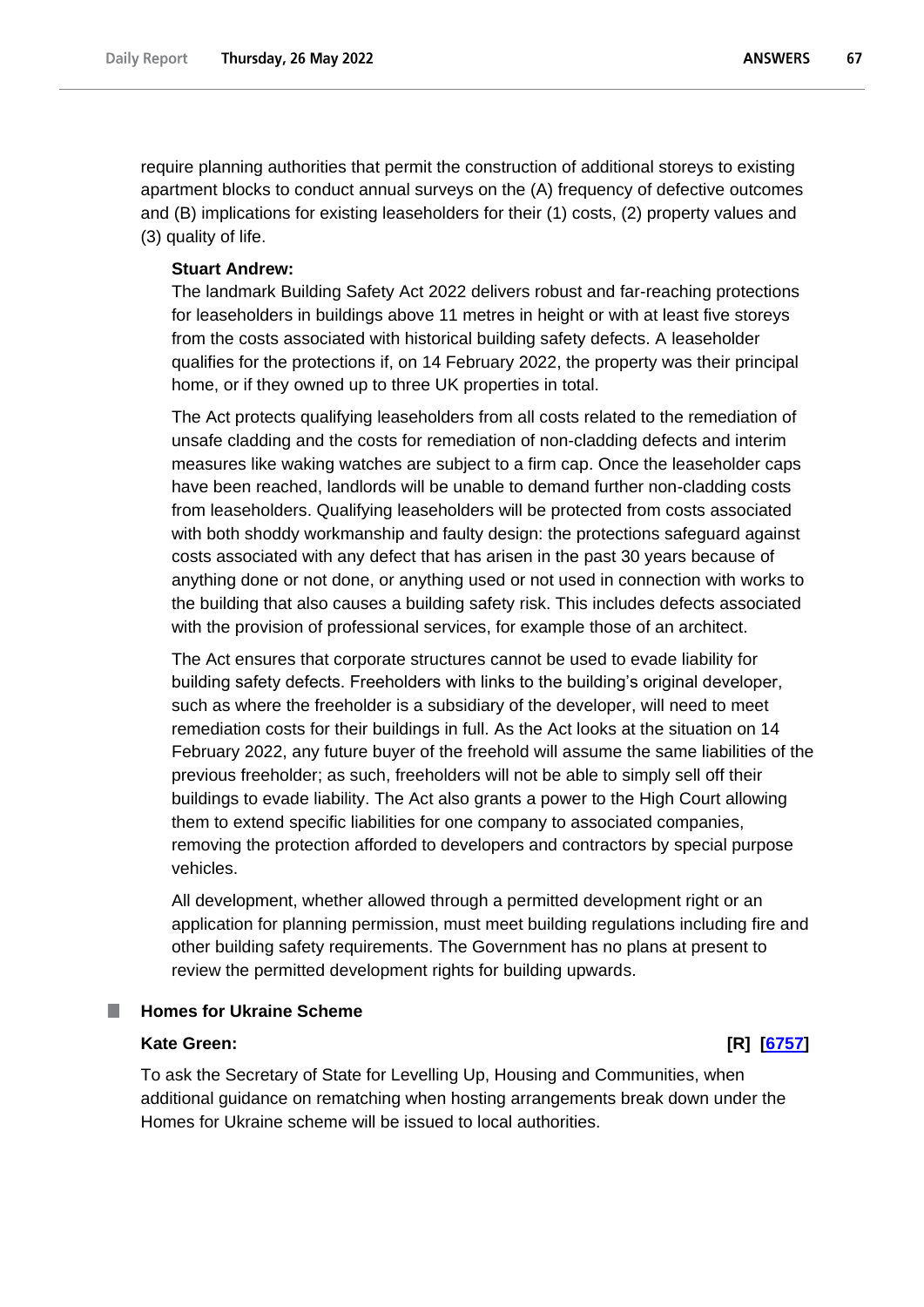## **Eddie Hughes:**

Guidance has been published at: www.gov.uk/guidance/homes-for-ukraine-guidancefor-councils.

### **Members: Correspondence** L.

# **Robert Largan: [\[5510\]](http://www.parliament.uk/business/publications/written-questions-answers-statements/written-question/Commons/2022-05-19/5510)**

To ask the Secretary of State for Levelling Up, Housing and Communities, when he will respond to the correspondence of 7 March 2022 from the hon. Member for High Peak, reference RL35178.

## **Kemi Badenoch:**

A response to my Hon Friend's correspondence will be issued shortly.

# **Resettlement: Hong Kong**

# **Charlotte Nichols: [\[4706\]](http://www.parliament.uk/business/publications/written-questions-answers-statements/written-question/Commons/2022-05-18/4706)**

To ask the Secretary of State for Levelling Up, Housing and Communities, whether he plans to renew funding to support the integration of Hong Kong British National (Overseas) visa holders after the 31 April 2022; and if he will make a statement.

# **Kemi Badenoch:**

The Government remains committed to providing support to Hong Kong British National (Overseas) [BN(O)] status holders arriving from Hong Kong to settle successfully in the UK.

DLUHC continues to support the implementation of the UK-wide Hong Kong Welcome Programme to help BN(O) status holders and their families settle in the UK.

## **TRANSPORT**

# **Active Travel England**

### **Rachael Maskell: [\[4623\]](http://www.parliament.uk/business/publications/written-questions-answers-statements/written-question/Commons/2022-05-18/4623)**

To ask the Secretary of State for Transport, when Active Travel England will present its strategy to the Government.

### **Trudy Harrison:**

The Department for Transport is in the process of drawing up a Framework Document regarding the nature of its relationship with Active Travel England. This will require Active Travel England each year to seek the Department's approval for a business plan and strategy for achieving its key objectives. The first such business plan is likely to be shared with the Department later this financial year.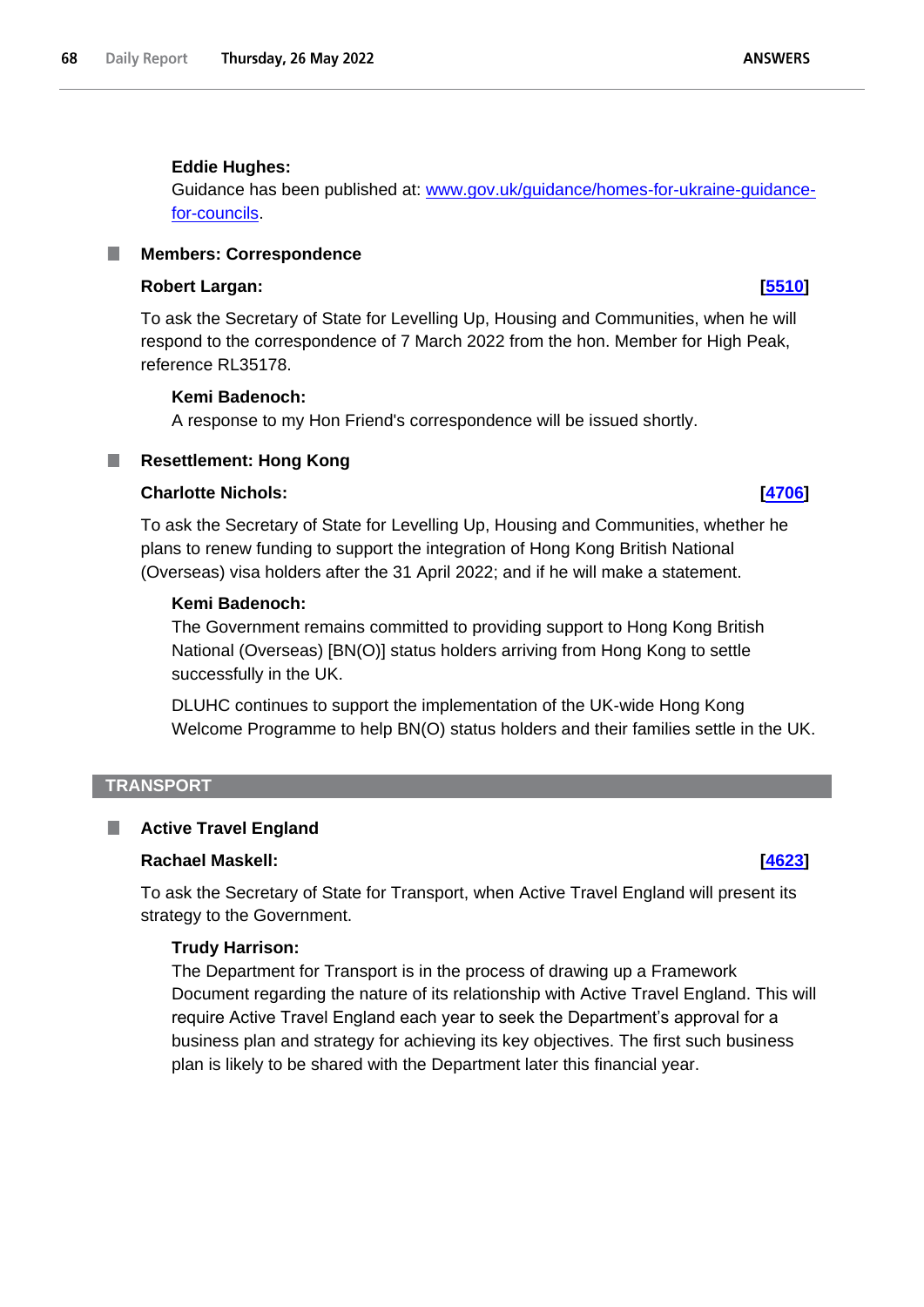### **Battersea Park Station** I.

# **Marsha De Cordova: [\[6896\]](http://www.parliament.uk/business/publications/written-questions-answers-statements/written-question/Commons/2022-05-23/6896)**

To ask the Secretary of State for Transport, when the planned upgrades to deliver accessible access at Battersea Park Station will begin.

## **Wendy Morton:**

The Access for All project to provide a new step-free accessible route at Battersea Park station is currently undergoing detailed design. Onsite works are anticipated to commence in early 2024 and further updates will be provided in due course.

# **Carshalton Beeches Station**

**Elliot Colburn: [\[8191\]](http://www.parliament.uk/business/publications/written-questions-answers-statements/written-question/Commons/2022-05-24/8191)**

To ask the Secretary of State for Transport, whether he has had discussions with Govia Thameslink Railway on step free access for the southbound platform at Carshalton Beeches station.

## **Wendy Morton:**

Carshalton Beeches station was nominated for Access for All funding in 2019 but was not selected as other stations in the region better met the selection criteria. The Department looks forward to receiving a further bid for Carshalton Beeches once the nomination process for the next round of the Access for All programme commences shortly.

# **Clean Air Zones**

# **Judith Cummins: [\[4597\]](http://www.parliament.uk/business/publications/written-questions-answers-statements/written-question/Commons/2022-05-18/4597)**

To ask the Secretary of State for Transport, what assessment he has made of the fairness of Clean Air Zones which do not alert drivers when they have entered the zone prompting them to pay.

### **Trudy Harrison:**

Steps are taken to notify non-compliant vehicle keepers about an upcoming CAZ, through sending out Early Notice letters. These letters are sent, before the CAZ is launched, to keepers of non-compliant vehicles to alert them that they will be subject to a charge. Local authorities can also offer a period of 'soft enforcement' after the CAZ is launched, in which motorists receive a Penalty Charge Notice (PCN) but have a period in which they are only required to pay the CAZ charge.

# **Clean Air Zones: Infrastructure**

# **Judith Cummins: [\[4596\]](http://www.parliament.uk/business/publications/written-questions-answers-statements/written-question/Commons/2022-05-18/4596)**

To ask the Secretary of State for Transport, whether the Government plans to establish a national clean air zone infrastructure scheme rather than various local ones.

### **Trudy Harrison:**

We have developed a national Clean Air Zone (CAZ) infrastructure scheme through the 'Drive in a Clean Air Zone' service. This centralised service and IT infrastructure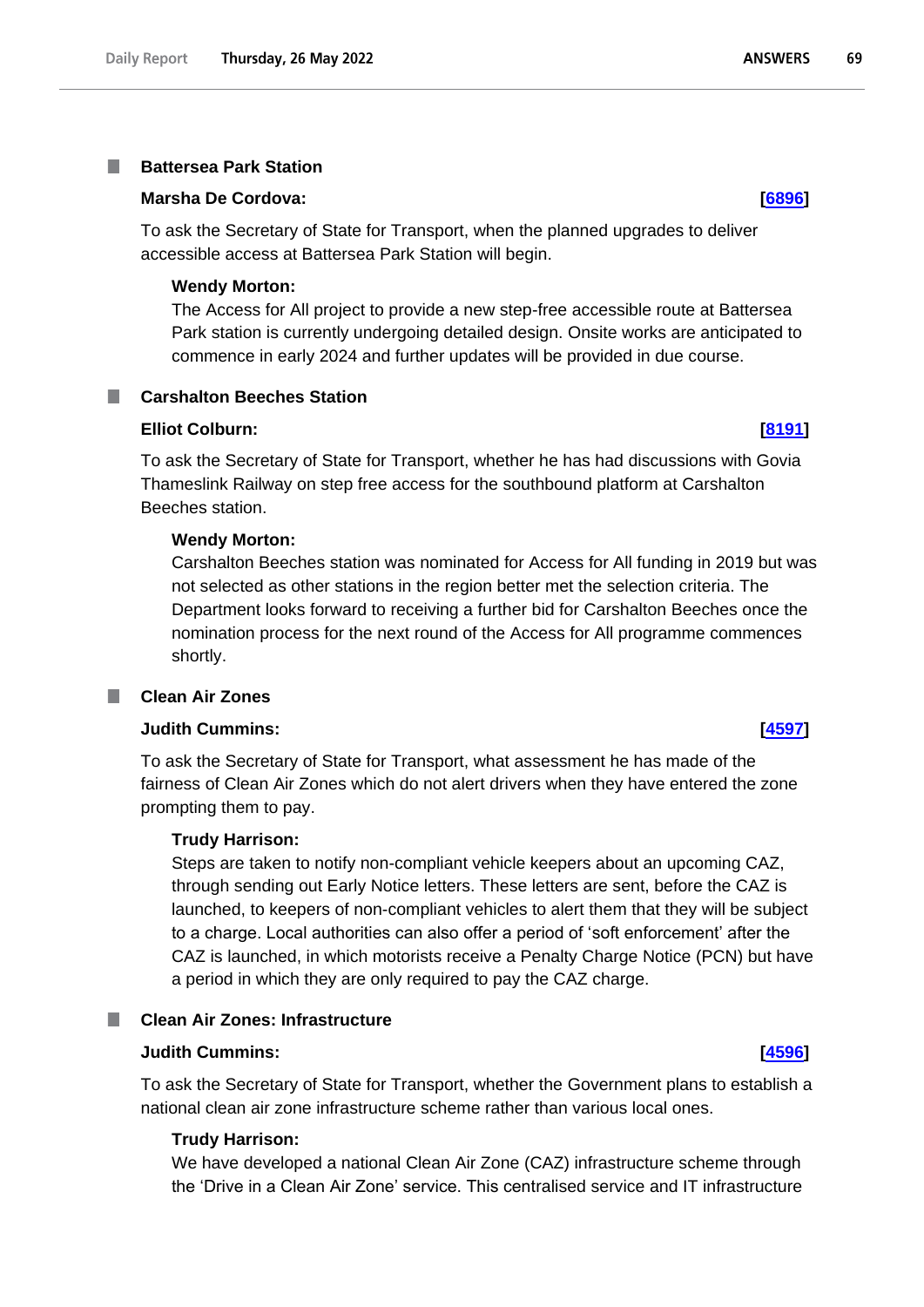ensures a consistent approach for users across Clean Air Zones. Certain matters, such as charges and local exemptions, are for LAs to determine and agree with Government. This is due to the highly localised nature of the pollution, where local knowledge is crucial in solving the problem.

# **Cycle to Work Scheme**

## **Navendu Mishra: [\[6941\]](http://www.parliament.uk/business/publications/written-questions-answers-statements/written-question/Commons/2022-05-23/6941)**

To ask the Secretary of State for Transport, what funding his Department provides for small businesses on employer-led schemes that encourage staff to cycle or walk to work.

# **Trudy Harrison:**

Last year the Department commissioned Business in the Community to produce best practice guidance for employers on how to enable more of their staff to cycle or walk to work. This is available at https://www.bitc.org.uk/toolkit/active-travel-gettingpeople-back-to-work-safely/.

In 2019 the Department also revised the guidance on the Cycle to Work scheme to make it simpler for employers to offer a salary sacrifice arrangement to their employees to hire cycles and cycle safety equipment or to hire a cycle to them under an employer loan scheme.

### **Cycling and Walking** ш

# **Rachael Maskell: [\[4624\]](http://www.parliament.uk/business/publications/written-questions-answers-statements/written-question/Commons/2022-05-18/4624)**

To ask the Secretary of State for Transport, following the institution of Active Travel England, what discussions he has had with representatives of local authorities on the expertise required to implement Gear Change and the Cycling and Walking Investment Strategy.

# **Trudy Harrison:**

The Department agrees that local authorities need the capacity and capability to deliver the objectives set out in these ambitious strategies. Active Travel England will have a key role to play in supporting and upskilling local authority officers, and it has already started this process. It has, for example, held meetings with, and provided detailed feedback on scheme designs, to individual local authorities. It has also run events such as a major online workshop in April for local authority planners and transport officers, which was attended by over 400 officers from 120 local authorities. The Department has also been running a series of local authority training sessions, which will see over 1,000 officers receiving training on cycle infrastructure design.

# **Cycling and Walking: Rural Areas**

# **Rachael Maskell: [\[4627\]](http://www.parliament.uk/business/publications/written-questions-answers-statements/written-question/Commons/2022-05-18/4627)**

To ask the Secretary of State for Transport, what steps he will take to ensure that isolated communities can access to active travel initiatives.

**ANSWERS**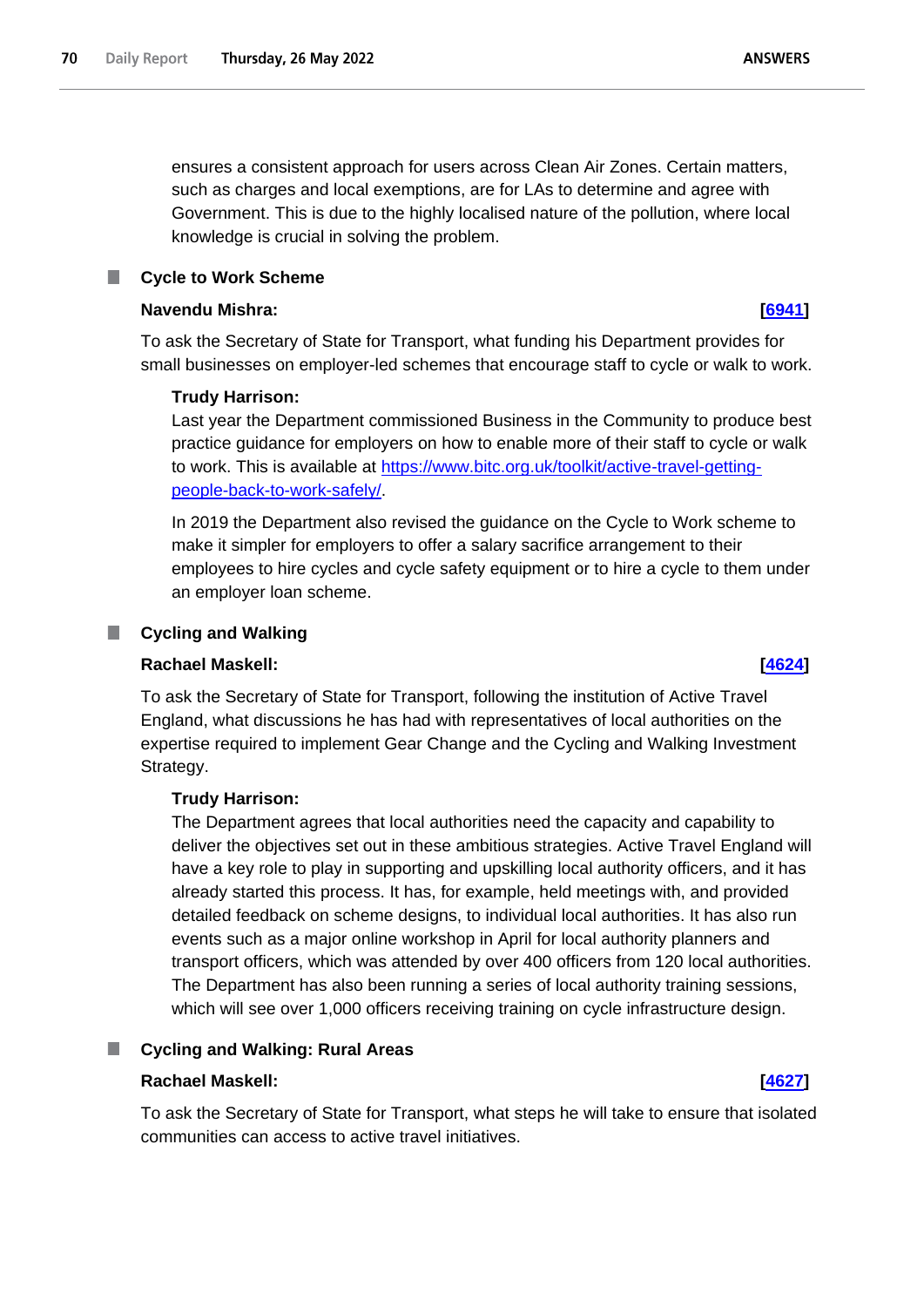The Department will continue to make active travel funding available to local transport authorities as part of its unprecedented £2 billion of investment in cycling and walking over the course of this Parliament. On 14 May, the Department announced £200 million of funding for new walking and cycling schemes across England in 46 local authorities as well as improvements to the National Cycle Network, many of which are in rural areas.

Decisions on which schemes to prioritise within their areas are matters for local authorities, and Active Travel England will work with them to help them make the case for investment. Active Travel England is also planning to produce guidance for local authorities shortly on how to support active travel in rural communities.

### **Driving: Diabetes**

## **Thangam Debbonaire: [\[4608\]](http://www.parliament.uk/business/publications/written-questions-answers-statements/written-question/Commons/2022-05-18/4608)**

To ask the Secretary of State for Transport, if he will bring forward proposals to ensure that the use of closed-loop insulin monitoring systems is taken into account when assessing whether a person with diabetes is fit to drive.

### **Trudy Harrison:**

In January 2018, the law was changed to allow alternative methods of glucose monitoring to be accommodated for drivers of cars and motorcycles. This includes the use of closed-loop insulin monitoring systems, where a continuous glucose monitoring system (CGMS) monitors glucose levels. The Driver and Vehicle Licensing Agency is gathering evidence to consider if the use of CGMS systems can be extended to drivers of HGVs and buses.

### **Freight: Fuels** .

# **Helen Morgan: [\[1387\]](http://www.parliament.uk/business/publications/written-questions-answers-statements/written-question/Commons/2022-05-12/1387)**

To ask the Secretary of State for Transport, what assessment his Department has made of the impact of rising fuel prices on the haulage industry.

### **Trudy Harrison:**

I am working closely with Cabinet colleagues to consider support we can provide in these challenging times. My Rt Hon Friend the Chancellor of the Exchequer has recently announced a 12 month cut to duty on petrol and diesel of 5p per litre, representing a saving worth around £200 for the average van driver, and £1,500 for the average haulier. This is on top of fuel duty rates having been frozen for twelve consecutive years.

## **High Speed 2 Line: Construction**

### **Andrew Bridgen: [\[5657\]](http://www.parliament.uk/business/publications/written-questions-answers-statements/written-question/Commons/2022-05-20/5657)**

To ask the Secretary of State for Transport, whether his Department is providing support to canal restoration projects that have been affected by the construction of HS2.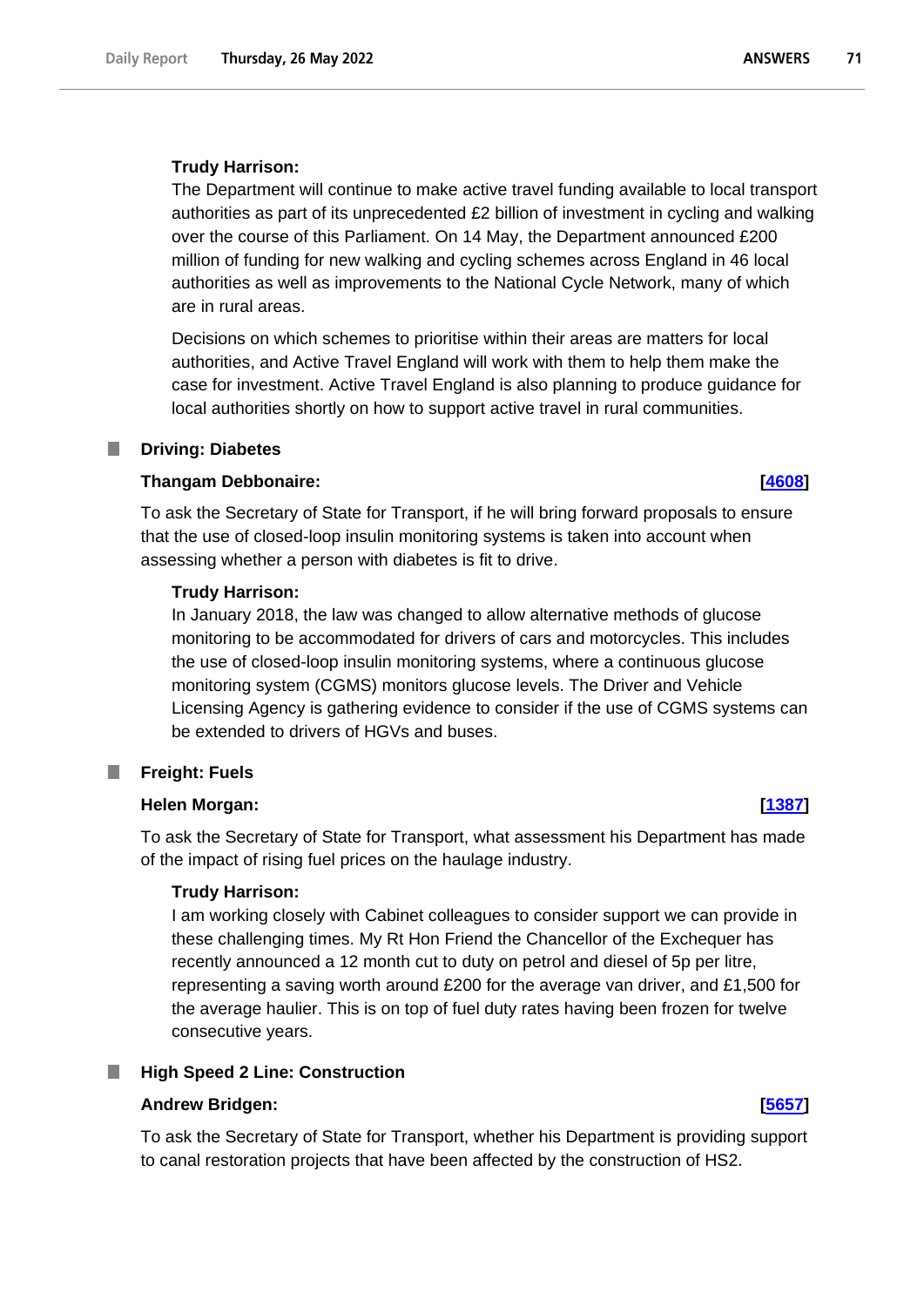# **Andrew Stephenson:**

HS2 Ltd works closely with the Canal and River Trust, and local canal groups, to mitigate impacts on the canal network and identify opportunities for improvements. Various canal projects have been supported by HS2 project funds and grants, as well as from donations provided by the HS2 supply chain. Projects have ranged from the supply of wood chippings to improve towpath surfacing, to larger schemes, such as the Trent Sow Parklands and Cannock Chase project which is supporting canal restoration works and improvements to the towpath network. HS2 Ltd is always keen to hear from those involved in local projects, including those aimed at improving community opportunities associated with the canal network.

# **High Speed 2 Line: East Midlands**

# **Andrew Bridgen: [\[5656\]](http://www.parliament.uk/business/publications/written-questions-answers-statements/written-question/Commons/2022-05-20/5656)**

To ask the Secretary of State for Transport, when he expects track designers to start developing the route for the new HS2 line between Birmingham and East Midlands Parkway.

# **Andrew Stephenson:**

Following a pause to design work on the HS2 Eastern Leg as a result of the Oakervee Review and during the development of the Integrated Rail Plan, the Department and HS2 Ltd are now considering how best to take HS2 East forward, working closely with Network Rail.

# **P&O Ferries: Crew**

# **Grahame Morris: [\[6742\]](http://www.parliament.uk/business/publications/written-questions-answers-statements/written-question/Commons/2022-05-23/6742)**

To ask the Secretary of State for Transport, if he will hold discussions with representatives of P&O Ferries on securing the return of the personal belongings of the 800 seafarers who were dismissed in March 2022.

### **Robert Courts:**

The Government is aware of reports that some seafarers formerly employed by P&O Ferries have not had their personal belongings returned. I am contacting the company to investigate. The Maritime and Coastguard Agency (MCA) are willing to investigate any cases, and affected seafarers are encouraged to email the MCA at exams@mcga.gov.uk.

# **Railways: Standards**

# **Mr Gagan Mohindra: [\[6940\]](http://www.parliament.uk/business/publications/written-questions-answers-statements/written-question/Commons/2022-05-23/6940)**

To ask the Secretary of State for Transport, what steps he is taking to ensure frequent and reliable transport is available and accessible to all rail commuters.

# **Wendy Morton:**

As the pandemic is changing travel habits, operators are reassessing their services to ensure they provide rail timetables that meet new passenger travel patterns and carefully balance cost, capacity and performance. New timetables will be flexible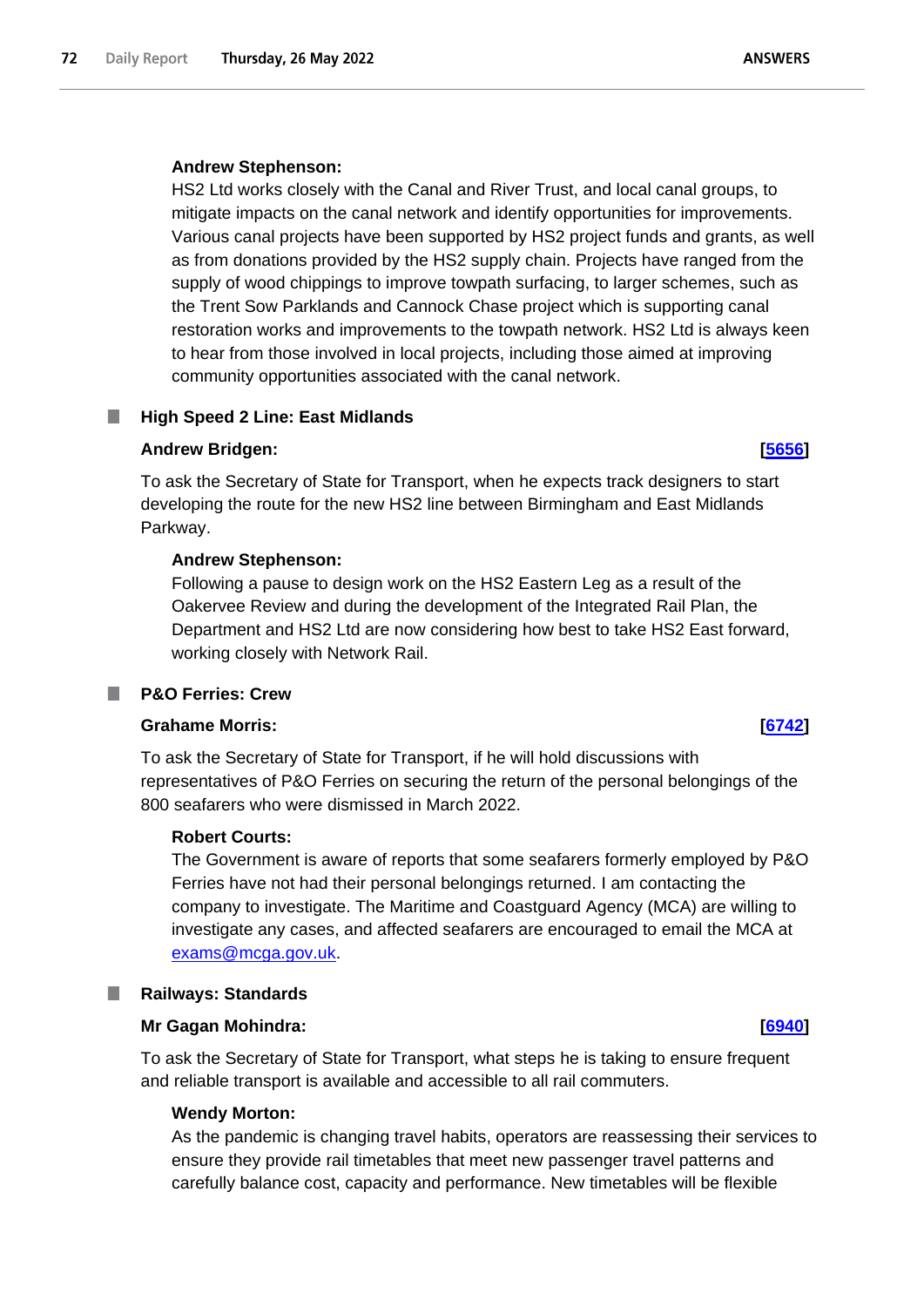enough to deliver the right services where they are needed most, and operators will work with their local markets wherever possible to achieve this.

Our aim is to make all journeys accessible for all passengers. The Department has, extended the Access for All programme until 2024 at a cost of almost £400 million. So far, over 200 stations have benefitted from step-free accessible routes and over 1500 from smaller scale access improvements.

In addition, the Department continues to support initiatives, such as the Passenger Assist app, and is using the rail contracting process to make the network more accessible by introducing new requirements on train and station operators, such as the introduction of an enhanced disability awareness training for all customer-facing staff, and those with management responsibilities.

A new National Rail Accessibility Strategy is currently being developed by the Great British Railways Transition Team which will set out how we and the rail industry can work towards accessibility for all passengers.

## **River Thames**

## **Sarah Olney: [\[6863\]](http://www.parliament.uk/business/publications/written-questions-answers-statements/written-question/Commons/2022-05-23/6863)**

To ask the Secretary of State for Transport, what assessment he has made of the implications for his Department's policies of London Port Authorities proposal to expand control over the Thames riverbank eastwards of Teddington Lock.

#### **Robert Courts:**

The proposed HRO for PLA does not seek to change PLAs limits beyond the existing boundary in that part of the river, and the limits will remain approximately 100 metres east of Teddington Lock at the boundary stone. The HRO includes proposed changes to PLA's jurisdiction including the removal areas of docks and clarifying the landward and seaward limits of their jurisdiction by reference to coordinates. Some areas of land are proposed to be included, however this is not an extensive area. This HRO has been subject to wide consultation that ended on 12 October 2021. The MMO and PLA are considering the responses to that consultation. The Department is engaged with both parties on the content of the final HRO.

### **Roads: Bitumens**

#### **Sir Christopher Chope: [\[6693\]](http://www.parliament.uk/business/publications/written-questions-answers-statements/written-question/Commons/2022-05-23/6693)**

To ask the Secretary of State for Transport, what assessment his Department has made of the proportion of road surfacing carried out on (a) national roads in England and (b) local roads in England which incorporates warm mix asphalt; and whether steps are being taken to increase the use of warm mix asphalt.

#### **Trudy Harrison:**

Warm mix asphalt is National Highways preferred choice of asphalt for all its road schemes and it is accelerating its use as standard across its supply chain as part of a drive toward net zero carbon emissions. More information can be found on National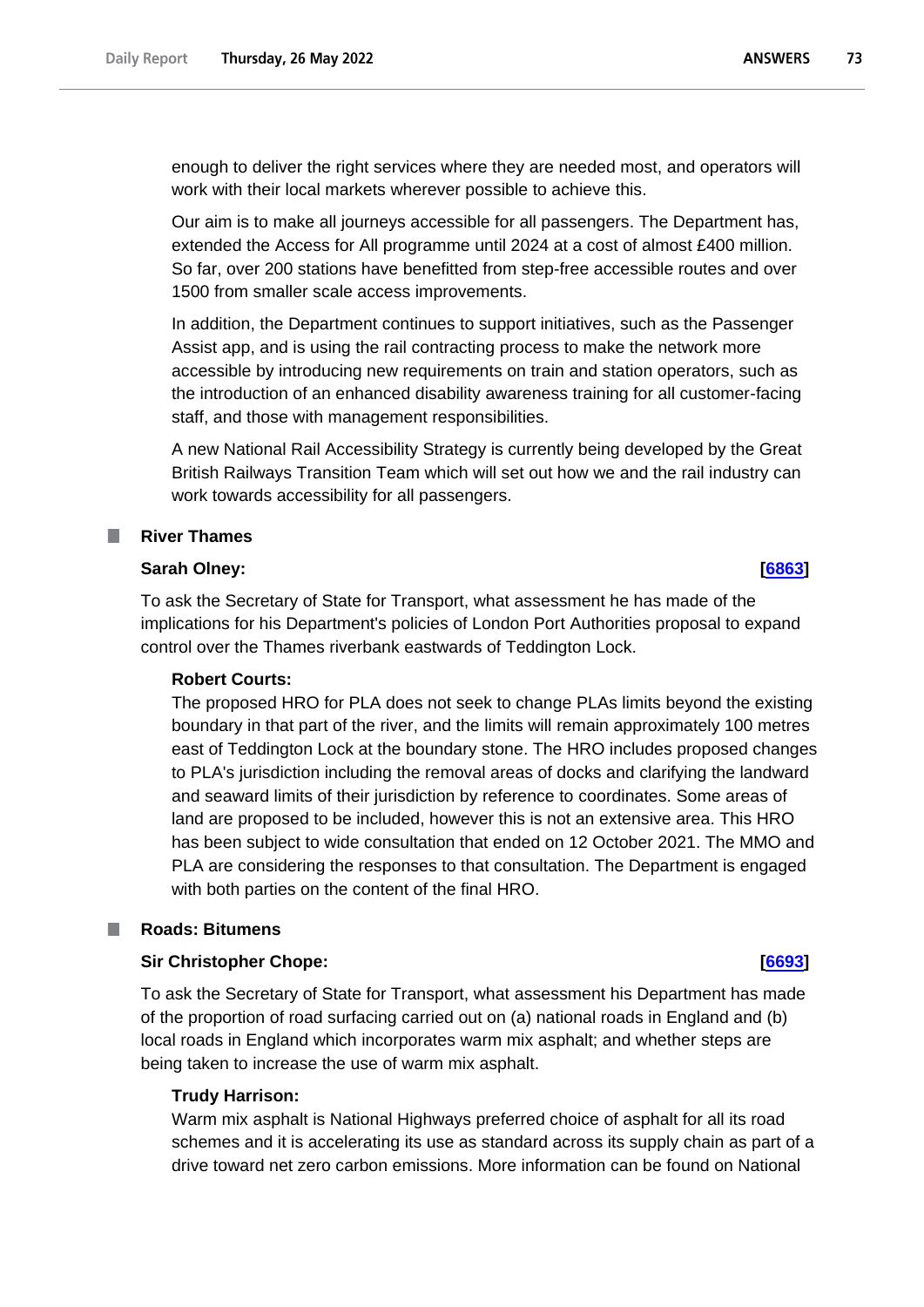Highways' website on Net zero highways: https://nationalhighways.co.uk/netzerohighways/.

For local roads, it is for each individual local highway authority to assess which parts of its network need repair and what standards and materials, including warm-mix asphalts, should be applied, based upon their local knowledge and circumstances.

## **Roads: Standards**

### **Rachael Maskell: [\[5441\]](http://www.parliament.uk/business/publications/written-questions-answers-statements/written-question/Commons/2022-05-19/5441)**

To ask the Secretary of State for Transport, whether his Department expects unadopted roads to be maintained to a certain standard; and whether local authorities can be required to adopt those roads in the event that they fail to reach that standard.

### **Trudy Harrison:**

The responsibility for the management of unadopted roads rests with the owner, or more usually the frontagers, those who own property that fronts, or abuts, the road concerned. Neither the Government nor the local highway authority has any obligation over works on unadopted roads.

Statutory provision does exist for unadopted roads to be adopted and thus become highways maintainable at public expense. This requires a formal adoption by a resolution of the local authority. It is typically the case that any local highway authority considering adopting a road will require that it is elevated to an acceptable standard before doing so.

# **Shipping: Conditions of Employment**

# **Louise Haigh: [\[5458\]](http://www.parliament.uk/business/publications/written-questions-answers-statements/written-question/Commons/2022-05-19/5458)**

To ask the Secretary of State for Transport, with reference to paragraph 2.4 of the Impact Assessment of the Harbours (Seafarers' Remuneration) Bill, if he will publish the past data used to estimate the number of journeys made by vessels assumed to be in scope.

# **Robert Courts:**

The Impact Assessment published alongside the public consultation (https://assets.publishing.service.gov.uk/government/uploads/system/uploads/attach ment\_data/file/1074053/impact-assessment-harbours-seafarers-remunerationbill.pdf) uses data from DfT port freight statistics Dataset port0601, which is published and available online at (https://www.gov.uk/government/statistical-data-sets/port-anddomestic-waterborne-freight-statistics-port). This contains data on the frequency of port calls per year, and vessel type, meaning that the scope of preferred option in the consultation Impact Assessment, covering ropax and roro vessels calling in UK ports at least weekly, covers 64,000 vessel-journeys (based on the 2019 data). The Impact Assessment also utilises vessel-level data on port calls frequency, however, as this vessel-data is commercially sensitive, the Department does not publish it.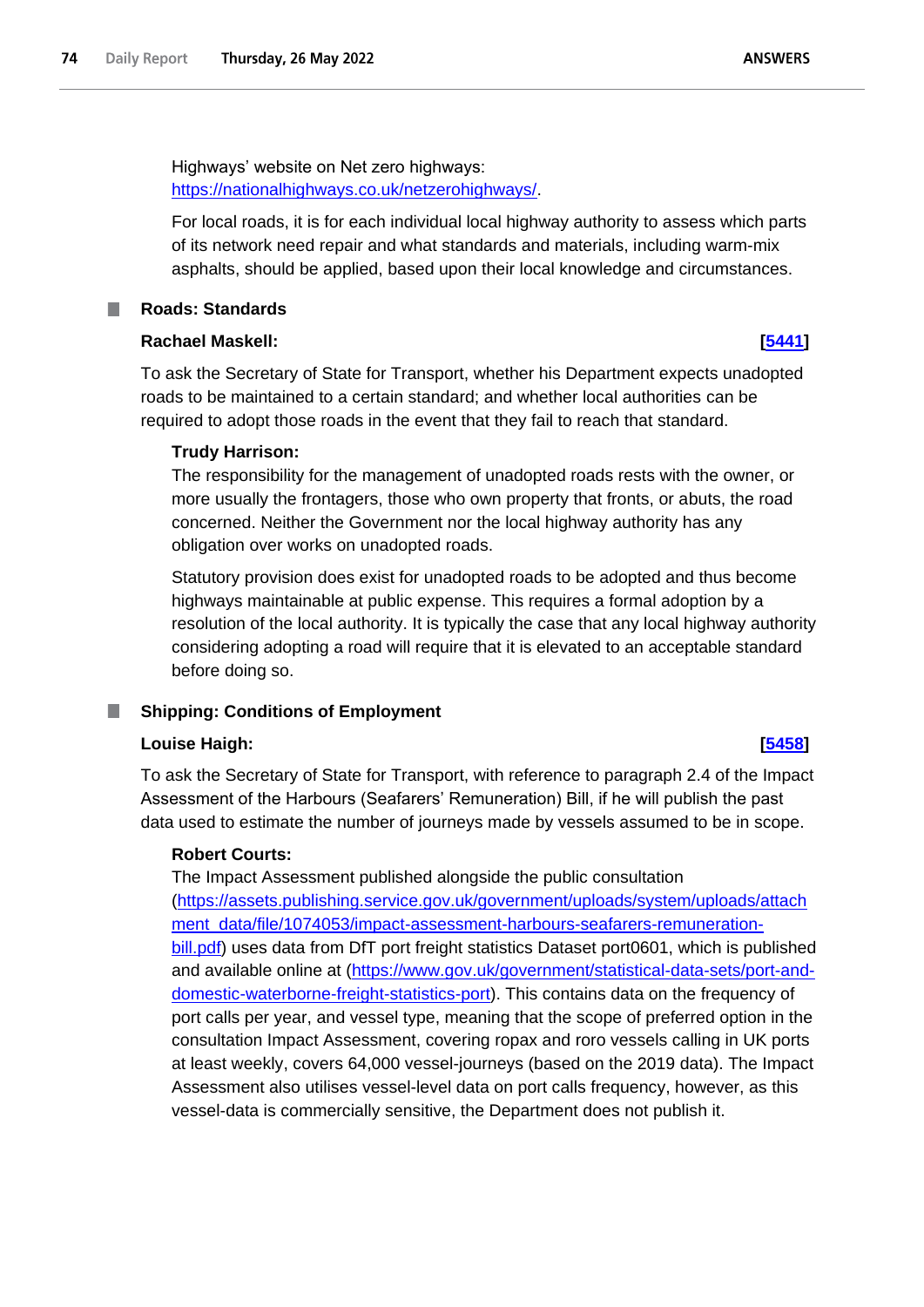#### **Tourism: Kent** T.

#### **Sir Roger Gale: [\[6668\]](http://www.parliament.uk/business/publications/written-questions-answers-statements/written-question/Commons/2022-05-23/6668)**

To ask the Secretary of State for Transport, whether his Department has made an assessment of the economic impact of the planned closures of the M2 motorway between junctions 5 and 6 at weekends in (a) spring and (b) summer 2022 on tourist industries in the seaside towns of (i) Whitstable, (ii) Herne Bay, (iii) Birchington-on-Sea, (iv) Westgateon-Sea, (v) Margate, (vi) Broadstairs and (vii) Ramsgate.

#### **Trudy Harrison:**

The closures are required to carry out essential replacement of life-expired bridge components. The Department does not, as standard practice, carry out economic impact assessments for road closures. However, National Highways has agreed the planned closures in consultation with Kent County Council and timed them to avoid school holidays and major events in the local area.

### **Transport: Disability**

#### **Rachael Maskell: [\[5440\]](http://www.parliament.uk/business/publications/written-questions-answers-statements/written-question/Commons/2022-05-19/5440)**

To ask the Secretary of State for Transport, what provisions will be included in the Transport Bill on (a) accessible forms of transport for disabled people, including Motability, and (b) developing infrastructure to support its use by disabled people.

#### **Wendy Morton:**

The Transport Bill will include measures to support transport accessibility. Full details on the scope of the Bill will be announced in due course.

#### **Walking** ш

#### **Rachael Maskell: [\[4625\]](http://www.parliament.uk/business/publications/written-questions-answers-statements/written-question/Commons/2022-05-18/4625)**

To ask the Secretary of State for Transport, what steps the Government is taking to encourage the general public to increase walking; and whether he has any targets for walking.

#### **Trudy Harrison:**

On 28 July 2020 the Prime Minister launched ambitious plans to boost walking and cycling in England, with a vision for half of all journeys in towns and cities to be walked or cycled by 2030. This is supported by a £2 billion package of funding for active travel over 5 years. Much of this will go to local authorities, allowing them to invest in schemes to enable more walking in these areas. These could include measures such as better pavements, more crossings, more benches and other improvements to the public realm.

The first Cycling and Walking Investment Strategy (CWIS1) included targets to increase general walking and walking to school, and progress was outlined in the first CWIS Report to Parliament in 2020.

The Government will outline its future plans for walking targets in the second Cycling and Walking Investment Strategy (CWIS2) which will be published shortly.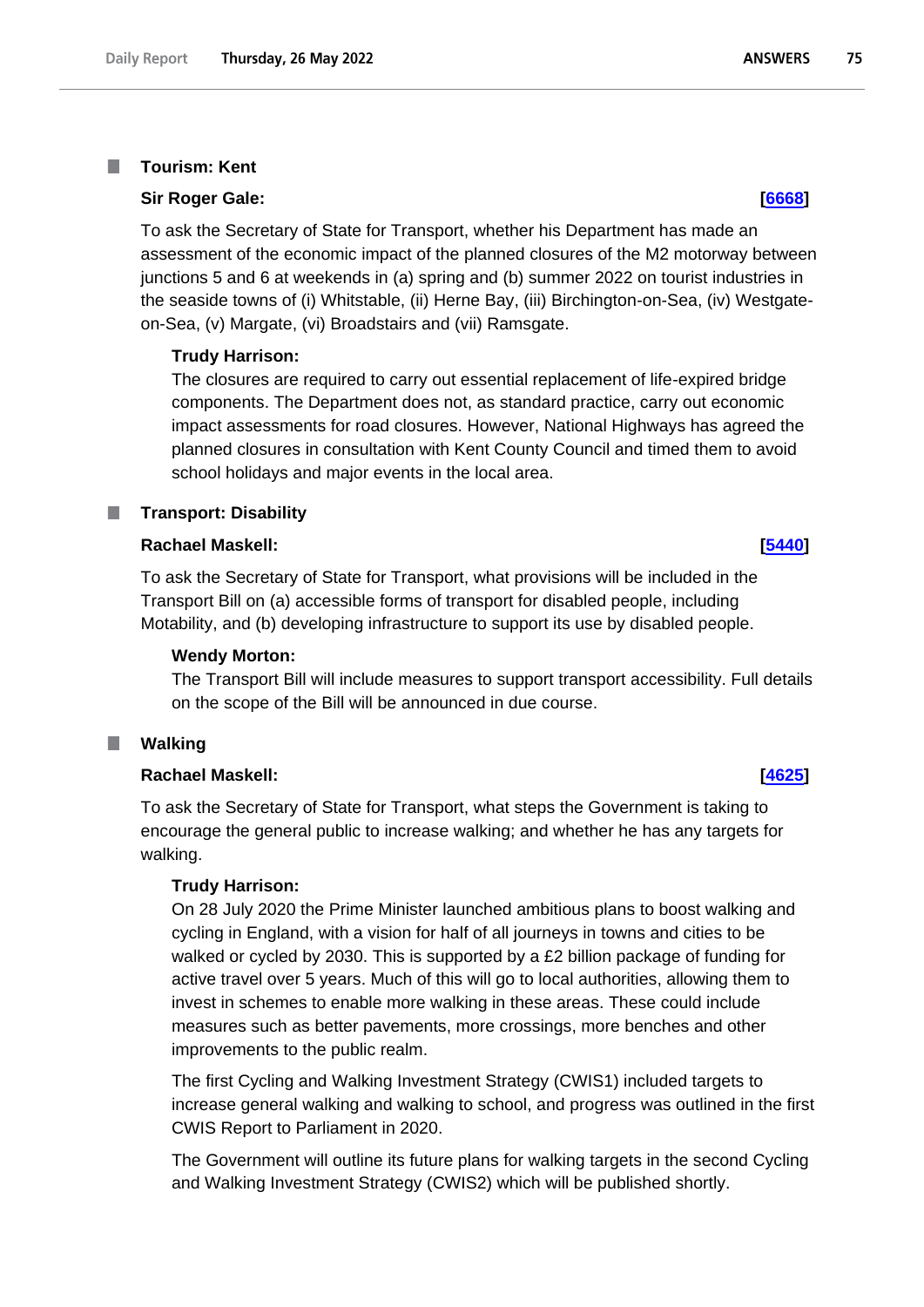#### T. **Walking: Finance**

### **Rachael Maskell: [\[4626\]](http://www.parliament.uk/business/publications/written-questions-answers-statements/written-question/Commons/2022-05-18/4626)**

To ask the Secretary of State for Transport, whether his Department has committed a specific amount of funding for campaigns aimed at encouraging walking as a mode of transport.

#### **Trudy Harrison:**

The Department does not directly fund publicity campaigns to encourage walking, but it is providing unprecedented amounts of funding to enable more walking as part of the Prime Minister's ambitious plans to significantly boost the amount of walking and cycling in England. This includes £2m for the Walk to School Outreach programme delivered by the charity Living Streets, which allows Living Streets to deliver initiatives such as Walk to School Week, which took place earlier this month.

Further details regarding future investment plans for walking and cycling will be outlined in the second Cycling and Walking Investment Strategy (CWIS2) which will be published shortly.

## **TREASURY**

#### T. **Banks**

#### **James Daly: [\[6961\]](http://www.parliament.uk/business/publications/written-questions-answers-statements/written-question/Commons/2022-05-23/6961)**

To ask the Chancellor of the Exchequer, if he will take steps to help ensure that high street bank branches remain open.

### **John Glen:**

The Government recognises the importance of appropriate access to banking. However, decisions on opening and closing branches are a commercial decision for banks and building societies.

The largest banks and building societies have been signed up to the Access to Banking Standard since 2017, which commits them to ensure that customers are well informed about branch closures, the bank's reasons for closure and options for continued access to banking services.

Guidance from the Financial Conduct Authority also sets out its expectation of firms when they are deciding to reduce their physical branches or the number of free-touse ATMs. Firms are expected to carefully consider the impact of planned branch closures on their customers' everyday banking and cash access needs and consider possible alternative access arrangements. This ensures that the implementation of closure decisions is undertaken in a way that treats customers fairly.

Alternative options for access can be via telephone banking, through digital means such as mobile or online banking, and the Post Office. The Post Office Banking Framework allows 99% of personal banking and 95% of business banking customers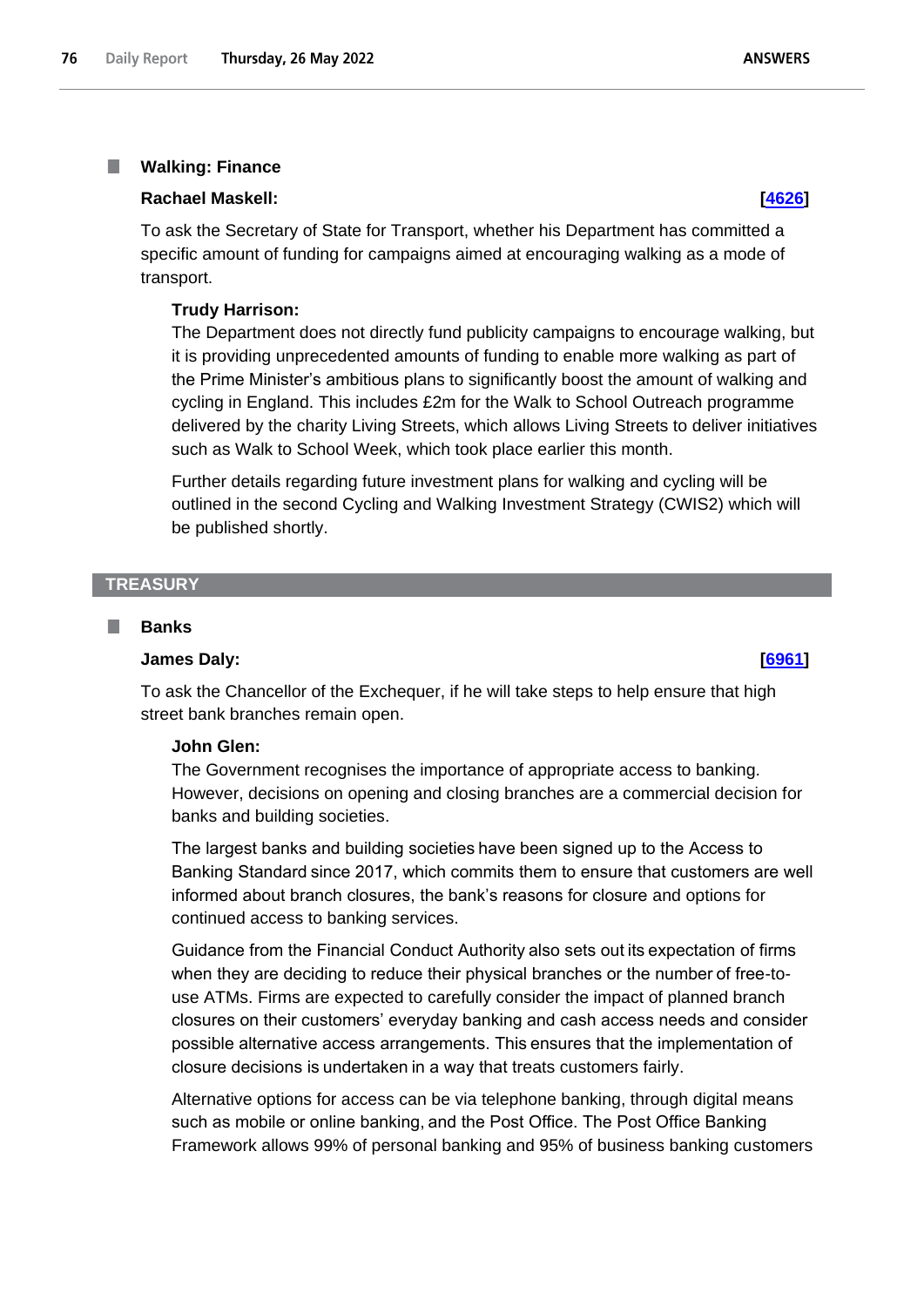to deposit cheques, check their balance and withdraw and deposit cash at 11,500 Post Office branches in the UK.

### **Children: Day Care**

### **Abena Oppong-Asare: [\[6944\]](http://www.parliament.uk/business/publications/written-questions-answers-statements/written-question/Commons/2022-05-23/6944)**

To ask the Chancellor of the Exchequer, how many and what proportion of eligible parents take up tax free childcare.

# **Abena Oppong-Asare: [\[6945\]](http://www.parliament.uk/business/publications/written-questions-answers-statements/written-question/Commons/2022-05-23/6945)**

To ask the Chancellor of the Exchequer, if he will provide a breakdown of the proportion of eligible households that take up tax free childcare in each (a) region and (b) nation of the UK.

### **Mr Simon Clarke:**

As a proportion of all families who were eligible for tax-free childcare (TFC) and had qualifying childcare, the estimated take-up rate in the UK in March 2022 was 30%, corresponding to 384,280 families. Across the 2021-22 year, 40% of eligible families (512,415) used TFC.

Take-up of TFC varies by region, as shown below. Use of TFC tends to be greater in regions with higher populations, such as London and South East England. However, over 2021-22 the estimated take-up rate is highest in the South West of England at 49% and lowest in Scotland at 26%.

| <b>REGION/COUNTRY</b>       | <b>ESTIMATED NO.</b><br><b>TFC IN 2021-22</b> | <b>NO USERS (AND</b><br>FAMILIES ELIGIBLE FOR ESTIMATED % TAKE UP) ESTIMATED % TAKE UP)<br>IN MARCH 2022 | NO USERS (AND<br>IN 2021-22 |
|-----------------------------|-----------------------------------------------|----------------------------------------------------------------------------------------------------------|-----------------------------|
| United Kingdom              | 1,270,000                                     | 384,280 (30%)                                                                                            | 512,415 (40%)               |
| England                     | 1,070,000                                     | 336,150 (31%)                                                                                            | 450,395 (42%)               |
| <b>North East</b>           | 40,000                                        | 13,040 (33%)                                                                                             | 17,425 (44%)                |
| North West                  | 140,000                                       | 50,095 (36%)                                                                                             | 65,620 (47%)                |
| Yorkshire and The<br>Humber | 100,000                                       | 33,605 (34%)                                                                                             | 44,010 (44%)                |
| East Midlands               | 90,000                                        | 30,915 (34%)                                                                                             | 40,530 (45%)                |
| <b>West Midlands</b>        | 100,000                                       | 33,695 (34%)                                                                                             | 44,575 (45%)                |
| East of England             | 140,000                                       | 37,755 (27%)                                                                                             | 51,460 (37%)                |
| London                      | 170,000                                       | 39,220 (23%)                                                                                             | 54,285 (32%)                |
| South East                  | 200,000                                       | 61,265 (31%)                                                                                             | 83,305 (42%)                |
| South West                  | 100,000                                       | 36,555 (37%)                                                                                             | 49,185 (49%)                |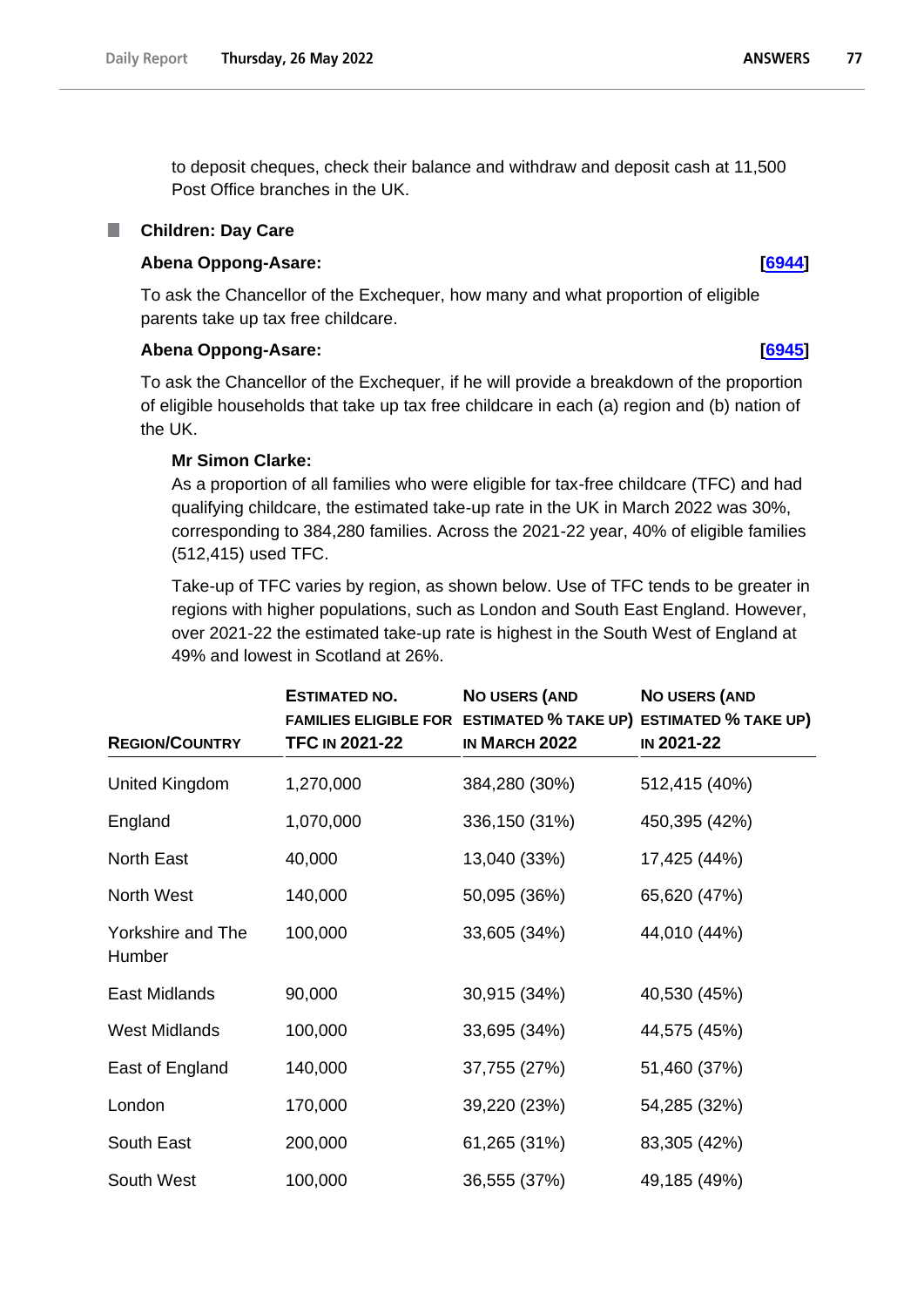| <b>REGION/COUNTRY</b> | <b>ESTIMATED NO.</b><br><b>TFC IN 2021-22</b> | <b>NO USERS (AND</b><br>FAMILIES ELIGIBLE FOR ESTIMATED % TAKE UP) ESTIMATED % TAKE UP)<br>IN MARCH 2022 | <b>NO USERS (AND</b><br><b>IN 2021-22</b> |
|-----------------------|-----------------------------------------------|----------------------------------------------------------------------------------------------------------|-------------------------------------------|
| Wales                 | 60,000                                        | 13,575 (23%)                                                                                             | 17,825 (30%)                              |
| Scotland              | 110,000                                       | 22,710 (21%)                                                                                             | 29,110 (26%)                              |
| Northern Ireland      | 30,000                                        | 9,070 (30%)                                                                                              | 11,050 (37%)                              |

### **Consumers: Protection**

#### **Harriett Baldwin: [\[6751\]](http://www.parliament.uk/business/publications/written-questions-answers-statements/written-question/Commons/2022-05-23/6751)**

To ask the Chancellor of the Exchequer, what recent assessment he has made of the impact on UK competitiveness of the Financial Conduct Authority's recently consulted proposals entitled A New Consumer Duty; and what cost benefit analysis he has done of those proposals.

### **John Glen:**

The Government is committed to ensuring that all consumers of financial services are appropriately protected.

That is why the Government legislated in the Financial Services Act 2021 to require the Financial Conduct Authority (FCA) to consult on whether it should make rules, giving regulated financial service providers a duty of care over their customers. This was in response to concerns from Parliamentarians, who wanted to reduce levels of consumer harm in financial services.

In response, the FCA has proposed a new Consumer Duty, which seeks to clarify and raise expectations for the standard of care that should be provided by financial services firms to consumers, and ensure consumers benefit from a higher level of care from financial services firms.

The FCA has published a cost benefit analysis covering its proposed Consumer Duty which is available on its website.

The FCA, as an operationally independent regulator, is responsible for carrying out its Consumer Duty consultation including assessing the potential costs and benefits of the proposals and for making any new rules which it considers appropriate following that consultation.

#### ш **Cryptocurrencies**

#### **Tulip Siddiq: [\[6852\]](http://www.parliament.uk/business/publications/written-questions-answers-statements/written-question/Commons/2022-05-23/6852)**

To ask the Chancellor of the Exchequer, pursuant to the Answer of 19 May 2022 to Question 1257 on Cryptocurrencies, if he will provide the 2022 estimate for the proportion of UK adults holding money on crypto exchanges who give their reason for buying cryptocurrencies as a gamble to make or lose money.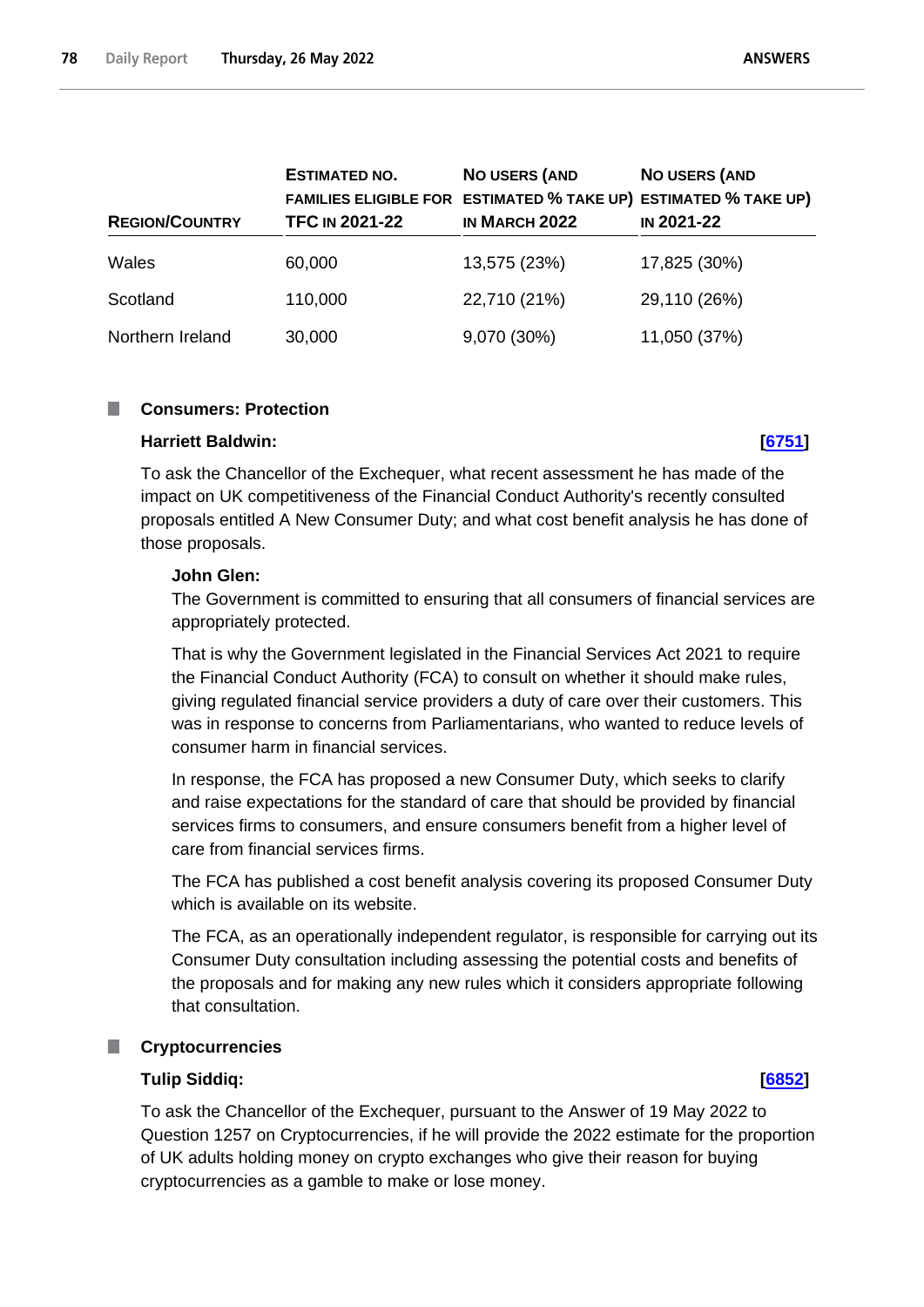#### **John Glen:**

The Financial Conduct Authority plan to re-run the UK cryptoassets consumer research later this year.

There is currently no 2022 estimate for the proportion of UK adults holding money on crypto exchanges who give their reason for buying cryptocurrencies as a gamble to make or lose money.

## **Financial Services Compensation Scheme: Cost of Living**

#### **Harriett Baldwin: [\[6752\]](http://www.parliament.uk/business/publications/written-questions-answers-statements/written-question/Commons/2022-05-23/6752)**

To ask the Chancellor of the Exchequer, if he will make an assessment of the impact on the cost of living of the twentyfold increase since 2017 in the levy paid by investment managers for the Financial Services Compensation Scheme.

#### **John Glen:**

Under the Financial Services and Markets Act 2000 (FSMA), the Financial Conduct Authority (FCA) is responsible for setting the rules of the compensation framework of the Financial Services Compensation Scheme (FSCS) in relation to the levy paid by investment managers.

The FCA recently published a discussion paper [DP21/5](https://www.fca.org.uk/publication/discussion/dp21-5.pdf) in December 2021 which explored ways in which aspects of the compensation framework which the FCA is responsible for could be improved. This paper invited responses from stakeholders and those responses are now being considered by the FCA.

The FSCS provides important protection for consumers by allowing them access compensation where a firm has failed. This is important to maintaining overall confidence in the financial system.

#### **Monetary Policy** T.

#### **Nick Gibb: [\[6669\]](http://www.parliament.uk/business/publications/written-questions-answers-statements/written-question/Commons/2022-05-23/6669)**

To ask the Chancellor of the Exchequer, what assessment he has made of the (a) effectiveness of money supply figures (i) six-month real, (ii) M1, (iii) M3, (iv) M4 in determining the state of the economy and (b) potential merits of more or less monetary tightening.

#### **John Glen:**

The Government continually monitors a range of economic indicators and developments to consider the impact of these on businesses and households.

Monetary policy is the responsibility of the independent Monetary Policy Committee (MPC) of the Bank of England and this includes decisions on Bank Rate and the assets held in the Asset Purchase Facility (APF). The separation of fiscal and monetary policy is a key feature of the UK's economic framework, and essential for the effective delivery of monetary policy, so the Government does not comment on the conduct or effectiveness of monetary policy.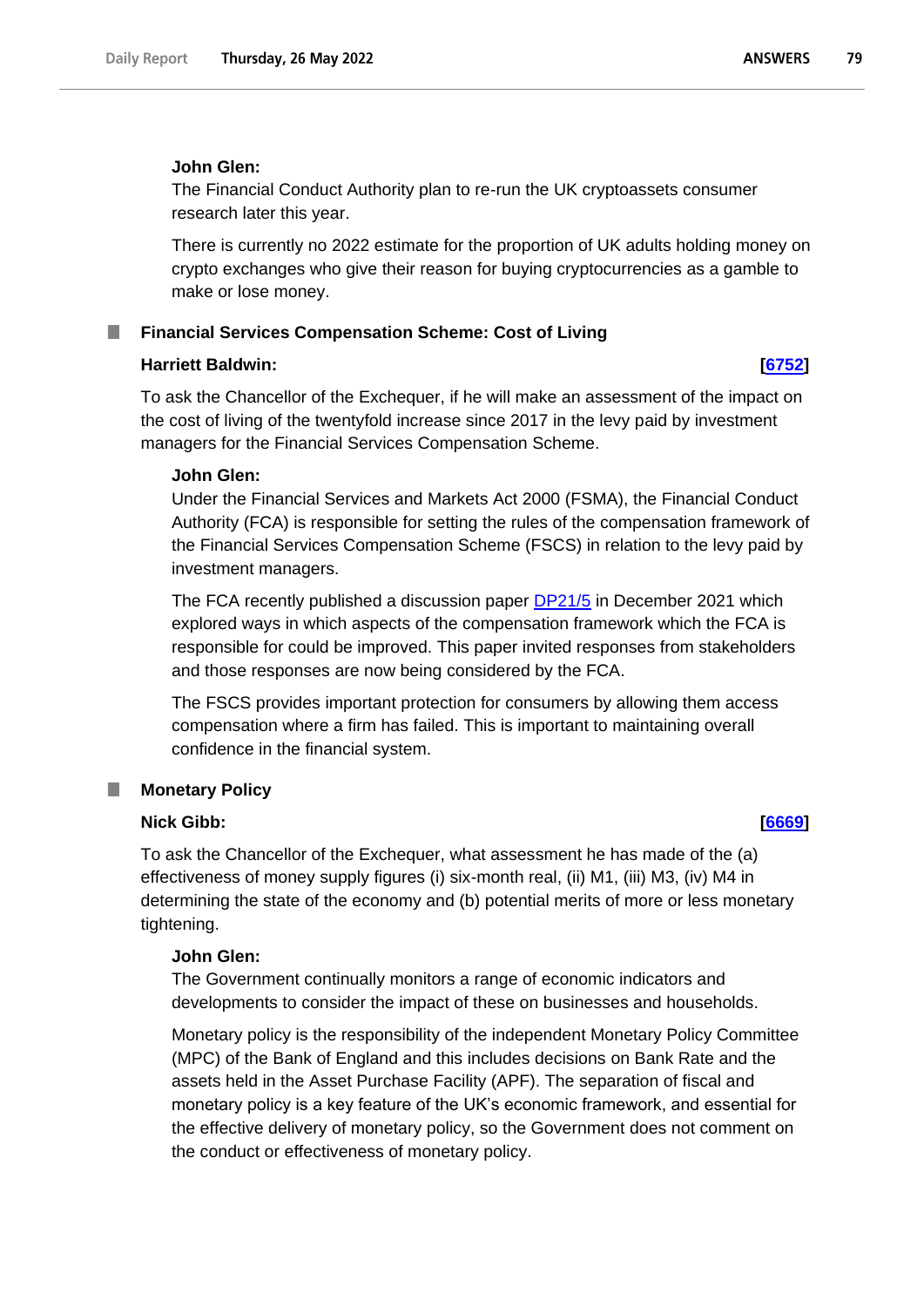#### m. **Safe Hands Plans: Insolvency**

#### **Jon Trickett: [\[3473\]](http://www.parliament.uk/business/publications/written-questions-answers-statements/written-question/Commons/2022-05-17/3473)**

To ask the Chancellor of the Exchequer, if he will make an assessment of the potential merits of setting up an emergency fund to support the customers of the failed Safe Hands Funeral Plans who may fall into funeral poverty as a result of that company's collapse.

#### **John Glen:**

In January 2021, the government legislated to bring all pre-paid funeral plan providers and intermediaries within the regulatory remit of the Financial Conduct Authority (FCA) from 29 July 2022. When FCA regulation takes effect, funeral plan providers will need to be authorised by the FCA in order to enter into or carry out funeral plan contracts.

Safe Hands Plans has recently gone into administration. The government understands that this development will be concerning for customers of Safe Hands and continues to monitor the implementation of regulation in this sector closely.

Dignity's recent commitment to provide ongoing support to Safe Hands' customers for the next six months is welcome. This will ensure that any planholders who pass away during this time will receive a funeral without any additional charge.

It is unfortunate but unavoidable that bringing a previously unregulated sector into regulation – whatever form that may take – creates a possibility that some providers are not able to meet the threshold for authorisation. However, a well-regulated market should promote effective competition and drive better outcomes for consumers in the long-term.

Where a provider is unable to obtain FCA authorisation because of underlying issues, it is important to understand that this is not an issue created by bringing the sector into regulation. Rather, bringing the sector into regulation exposes these unsustainable business models and prevents these problems from getting worse.

### **WOMEN AND EQUALITIES**

#### L. **Employment Tribunals Service: Pregnancy**

### **Ellie Reeves: [\[5482\]](http://www.parliament.uk/business/publications/written-questions-answers-statements/written-question/Commons/2022-05-19/5482)**

To ask the Secretary of State for Women and Equalities, what assessment she has made of the equity of the three months' time limit in accessing justice where a claimant is pregnant and filing a case in an employment tribunal.

### **Kemi Badenoch:**

Individuals who experience pregnancy and maternity discrimination in the workplace can access justice through an employment tribunal, under the Equality Act 2010. While the time limit for bringing a claim is three months, tribunals have the discretion to provide extensions where they consider it 'just and equitable' to do so.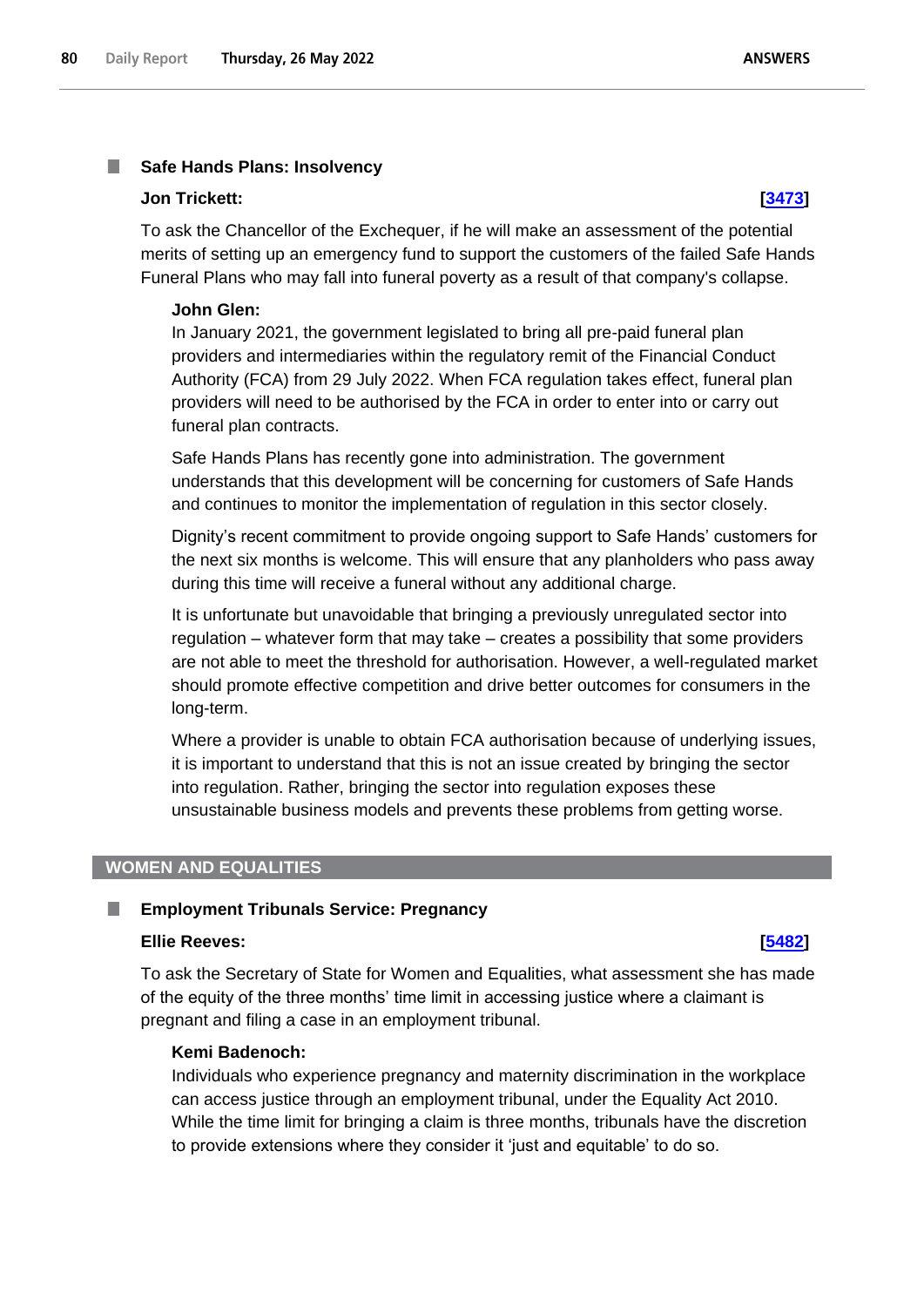The Government continues to look closely at extending the time limit for bringing Equality Act 2010 based cases to an employment tribunal. This decision, however, must take account of wider impacts across the justice system. We recognise that the pandemic has put additional pressure on the entire courts and tribunals service, particularly the employment tribunal, and that restoring its existing levels of service needs to be the priority before additional loading is added.

#### **WORK AND PENSIONS**

### **British Sign Language Act 2022**

#### **Dr Matthew Offord: [\[4548\]](http://www.parliament.uk/business/publications/written-questions-answers-statements/written-question/Commons/2022-05-18/4548)**

To ask the Secretary of State for Work and Pensions, what steps her Department plans to take to implement the British Sign Language Act 2022.

#### **Chloe Smith:**

The British Sign Language Act 2022 gained Royal Assent in April 2022 and does three things:

- It recognises British Sign Language as a language of Great Britain in its own right;
- It places a duty on the Secretary of State for Work and Pensions to report on the promotion and facilitation of British Sign Language by ministerial departments;
- It places a duty on the Secretary of State for Work and Pensions to issue guidance to ministerial departments on the general promotion and facilitation of British Sign Language across their public communications - such as public announcements, consultations, plans, strategy, social media and press conferences.

A BSL Advisory Board will be established to advise the government on the implementation of the BSL Act from the perspective of those who use BSL. The board will also advise on related matters such as how to increase the number of BSL interpreters. This Board is a key first step in implementation of the Act, and it is anticipated that recruitment for the board will begin soon, with the first board meeting to be held in the Autumn.

### **Children: Maintenance**

### **Mr Tanmanjeet Singh Dhesi: [\[6884\]](http://www.parliament.uk/business/publications/written-questions-answers-statements/written-question/Commons/2022-05-23/6884)**

To ask the Secretary of State for Work and Pensions, what recent steps she has taken to help ensure efficient and clear communication between her Department and the Child Maintenance Service on benefit fraud claims and investigations.

#### **Guy Opperman:**

As an integral part of DWP, Child Maintenance Service (CMS) caseworkers are all required to complete annual training to identify and tackle fraud. This includes a requirement for CMS caseworkers to report allegations of benefit fraud to their Counter Fraud and Compliance Directorate (CFCD) colleagues via a desktop application. In addition to the compulsory CMS training, the Financial Investigation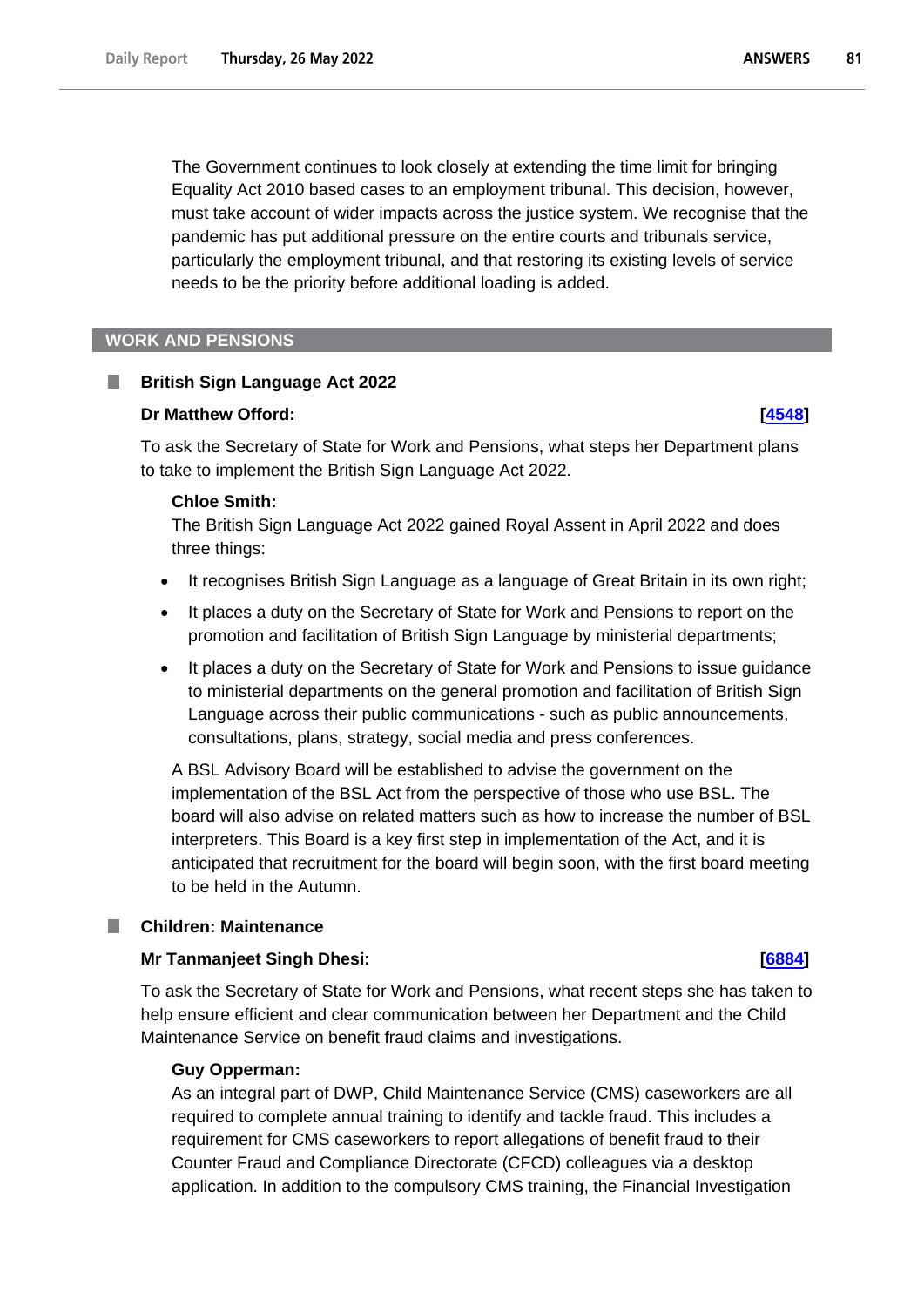Unit have included the requirement to report benefit fraud via the IT interface as part of the annual training to caseworkers. This is to be delivered to all Child Maintenance caseworkers as part of the CMG's Fraud and Financial Correctness Strategy for 2022-2023.

### **Employment: Disability**

#### **Vicky Foxcroft: [\[6827\]](http://www.parliament.uk/business/publications/written-questions-answers-statements/written-question/Commons/2022-05-23/6827)**

To ask the Secretary of State for Work and Pensions, what steps she is taking to ensure that stakeholders are consulted as part of her Department's work to reduce the disability employment gap; and how frequently that consultation is taking place.

### **Chloe Smith:**

The Department regularly engages with a wide range of stakeholders to inform disability employment policy and programme development. This is to support disabled people to start, stay in and succeed in work, and our ambition to reduce the disability employment gap.

This includes the Disability Confident (DC) scheme, where we regularly engage with stakeholders, including the DC Business Leaders Group (which meets quarterly), comprising board level Directors, the DC Professional Advisers Group, disabled people, disability charities and representative groups, to gather their views about the scheme and help shape future DC Policy. As part of our current review of the scheme, we are working with a wide range of stakeholders to ensure the content of the scheme remains up to date, credible and sufficiently challenging, in support of disability employment. We also engage with employers through events and DC webinars, that focus on topics to support disabled people, such as: Autism and Neurodiversity, Mental Health in the Workplace, and New Ways of Working.

The Access to Work programme also engages with a wide range of disability groups with a mix of disabled people's organisations, charities, and disabled people. These user-led stakeholder forums take place regularly throughout the year across England, Scotland, and Wales.

#### **Vicky Foxcroft: [\[6828\]](http://www.parliament.uk/business/publications/written-questions-answers-statements/written-question/Commons/2022-05-23/6828)**

To ask the Secretary of State for Work and Pensions, with reference to her Department's press release of 17 May 2022, Government hits goal to see a million more disabled people in work, whether her Department plans to set a new goal to further build on that increase.

### **Chloe Smith:**

Now the one million goal has been met, we will be considering what a new stretching ambition should be, to continue to galvanise action across and outside of Government. This will ensure that increasing disabled people's participation in the labour market is a shared ambition across society. The Government's commitment to reducing the disability employment gap remains.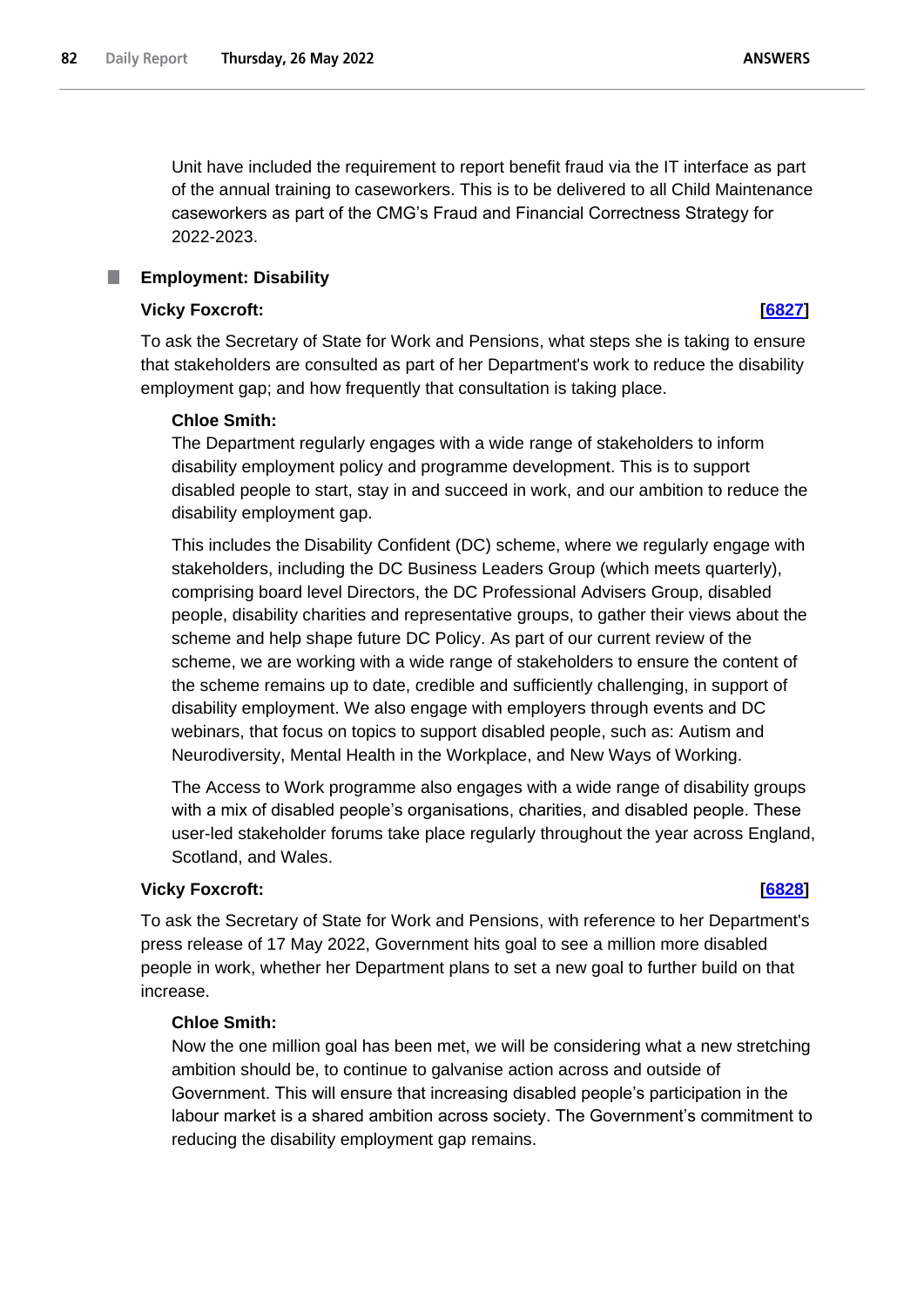### **Vicky Foxcroft: [\[6829\]](http://www.parliament.uk/business/publications/written-questions-answers-statements/written-question/Commons/2022-05-23/6829)**

To ask the Secretary of State for Work and Pensions, how her Department defines in employment in the context of the Disability Employment Goal.

### **Chloe Smith:**

The goal to see a million more disabled people in employment is measured using Labour Force Survey (LFS) data released on a quarterly basis by the independent Office for National Statistics (ONS). The LFS is the key source for trend data on different measures of disability employment.

The number of disabled people in employment in the UK counts all people aged 16 to 64 who did one hour or more of paid work per week and those who had a job that they were temporarily away from (for example, because they were on holiday or off sick). This definition aligns with the international standard as set by the International Labour Organisation (ILO).

### **Vicky Foxcroft: [\[6830\]](http://www.parliament.uk/business/publications/written-questions-answers-statements/written-question/Commons/2022-05-23/6830)**

To ask the Secretary of State for Work and Pensions, how many disabled people have been in employment in each year since 2017, by sector.

### **Chloe Smith:**

Summary estimates on disability employment are published quarterly by the Office for National Statistics (ONS) and can be found at:

https://www.ons.gov.uk/employmentandlabourmarket/peopleinwork/employmentande mployeetypes/datasets/labourmarketstatusofdisabledpeoplea08.

These statistics are used to monitor the number of disabled people in work and the disability employment rate and gap.

The Department also publishes annual disability employment statistics which provide more detailed analysis and breakdowns – including by industry and sector - of the ONS summary estimates and can be found at:

[https://www.gov.uk/government/collections/the-employment-of-disabled-people.](https://www.gov.uk/government/collections/the-employment-of-disabled-people)

## **Matt Vickers: [\[6952\]](http://www.parliament.uk/business/publications/written-questions-answers-statements/written-question/Commons/2022-05-23/6952)**

To ask the Secretary of State for Work and Pensions, what progress has been made on increasing the number of disabled people in work by one million between 2017 and 2027.

### **Chloe Smith:**

In 2017 the Government set a goal to see a million more disabled people in employment between 2017 and 2027. The latest figures released for Q1 (January to March) 2022 show that between Q1 2017 and Q1 2022 the number of disabled people in employment increased by 1.3m – meaning the goal has been met after five years.

### **Vicky Foxcroft: [\[8068\]](http://www.parliament.uk/business/publications/written-questions-answers-statements/written-question/Commons/2022-05-24/8068)**

To ask the Secretary of State for Work and Pensions, what proportion of disabled adults have been in employment in each year since 2017, by sector.

83

**ANSWERS**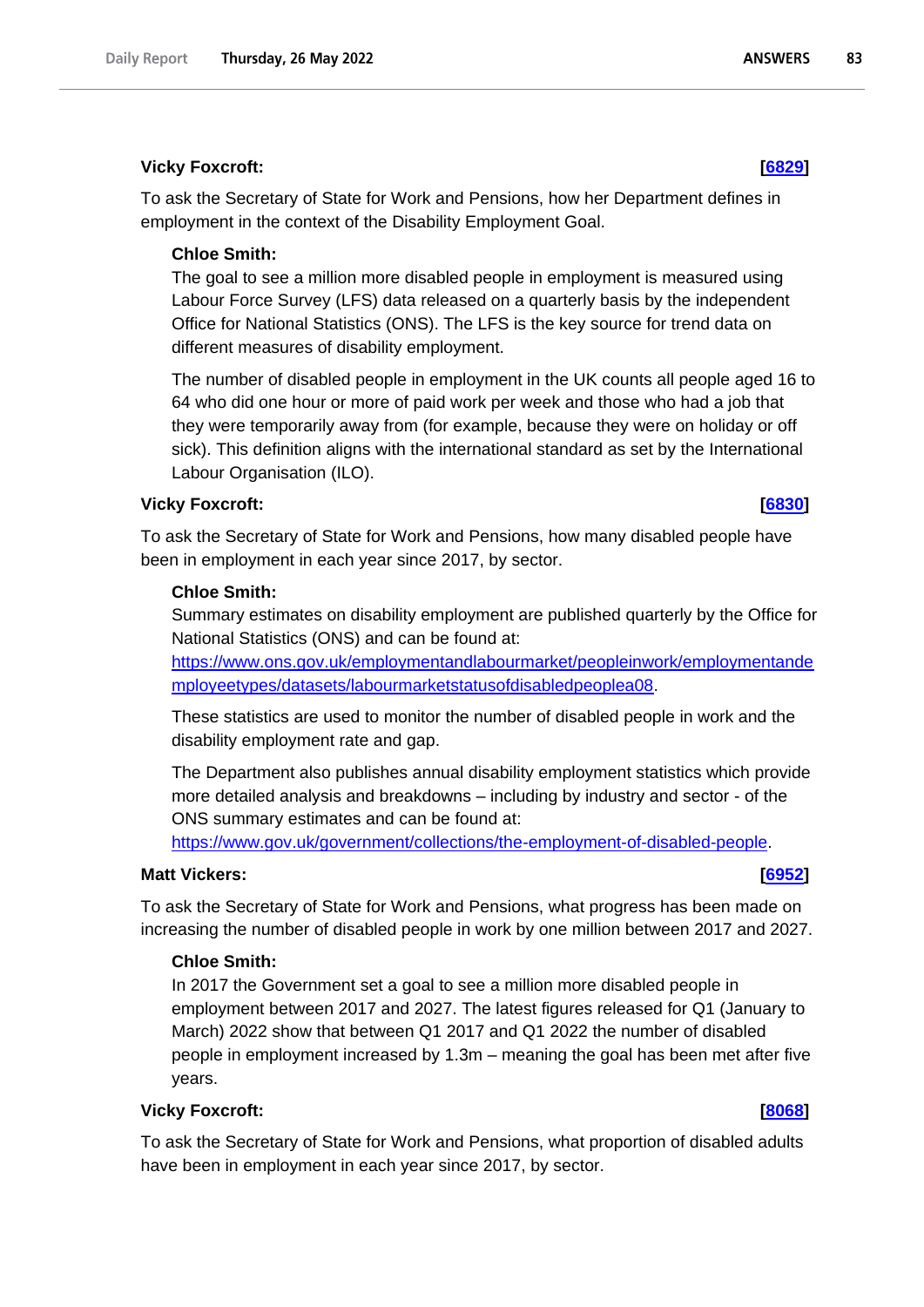### **Chloe Smith:**

Summary estimates on disability employment are published quarterly by the Office for National Statistics (ONS) and can be found at:

https://www.ons.gov.uk/employmentandlabourmarket/peopleinwork/employmentande mployeetypes/datasets/labourmarketstatusofdisabledpeoplea08.

These statistics are used to monitor the number of disabled people in work and the disability employment rate and gap.

The Department also publishes annual disability employment statistics which provide more detailed analysis and breakdowns – including by industry and sector - of the ONS summary estimates and can be found at:

[https://www.gov.uk/government/collections/the-employment-of-disabled-people.](https://www.gov.uk/government/collections/the-employment-of-disabled-people)

#### **Employment: Females** L.

### **Matt Vickers: [\[6956\]](http://www.parliament.uk/business/publications/written-questions-answers-statements/written-question/Commons/2022-05-23/6956)**

To ask the Secretary of State for Work and Pensions, what steps her Department is taking to support more women over the age of 50 to return to the workplace.

#### **Mims Davies:**

The Government recognises the challenges faced by women aged 50 and over. Too many women feel forced either to leave work, reduce their hours, or take a step back in their careers because of the menopause. The Government will be responding shortly to the independent report on Menopause and the Workplace, commissioned from employer organisations who take part in the 50PLUS Roundtables, and which set out a series of recommendations for Government and employers. This will also examine the issues of Returners. The group will work collaboratively on a number of key issues outlining the evidence, barriers and recommendations.

The Restart Scheme is being delivered across England and Wales using 12 Contract Package Areas with providers working with employers, local government, and other partners to deliver tailored support for individuals, breaking down employment barriers that could be holding claimants back from finding work.

Alongside this, as part of the £500m Plan for Jobs expansion, we are funding a new enhanced support package for workers over the age of 50 to help them to stay in and return to work. This offer will ensure that older job seekers receive more intensive, tailored support as part of their Universal Credit claim and will give Work Coaches more time to spend with older job seekers who have recently become unemployed.

The 50PLUS Champions network also provides dedicated support to work coaches to enable them to effectively direct suitable support to claimants who are aged 50 and over.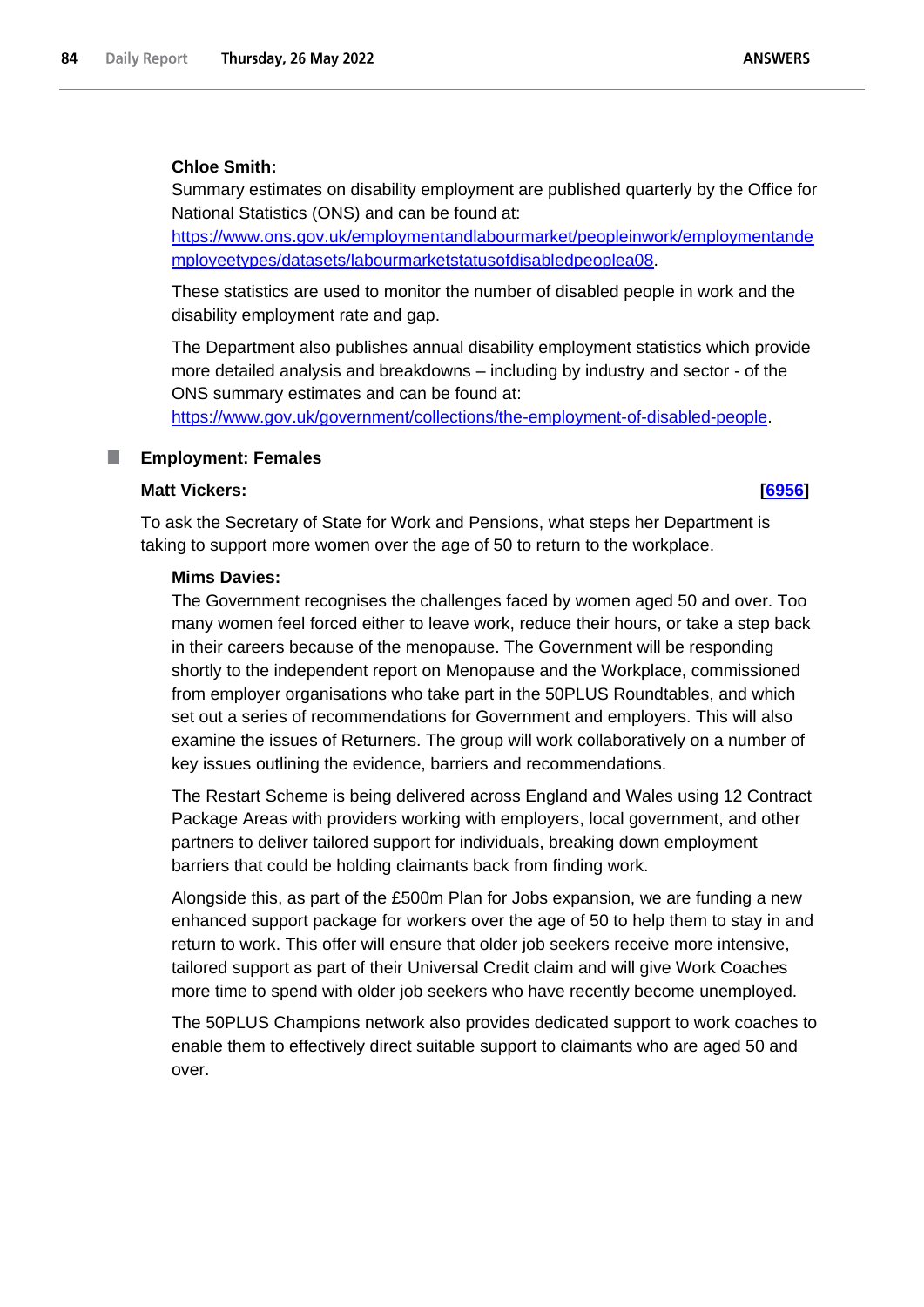#### T. **Household Support Fund**

#### **Dr Matthew Offord: [\[4549\]](http://www.parliament.uk/business/publications/written-questions-answers-statements/written-question/Commons/2022-05-18/4549)**

To ask the Secretary of State for Work and Pensions, what recent steps her Department has taken to progress the allocation of the Household Support Fund to local authorities.

#### **David Rutley:**

Local Authorities have already received their allocations, alongside the grant determination and guidance, for the £421m Household Support Fund extension. The new allocations for Local Authorities are the same as for the previous 6 months of the scheme and can be found [here.](https://www.gov.uk/government/publications/household-support-fund-guidance-for-local-councils/household-support-fund-grant-determination-2021-no-315787#annex-a-household-support-fund-grant-final-funding-allocations-per-county-councils-and-unitary-authorities-for-the-period-1-april-to-30-september-2022) Local Authorities have discretion on exactly how and when this funding is used within the scope set out, based on their assessment of local need.

This funding is available now for use by Local Authorities until 30 September 2022.

#### П **Local Housing Allowance**

#### **Ms Karen Buck: [\[6683\]](http://www.parliament.uk/business/publications/written-questions-answers-statements/written-question/Commons/2022-05-23/6683)**

To ask the Secretary of State for Work and Pensions, with reference to paragraph 35 of the equalities impact assessment for the Government's decision to freeze Local Housing Allowance rates in 2021-22, if she will place the data her Department collected in respect of the second bullet point, which states that we will monitor the proportion of LHA claimants with shortfalls and the amounts of those shortfalls, in the House of Commons Library.

#### **David Rutley:**

As stated in the Equality Analysis, the department collects data which enables the calculation of the proportion of LHA claimants with shortfalls and the amounts of these shortfalls. Shortfalls relate to the value of a household's rent which exceeds the Local Housing Allowance.

Since the production of the Equality Analysis, we have monitored these two metrics as provided below for each quarter of data since. Shortfall Prevalence relates to the proportion of LHA households which have a shortfall. Average Monthly Shortfalls relate to the mean average amount of monthly shortfalls for LHA households. Both are at the Great Britain level for households in receipt of Housing Benefit and the Universal Credit Housing Element.

| <b>SHORTFALL</b>                               |          |               |               |               |          |
|------------------------------------------------|----------|---------------|---------------|---------------|----------|
| <b>PREVALENCE</b>                              | $FFB-21$ | <b>MAY-21</b> | <b>AUG-21</b> | $Nov-21$      | $FFB-22$ |
| <b>Great Britain</b>                           | 52%      | 52%           | 53%           | 54%           | 54%      |
| Average<br><b>Monthly</b><br><b>Shortfalls</b> | Feb-21   | $May-21$      | Aug-21        | <b>Nov-21</b> | Feb-22   |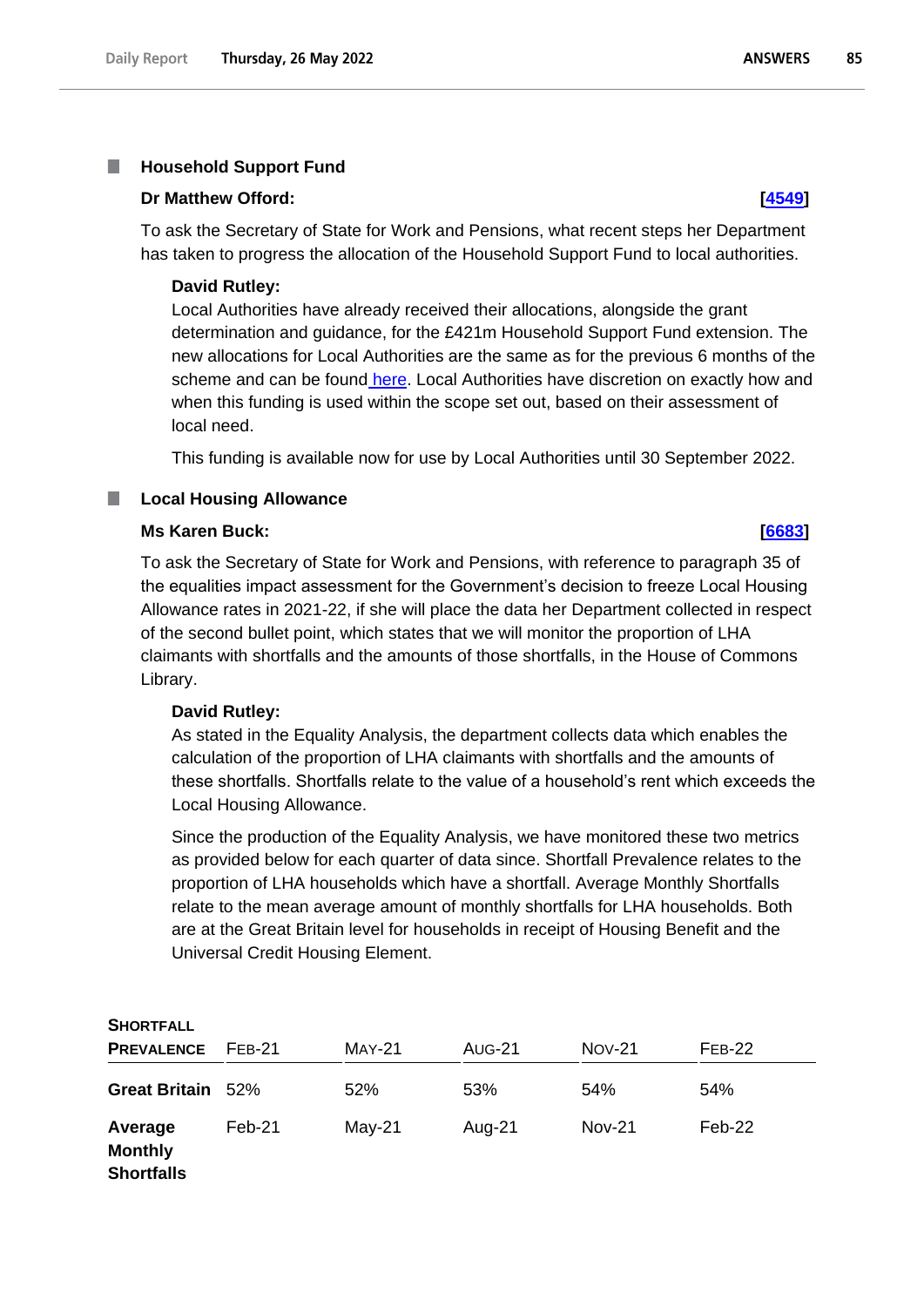| <b>SHORTFALL</b>          |        |        |          |          |
|---------------------------|--------|--------|----------|----------|
| <b>PREVALENCE</b> FEB-21  | MAY-21 | AUG-21 | $Nov-21$ | $FFR-22$ |
| <b>Great Britain £146</b> | £145   | £145   | £145     | £147     |

#### $\mathbb{R}^n$ **Local Housing Allowance: Impact Assessments**

#### **Ms Karen Buck: [\[6684\]](http://www.parliament.uk/business/publications/written-questions-answers-statements/written-question/Commons/2022-05-23/6684)**

To ask the Secretary of State for Work and Pensions, whether her Department undertook an equalities impact assessment of the Government's decision to freeze Local Housing Allowance rates in 2022-23.

### **David Rutley:**

The equality analysis for the Local Housing Allowance rates for the year 2022-23 was sent to the House of Commons Library on 26 April 2022.

The library has confirmed that it has now been uploaded alongside the equality analysis for 2021-22.

### **Pension Protection Fund: Inflation**

### **Catherine West: [\[4655\]](http://www.parliament.uk/business/publications/written-questions-answers-statements/written-question/Commons/2022-05-18/4655)**

To ask the Secretary of State for Work and Pensions, what assessment she has made of the impact of rising UK inflation on members of the Pensions Protections Fund who accrued pension benefits before 1997.

### **Guy Opperman:**

No assessment has been made. The information required to carry out such an assessment is not readily available and to obtain it would incur disproportionate costs.

The Government understands that people are concerned about pressure on household budgets as a result of the global inflation crisis and has committed £22 billion in direct support to help people across the country.

### **Pensions**

### **Dr Matthew Offord: [\[4550\]](http://www.parliament.uk/business/publications/written-questions-answers-statements/written-question/Commons/2022-05-18/4550)**

To ask the Secretary of State for Work and Pensions, whether her Department is taking steps to bring forward initiatives to assist people in understanding their pensions.

### **Guy Opperman:**

The Department for Work and Pensions (DWP) is currently introducing several initiatives to assist people in understanding their pensions.

The Stronger Nudge to pensions guidance regulations, coming in to force on 1<sup>st</sup> June 2022, ensure no-one will be able to access their savings through pension freedoms without having received Pension Wise guidance or opted out. As part of this,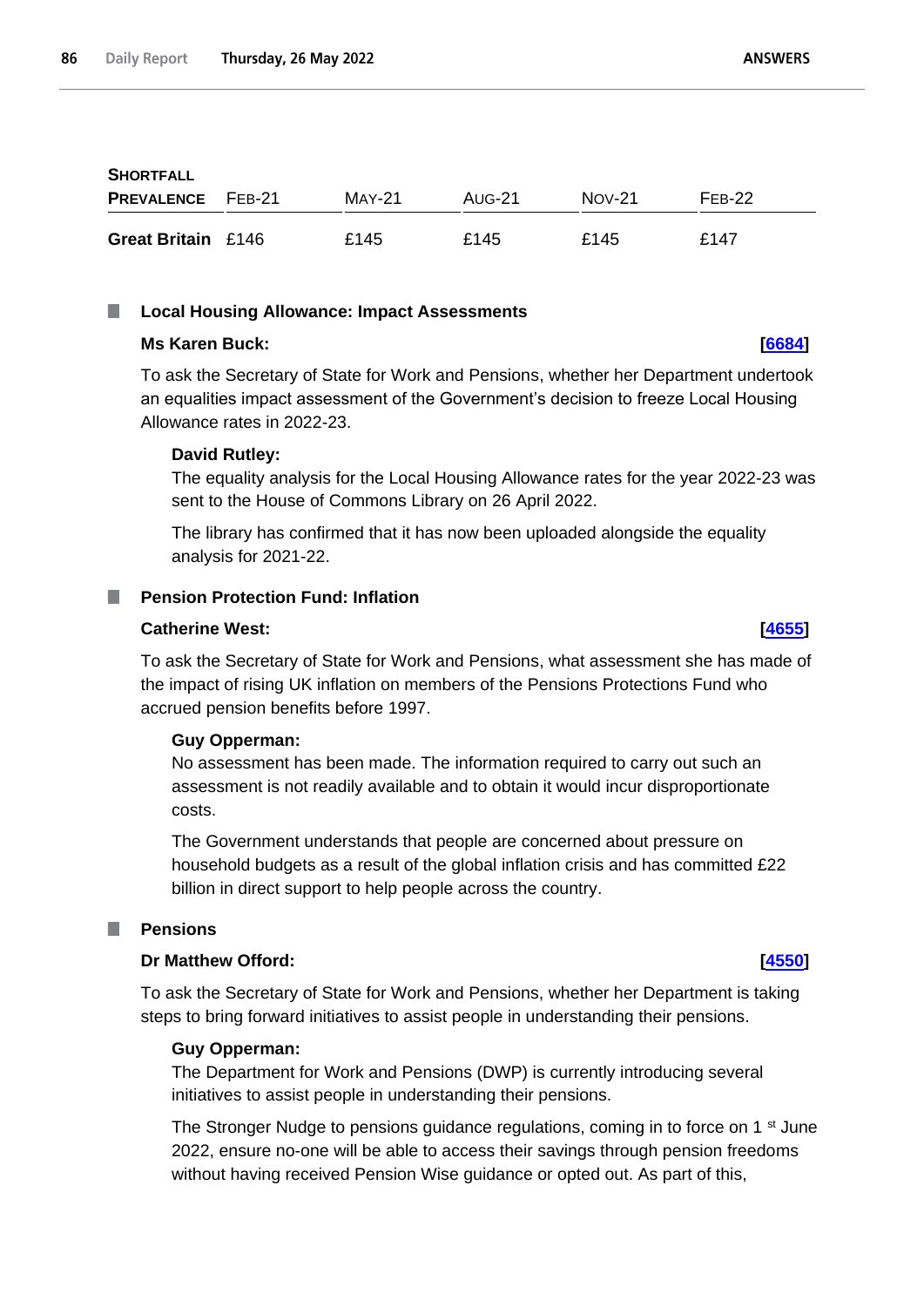schemes will offer to book of a Pension Wise appointment for the member as part of the application process, removing the inertia introduced by members having to book their own appointment.

From October this year, new regulations come into force that require defined contribution schemes used for automatic enrolment to send simpler, 2-page maximum, statements to members. These short, simpler statements will give savers the key information they need to be able to better engage with and understand their pensions. They will help people plan for the retirement they want.

DWP published a consultation on the draft regulations for Pensions Dashboards, which closed on 13 March 2022. Following publication of its response, expected this summer, the department will lay regulations for dashboards when parliamentary time allows. Pensions dashboards can help make accessing pensions information easier by empowering people to see what they have in their various pensions, including their State Pension, at the touch of a button on their smartphone, laptop or computer at home. This will put the saver in control and help reconnect people with their lost pension pots, transforming how people think and plan for their retirement.

#### **Personal Independence Payment**

### **Bambos Charalambous: [\[6873\]](http://www.parliament.uk/business/publications/written-questions-answers-statements/written-question/Commons/2022-05-23/6873)**

To ask the Secretary of State for Work and Pensions, what her Department advises to existing claimants of Personal Independence Payments in the event that their condition has worsened but an assessment review for a higher rate has not been carried out as a result of an award being close to ending.

### **Chloe Smith:**

We advise claimants to report any relevant change of circumstances which may affect their award. When a claimant reports a change in their needs, they will be sent a form which asks for details of how their condition or conditions has changed and how it affects them. Claimants are also asked to provide any additional evidence they may have.

The case will then be reviewed and if it is decided that an increase in PIP is applicable, the increased award will be made from the date the change in condition occurred, regardless of when the previous award was due to end.

Change of Circumstances cases are monitored to prevent payment ending before a review has taken place.

#### **Personal Independence Payment: Standards**

### **Bambos Charalambous: [\[6871\]](http://www.parliament.uk/business/publications/written-questions-answers-statements/written-question/Commons/2022-05-23/6871)**

To ask the Secretary of State for Work and Pensions, what assessment she has made of the impact of the introduction of phone and video face-to-face assessments for Personal Independence Payment (PIP) on the time taken for new claimants of PIP to receive their benefits.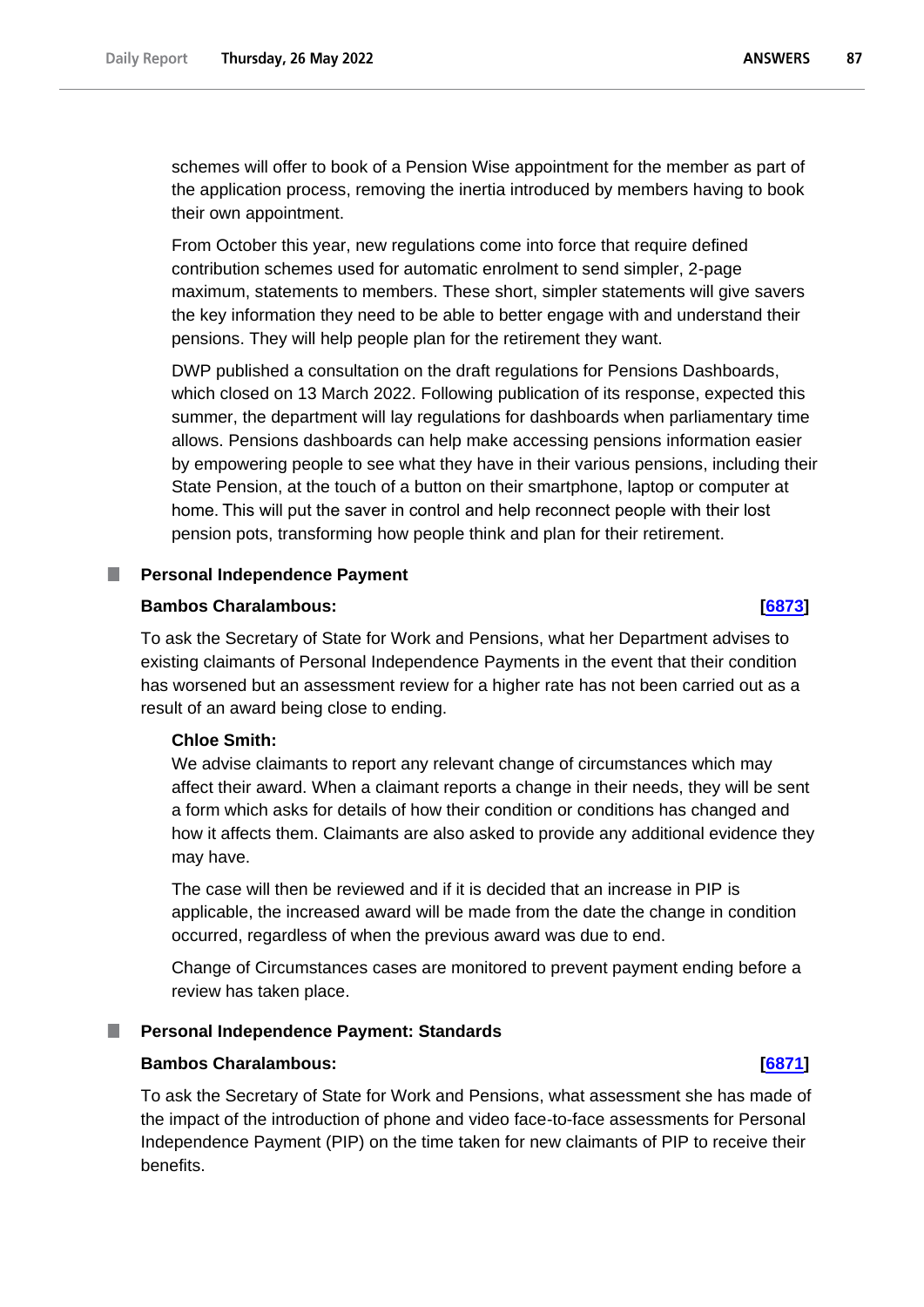### **Chloe Smith:**

The Department for Work and Pensions (DWP) is committed to assessing people as quickly as possible, in order that they receive the benefit(s) and support they are entitled to in a timely manner.

The assessment method has no bearing on the time taken for new claimants of PIP to receive their benefits.

DWP worked at pace with its providers to deliver telephone and video assessments, changing from face-to-face assessments with minimum delay to the service for claimants. Without this pivot to virtual assessments, it would not have been possible to assess Personal Independence Payment (PIP) claims at all, during periods of strict Covid-19 restrictions.

Any future decisions about delivery channels will be evidence-based and to ensure this, DWP will draw on existing evidence, as well as continuing to build understanding via research and analysis.

#### **Sign Language: Interpreters**

### **Emma Hardy: [\[4670\]](http://www.parliament.uk/business/publications/written-questions-answers-statements/written-question/Commons/2022-05-18/4670)**

П

To ask the Secretary of State for Work and Pensions, what steps she is taking to increase the number of British Sign Language trained interpreters; and what assessment she has made of the potential merits of reducing the costs of training courses for those interpreters.

#### **Chloe Smith:**

*[Holding answer 23 May 2022]:* There are a range of British Sign Language qualifications currently approved for government funding. This include qualifications linked to interpreting which are approved for delivery in Advanced Learner Loans (ALLs) – such as The IBSL Level 6 Diploma in Sign Language Interpreting Studies, IBSL Level 6 Diploma in British Sign Language Studies, Signature Level 6 Diploma in Sign Language Translation and Signature Level 6 NVQ Diploma in Sign Language Interpreting. These qualifications also are approved by NRCPD for interpreters.

Students are encouraged to seek an institution that may offer loans-funded study for one of the qualifications listed above. Students in receipt of an ALL for one of these courses may also seek support from the ALLs Bursary Fund from their institution to help with course related costs.

Advanced Learner Loans provide extensive coverage of a range of regulated qualifications at Level 3 to Level 6, helping to pay the up-front tuition fees and removing one of the main barriers to adult learning.

Work is also underway with subject experts and exam boards to develop a BSL GCSE.

British Sign Language courses delivered by private organisations are widely available but funding, delivery and regulation of these is not a DfE matter.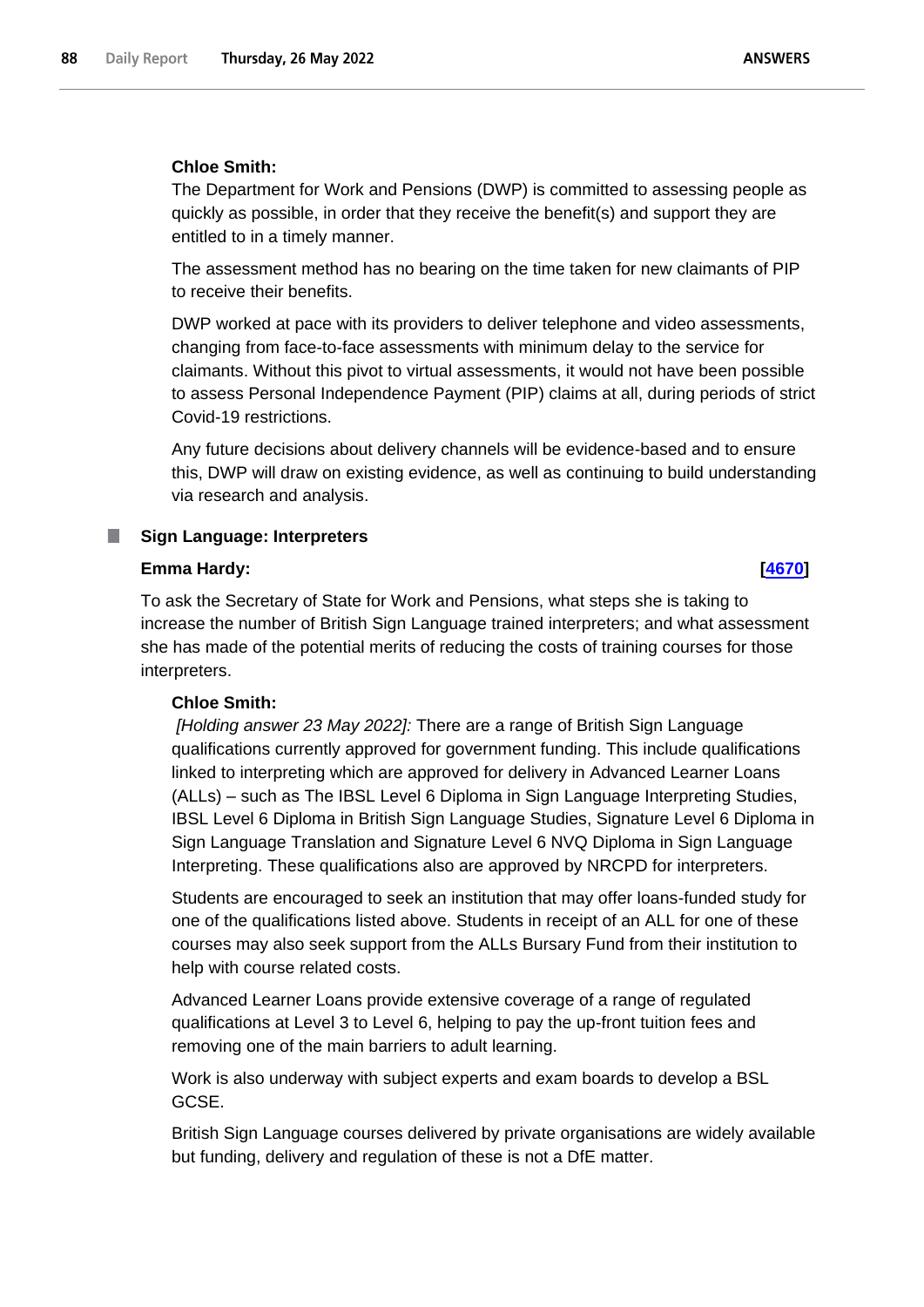The British Sign Language Act 2022 was brought forward to help promote and facilitate the use of British Sign Language by providing legal recognition of BSL. It gained Royal Assent in April 2022. Alongside the Act, the government committed to a package of policy measures, including how the government might help to increase

the numbers of properly accredited BSL interpreters and how this might be increased. This could include an assessment of costs to individuals in attaining BSL interpretation accreditation.

# **Social Security Benefits**

### **Damien Moore: [\[8157\]](http://www.parliament.uk/business/publications/written-questions-answers-statements/written-question/Commons/2022-05-24/8157)**

To ask the Secretary of State for Work and Pensions, whether her Department plans to increase (a) carers allowance and (b) attendance allowance in line with inflation.

# **Chloe Smith:**

The Secretary of State undertakes an annual review of benefits and pensions, and CPI in the year to September is the latest figure that the Secretary of State can use to allow sufficient time for the required operational changes before new rates can be introduced at the start of the new financial year in April. Both Carer's Allowance and Attendance Allowance were uprated in April 2022 by 3.1%

As per convention, the Secretary of State will undertake a review of benefit rates for the 2023/24 tax year this autumn.

# **State Retirement Pensions: Females**

# **Chi Onwurah: [\[6763\]](http://www.parliament.uk/business/publications/written-questions-answers-statements/written-question/Commons/2022-05-23/6763)**

To ask the Secretary of State for Work and Pensions, what steps her Department is taking in response to the All Party Parliamentary Group on state pension inequality for women's submission to the Parliamentary and Health Service Ombudsman's investigation into the communication of changes to women's state pension age.

# **Guy Opperman:**

The position has not changed. The Parliamentary and Health Service Ombudsman (PHSO) has not completed his investigation. This a multi staged process and the report published on 20 July 2021 concluded stage-one of the investigation.

It would not be appropriate to comment on the issue whilst the investigation is ongoing; and section 7(2) of the Parliamentary Commissioner Act 1967 states that Ombudsman investigations "shall be conducted in private".

# **State Retirement Pensions: North East**

### **Chi Onwurah: [\[6762\]](http://www.parliament.uk/business/publications/written-questions-answers-statements/written-question/Commons/2022-05-23/6762)**

To ask the Secretary of State for Work and Pensions, how many state pension claimants face delays to the first payments of their pension in (a) Newcastle and (b) the North East of England.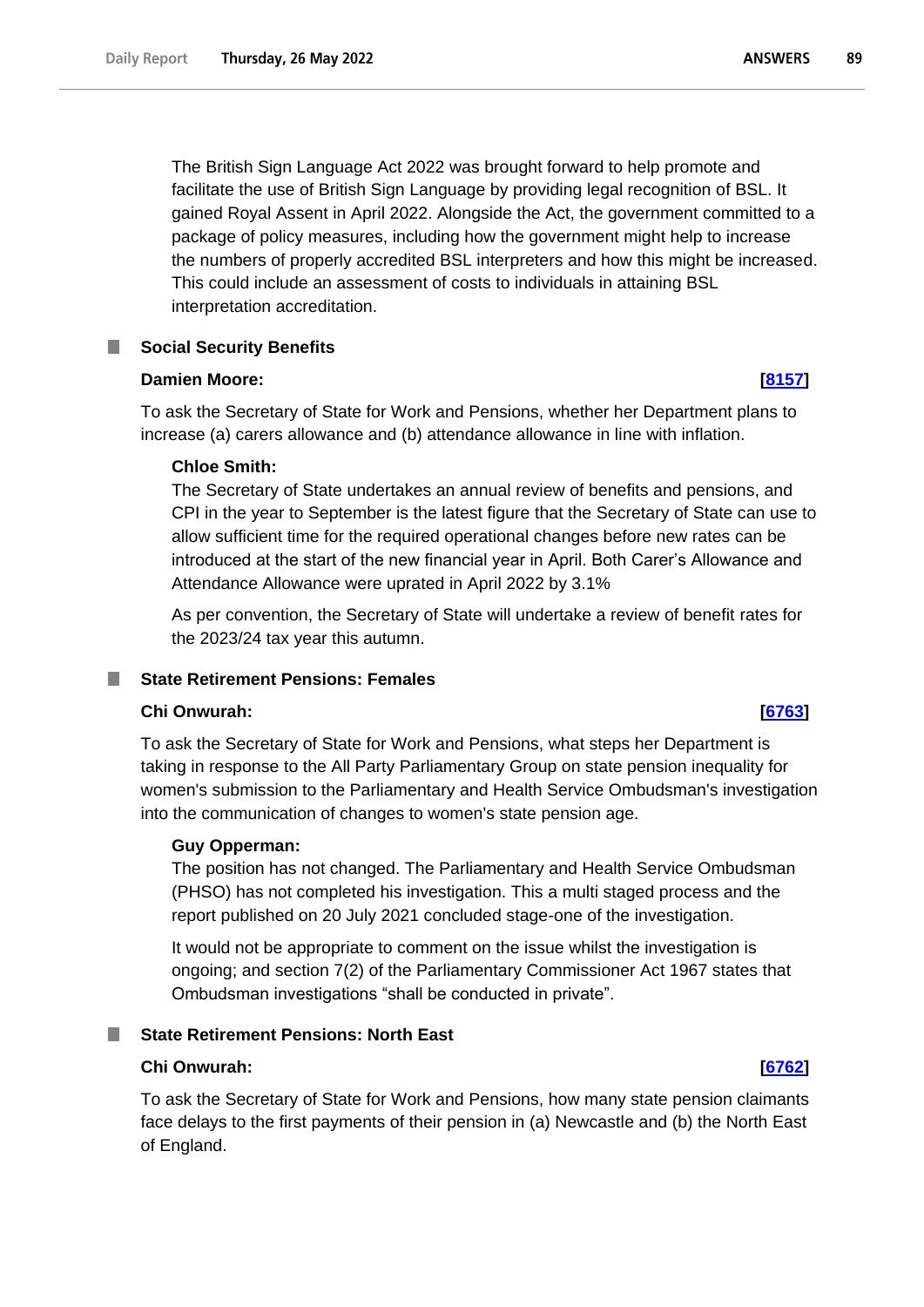#### **Guy Opperman:**

The DWP has a process which is the same now as under successive labour and the coalition government. There are claims where we are waiting for additional information which upon receipt of the further information are actioned.

There are no constituency or regional stats on State Pension payments.

**Unemployed People: Long Covid**

### **Rosie Duffield: [\[6878\]](http://www.parliament.uk/business/publications/written-questions-answers-statements/written-question/Commons/2022-05-23/6878)**

To ask the Secretary of State for Work and Pensions, what financial support her Department is providing to people diagnosed with long covid who are out of work.

### **Chloe Smith:**

The DWP offers financial support through Universal Credit and New Style Employment and Support Allowance for people who are sick and unable to work due to long-Covid, subject to them satisfying the eligibility criteria and contribution conditions. In addition, people with long-COVID may be eligible to Personal Independence Payment.

Furthermore, the Industrial Injuries Advisory Council (IIAC), who advise the Secretary of State for Work and Pensions regarding Industrial Injuries Disablement Benefit (IIDB), are investigating whether long-COVID can be prescribed as an occupational disease for the purposes of IIDB.

### **Universal Credit**

## **Stephen Timms: [\[6670\]](http://www.parliament.uk/business/publications/written-questions-answers-statements/written-question/Commons/2022-05-23/6670)**

To ask the Secretary of State for Work and Pensions, whether tax credit recipients who have more than £16,000 in savings will lose all their support on being migrated to Universal Credit after the one year grace period, or whether they will be entitled to further transitional protection.

### **David Rutley:**

Tax Credit claimants will have any capital they hold above £16,000 disregard for up to 12 months once moved to Universal Credit as part of the managed migration process. This means that the normal rules for the treatment of capital, that would usually prevent them claiming UC, will not be applied during this period.

Normal UC rules for capital will still be applied to the capital they hold between £6,001 and £16,000. If their capital falls to £16,000 or below during the 12 months, then the disregard is not re-applied, should their capital rise above £16,000 again.

After 12 months, the disregard on tax credit claimants' income that permits them to claim UC if their capital exceeds £16,000 will cease to apply and, like all claimants with capital over £16,000, they will not be entitled to Universal Credit.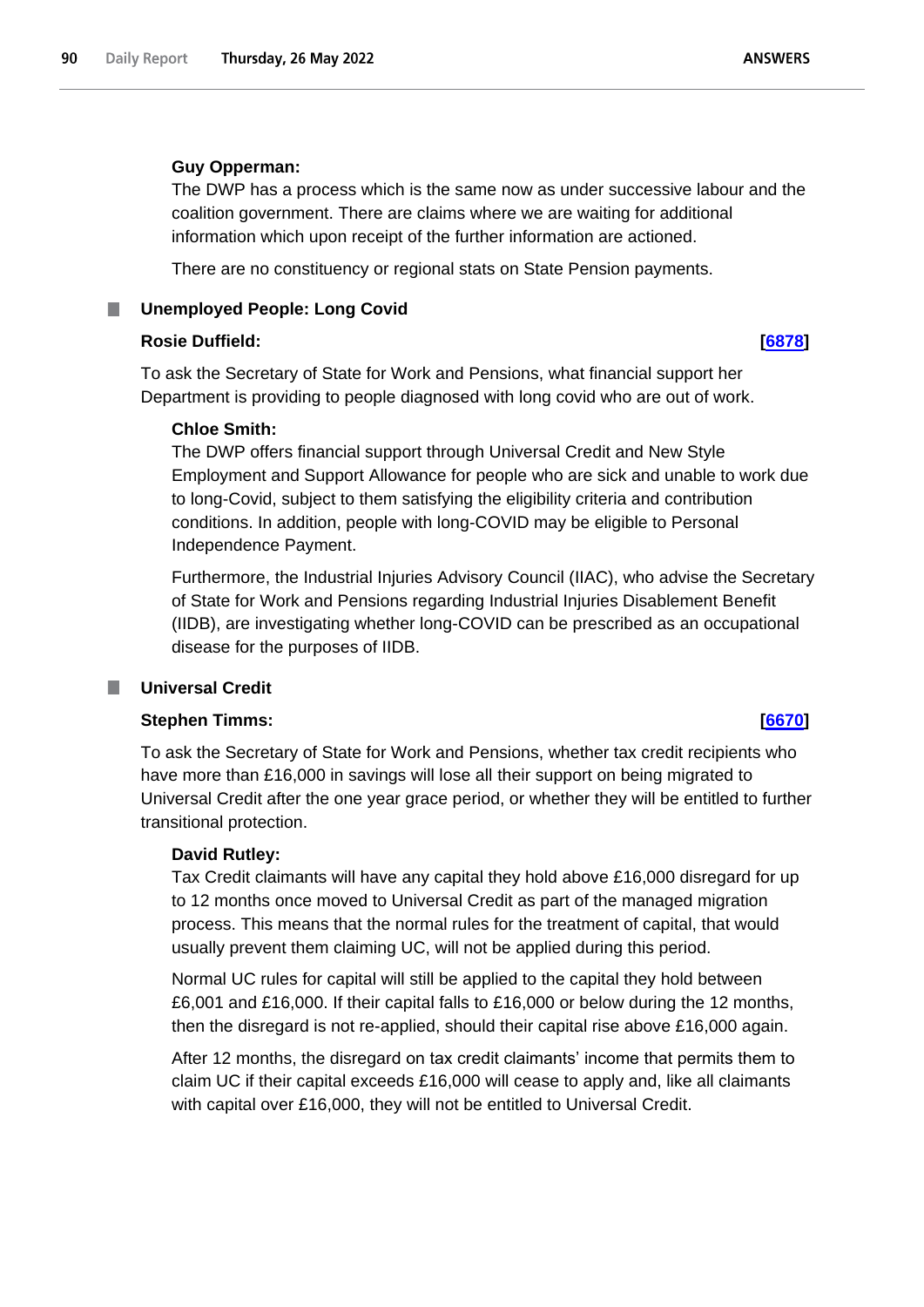#### T. **Universal Credit: Disability**

#### **Stephen Timms: [\[6671\]](http://www.parliament.uk/business/publications/written-questions-answers-statements/written-question/Commons/2022-05-23/6671)**

To ask the Secretary of State for Work and Pensions, what protections her Department has put in place for people with complex disabilities undergoing managed migration to Universal Credit.

### **Stephen Timms: [\[6672\]](http://www.parliament.uk/business/publications/written-questions-answers-statements/written-question/Commons/2022-05-23/6672)**

To ask the Secretary of State for Work and Pensions, what assessment she has made of the adequacy of the (a) help and (b) guidance available to people with complex disabilities undergoing managed migration to Universal Credit.

### **Stephen Timms: [\[6673\]](http://www.parliament.uk/business/publications/written-questions-answers-statements/written-question/Commons/2022-05-23/6673)**

To ask the Secretary of State for Work and Pensions, what steps her Department is taking to ensure that people with complex disabilities who are undergoing managed migration to Universal Credit will not have their benefits claims unfairly stopped.

#### **David Rutley:**

We are committed to fully complying with the Public Sector Equality Duty.

A variety of support is in place for those issued with migration notices including for individuals with a heath condition and disabilities. As we progress through discovery phase, we are keen to understand what additional support is required for people to make their claim to UC.

Our current support consists of

- A dedicated phoneline
- Further guidance on the Gov.uk website
- Specially trained staff in the JCP's and Service Centres who can identify local tailored support
- Support through help to claim

### **Stephen Timms: [\[6674\]](http://www.parliament.uk/business/publications/written-questions-answers-statements/written-question/Commons/2022-05-23/6674)**

To ask the Secretary of State for Work and Pensions, what guidance she has given to support services assisting people with complex disabilities undergoing managed migration to Universal Credit.

### **David Rutley:**

We recently restarted work to design and deliver a service for people to move to Universal Credit. The first phase is Discovery with controlled small volumes; during this phase we will work with small numbers of claimants to learn how best to ensure a smooth transition to Universal Credit and identify what support claimants need to make their claim to UC.

A variety of support is in place for those issued with migration notices, including for individuals with health conditions and disabilities. Our current support consists of:

• A dedicated phoneline

#### **ANSWERS** 91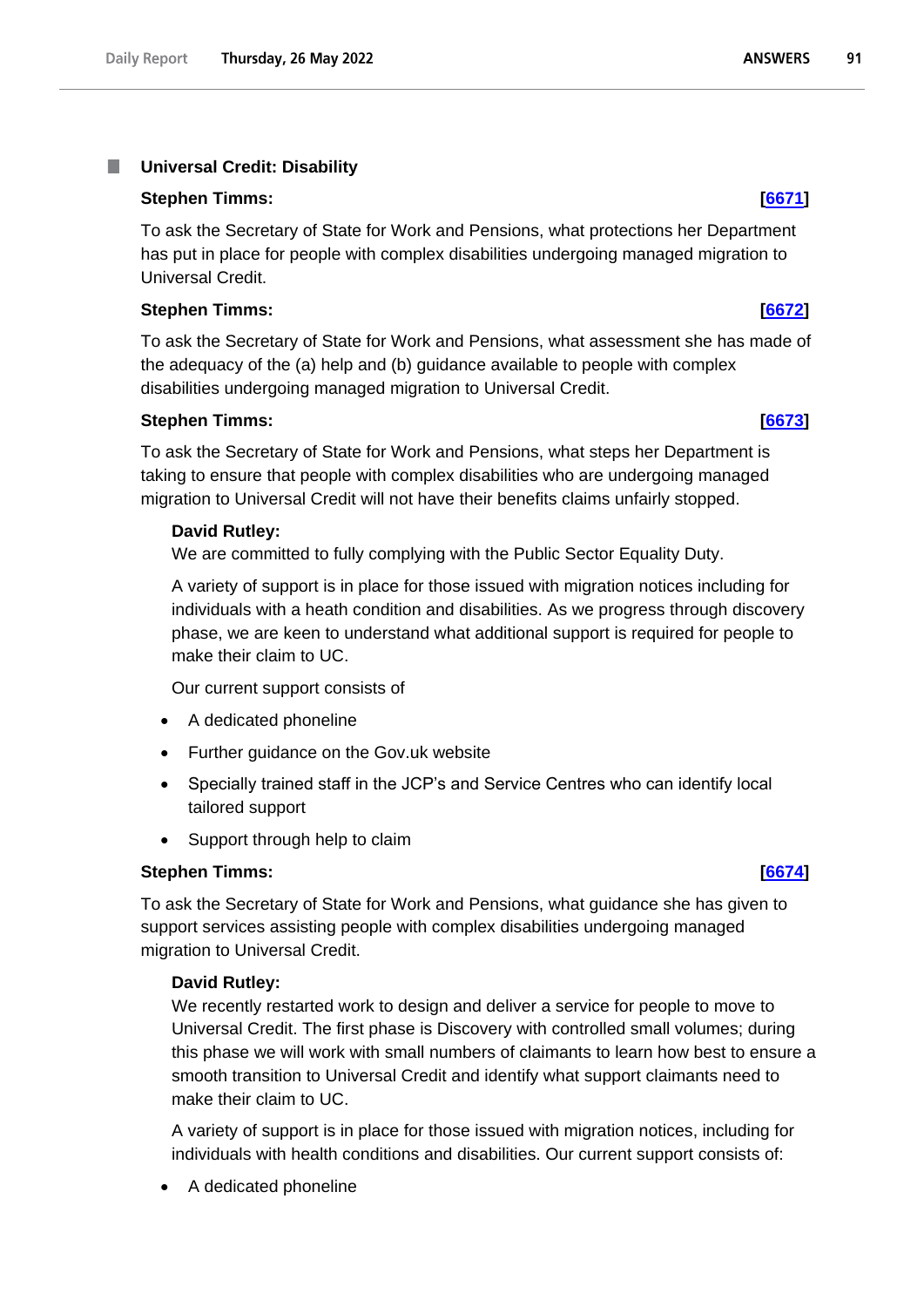- Specially trained staff in JCP's and service centres who can identify local tailored support
- Support through Help to Claim

The Department holds regular engagement sessions with a broad range of external stakeholders, including in the health and disability sector. As we progress through the discovery phase, we are keen to understand what additional support is required for people to make their claim to UC.

# **Universal Credit: Employment Schemes**

### **Matt Vickers: [\[6950\]](http://www.parliament.uk/business/publications/written-questions-answers-statements/written-question/Commons/2022-05-23/6950)**

To ask the Secretary of State for Work and Pensions, what recent estimate she has made of the number of people who have moved off Universal Credit and into work as a result of the Way to Work campaign.

# **Mims Davies:**

As of 22 May, we estimate that at least 347,300 unemployed Universal Credit claimants have moved into work during the Way to Work Campaign between 31 January and the end of 22 May 2022.

This total figure is composed of our into work measure to the end of April (over 297,500) and our internal management information for up to 22 May (49,800). Figures are rounded to the nearest 100. These numbers will be higher than previously reported as it can take a number of weeks before all movements into work show in the data.

The management information presented here has not been subjected to the usual standard of quality assurance associated with official statistics but is provided in the interests of transparency and timeliness.

# **Universal Credit: Impact Assessments**

### **Ms Karen Buck: [\[6680\]](http://www.parliament.uk/business/publications/written-questions-answers-statements/written-question/Commons/2022-05-23/6680)**

To ask the Secretary of State for Work and Pensions, with reference the Answer of 26 April 2022 to Question 156348, on Universal Credit, if she will place a copy of those equality assessments in the House of Commons Library.

# **David Rutley:**

We are committed to fully complying with the Public Sector Equality Duty as we proceed with managed migration. We do not plan to publish our Equality Analysis documents as these will be subject to revision as the Discovery phase progresses and we learn and iterate the process.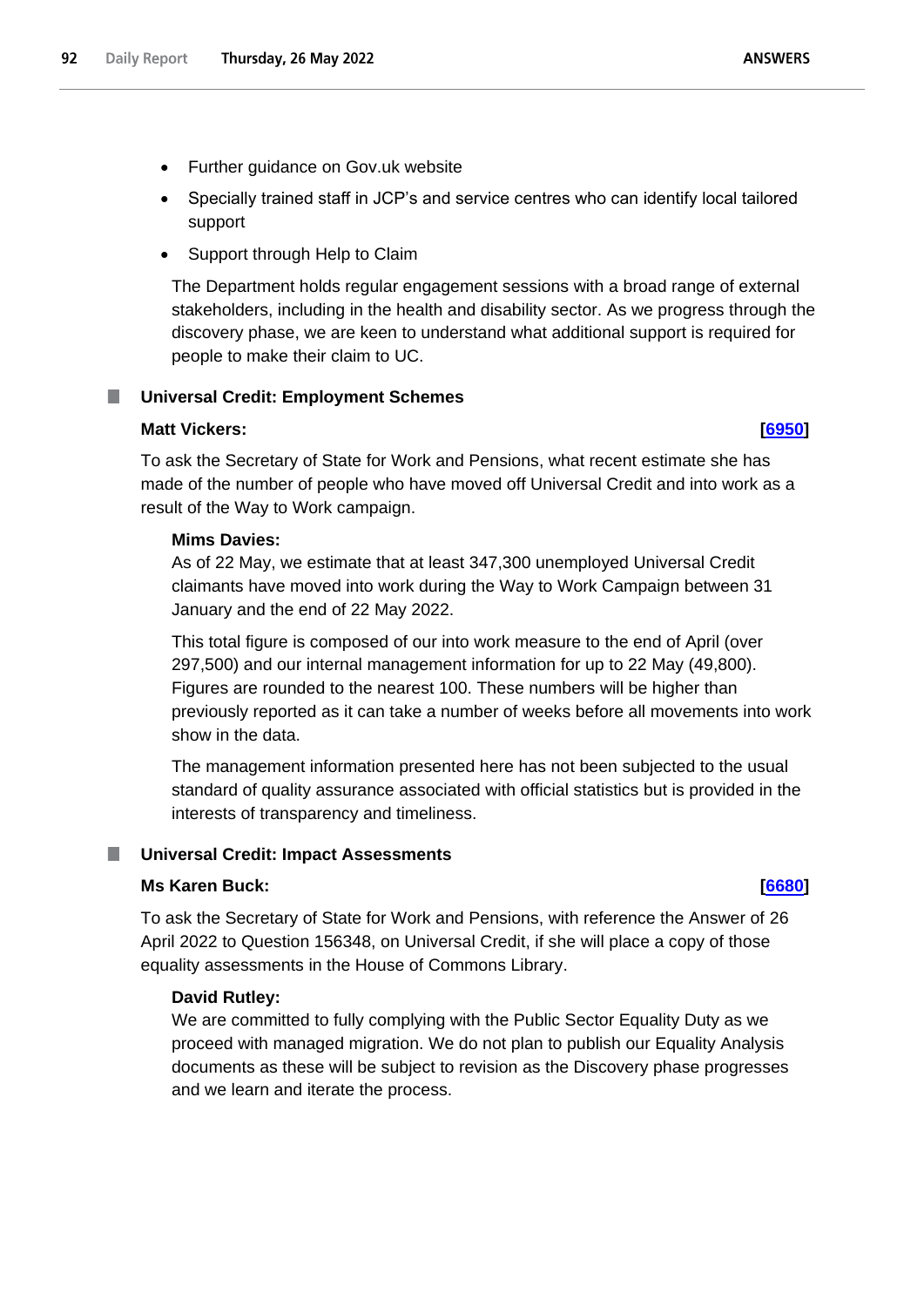#### **Universal Credit: Telephone Services** T.

#### **Dr Rupa Huq: [\[4639\]](http://www.parliament.uk/business/publications/written-questions-answers-statements/written-question/Commons/2022-05-18/4639)**

To ask the Secretary of State for Work and Pensions, what proportion of pre-arranged calls with Universal Credit advisors are made within (a) an hour of the arranged time, (b) made on the day of the arranged time and c) not made at all.

### **David Rutley:**

The information requested is not readily available and to provide it would incur disproportionate cost.

#### **Workplace Pensions: Stockton South** ш

#### **Matt Vickers: [\[6955\]](http://www.parliament.uk/business/publications/written-questions-answers-statements/written-question/Commons/2022-05-23/6955)**

To ask the Secretary of State for Work and Pensions, how many people have been autoenrolled in workplace pensions in Stockton South constituency since 2012.

#### **Guy Opperman:**

In the Stockton South constituency, since 2012, 8,000 eligible jobholders have been automatically enrolled into a workplace pension and 1,470 employers have declared compliance with their automatic enrolment duties.

This data – which is based on the end of April 2022 – is updated by The Pensions Regulator each month and published on its website. This can be accessed via the following weblink: [https://www.thepensionsregulator.gov.uk/en/document](https://www.thepensionsregulator.gov.uk/en/document-library/research-and-analysis/data-requests)[library/research-and-analysis/data-requests](https://www.thepensionsregulator.gov.uk/en/document-library/research-and-analysis/data-requests)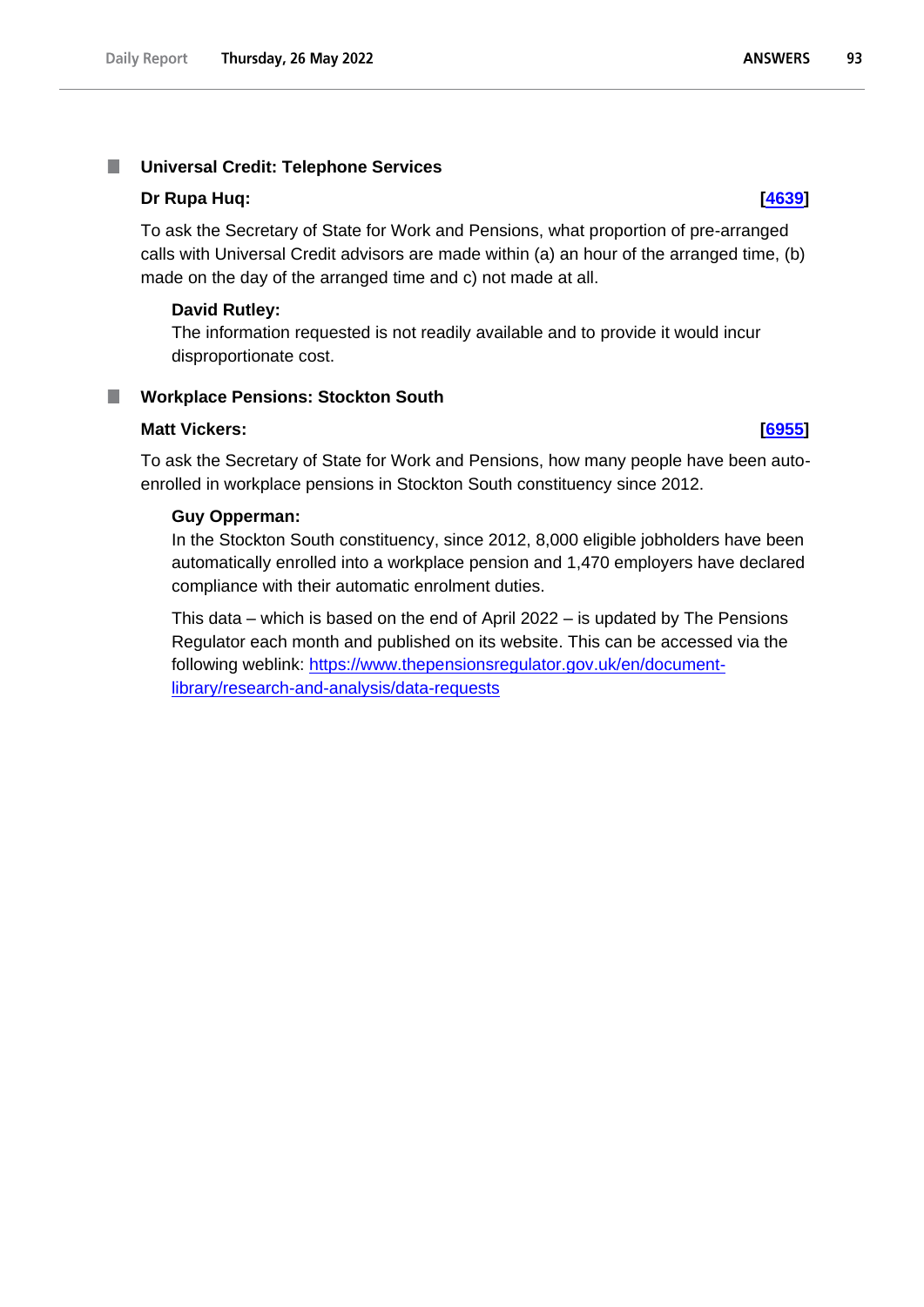# **MINISTERIAL CORRECTIONS**

#### **ENVIRONMENT, FOOD AND RURAL AFFAIRS**

#### **Avian Influenza: Disease Control**

#### **Shabana Mahmood: [\[3547\]](http://www.parliament.uk/business/publications/written-questions-answers-statements/written-question/Commons/2022-05-17/3547)**

To ask the Secretary of State for Environment, Food and Rural Affairs, what risk assessment process his Department requires local councils to follow before the closure of council land following an outbreak avian flu.

# **An error has been identified in the written answer given on 25 May 2022. The correct answer should have been:**

#### **Jo Churchill:**

Defra's approach to avian influenza disease control is set out in the [Notifiable Avian](https://www.gov.uk/government/publications/notifiable-avian-disease-control-strategy)  [Disease Control Strategy for Great Britain.](https://www.gov.uk/government/publications/notifiable-avian-disease-control-strategy) All avian influenza disease control and prevention measures are kept under regular review as part of the government's work to monitor and manage the risks of avian influenza, and all decisions regarding these measures are based on [risk assessments](https://www.gov.uk/government/publications/avian-influenza-bird-flu-in-europe) containing the latest scientific and ornithological evidence and veterinary advice.

Under the Avian Influenza Prevention Zone that has been in force across Great Britain since 3 November 202 **1** 2, access to areas where poultry and other captive birds are kept must be restricted to only essential personnel. In addition, access to premises where notifiable avian influenza has been confirmed is restricted. Access to infected premises would only be permitted following a veterinary risk assessment and under licence from the Animal and Plant Health Agency (APHA). Outside of these restrictions, there is no legal requirement for local authorities to limit access to public areas or close rights of way, and the countryside remains open for business.

However, where findings of avian influenza in wild birds have occurred in public areas, local authorities may take a precautionary approach to protect the health and welfare of birds and to limit the risk of infection being transferred on footwear etc to other bird keeping areas by restricting access to areas where wild birds frequently congregate. The UK Health Security Agency (UKHSA) has said that avian influenza is primarily a disease of birds and the risk to the general public's health is very low. Local authorities will work closely with public health protection teams to take appropriate precautions to protect human health where required. Any decisions taken to restrict access to areas to protect public health are made on the basis of risk assessments undertaken by the UKHSA supported by evidence of the local and national animal health situation.

No premises where notifiable avian influenza has been confirmed during the 2021- 2022 outbreak have been located on local authority owned land. Defra does not collect data on the number of other areas where access has been restricted by local authorities.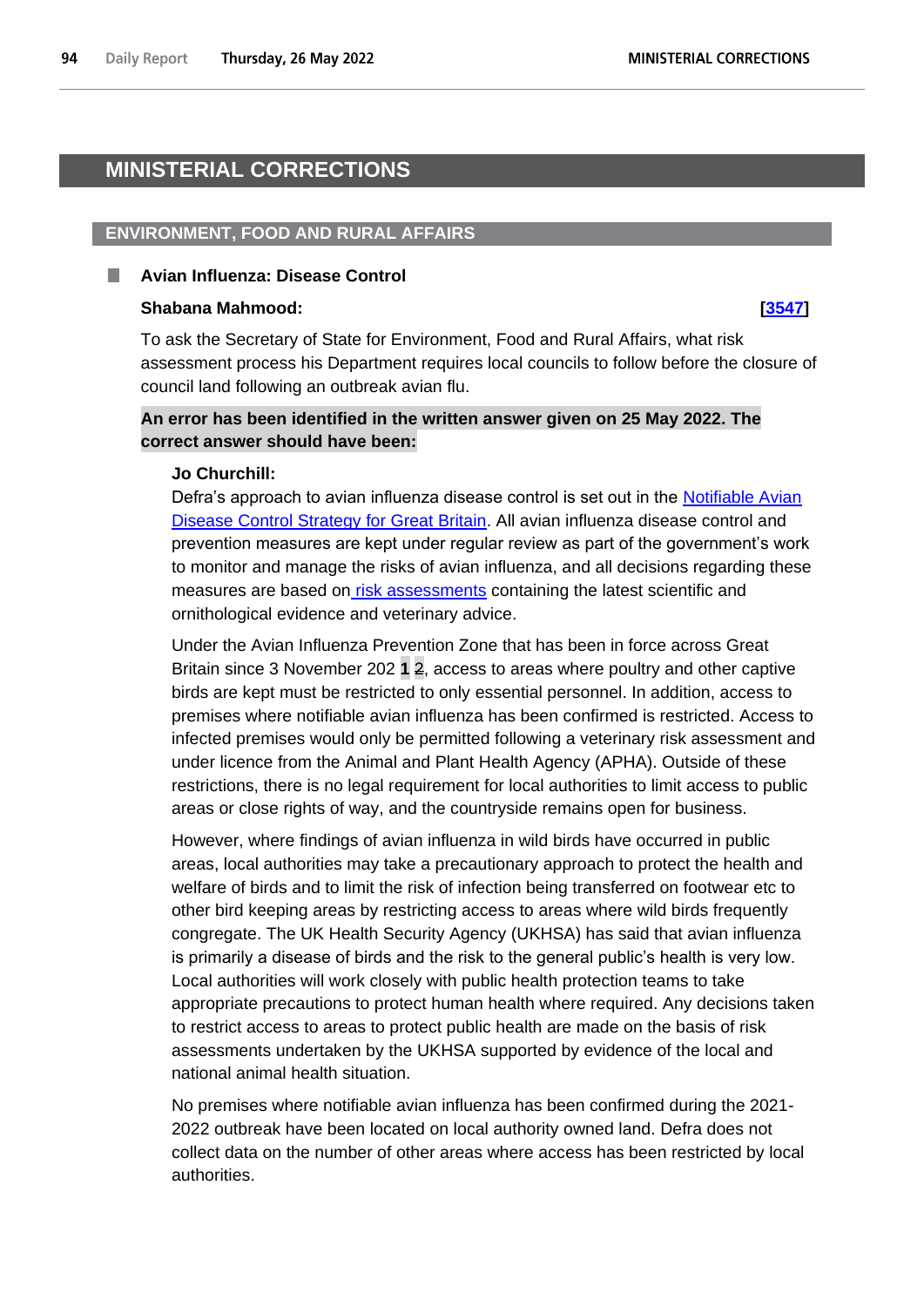Avian influenza is a notifiable animal disease. Failure to report suspicion of avian influenza in poultry or other captive birds is an offence. Avian influenza controls are enforced by local authorities, normally within the Trading Standards or Environmental Health Service teams. Defra, the devolved administrations and APHA work closely and meet regularly with local authority representatives and the Association of Chief Trading Standards Officers both at a national level and through the cross-agency local resilience forums to help ensure effective implementation of the avian influenza outbreak prevention and control measures.

#### **Shabana Mahmood: [\[3548\]](http://www.parliament.uk/business/publications/written-questions-answers-statements/written-question/Commons/2022-05-17/3548)**

To ask the Secretary of State for Environment, Food and Rural Affairs, what processes his Department has in place to ensure that local councils regularly monitor and report outbreaks of avian flu.

# **An error has been identified in the written answer given on 25 May 2022. The correct answer should have been:**

#### **Jo Churchill:**

Defra's approach to avian influenza disease control is set out in the Notifiable Avian [Disease Control Strategy for Great Britain.](https://www.gov.uk/government/publications/notifiable-avian-disease-control-strategy) All avian influenza disease control and prevention measures are kept under regular review as part of the government's work to monitor and manage the risks of avian influenza, and all decisions regarding these measures are based on [risk assessments](https://www.gov.uk/government/publications/avian-influenza-bird-flu-in-europe) containing the latest scientific and ornithological evidence and veterinary advice.

Under the Avian Influenza Prevention Zone that has been in force across Great Britain since 3 November 202 **1** 2, access to areas where poultry and other captive birds are kept must be restricted to only essential personnel. In addition, access to premises where notifiable avian influenza has been confirmed is restricted. Access to infected premises would only be permitted following a veterinary risk assessment and under licence from the Animal and Plant Health Agency (APHA). Outside of these restrictions, there is no legal requirement for local authorities to limit access to public areas or close rights of way, and the countryside remains open for business.

However, where findings of avian influenza in wild birds have occurred in public areas, local authorities may take a precautionary approach to protect the health and welfare of birds and to limit the risk of infection being transferred on footwear etc to other bird keeping areas by restricting access to areas where wild birds frequently congregate. The UK Health Security Agency (UKHSA) has said that avian influenza is primarily a disease of birds and the risk to the general public's health is very low. Local authorities will work closely with public health protection teams to take appropriate precautions to protect human health where required. Any decisions taken to restrict access to areas to protect public health are made on the basis of risk assessments undertaken by the UKHSA supported by evidence of the local and national animal health situation.

No premises where notifiable avian influenza has been confirmed during the 2021- 2022 outbreak have been located on local authority owned land. Defra does not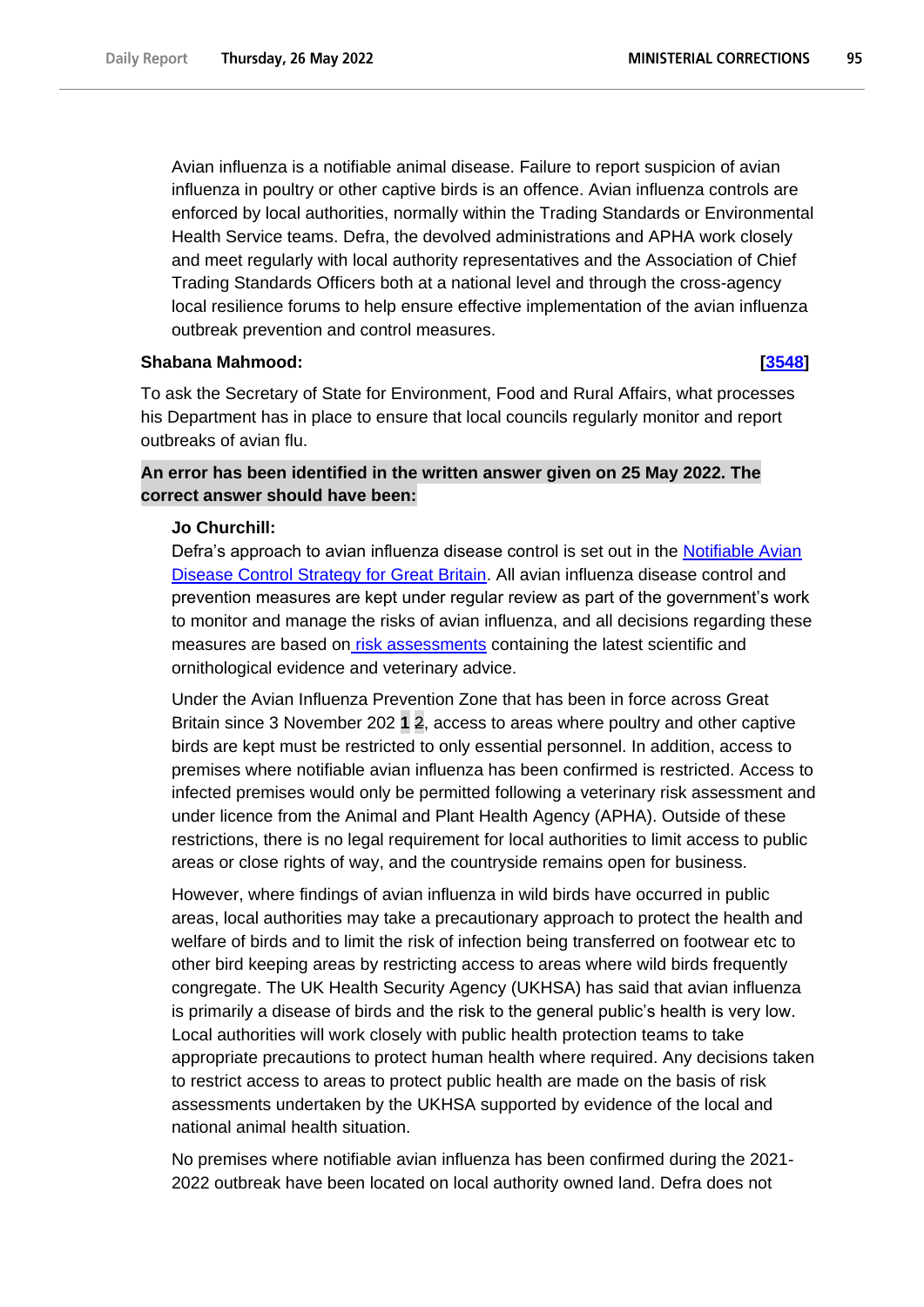collect data on the number of other areas where access has been restricted by local authorities.

Avian influenza is a notifiable animal disease. Failure to report suspicion of avian influenza in poultry or other captive birds is an offence. Avian influenza controls are enforced by local authorities, normally within the Trading Standards or Environmental Health Service teams. Defra, the devolved administrations and APHA work closely and meet regularly with local authority representatives and the Association of Chief Trading Standards Officers both at a national level and through the cross-agency local resilience forums to help ensure effective implementation of the avian influenza outbreak prevention and control measures.

#### **Shabana Mahmood: [\[3549\]](http://www.parliament.uk/business/publications/written-questions-answers-statements/written-question/Commons/2022-05-17/3549)**

To ask the Secretary of State for Environment, Food and Rural Affairs, whether decisions on closing council-owned land following an outbreak of avian flu are the responsibility of local authorities and his Department.

# **An error has been identified in the written answer given on 25 May 2022. The correct answer should have been:**

#### **Jo Churchill:**

Defra's approach to avian influenza disease control is set out in the Notifiable Avian [Disease Control Strategy for Great Britain.](https://www.gov.uk/government/publications/notifiable-avian-disease-control-strategy) All avian influenza disease control and prevention measures are kept under regular review as part of the government's work to monitor and manage the risks of avian influenza, and all decisions regarding these measures are based on [risk assessments](https://www.gov.uk/government/publications/avian-influenza-bird-flu-in-europe) containing the latest scientific and ornithological evidence and veterinary advice.

Under the Avian Influenza Prevention Zone that has been in force across Great Britain since 3 November 202 **1** 2, access to areas where poultry and other captive birds are kept must be restricted to only essential personnel. In addition, access to premises where notifiable avian influenza has been confirmed is restricted. Access to infected premises would only be permitted following a veterinary risk assessment and under licence from the Animal and Plant Health Agency (APHA). Outside of these restrictions, there is no legal requirement for local authorities to limit access to public areas or close rights of way, and the countryside remains open for business.

However, where findings of avian influenza in wild birds have occurred in public areas, local authorities may take a precautionary approach to protect the health and welfare of birds and to limit the risk of infection being transferred on footwear etc to other bird keeping areas by restricting access to areas where wild birds frequently congregate. The UK Health Security Agency (UKHSA) has said that avian influenza is primarily a disease of birds and the risk to the general public's health is very low. Local authorities will work closely with public health protection teams to take appropriate precautions to protect human health where required. Any decisions taken to restrict access to areas to protect public health are made on the basis of risk assessments undertaken by the UKHSA supported by evidence of the local and national animal health situation.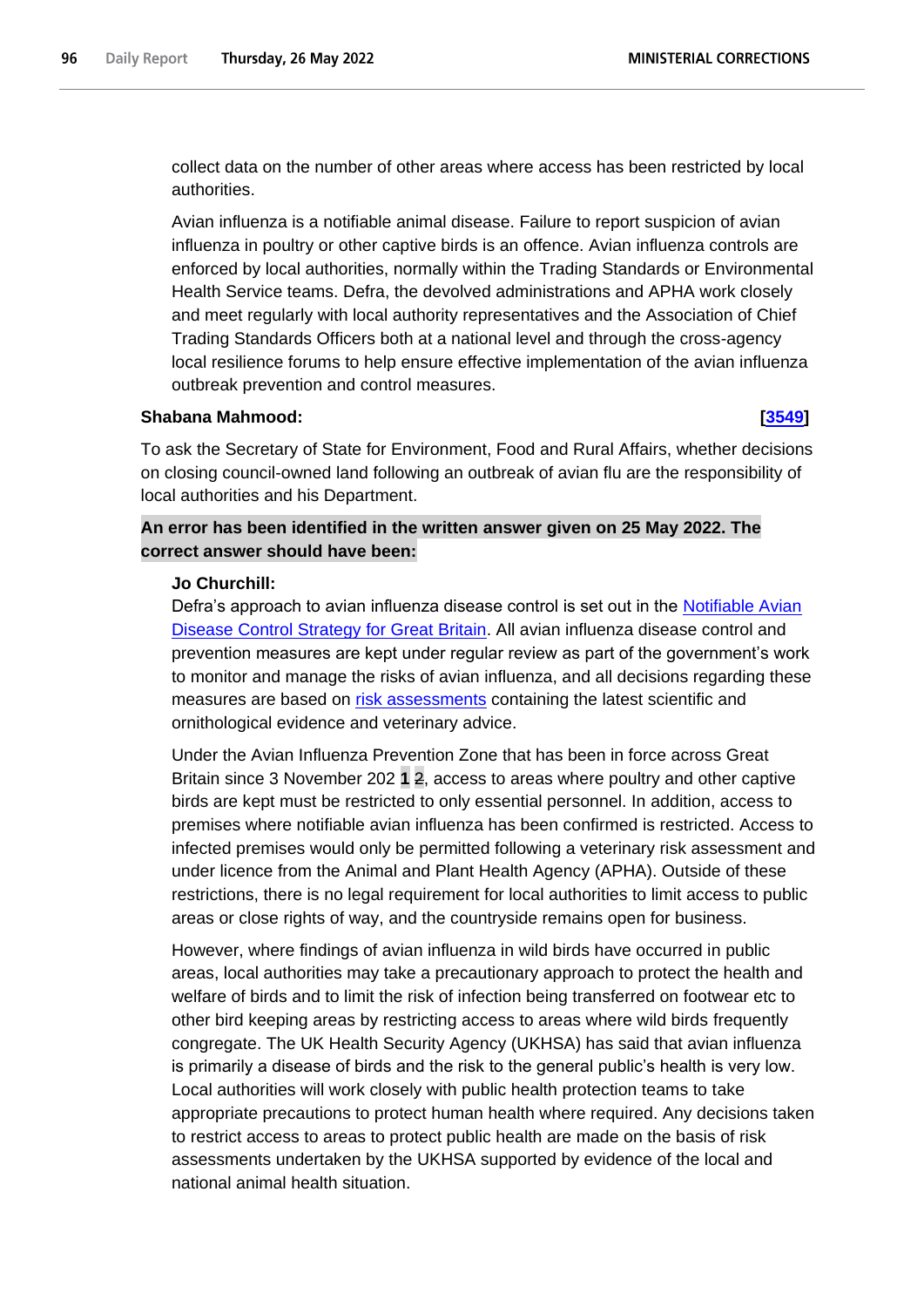**MINISTERIAL CORRECTIONS** 

97

No premises where notifiable avian influenza has been confirmed during the 2021- 2022 outbreak have been located on local authority owned land. Defra does not collect data on the number of other areas where access has been restricted by local authorities.

Avian influenza is a notifiable animal disease. Failure to report suspicion of avian influenza in poultry or other captive birds is an offence. Avian influenza controls are enforced by local authorities, normally within the Trading Standards or Environmental Health Service teams. Defra, the devolved administrations and APHA work closely and meet regularly with local authority representatives and the Association of Chief Trading Standards Officers both at a national level and through the cross-agency local resilience forums to help ensure effective implementation of the avian influenza outbreak prevention and control measures.

### **Shabana Mahmood: [\[3550\]](http://www.parliament.uk/business/publications/written-questions-answers-statements/written-question/Commons/2022-05-17/3550)**

To ask the Secretary of State for Environment, Food and Rural Affairs, how many local councils have decided to close or limit access to council owned land due to an outbreak of avian flu in the last (a) three, (b) six and (c) 12 months.

# **An error has been identified in the written answer given on 25 May 2022. The correct answer should have been:**

### **Jo Churchill:**

Defra's approach to avian influenza disease control is set out in the Notifiable Avian [Disease Control Strategy for Great Britain.](https://www.gov.uk/government/publications/notifiable-avian-disease-control-strategy) All avian influenza disease control and prevention measures are kept under regular review as part of the government's work to monitor and manage the risks of avian influenza, and all decisions regarding these measures are based on [risk assessments](https://www.gov.uk/government/publications/avian-influenza-bird-flu-in-europe) containing the latest scientific and ornithological evidence and veterinary advice.

Under the Avian Influenza Prevention Zone that has been in force across Great Britain since 3 November 202 **1** 2, access to areas where poultry and other captive birds are kept must be restricted to only essential personnel. In addition, access to premises where notifiable avian influenza has been confirmed is restricted. Access to infected premises would only be permitted following a veterinary risk assessment and under licence from the Animal and Plant Health Agency (APHA). Outside of these restrictions, there is no legal requirement for local authorities to limit access to public areas or close rights of way, and the countryside remains open for business.

However, where findings of avian influenza in wild birds have occurred in public areas, local authorities may take a precautionary approach to protect the health and welfare of birds and to limit the risk of infection being transferred on footwear etc to other bird keeping areas by restricting access to areas where wild birds frequently congregate. The UK Health Security Agency (UKHSA) has said that avian influenza is primarily a disease of birds and the risk to the general public's health is very low. Local authorities will work closely with public health protection teams to take appropriate precautions to protect human health where required. Any decisions taken to restrict access to areas to protect public health are made on the basis of risk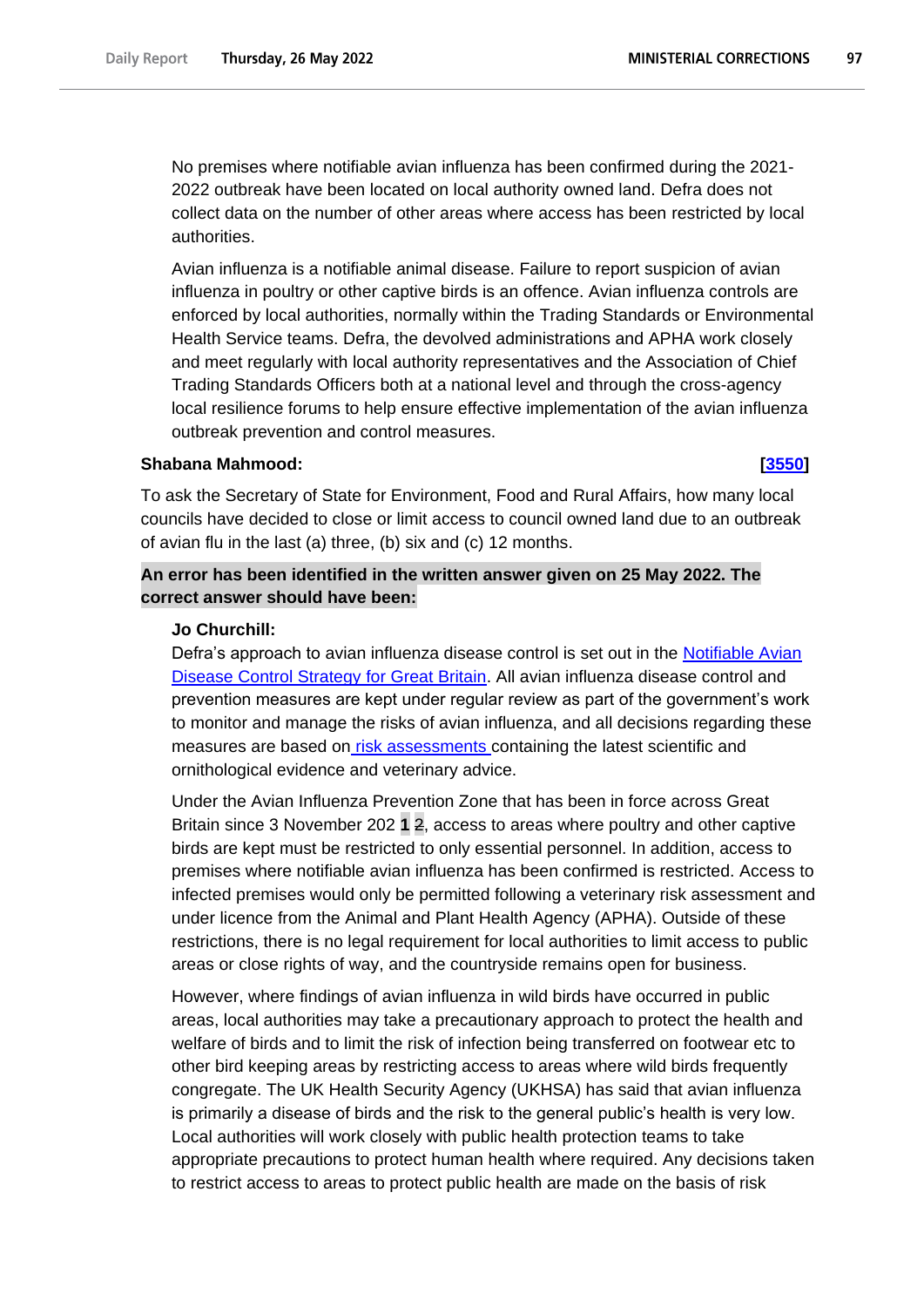assessments undertaken by the UKHSA supported by evidence of the local and national animal health situation.

No premises where notifiable avian influenza has been confirmed during the 2021- 2022 outbreak have been located on local authority owned land. Defra does not collect data on the number of other areas where access has been restricted by local authorities.

Avian influenza is a notifiable animal disease. Failure to report suspicion of avian influenza in poultry or other captive birds is an offence. Avian influenza controls are enforced by local authorities, normally within the Trading Standards or Environmental Health Service teams. Defra, the devolved administrations and APHA work closely and meet regularly with local authority representatives and the Association of Chief Trading Standards Officers both at a national level and through the cross-agency local resilience forums to help ensure effective implementation of the avian influenza outbreak prevention and control measures.

# **Disease Control**

### **Shabana Mahmood: [\[3546\]](http://www.parliament.uk/business/publications/written-questions-answers-statements/written-question/Commons/2022-05-17/3546)**

To ask the Secretary of State for Environment, Food and Rural Affairs, what steps his Department requires local councils to take before those bodies (a) close council land and (b) ban certain activities on council land on the basis of public health.

# **An error has been identified in the written answer given on 25 May 2022. The correct answer should have been:**

# **Jo Churchill:**

Defra's approach to avian influenza disease control is set out in the Notifiable Avian [Disease Control Strategy for Great Britain.](https://www.gov.uk/government/publications/notifiable-avian-disease-control-strategy) All avian influenza disease control and prevention measures are kept under regular review as part of the government's work to monitor and manage the risks of avian influenza, and all decisions regarding these measures are based on [risk assessments](https://www.gov.uk/government/publications/avian-influenza-bird-flu-in-europe) containing the latest scientific and ornithological evidence and veterinary advice.

Under the Avian Influenza Prevention Zone that has been in force across Great Britain since 3 November 202 **1** 2, access to areas where poultry and other captive birds are kept must be restricted to only essential personnel. In addition, access to premises where notifiable avian influenza has been confirmed is restricted. Access to infected premises would only be permitted following a veterinary risk assessment and under licence from the Animal and Plant Health Agency (APHA). Outside of these restrictions, there is no legal requirement for local authorities to limit access to public areas or close rights of way, and the countryside remains open for business.

However, where findings of avian influenza in wild birds have occurred in public areas, local authorities may take a precautionary approach to protect the health and welfare of birds and to limit the risk of infection being transferred on footwear etc to other bird keeping areas by restricting access to areas where wild birds frequently congregate. The UK Health Security Agency (UKHSA) has said that avian influenza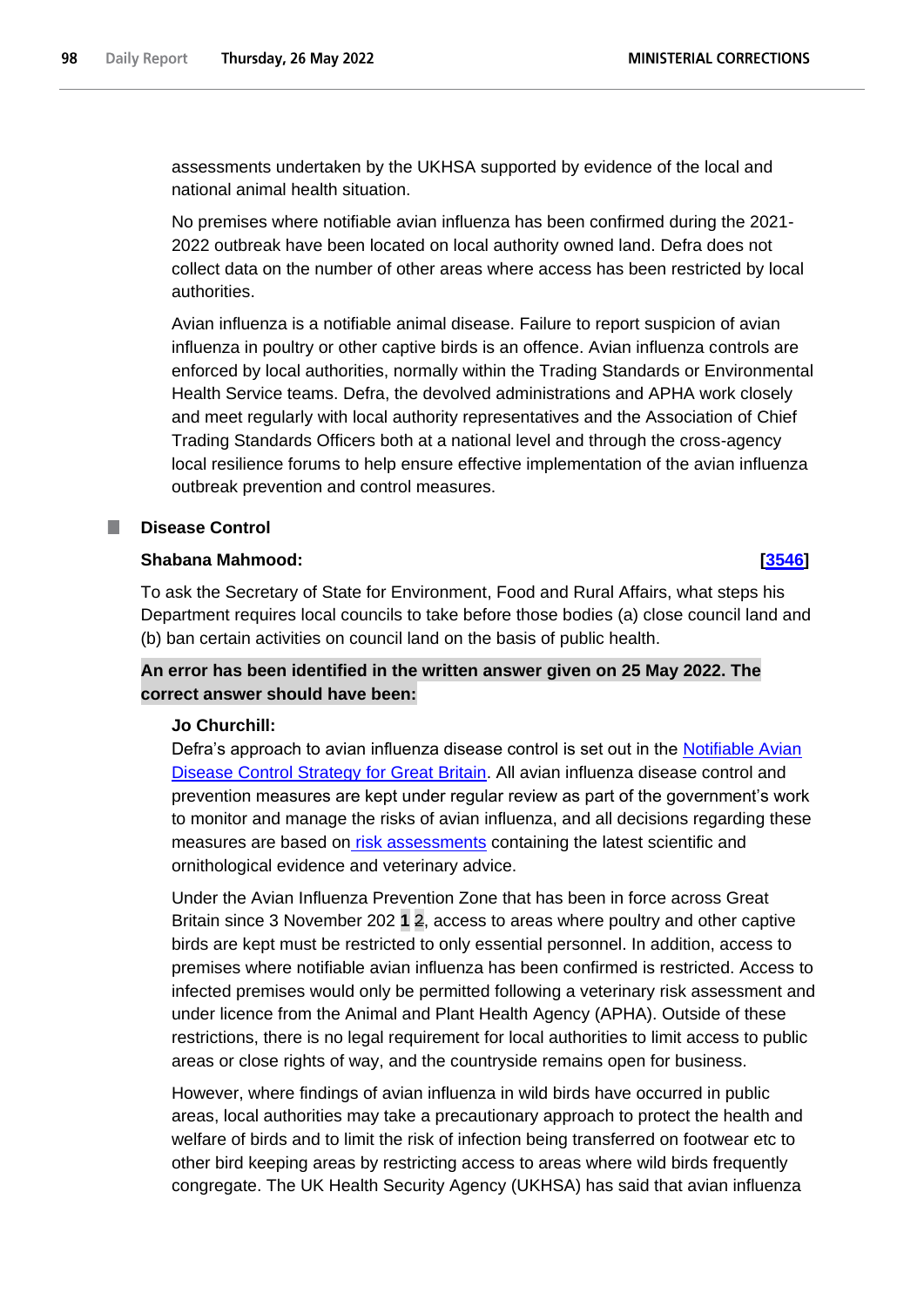is primarily a disease of birds and the risk to the general public's health is very low. Local authorities will work closely with public health protection teams to take appropriate precautions to protect human health where required. Any decisions taken to restrict access to areas to protect public health are made on the basis of risk assessments undertaken by the UKHSA supported by evidence of the local and national animal health situation.

No premises where notifiable avian influenza has been confirmed during the 2021- 2022 outbreak have been located on local authority owned land. Defra does not collect data on the number of other areas where access has been restricted by local authorities.

Avian influenza is a notifiable animal disease. Failure to report suspicion of avian influenza in poultry or other captive birds is an offence. Avian influenza controls are enforced by local authorities, normally within the Trading Standards or Environmental Health Service teams. Defra, the devolved administrations and APHA work closely and meet regularly with local authority representatives and the Association of Chief Trading Standards Officers both at a national level and through the cross-agency local resilience forums to help ensure effective implementation of the avian influenza outbreak prevention and control measures.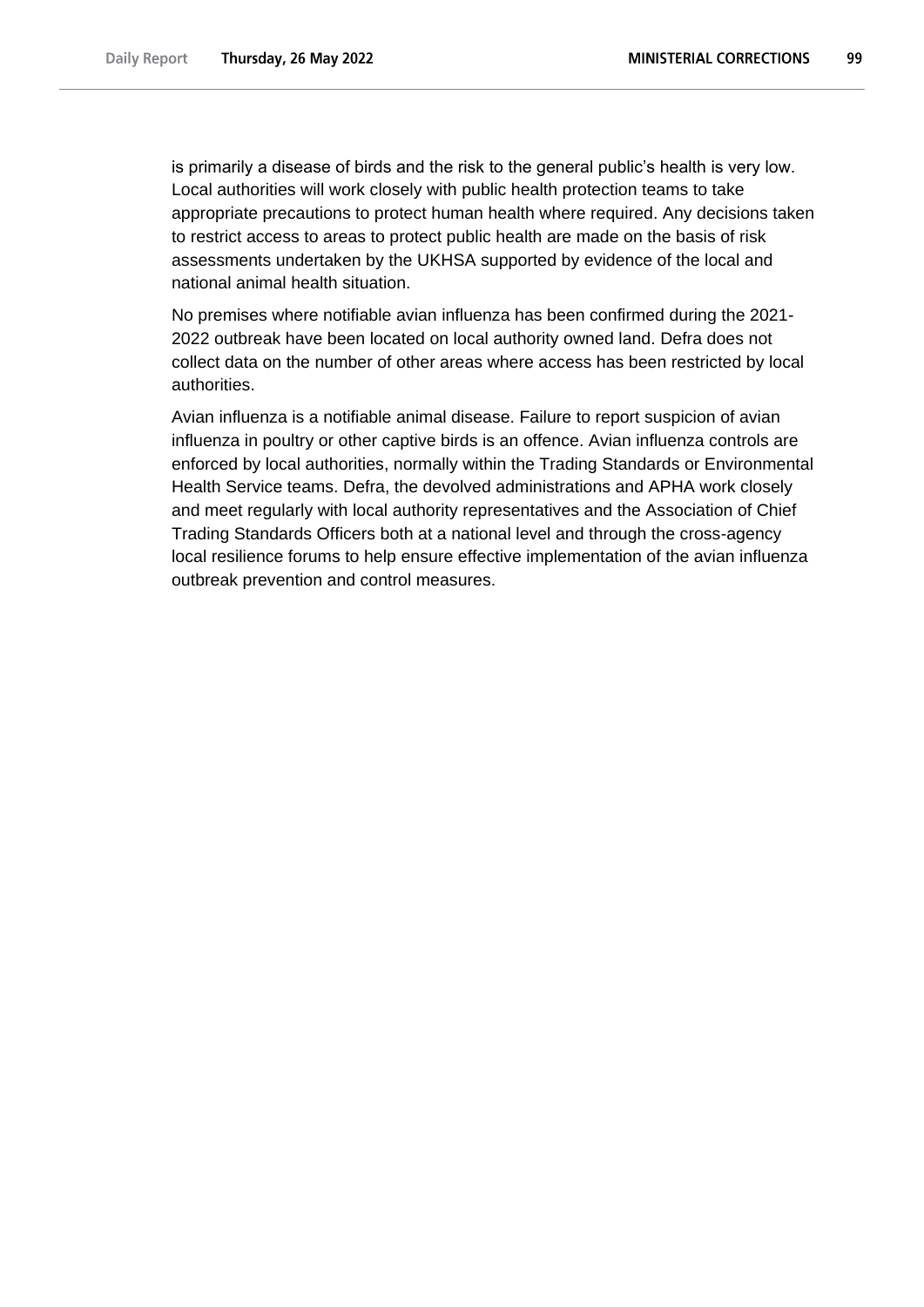# **WRITTEN STATEMENTS**

# **ATTORNEY GENERAL**

### **Disclosure Review & Alterations to the Disclosure Guidelines**

### **The Attorney General (Suella Braverman): [\[HCWS58\]](http://www.parliament.uk/business/publications/written-questions-answers-statements/written-statement/Commons/2022-05-26/HCWS58/)**

I should like to provide details of the Annual Disclosure Review 2021/22 and the corresponding amendments to the Attorney General's Disclosure Guidelines.

Following the significant changes to the Disclosure Guidelines, which came into effect January 1<sup>st</sup> 2021, I committed to undertake an annual review of the Guidelines, which has now concluded, and alterations to the Guidelines premised upon the review's findings have been made.

The vast majority of the Disclosure Guidelines remain as they were when they came into effect on 1<sup>st</sup> January 2021. The changes have focused on four primary areas:

1) Third Party Material Access – The provisions for accessing third party material are now expressed in a staged manner to aid with their application by busy investigators, disclosure officers and prosecutors. The principles are also strengthened in-line with the dicta of the Court of Appeal in *R v Bater-James & Anors* [2020] EWCA Crim 780. Investigators and prosecutors are also now explicitly required to keep written records of the reasons for making third party material requests, and to balance such requests with the privacy rights of those affected.

2) Material Presumed to Meet the Test for Disclosure – This section of the guidelines has been subject to limited restructuring in order to clarify that material contained in a crime report need only be provided once, via the provision of the crime report, and need not be duplicated where it appears elsewhere. Important clarifications to the practicality of providing large video files, especially body worn videos, have also been made to aid investigators.

3) Defence Engagement – Throughout the Guidelines, guidance as to how and when the defence should provide information to the prosecution has been clarified and where appropriate made more definitive.

4) Redaction Annex – A new annex has been added clarifying how investigators should meet their data protection obligations when providing material to the CPS for the purposes of a charging decision.

The Government is keen to ensure that victims get efficient and effective justice, and that investigations and prosecutions are not impacted by undue or needless burdens being placed on the police. These changes will assist to enhance the efficiency of disclosure and offer clear, rigorous and practical guidance to support this end.

I will place a copy of the updated Disclosure Guidelines in the Libraries of both Houses so that they are accessible to members.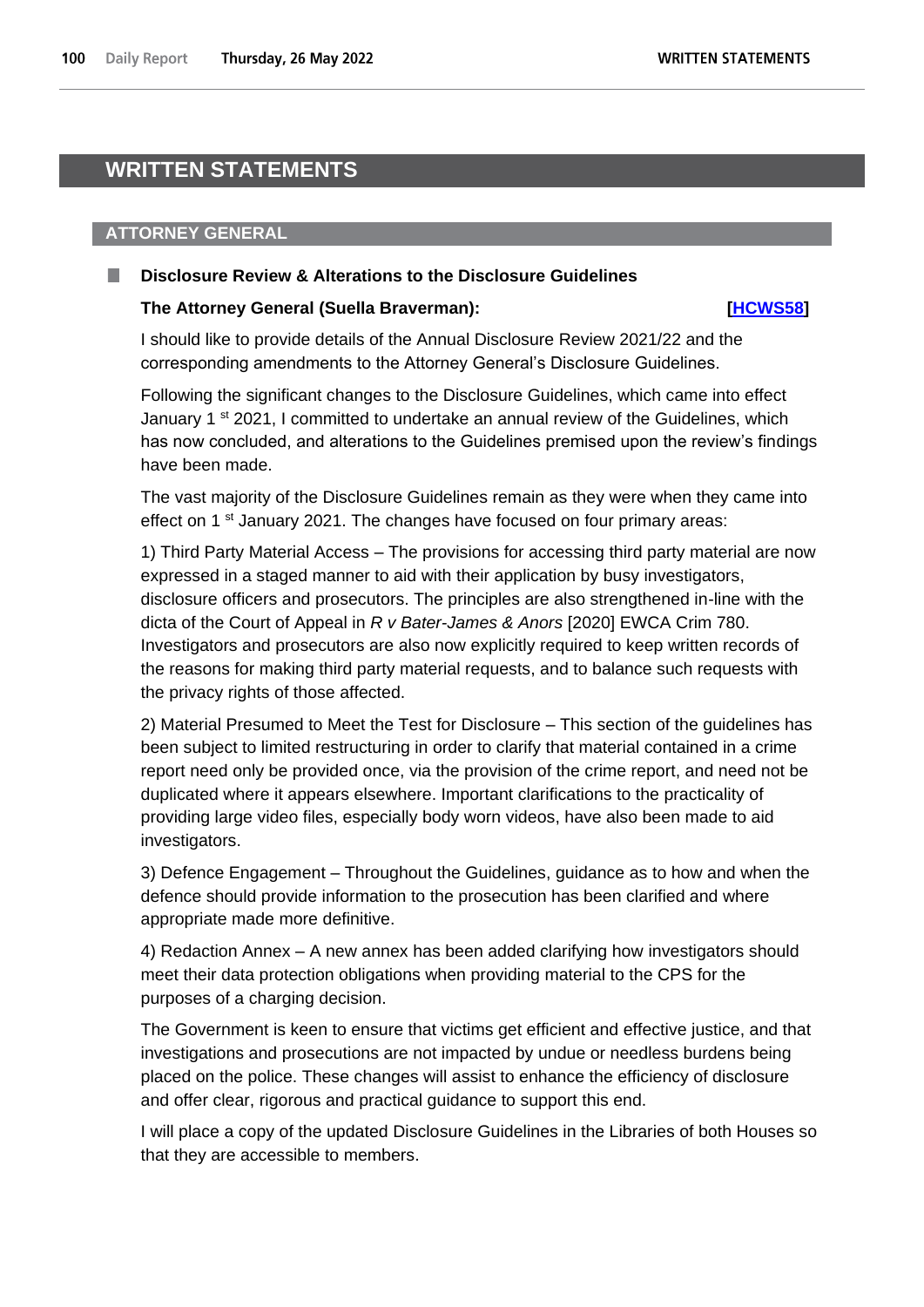### **BUSINESS, ENERGY AND INDUSTRIAL STRATEGY**

#### . **Business Update**

# **Minister for London and Parliamentary Under Secretary of State (Minister for Small Business, Consumers and Labour Markets) (Paul Scully): [\[HCWS66\]](http://www.parliament.uk/business/publications/written-questions-answers-statements/written-statement/Commons/2022-05-26/HCWS66/)**

As part of the second statutory review of the Pubs Code and the Pubs Code Adjudicator (PCA), the Department for Business, Energy and Industrial Strategy (BEIS) will today publish a 12-week long invitation to stakeholders with an interest or experience of the operation of the Pubs Code and the performance of the PCA to provide their views and evidence on these matters.

The great British pub lies at the heart of our communities and, as well as providing accessible jobs and prosperity, acts as a hub within local communities and provides space for people to connect and socialise.

There are a range of different types of operating models for pubs and in 2016 legislation came into force in England and Wales to tackle concerns specific to one type of the operating model: the tied pub model in which the tenant agrees to buy beer and other products from their landlord in return for lower rent and other benefits. The Pubs Code etc. Regulations 2016, applying to England and Wales, ensure the fair and lawful treatment of tied pub tenants of large pub-owning businesses. The Pubs Code also provides the tied pub tenant with certain rights, including the right, in certain circumstances, to require the landlord to offer a change to their commercial contract from a tied tenancy, to a free-of-tie tenancy.

The role of the PCA is to investigate and enforce compliance with the Code, provide advice, consult on and issue guidance, and arbitrate disputes in respect of compliance with the Pubs Code. The PCA is appointed by the Secretary of State for Business, Energy and Industrial Strategy.

The Secretary of State is required by the legislation to review periodically the operation of the Pubs Code and the performance of the PCA. The first such review, covering the period from when the Pubs Code and the Pubs Code Adjudicator first began to operate in 2016 until 31 March 2019, was completed with the publication of the Secretary of State's report in November 2020, a copy of which was laid before Parliament. This second review covers the 3-year period from 1 April 2019 to 31 March 2022.

The invitation to submit comments and evidence can be accessed through the Gov.uk [https://www.gov.uk/government/consultations/pubs-code-and-pubs-code-adjudicator](https://www.gov.uk/government/consultations/pubs-code-and-pubs-code-adjudicator-invitation-for-views-on-the-second-statutory-review-2019-to-2022)[invitation-for-views-on-the-second-statutory-review-2019-to-2022](https://www.gov.uk/government/consultations/pubs-code-and-pubs-code-adjudicator-invitation-for-views-on-the-second-statutory-review-2019-to-2022) and stakeholders have until 17 August 2022 to respond. A report on the findings of the review will be published as soon as practicable and laid before Parliament by the Secretary of State.

The Terms of Reference for the second statutory review of the Pubs Code and the PCA have today been placed in the libraries of both Houses of Parliament.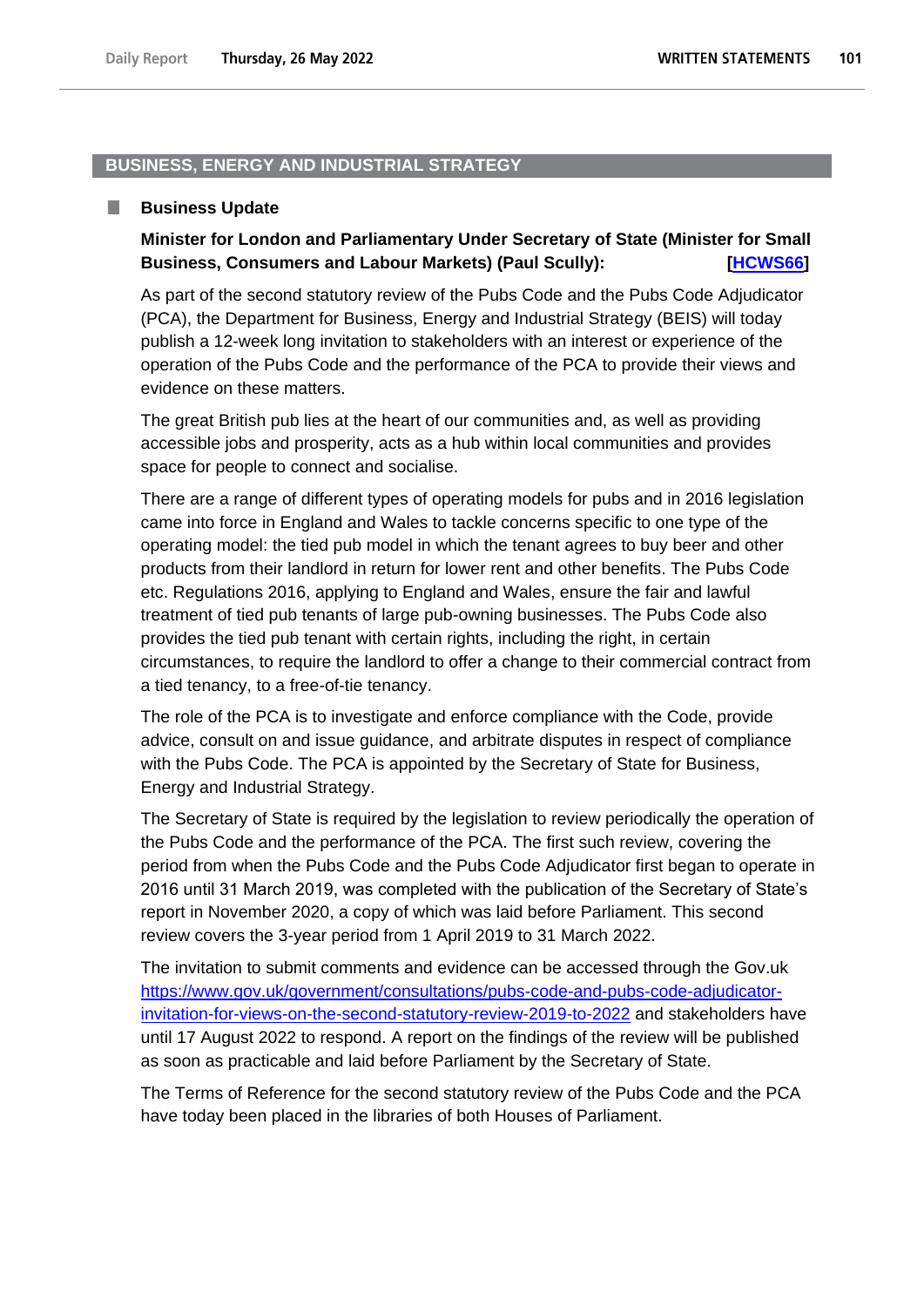### **CABINET OFFICE**

#### **Data on responses to correspondence from MPs and Peers in 2021** .

# **Minister for Brexit Opportunities and Government Efficiency (Mr Jacob Rees-Mogg): [\[HCWS59\]](http://www.parliament.uk/business/publications/written-questions-answers-statements/written-statement/Commons/2022-05-26/HCWS59/)**

The Government attaches great importance to the effective and timely handling of correspondence, and recognises that the right of parliamentarians to take up issues with those in government underlines our accountability as ministers.

I am today publishing a report on the performance of departments and agencies based on substantive replies to correspondence received from Members of Parliament and Peers in 2021. While individual departments and agencies are accountable for their own performance, the Cabinet Office is publishing this data to improve transparency and highlight where the government has effectively handled correspondence.

The footnotes to the table provide general background information on how the figures have been compiled or affected by departmental restructuring. We have also now added in a mandatory 20 working day response percentage to enable a more accurate comparison across government.

A copy of this report will be deposited in the libraries of both Houses in Parliament.

### **DEFENCE**

#### ш **Reserve Forces and Cadets Association External Scrutiny Team Report 2021**

### **Secretary of State for Defence (Mr Ben Wallace): [\[HCWS60\]](http://www.parliament.uk/business/publications/written-questions-answers-statements/written-statement/Commons/2022-05-26/HCWS60/)**

I have today placed in the Library of the House a copy of a report into the condition of the Reserves and delivery of the Future Reserves 2020 programme compiled by the Reserve Forces' and Cadets' Associations External Scrutiny Team and a copy of my response to the report. I am most grateful to the Team for their work and I look forward to receiving their future reports. Defence is considering a number of ideas about the possible further development of the Reserve Forces and the EST's reports can provide useful information as this consideration continues.

### **DIGITAL, CULTURE, MEDIA AND SPORT**

# **Publication of BBC Mid-Term Review Terms of Reference and updates to the Framework Agreement**

# **Secretary of State for Digital, Culture, Media and Sport (Ms Nadine Dorries): [\[HCWS67\]](http://www.parliament.uk/business/publications/written-questions-answers-statements/written-statement/Commons/2022-05-26/HCWS67/)**

The Government has today published the Terms of Reference for the BBC Mid-Term Review, setting out our plans to review the governance and regulation of the BBC at the midway point of the Royal Charter. This will build on changes to the Framework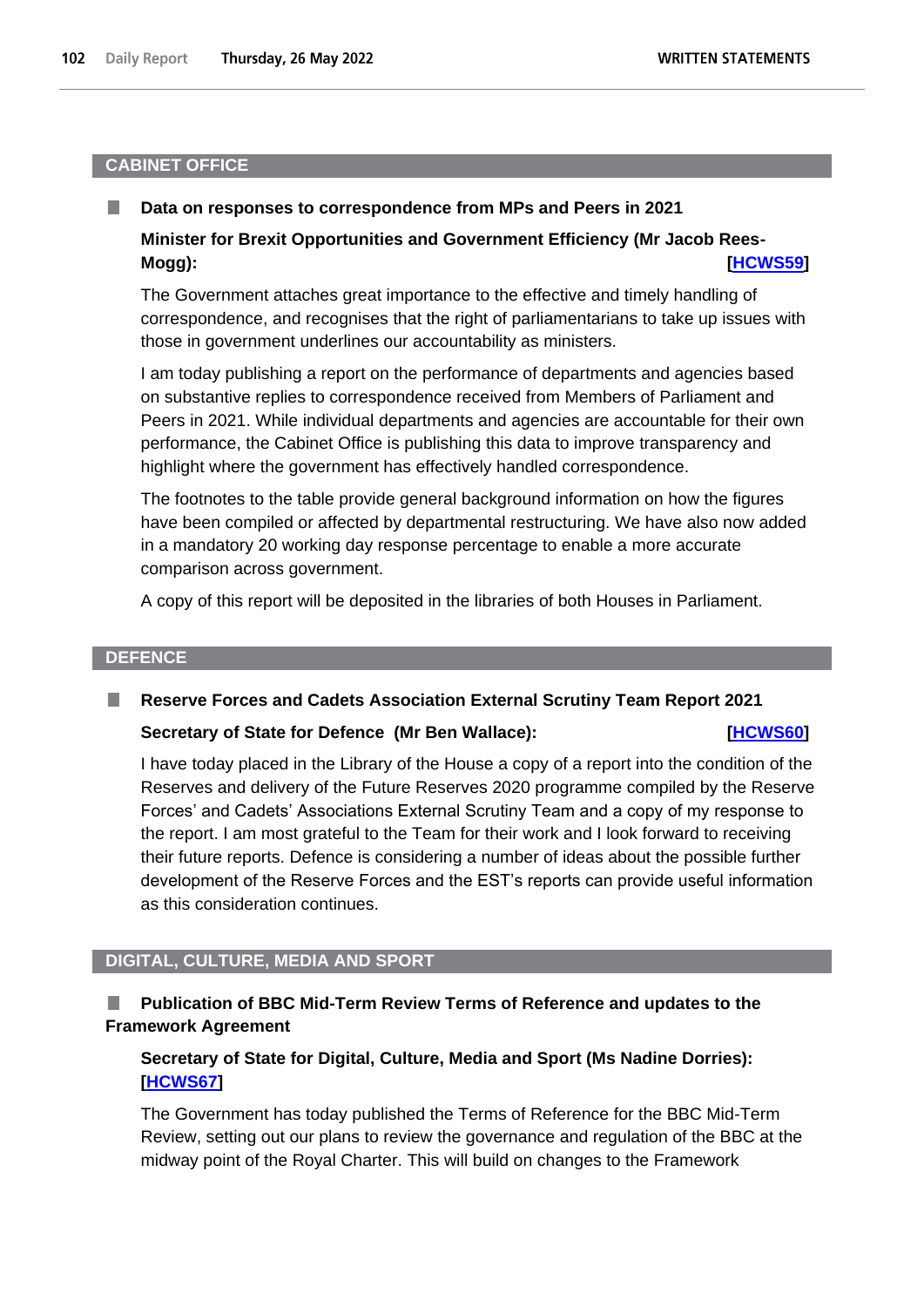Agreement with the BBC which the Government has also published today, which add new BBC reform commitments to the agreement across a range of areas.

This is the first time a Government review of the BBC has happened mid-way through the BBC Charter, the 10-year agreement which forms the constitutional basis of the BBC.

The review will, in line with the parameters set out in the Charter, examine the effectiveness of the BBC's governance and the framework by which Ofcom holds the BBC to account in a range of areas. This includes impartiality, accountability and transparency, handling of complaints, and how the BBC represents the breadth of the audience it was established to serve. It will also look at how the BBC and Ofcom assess the market impact and public value of the BBC and how that relates to its role in the UK media landscape.

The review will be undertaken at pace by officials from the Department for Digital, Culture, Media and Sport, on the basis of targeted engagement with a number of relevant stakeholders. We will seek to complete the review at pace, within 12 months. The Government looks forward to working collaboratively with the BBC, Ofcom and the Devolved Administrations throughout the course of the review.

Alongside the commencement of the Mid-Term Review, the Government is also publishing a set of changes to the Framework Agreement with the BBC. The BBC has agreed a binding legal commitment to a number of ambitious reform proposals. The changes update the existing agreement to ensure it accurately reflects the BBC's plans to deliver the Corporation's Mission and Public Purposes for the remainder of the Charter period. Changes include BBC workforce accessibility targets, increasing the proportion of BBC spend outside of London, and delivering impartiality and editorial standards reform as recommended by the Serota Review. The amendments also require the BBC to report on its progress in its Annual Report and Accounts, supporting Parliament and the public to hold the BBC to account on delivery.

Alongside this, I have also issued a direction to the BBC requiring them to promote equality of opportunity for people from low socio-economic backgrounds. This aims to ensure the BBC becomes more accessible, and supports the career development and progression of people from low socio-economic backgrounds. Progress against these commitments will be considered as part of the Mid-Term Review where possible.

# **Reporting a contingent liability in relation to the 2021 Rugby League World Cup Minister for Sport, Tourism, Heritage and Civil Society (Nigel Huddleston): [\[HCWS70\]](http://www.parliament.uk/business/publications/written-questions-answers-statements/written-statement/Commons/2022-05-26/HCWS70/)**

I wish to inform the House that, on 26 May 2022, the Department for Digital, Culture, Media and Sport laid a departmental Minute recording the government's commitment to underwrite the Rugby League World Cup (rescheduled from 2021 to 15 October - 19 November 2022).

As set out in the Minute, this underwrite would cover up to £10 million, with £4 million ringfenced for increased costs due to Covid-19, and £6 million ringfenced for lost ticketing income due to Covid-19. The Minute also sets out a number of scenarios in which the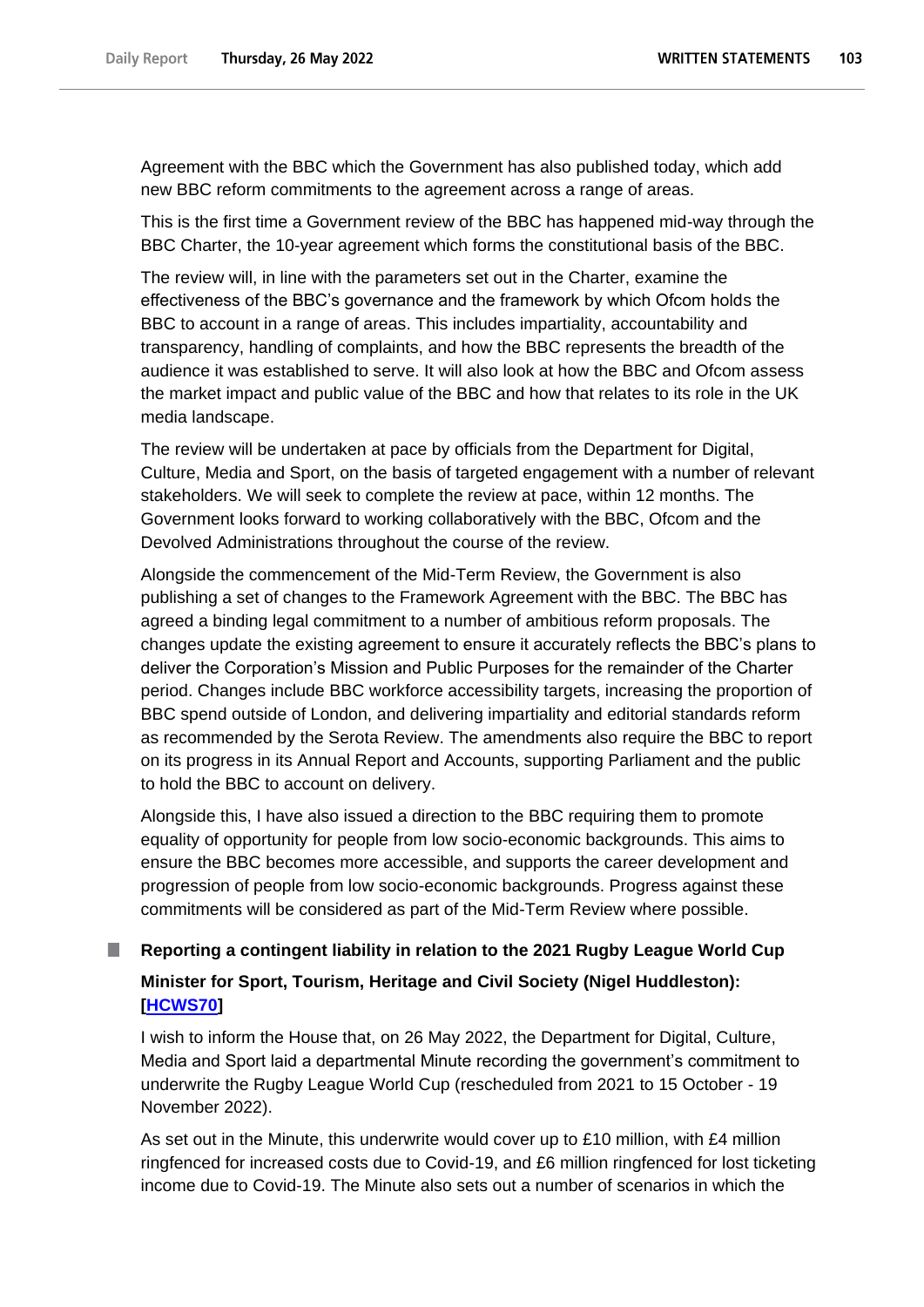underwrite can be called upon. The national governing body, the Rugby Football League will be responsible for any other additional costs that exceed the event budget.

When bidding to secure this event in 2016, DCMS agreed to fund £15 million towards the tournament and a further £10 million towards legacy projects to help grow the game at grassroots level. A further £5.6 million was granted from the Sport Survival Package when the tournament had to be postponed due to the pandemic. This underwrite will ensure that we can look forward to hosting a World Cup as planned. It will also support delivery of an event that will drive economic growth in the region and deliver significant benefits against the government's sporting and wider ambitions, including the Levelling Up agenda.

The government underwrite, therefore, creates a contingent liability for the department in relation to this event of up to £10 million.

A copy of the departmental minute will be placed in the Libraries of both Houses.

# **Sale of Chelsea FC**

# **Secretary of State for Digital, Culture, Media and Sport (Ms Nadine Dorries): [\[HCWS71\]](http://www.parliament.uk/business/publications/written-questions-answers-statements/written-statement/Commons/2022-05-26/HCWS71/)**

I wish to inform the House that on 24 May the Office of Financial Sanctions Implementation (OFSI) issued a licence to Chelsea Football Club to allow the sale of Chelsea FC PLC. This will allow ownership to be transferred away from Roman Abramovich, a Designated Person under the Russia (Sanctions) (EU Exit) Regulations 2019. The Club will be free from previous operating restrictions imposed by sanctions from the point the new ownership takes effect, and we expect this to take place in a matter of days.

Roman Abramovich was added to the list of individuals sanctioned by the UK Government on 10 March. This listing was made as part of wider government policy to encourage Russia to cease actions destabilising Ukraine or undermining or threatening the territorial integrity, sovereignty or independence of Ukraine.

The UK asset freeze prohibits anyone subject to UK jurisdiction from dealing with assets which are owned or controlled by Roman Abramovich and forbids persons from making funds or other assets available (directly or indirectly) to him. In time, this would have paralysed Chelsea FC. Without further action from the Government, the Club could not have finished the season and would likely have gone into administration.

The Government recognises the importance of the Club to the Premier League, the football pyramid and the fans. That is why we issued a licence to allow football-related activities to continue on the same day Roman Abramovich was sanctioned. Our actions have deprived Mr Abramovich of any benefit from owning the club while allowing the Men's and Women's team to complete their remaining fixtures for the season.

However, this was not a long-term solution and the Government has always been clear that the Club should be sold before the end of the football season to secure its long term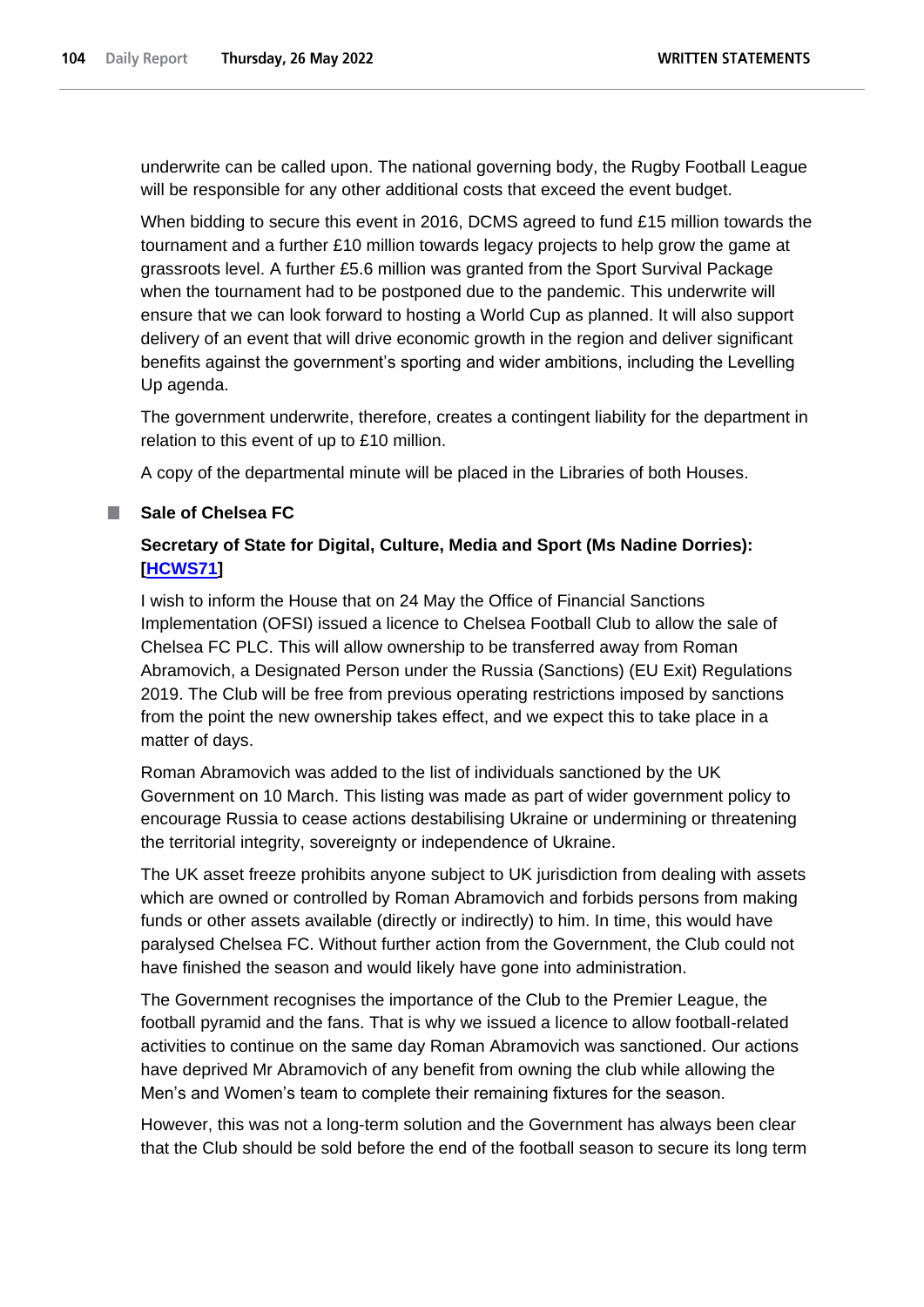future. Of course, this was conditional on our assurance that there could be no benefit to any sanctioned individual.

Chelsea FC identified their preferred owner, and after agreeing the conditions of the sale, they applied for a licence to transfer ownership. The Government has assessed the evidence the Club has provided to support their application and we are satisfied that our conditions have been met and the integrity of the sanctions regime is maintained. OFSI has now issued a licence to enable a sale on that basis. We have worked in coordination with international partners to ensure that relevant licences from other jurisdictions have also been issued.

Now that the Government has issued the licence, we expect the ownership transfer to take place in the coming days subject to Roman Abramovich agreeing to the sale himself. The net proceeds from the sale will be transferred from the buyers to a frozen UK bank account belonging to Fordstam, the holding company owned by Mr Abramovich, which sold the Club. Any onward transfer of money will require further approval from the Government.

Roman Abramovich has made a number of public statements regarding his intention to transfer the proceeds to the victims of the war in Ukraine. We have agreed a Deed of Undertaking in which he commits the proceeds to a charity in a jurisdiction agreed by the Government for the purposes of helping victims of the war in Ukraine. Any future movement of the sale revenue will be assessed in line with sanctions obligations and the position outlined in the Deed. It will be up to the Government to decide whether to license any movement of funds from the frozen account.

A quick sale which respects the integrity of the sanctions regime has always been in the best interests of the Government, the club and the wider football community. This licence will secure the future of this important cultural asset and deliver for the fans while ensuring Roman Abramovich will not benefit.

#### **EDUCATION**

#### **Child Protection** L.

#### **The Secretary of State for Education (Nadhim Zahawi): [\[HCWS64\]](http://www.parliament.uk/business/publications/written-questions-answers-statements/written-statement/Commons/2022-05-26/HCWS64/)**

Today, the independent National Child Safeguarding Practice Review Panel (the Panel) published its National Review into the murders of Arthur Labinjo-Hughes and Star **Hobson** 

The murders of Arthur and Star shocked the nation. It is incomprehensible that anyone could harm a child in this way

I want to thank Annie Hudson, the chair of the Panel, and her team for their hard work and commitment in setting out the learning from these horrific incidents. Arthur and Star's extended families did as much as they could to protect them. Being involved in this process and reflecting on what happened must have been incredibly difficult. I want to thank the children's families for their contributions to today's Review and the insights they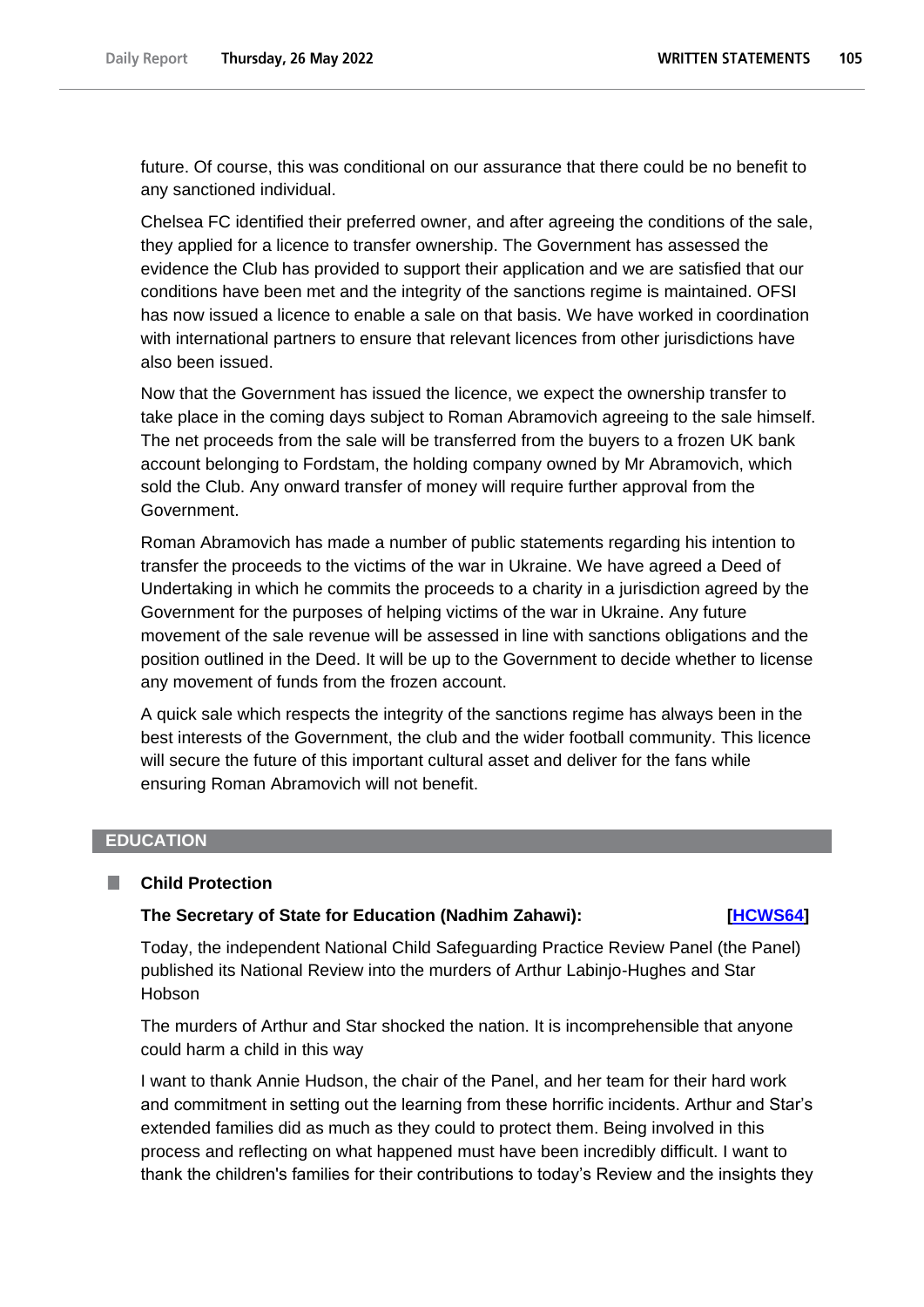have provided whilst grieving for their huge loss. I am also grateful to professionals across Bradford and Solihull for their engagement with the Review. It is only through these open and honest conversations that we can truly learn from what has happened. No Government can legislate for evil, but the Panel's recommendations look to address the problems that they have seen across child protection services, and to make such terrible incidents as rare as possible

The National Review pays tribute to the many professionals across our country who carry out effective child protection every day, whilst recognising that the child protection system needs to be strengthened. To this end, the Panel has made local recommendations for safeguarding partners in Solihull and Bradford as well as eight national recommendations to strengthen delivery of child protection services. I am committed, with colleagues across this House, to acting on these recommendations. No time can be wasted in learning from these tragedies, and I assure the House that we will do all we can to deliver significant improvements to child protection services

We have already taken strong action in both Solihull and Bradford to drive up the quality of services. In Solihull, I commissioned a Joint Targeted Area Inspection, served an Improvement Notice, provided additional funding, and deployed an expert Improvement Adviser. Alongside this, the Local Authority has established an Improvement Board to drive progress and ensure multi-agency working between the police, health and the local authority to keep local children as safe as possible

In Bradford, we are establishing a new Children's Services Trust. Evidence shows trusts can turn around failing services, delivering the care that every child deserves. This approach has worked well elsewhere, notably in Sunderland which improved from Inadequate to Outstanding in three years. Today I am delighted to announce the appointment of Eileen Milner as the Chair of the new Trust. Eileen is an experienced leader with a strong track record and will be working alongside our Commissioner in Bradford, Steve Walker, and the council, to improve these critical services for children and families in Bradford as quickly as possible

My department's broader investment in local authority intervention and improvement is already paying off: 53% of authorities are now rated good or outstanding, up from 36% five years ago. 42% more children in need are now living in local authorities which are rated Good or Outstanding than in 2017

Yet system change on a national scale is needed. On Monday, we announced the publication of the Independent Review of Children's Social Care, led by Josh MacAlister. The recommendations align with those outlined in the Independent Review into Children's Social Care and look to address the problems that they have seen across Child Protection services and make such terrible incidents as rare as possible. As the Panel's National Review states, data and information sharing are essential to keeping children safe, and sadly weaknesses in information sharing hindered professionals' understanding of what was happening to Arthur and Star. This is why we will take action to drive forward the Independent Review of Children's Social Care three data and digital priority areas, ensuring local government and partners are in the driving seat of reform. Following the review's recommendation for a data and technology taskforce, we will introduce a new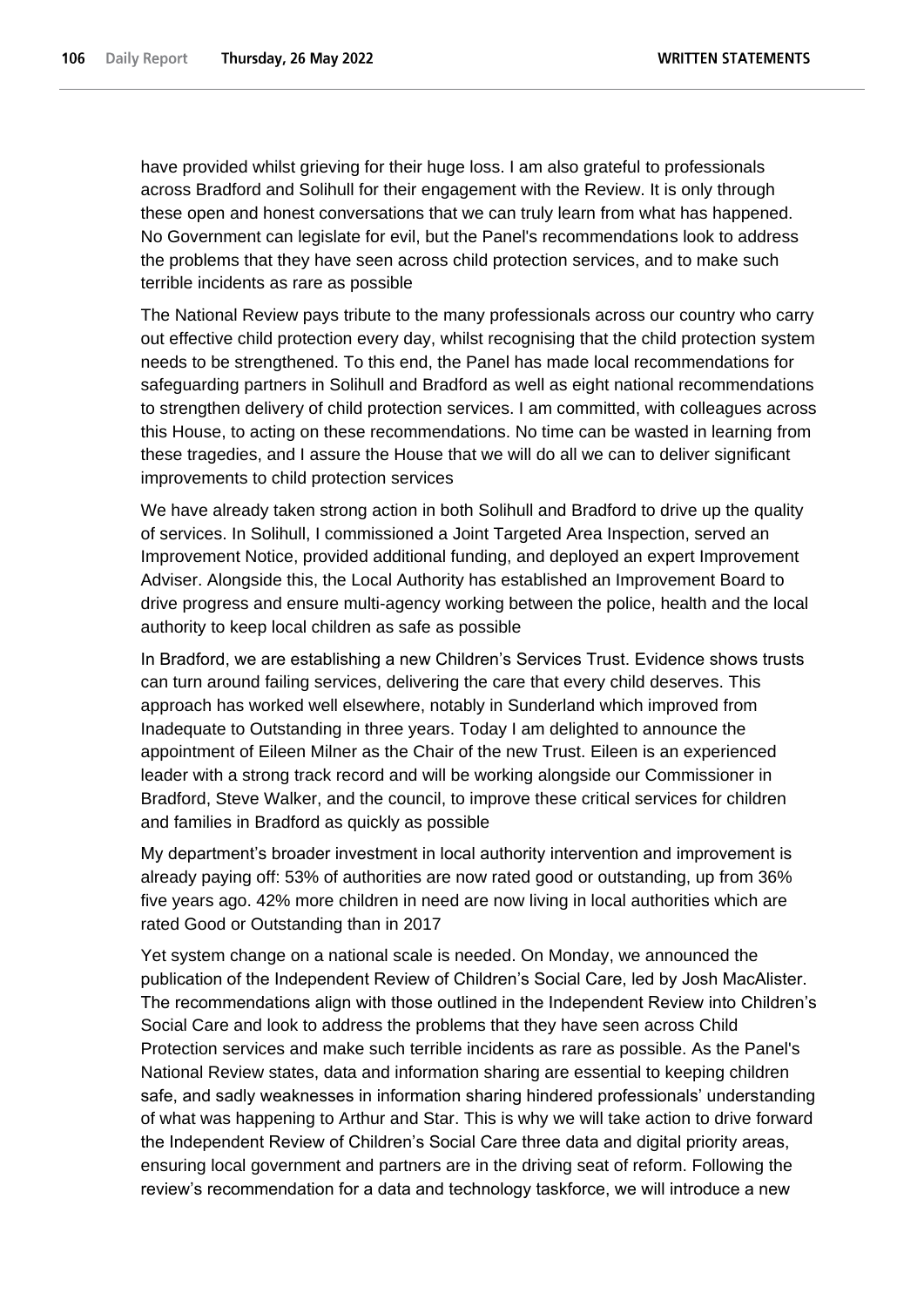Digital and Data Solutions Fund to help local authorities improve delivery for children and families through technology. More detail will follow later this year on joining up data from across the public sector so that we can increase transparency – both between safeguarding partners and the wider public

My Ministerial colleagues and I are fully committed to improving the national coordination of child protection. Today we have written to all safeguarding partners to emphasise the important messages contained in the National Review and put out a call to action to take forward these important recommendations. Together with my colleagues across Whitehall, we will also form a new Child Protection Ministerial group, to ensure that safeguarding is championed at the very highest levels. We are also developing further our offer of support to safeguarding partners and will clarify roles and responsibilities through guidance

This is challenging and complex work and I am sure colleagues across the House will agree with me that the vast majority of those working in child protection go to work each day to try to make things better. No one deserves to be the subject of abuse and harassment, let alone such conscientious, committed and capable professionals doing all they can to protect children from harm

I will consider the recommendations from the Panel's National Review and those from the Independent Review of Children's Social Care and respond in full before the end of this year when we will publish a bold implementation strategy incorporating the recommendations. I am committed to driving forward progress with those across all safeguarding agencies to protect children, and with colleagues across Parliament as well as those with lived experience of the care system, to deliver reform

I know that people in Solihull, Bradford and far beyond are deeply troubled by the findings of these Reviews. I want to assure people across the country that this Government will not shirk our duty of keeping children safe, that the lines written in these Reviews will be poured over, and steps will be taken to make sure lessons are learned so that we do not find ourselves here again.

### **Education Update**

### **The Minister of State for School Standards (Mr Robin Walker): [\[HCWS69\]](http://www.parliament.uk/business/publications/written-questions-answers-statements/written-statement/Commons/2022-05-26/HCWS69/)**

This update presents the latest performance data for the [National Tutoring Programme](https://www.gov.uk/government/publications/national-tutoring-programme-ntp) the Government has published today.

On 31 March, I announced almost 1.2 million courses had been started by pupils through the Programme since its inception in November 2020. I am now pleased to advise the House our [latest estimates](https://explore-education-statistics.service.gov.uk/find-statistics/national-tutoring-programme) show that, up to 8 May, 1.5 million courses have now started. This represents solid progress towards the Government's ambitious target of delivering up to 6 million courses by the end of the academic year 2023/24. 900,000 of the 1.2 million courses started this year are being delivered through the "School-Led" option by schools using grant funding directly allocated to them.

On 31 March, we also announced from the next academic year we would allocate all funding for tutoring directly to schools. Procurement is currently underway for three new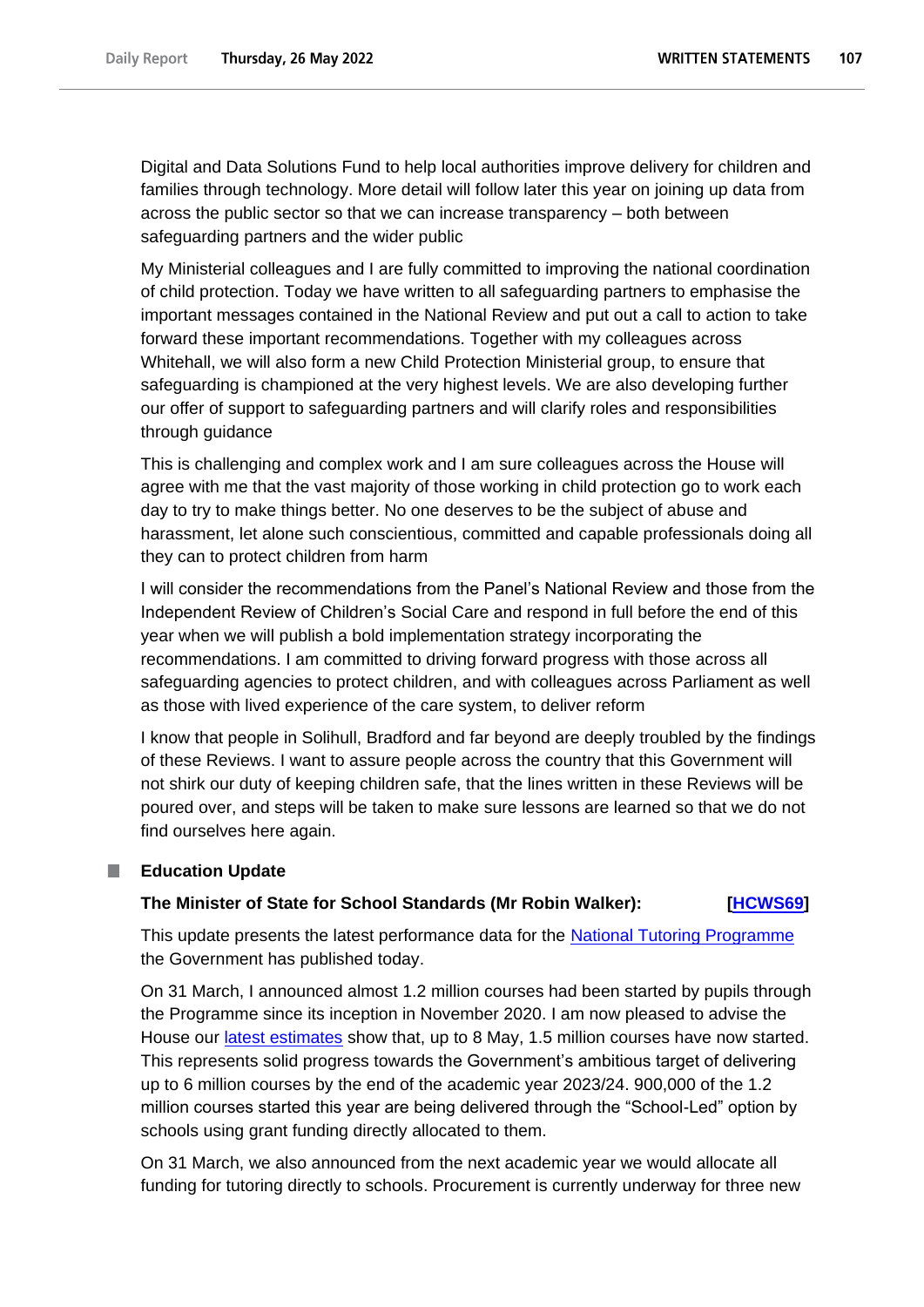contracts to support schools to engage well-trained, high-quality tutors. The delivery partner(s) who will be selected through three open, competitive exercises will be responsible for quality assurance, offering training and recruiting, and deploying Academic Mentors. The procurement closed on 23 May. We will communicate full details of next year's programme to schools in June and we will announce the successful applicant(s) in mid-July, so that delivery can commence at speed from the start of September. I will update the House on the successful applications in a future Written Ministerial Statement

### **HOME OFFICE**

ш

#### **Changes in respect of child citizenship registration fees**

# **The Parliamentary Under Secretary of State for Safe and Legal Migration (Kevin Foster): [\[HCWS65\]](http://www.parliament.uk/business/publications/written-questions-answers-statements/written-statement/Commons/2022-05-26/HCWS65/)**

Today I am laying before the House an amendment to the Immigration and Nationality (Fees) Regulations 2018, which includes changes in respect of applications made by children seeking to register as British Citizens.

Since 2018, the Home Office has charged a fee of £1,012 to those under the age of 18 who are seeking to register as British citizens under the provisions of the British Nationality Act 1981 (BNA). This fee has been set in line with Section 68(9) of the Immigration Act 2014, which details the factors the Home Secretary may take into account when setting fees. These include the costs of processing an application, the benefits that are likely to accrue to any person in connection with the application, and the costs of exercising wider immigration and nationality functions.

In keeping with the requirements of this legislative framework, the department has pursued an approach over the last decade of progressively increasing the role fees play in funding the borders and migration system. This self-funding model serves to ensure those who benefit from the system contribute to its effective operation and maintenance, while reducing reliance on taxpayer funding. This in turn helps to ensure the system is able to support the Home Office's priority outcomes, including enabling the legitimate movement of people and goods to support economic prosperity, and tackling illegal migration, removing those with no right to be here and protecting the vulnerable.

However, as Section 71 of the Immigration Act 2014 makes clear, this does not limit the Secretary of State's duty under Section 55 of the Borders, Citizenship and Immigration Act (BCIA) 2009 to make arrangements to ensure immigration and nationality functions are discharged having regard to the need to safeguard and promote the welfare of children in the UK. On 18 February 2021, the Court of Appeal, following a case brought by the Project for the Registration of Children as British Citizens (PRCBC), found that the Secretary of State had breached that duty in setting the fee in Regulations in 2017 and 2018. The Home Secretary accepted the Court's findings and committed to reviewing the fee in line with her duties under Section 55 of the BCIA 2009.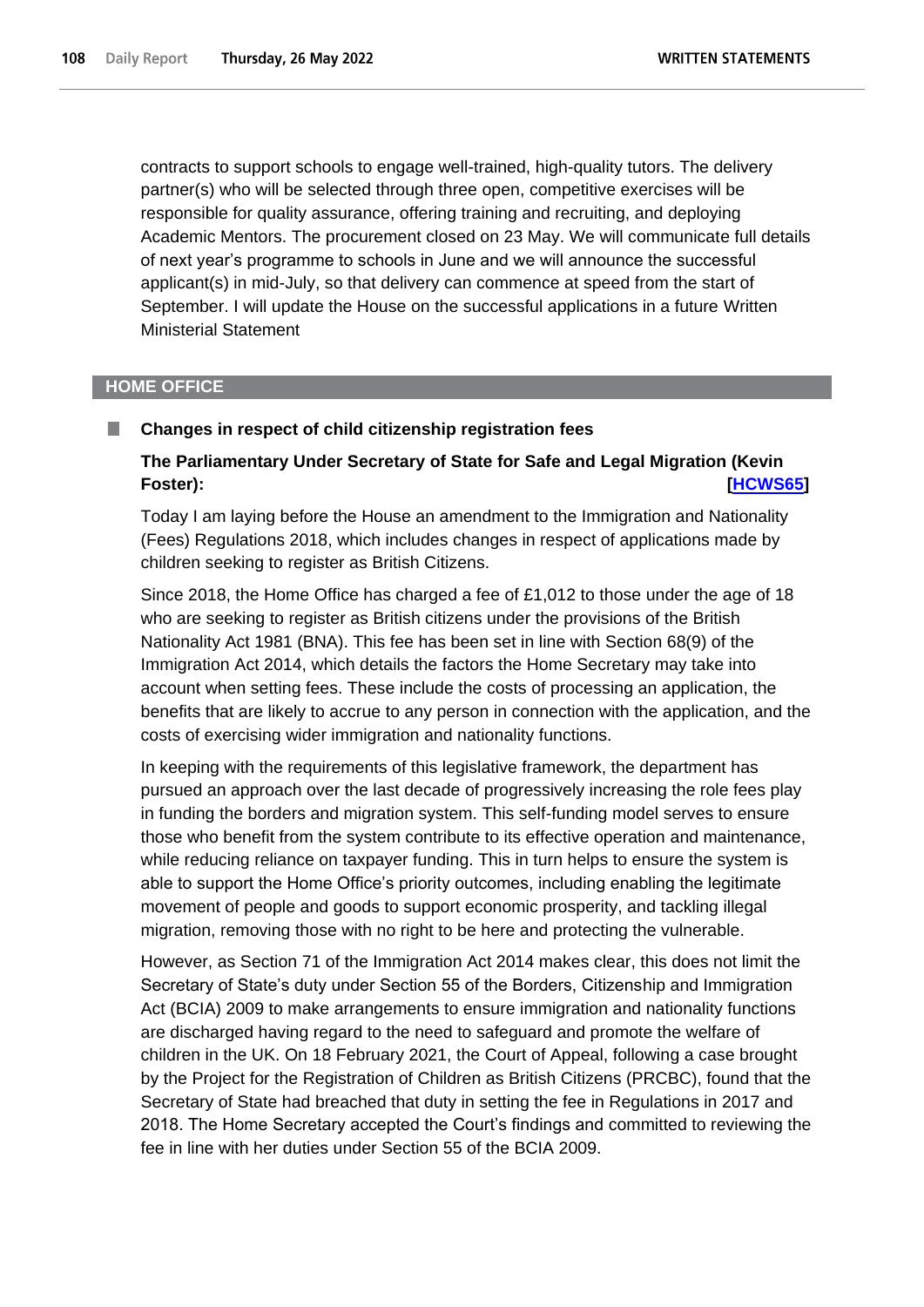On 2 February 22 the Supreme Court handed down its judgment on an appeal made by PRCBC in relation to the status of the 2017 and 2018 Regulations that set the fee charged to children to register as British citizens, which held that the regulations were not "ultra vires" and the principles that underpin our fees system had been lawfully applied. Following the Supreme Court's judgment, the Home Secretary was able to conclude her review of the fee and has decided, as a result, to introduce changes in relation to child citizenship fees in order to better facilitate access to citizenship for children who may face difficulties in paying the fee. The changes are the introduction of a fee waiver for child citizenship applications on the basis of affordability, and a fee exception for children who are looked after by a Local Authority. In parallel, the Home Secretary has also decided to maintain the £1,012 fee at its current level, reflecting the substantial number of applications that the department does receive under the current fees regime and the critical role income from these applications plays in supporting the sustainable funding of a borders and migration system that is critical to delivery of the Home Office's key objectives.

By introducing the affordability based waiver, our aim is to ensure the fee does not serve as a significant practical barrier to the acquisition of British citizenship for children who are eligible to apply, where the unaffordability of that fee can be demonstrated. This recognises the particular value British citizenship can have for children who have been born in or spent a substantial part of their lives in the UK, particularly those intangible benefits in terms of the sense of identity and belonging which develop during an individual's formative years, and the impact this can have on their wider wellbeing. At the same time, it reflects our belief that a waiver offers the most effective means of facilitating applications from children for whom affordability of the fee does represent a practical barrier, while balancing against the wider financial impact on the department, relative to other options. In addition, the specific fee exception that is being introduced will serve to relieve an administrative and financial burden from Local Authorities, while enabling the department to work more proactively with them to register children who are eligible and where it is in their best interests.

Further details on how to apply for the waiver and exception will be set out in published guidance, with applications open from 16 June. I hope colleagues will join me in welcoming these changes, which I believe represent a positive step in responding to the concerns raised by members of this House as well as other stakeholders in relation to children's access to British citizenship.

### **INTERNATIONAL TRADE**

#### **Prime Minister's Trade Envoy Programme**

#### **Minister for Exports (Mike Freer): [\[HCWS57\]](http://www.parliament.uk/business/publications/written-questions-answers-statements/written-statement/Commons/2022-05-26/HCWS57/)**

The Prime Minister has today made three new appointments to his Trade Envoy programme. The appointments are: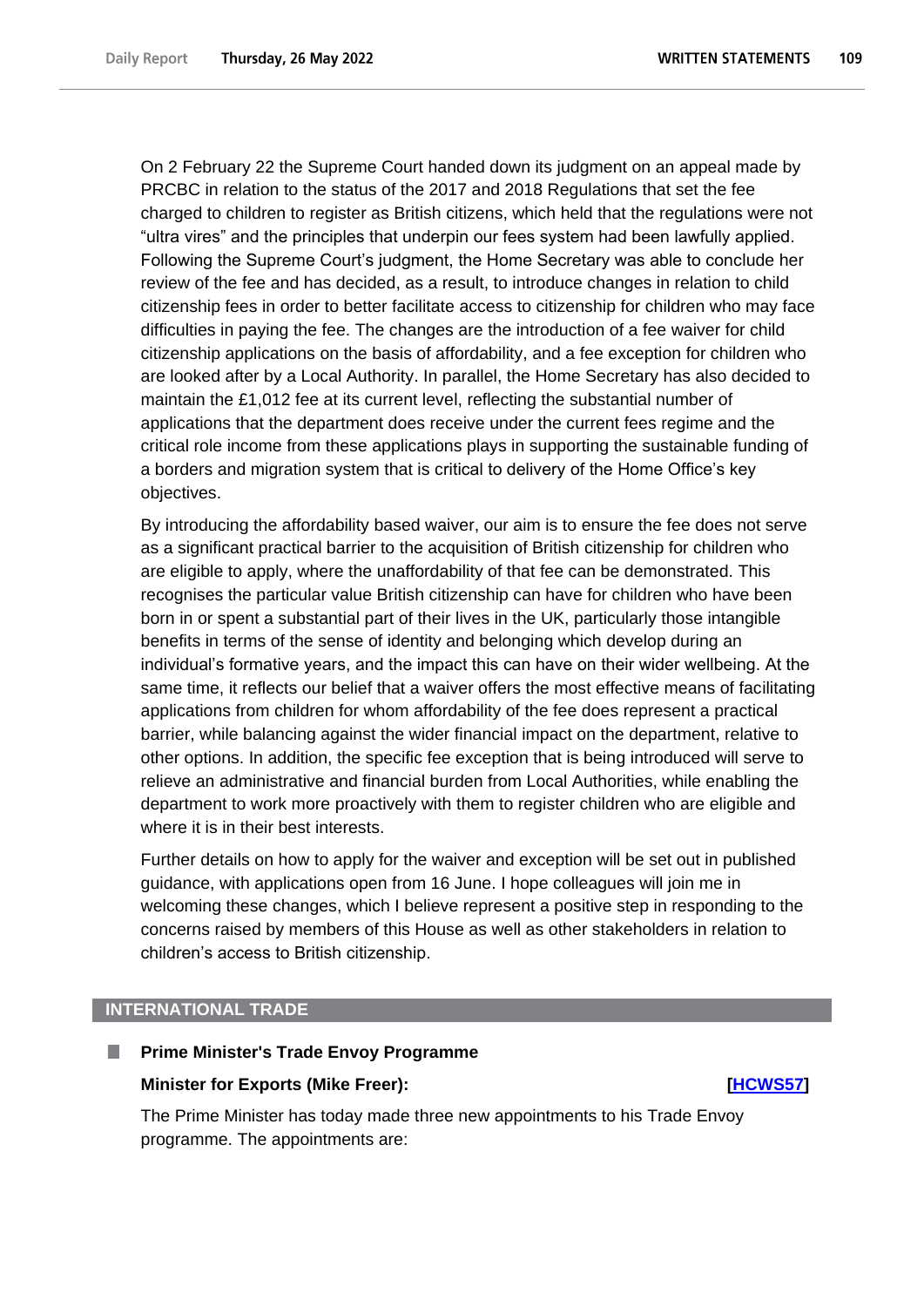The Rt. Hon. Member for Basingstoke (Maria Miller MP) has been appointed as the Prime Minister's Trade Envoy to Canada

The Rt. Hon. Member for Maldon (John Whittingdale MP) has been appointed as the Prime Minister's Trade Envoy to the Republic of Korea

The Rt. Hon. Lord Hutton of Furness (John Hutton) has been appointed as the Prime Minister's Trade Envoy to Turkey

The new appointments will extend the total number of Trade Envoys to 40 parliamentarians, covering 80 markets. The role as a Prime Minister's Trade Envoy is unpaid and voluntary with cross-party membership from both Houses. The broad role supports the UK's ambitious trade and investment agenda by championing Global Britain and promoting the UK as a destination of choice for inward investment. They also support the UK's economic recovery through the levelling up agenda, by helping business take advantage of the opportunities arising in export markets.

# **LEVELLING UP, HOUSING AND COMMUNITIES**

#### **Intergovernmental Relations Quarterly report** T.

# **Secretary of State for Levelling UP, Housing and Communities and Minister for Intergovernmental Relations (Michael Gove): [\[HCWS68\]](http://www.parliament.uk/business/publications/written-questions-answers-statements/written-statement/Commons/2022-05-26/HCWS68/)**

Today, the UK Government published the report of our engagement with the devolved administrations in quarter one of 2022 on GOV.UK.

The report covers a period where we have seen unprecedented events, and gives an insight into the extensive engagement between the UK Government, Scottish Government, Welsh Government and Northern Ireland Executive between 1 January and 31 March 2022. During this reporting period the administrations collaborated on a number of areas, not least the domestic response to the Russia and Ukraine crisis, including the 'Homes for Ukraine' resettlement scheme, and continuing work on COVID-19 recovery.

The report is part of the UK Government's ongoing commitment to transparency of intergovernmental relations to Parliament and the public. The UK Government will continue with publications to demonstrate transparency in intergovernmental relations throughout 2022 and beyond.

### **TRANSPORT**

### **A Strategic Framework for Aviation**

# **Parliamentary Under Secretary of State for Transport (Robert Courts): [\[HCWS63\]](http://www.parliament.uk/business/publications/written-questions-answers-statements/written-statement/Commons/2022-05-26/HCWS63/)**

The Government has today published 'Flightpath to the Future' – a strategic framework for the future of aviation, focusing on the next ten years.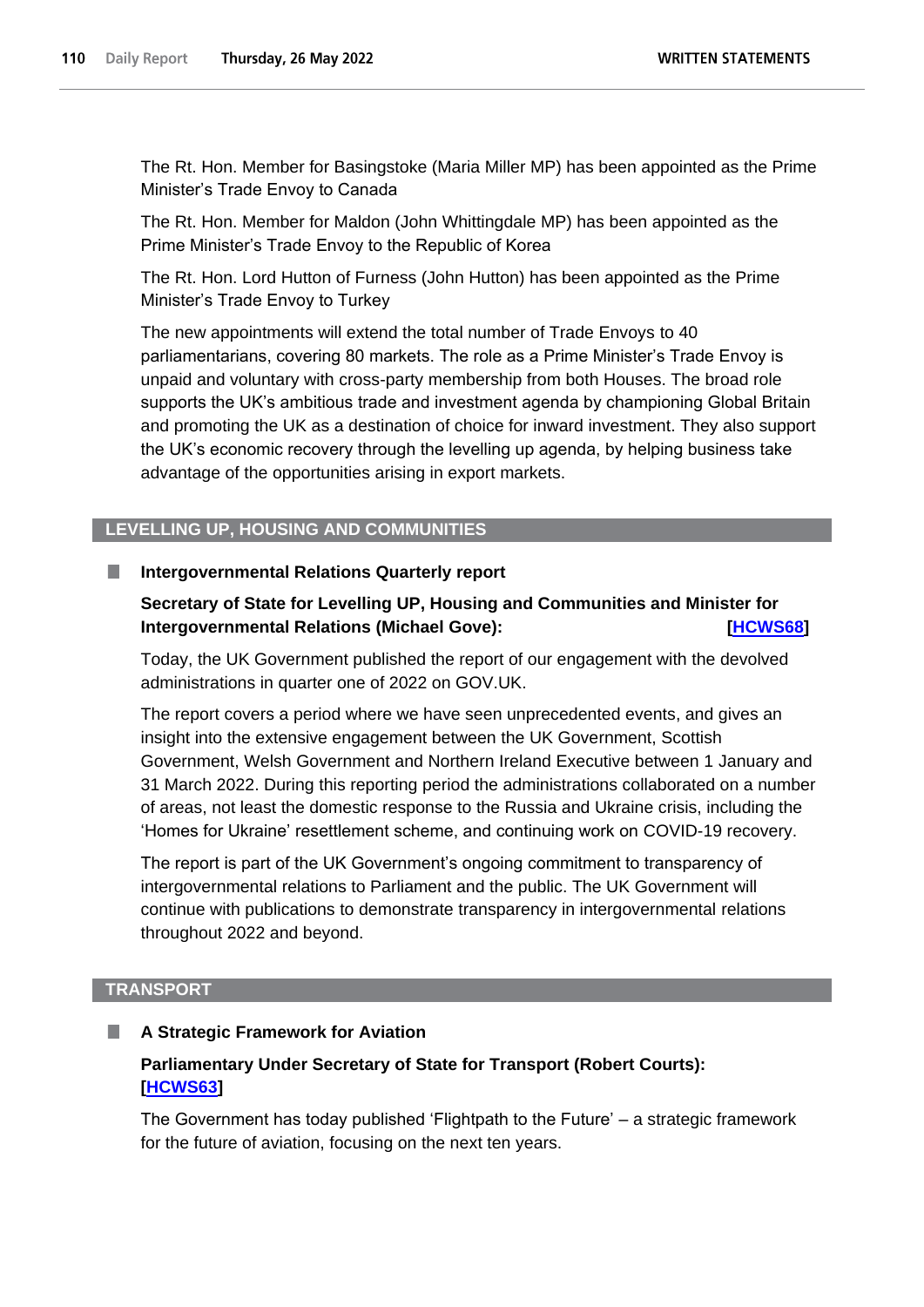This strategic framework highlights Government's continued commitment to the sustainable growth of the aviation sector, recognising the vital importance of aviation to the UK. From supporting economic growth, to creating jobs across the UK, aviation adds huge value to our nation. It also has an essential role to play in the personal value it provides to individuals and businesses, providing connections all around the world.

The aviation sector has faced unprecedented challenges during the COVID-19 pandemic, and recovery is an essential part of our plan for the future. In March the UK became the first major economy in the world to remove all COVID-19 related travel measures and restrictions for all passengers entering the UK. This is a really important milestone and marks a turning point for aviation in our journey back to pre-pandemic normality.

The publication of Flightpath to the Future recognises the importance of looking ahead for aviation. It takes into account the importance of supporting sector recovery, whilst also recognising the range of opportunities and challenges facing aviation over the medium term. From making the most of Brexit and trade opportunities, to embracing new technologies, and decarbonising the sector, the next ten years will play a defining role in the future of UK aviation.

Flightpath to the Future sets out the Government's key priorities, including a ten point plan for delivery. The ten point plan focuses on how we can achieve our ambition of creating a modern, innovative and efficient sector that is fit for the future. The Government is committed to working closely with the aviation sector to build back better and greener than ever before, with an ambition of retaining our position as one of the strongest aviation sectors in the world.

An essential aspect of this will be close engagement between the Government and the sector, building on positive engagement that has been fundamental during the pandemic. Alongside publishing the Flightpath to the Future, the Government is therefore also launching an **Aviation Council**, focused on supporting the implementation of the commitments established through this strategic framework. The Council will be jointly chaired by the Minister for Aviation and an industry representative, and will include representatives from across the whole sector, a range of Government departments and the Devolved Administrations.

Our ten point plan for the future of UK aviation covers the following areas:

### **Enhancing global impact for sustainable recovery**

- 1. Recover, learn lessons from the pandemic and sustainably grow the sector
- 2. Enhance the UK's global aviation impact and leadership

3. Support growth in airport capacity where it is justified, ensuring that capacity is used in a way that delivers for the UK

# **Embracing innovation for a sustainable future**

- 4 **.** Put the sector on course to achieve Jet Zero by 2050
- 5. Capture the potential of new technology and its uses

# **Realising benefits for the UK**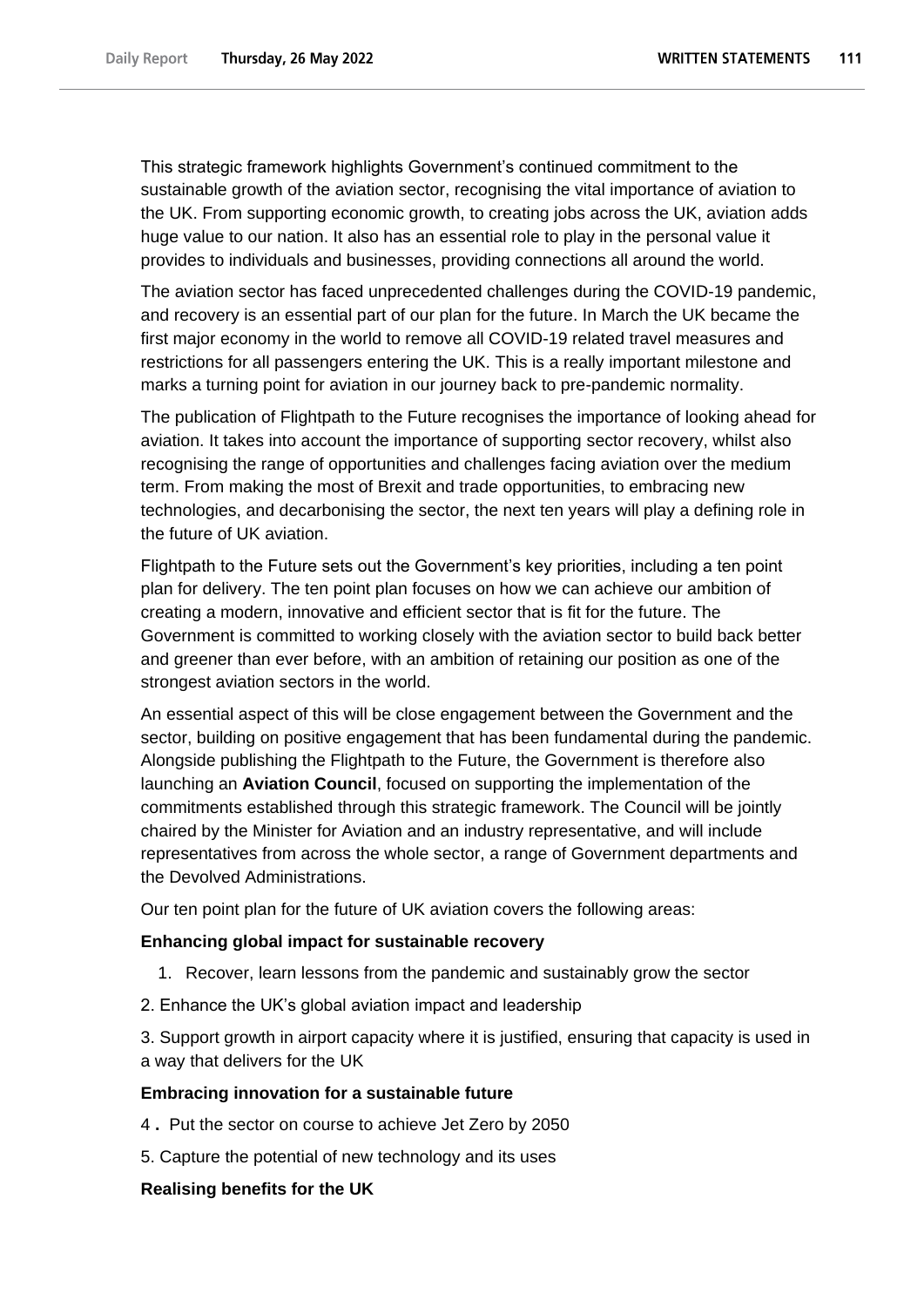- 6. Unlock local benefits and level up
- 7. Unleash the potential of the next generation of aviation professionals
- 8. Make the UK the best place in the world for General Aviation

# **Delivering for users**

- 9. Improve the consumer experience
- 10. Retain our world leading record on security and safety with a world leading regulator

Implementing the ten point plan will play an important role in meeting Government and sector ambitions for the future of aviation. The Government recognises that the sector is currently in the early stages of recovery, and there are a number of challenges ahead. We will work hand in hand with the whole aviation sector to implement the commitments set out in the Flightpath and ensure a bright future for UK aviation.

We have a real opportunity to not only see passenger demand return, and the sector to flourish again, but also to modernise and create a greener, more sustainable sector for the future. A sector that leads the way internationally on key issues be that learning lessons from the pandemic, delivering Jet Zero, or embracing the opportunities presented by aviation innovation. The UK will continue to have one of the strongest aviation sectors internationally, including always putting consumers first, and having the safest and most secure sector in the world.

I have deposited copies of Flightpath to the Future in the libraries of both Houses of Parliament.

# **MCA Business Plans**

# **Parliamentary Under Secretary of State for Transport (Robert Courts): [\[HCWS61\]](http://www.parliament.uk/business/publications/written-questions-answers-statements/written-statement/Commons/2022-05-26/HCWS61/)**

I am proud to announce the publication of the Maritime and Coastguard Agency's (MCA) business plan for 2022-23. The MCA does vital work to save lives at sea, regulate ship standards and protect the marine environment. The Agency will be playing its part in encouraging and enabling the industry to move towards zero carbon emissions from shipping and to prepare the way to regulate the safety of autonomous shipping.

The business plan sets out how the Agency will:

- 1. build on its success as one of the world's best performing flag and coastal states, with a modern and progressive approach to how it regulates;
- 2. promote the unlocking of sustainable growth in the maritime economy through support for the new Shipping Concierge Service; and
- 3. continue the provision of its high-quality search and rescue capability, as well as the survey and inspection of ships

At the international level, the MCA will work alongside other Government departments to represent the UK's interests at the International Maritime Organization.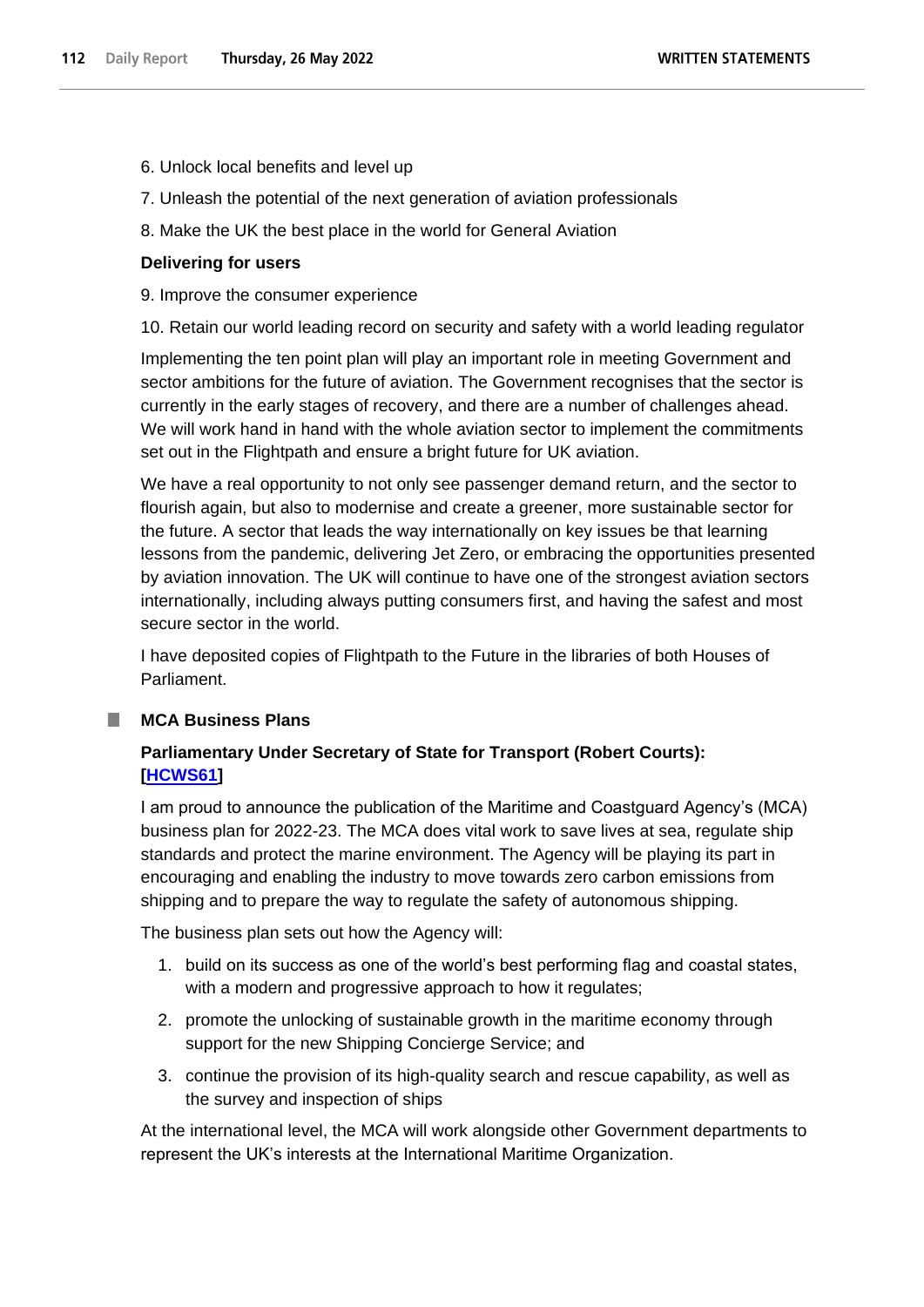The work of the MCA will contribute to the success of the Department for Transport's Maritime 2050 strategy and its Transport Decarbonisation Pan

The business plan will be available on GOV.UK and copies will be placed in the libraries of both Houses.

#### **Transport Update**

.

#### **Secretary of State for Transport (Grant Shapps): [\[HCWS62\]](http://www.parliament.uk/business/publications/written-questions-answers-statements/written-statement/Commons/2022-05-26/HCWS62/)**

The UK Government is grateful to Sir Peter Hendy for his Union Connectivity Review. We are considering his recommendations carefully, and have been working with the Scottish Government, Welsh Government, Northern Ireland Executive and key stakeholders, to identify the solutions that work best for the people of the UK.  We expect to publish the UK Government's response later this year.

Several of the Union Connectivity Review recommendations concern ongoing projects, which may be impacted by the Union Connectivity Review response. The A1 Morpeth to Ellingham scheme is one such case, as it relates to Sir Peter's recommendation for a multimodal study of the East Coast Corridor to identify the best opportunities for improvement. We therefore propose to consider how best to align the future progression of the scheme with our consideration of this recommendation and the outcome of any study that may be proposed.

## **WORK AND PENSIONS**

#### **Fraud and Error National Statistics**

# **Parliamentary Under Secretary of State for Welfare Delivery (David Rutley): [\[HCWS72\]](http://www.parliament.uk/business/publications/written-questions-answers-statements/written-statement/Commons/2022-05-26/HCWS72/)**

The statistics for Fraud and Error in the Benefit System for the financial year ending 2022, were published Thursday 26 May 2022, at 9.30am.

The figures published today confirm the overall rate of fraud and error in 2021/22 was 4.0%, or £8.6bn. This includes a rate of fraudulent overpayments at 3.0% (£6.5bn) and a rate of claimant error at 0.7% (£1.5bn), both of which represent a small but not statistically significant increase. We successfully reduced official error, which has dropped to 0.3% (£0.7bn). This outcome largely reflects the ongoing situation of Covid where some unscrupulous people, including sophisticated organised crime groups, exploited easements we had made to prioritise payments to those who needed help.

We have always been clear that it would take time to root out this fraud. As we said last summer, our expectation for these fraud and error results was that they would be broadly similar to last year as the caseload still contained many cases from the early days of the pandemic. This is still the case. Overall though, we have successfully contained fraud in UC at a time when fraud in society has been increasing, but there is more to do.